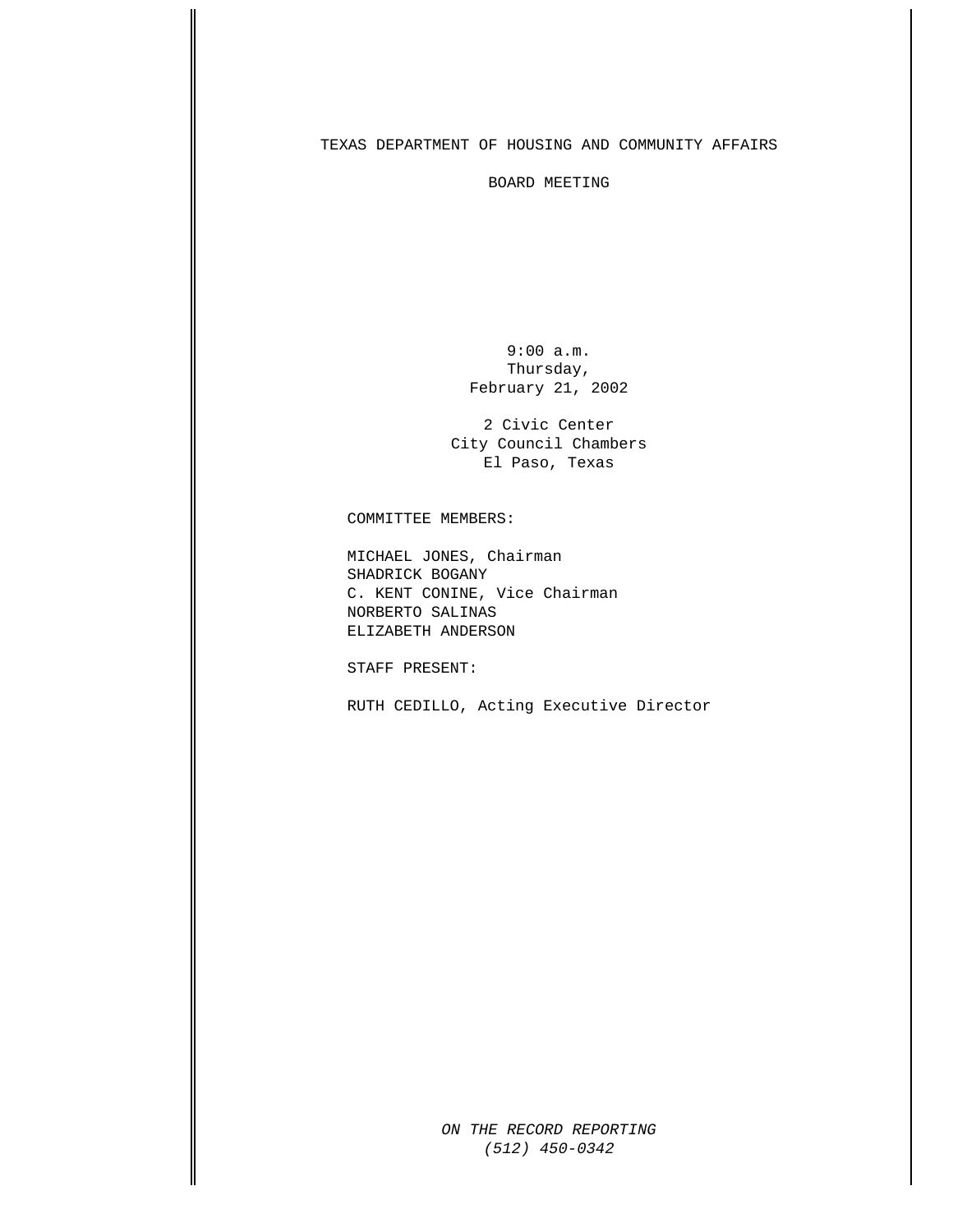2

A G E N D A

| ITEM                                                |                                                                                                                                                                                                                                                                                                                                                                                                                                                                                                                                                                                                                                                                                                                                                                                        | PAGE:   |
|-----------------------------------------------------|----------------------------------------------------------------------------------------------------------------------------------------------------------------------------------------------------------------------------------------------------------------------------------------------------------------------------------------------------------------------------------------------------------------------------------------------------------------------------------------------------------------------------------------------------------------------------------------------------------------------------------------------------------------------------------------------------------------------------------------------------------------------------------------|---------|
| CALL TO ORDER, ROLL CALL<br>CERTIFICATION OF QUORUM |                                                                                                                                                                                                                                                                                                                                                                                                                                                                                                                                                                                                                                                                                                                                                                                        | 5<br>5. |
| PUBLIC COMMENT                                      |                                                                                                                                                                                                                                                                                                                                                                                                                                                                                                                                                                                                                                                                                                                                                                                        |         |
|                                                     | Paul Valenzuela                                                                                                                                                                                                                                                                                                                                                                                                                                                                                                                                                                                                                                                                                                                                                                        | 6       |
|                                                     | Jerry Agan                                                                                                                                                                                                                                                                                                                                                                                                                                                                                                                                                                                                                                                                                                                                                                             | 7       |
|                                                     | Jesus Hernandez                                                                                                                                                                                                                                                                                                                                                                                                                                                                                                                                                                                                                                                                                                                                                                        | 8       |
|                                                     | Frank Desales                                                                                                                                                                                                                                                                                                                                                                                                                                                                                                                                                                                                                                                                                                                                                                          | 9       |
|                                                     | Jose S. Garza                                                                                                                                                                                                                                                                                                                                                                                                                                                                                                                                                                                                                                                                                                                                                                          | 14      |
|                                                     | Randy Bowling                                                                                                                                                                                                                                                                                                                                                                                                                                                                                                                                                                                                                                                                                                                                                                          | 18      |
|                                                     | Demetrio Jimenez                                                                                                                                                                                                                                                                                                                                                                                                                                                                                                                                                                                                                                                                                                                                                                       | 19      |
|                                                     | Imelda Garcia                                                                                                                                                                                                                                                                                                                                                                                                                                                                                                                                                                                                                                                                                                                                                                          | 21      |
| EXECUTIVE SESSION                                   | Item 1 - Presentation, Discussion and Possible<br>Approval of Minutes of Board Meeting<br>January 17, 2002<br>24                                                                                                                                                                                                                                                                                                                                                                                                                                                                                                                                                                                                                                                                       | 23      |
|                                                     | Deliberate and Discuss Employment of an<br>Executive Director for the Texas Department of<br>Housing and Community Affairs Under Section<br>551.074 Texas Government Code<br>Litigation and Anticipated Litigation<br>(Potential or Threatened under Sec. 551.071)<br>and 551.103, Texas Government Code<br>Litigation Exception.)<br>Consultation with Attorneys Concerning<br>Pending Litigation Cause No. GN2-00408,<br>CMH Homes, Inc., Waterwood Development Co.<br>Ltd., and the Texas Manufactured Housing<br>Association, Inc., v. Texas Department of<br>Housing and Community Affairs, Ruth Cedillo,<br>in her official capacity as the Acting<br>Executive Director thereof, and the<br>Manufactured Housing Board in the 200th<br>Judicial District Court of Travis County | 25      |
|                                                     | Edwina Carrington<br>29                                                                                                                                                                                                                                                                                                                                                                                                                                                                                                                                                                                                                                                                                                                                                                |         |
|                                                     | ON THE RECORD REPORTING<br>$(512)$ 450-0342                                                                                                                                                                                                                                                                                                                                                                                                                                                                                                                                                                                                                                                                                                                                            |         |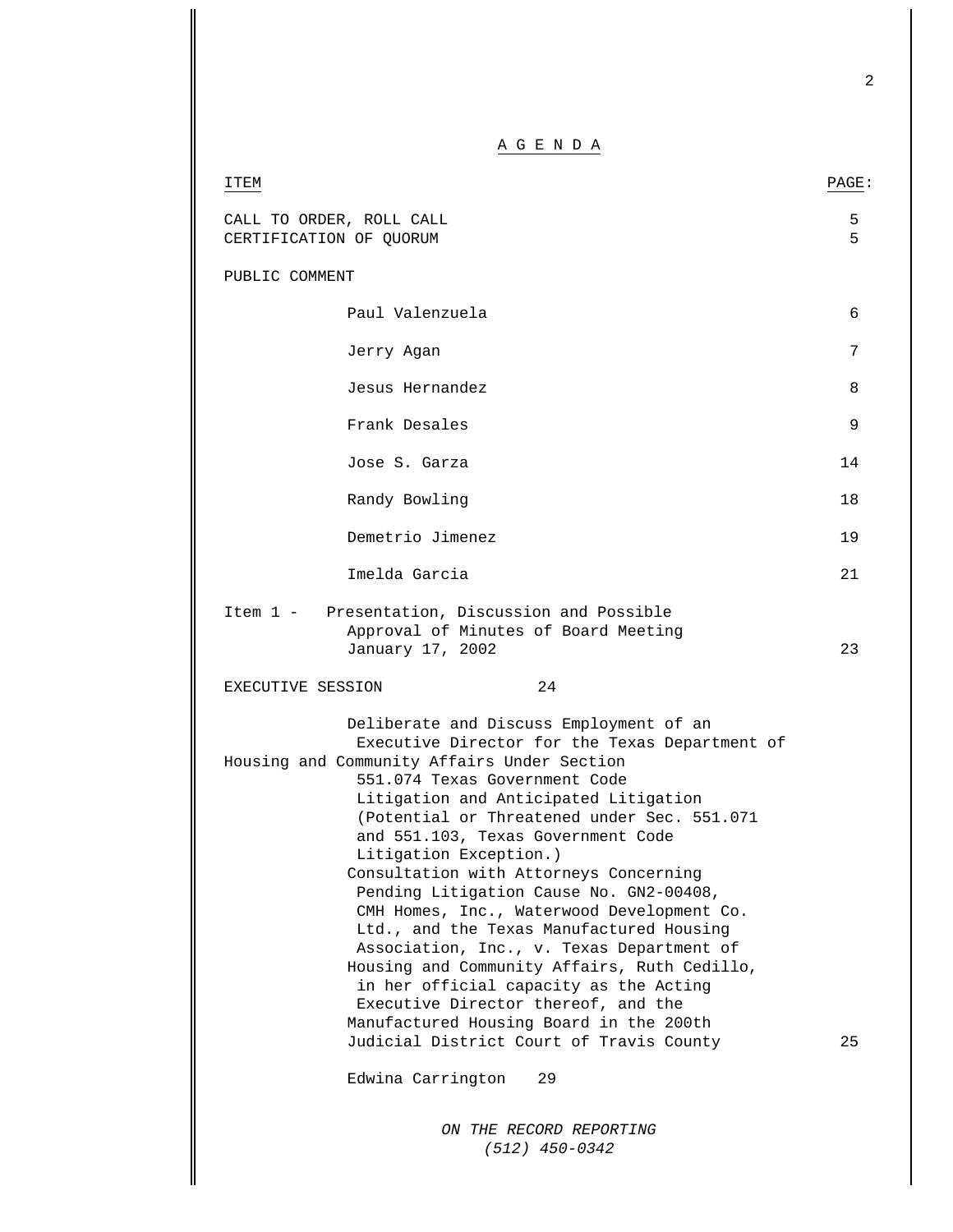*ON THE RECORD REPORTING*  Ruth Cedillo 32 Item 2 - Presentation, Discussion and Possible Approval of Financial Items: (a) Approval of Resolution Approving Documents Relating to the Issuance of Taxable Junior Lien Single Family Mortgage Revenue Bonds, Series 2002A and Other Related Matters (Program 58) 33 (b) Approval of an Inducement Resolution and Other Matters Related To a Proposed Issuance of Qualified 501(c)(3) Multifamily Mortgage Revenue Bonds in an Amount Not to Exceed \$31,500,000 in Order to Refund the Department's Outstanding Multifamily Mortgage Revenue Bond (NHP Foundation Asmara Project), Series 1996, and to Finance Capital Improvements and Repairs to the Nine Apartment Projects Throughout Texas Which Were Originally Financed with Proceeds of The Series 1996 Bonds: Arbour East Apartments, 300-Unit Complex, Dallas, Texas Azalea Court, 57-Unity Complex, Dallas, Texas Creek Hollow Apartments, 120-Unit Complex, Ft. Worth, Texas Heritage Square Apartments, 112-Unit Complex, Dallas, Texas Highlands Apartments, 136-Unit Complex, Dallas, Texas Oak Brook Apartments, 222-Unit Complex, Houston, Texas Players Club, 320-Unit Complex, Dallas, Texas Stone Ridge Apartments, 204-Unit Complex, Arlington, Texas Wellington Place, 164-Unit Complex, Dallas, Texas 37 (c) Approval of Proposed Amendment to the Memorandum of Understanding Between the Texas Department of Housing and Community Affairs, and the Texas Bond Review Board, Pertaining to the Department's Qualified 501(c)(3) Multifamily Mortgage Revenue Bond Program 39

 *(512) 450-0342*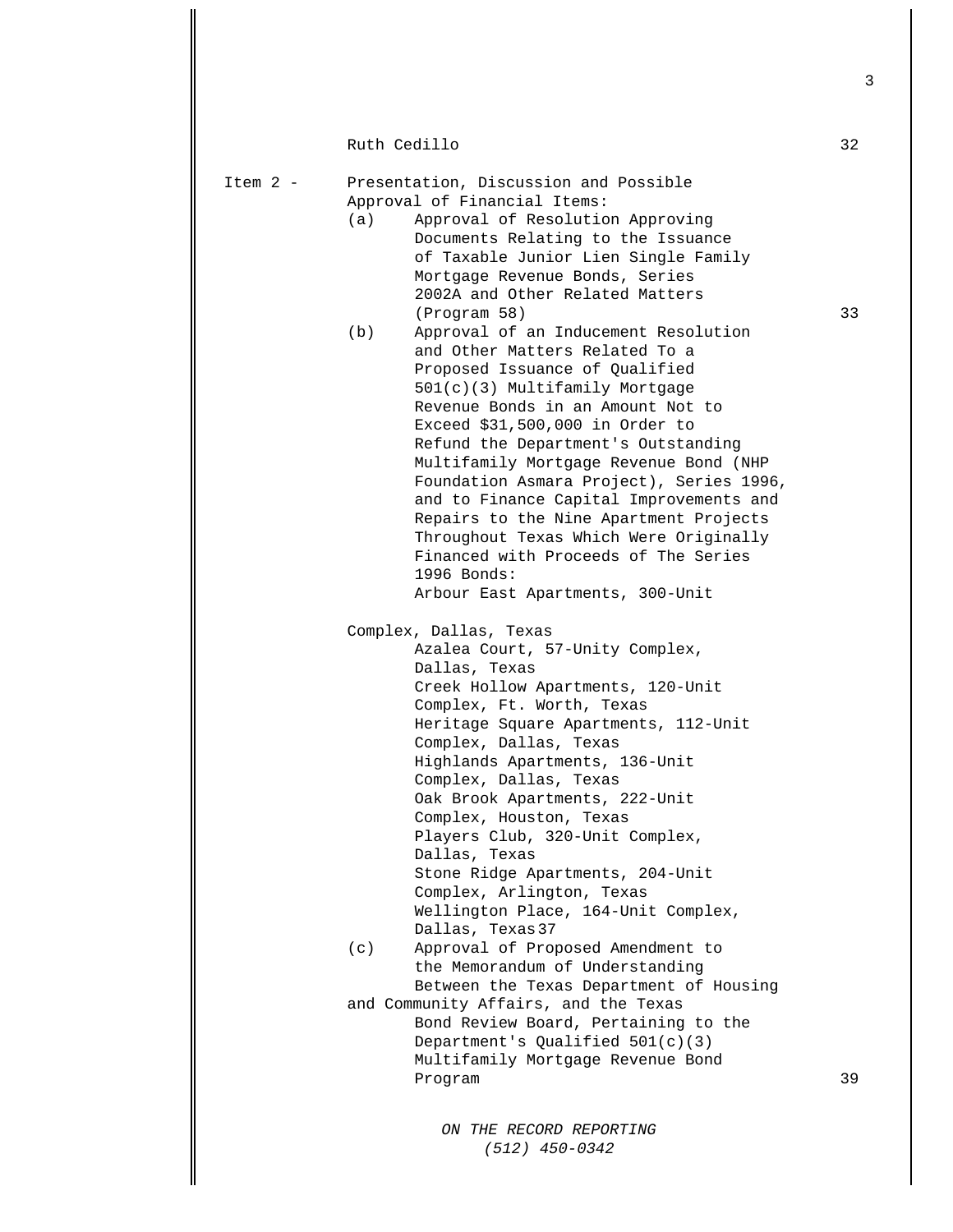|              | (d)<br>Approval of Investment Policy by<br>Board Resolution                                                                                                                                                                                              |    |
|--------------|----------------------------------------------------------------------------------------------------------------------------------------------------------------------------------------------------------------------------------------------------------|----|
|              | (e)<br>Approval of Resolution Regarding                                                                                                                                                                                                                  | 42 |
|              | Amendment for Signature Authority                                                                                                                                                                                                                        | 51 |
|              | (f)<br>Discussion of First Quarter Investment<br>Report                                                                                                                                                                                                  | 52 |
| Item 3       | Presentation, Discussion and Possible<br>Approval of Low Income Housing Tax Credit<br>56<br>Items:<br>(a)<br>Approval of Request for Extension of<br>Commencement of Substantial<br>Construction for: 00133, Cameron<br>Village Apartments, Alice, Texas |    |
|              | Mike Segru                                                                                                                                                                                                                                               | 58 |
|              | Moises Morales                                                                                                                                                                                                                                           | 60 |
|              | Homer Cabello                                                                                                                                                                                                                                            | 63 |
|              | Daniel Solis                                                                                                                                                                                                                                             | 65 |
|              | Maria Ortiz                                                                                                                                                                                                                                              | 74 |
|              | Richard Hernandez<br>76                                                                                                                                                                                                                                  |    |
|              | Olga Thomas                                                                                                                                                                                                                                              | 76 |
|              | Ramona Vega                                                                                                                                                                                                                                              | 77 |
|              | Trini Lopez                                                                                                                                                                                                                                              | 84 |
|              | Rodrigo Mercado                                                                                                                                                                                                                                          | 87 |
| Item 4       | Presentation, Discussion and Possible<br>Approval of Report from Executive<br>Director Search Committee:<br>Deliberate and Discuss Action on<br>Employment of an Executive Director for the Texas                                                        |    |
|              | Department of Housing and Community<br>Affairs Under Section 551.074 Texas Government Code and                                                                                                                                                           |    |
|              | Possible Approval of Selection and<br>Appointment of the Executive Director of the<br>Texas Department of Housing and Community<br>Affairs, Under Section 551.074 Texas                                                                                  |    |
|              | Government Code                                                                                                                                                                                                                                          | 26 |
| OPEN SESSION |                                                                                                                                                                                                                                                          |    |
|              | Action in Open Session on Items Discussed in<br>Executive Session<br>26                                                                                                                                                                                  |    |
|              | ON THE RECORD REPORTING<br>$(512)$ 450-0342                                                                                                                                                                                                              |    |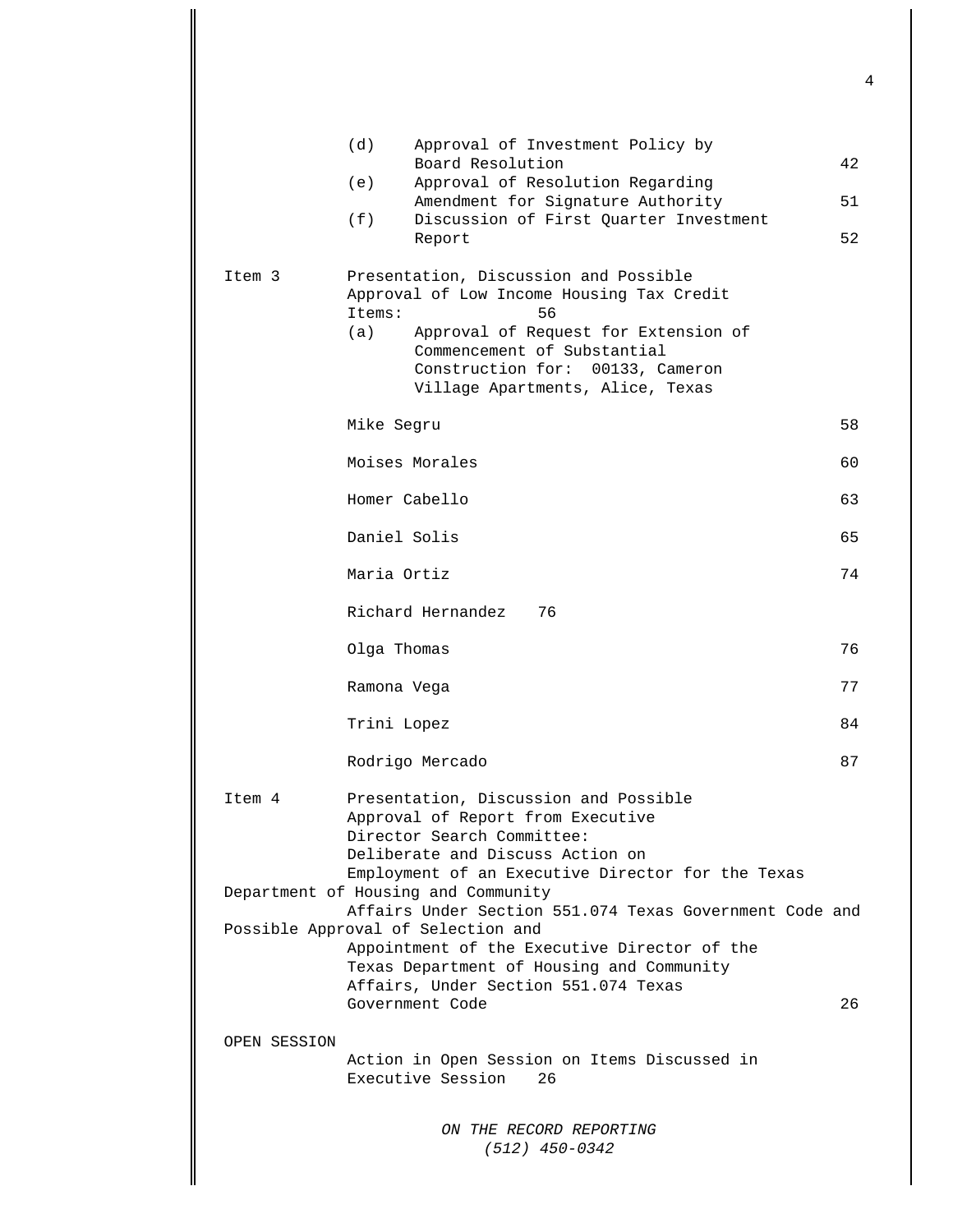ADJOURN 97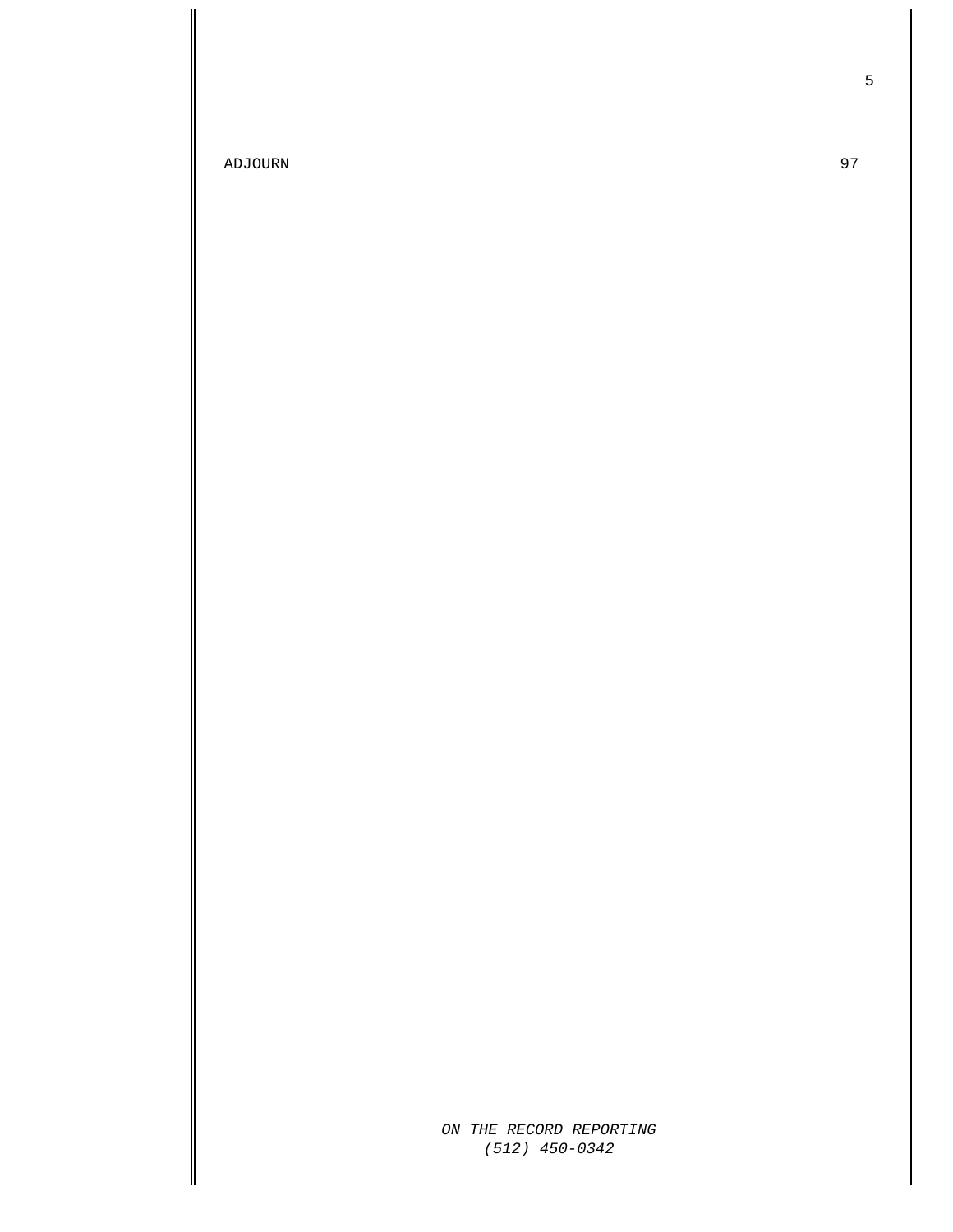| 1  | P R O C E E D I N G S                                                |
|----|----------------------------------------------------------------------|
| 2  | MR. JONES: I'd like to call to order the meeting of the              |
| 3  | board of the Texas Department of Housing and Community Affairs for   |
| 4  | February 21, 2002. And the first thing I'd like to do is to call the |
| 5  | roll. Ms. Anderson?                                                  |
| 6  | MS. ANDERSON: Present.                                               |
| 7  | MR. JONES: Mr. Bogany?                                               |
| 8  | MR. BOGANY: Present.                                                 |
| 9  | MR. JONES: Mr. Conine?                                               |
| 10 | MR. CONINE: Here.                                                    |
| 11 | MR. JONES: Mayor Salinas?                                            |
| 12 | MR. SALINAS:<br>Here.                                                |
| 13 | MR. JONES: Mr. Gonzalez? He's absent.                                |
| 14 | And Mr. Jones is here.                                               |
| 15 | We have five members present, one absent. And we do                  |
| 16 | have a quorum.                                                       |
| 17 | The next thing I would like to do is first thank the                 |
| 18 | City of El Paso for having us here. You have been so hospitable, and |
| 19 | we thank you no end.                                                 |
| 20 | A number of us on the board -- in fact, most of us on                |
| 21 | the board -- have had the privilege to work with the board member    |
| 22 | from the City of El Paso, James Daross, who served on this board for |
| 23 | several years. And he is unable to be with us today due to a family  |
| 24 | matter that draws him out of town.                                   |
|    | ON THE RECORD REPORTING<br>$(512)$ 450-0342                          |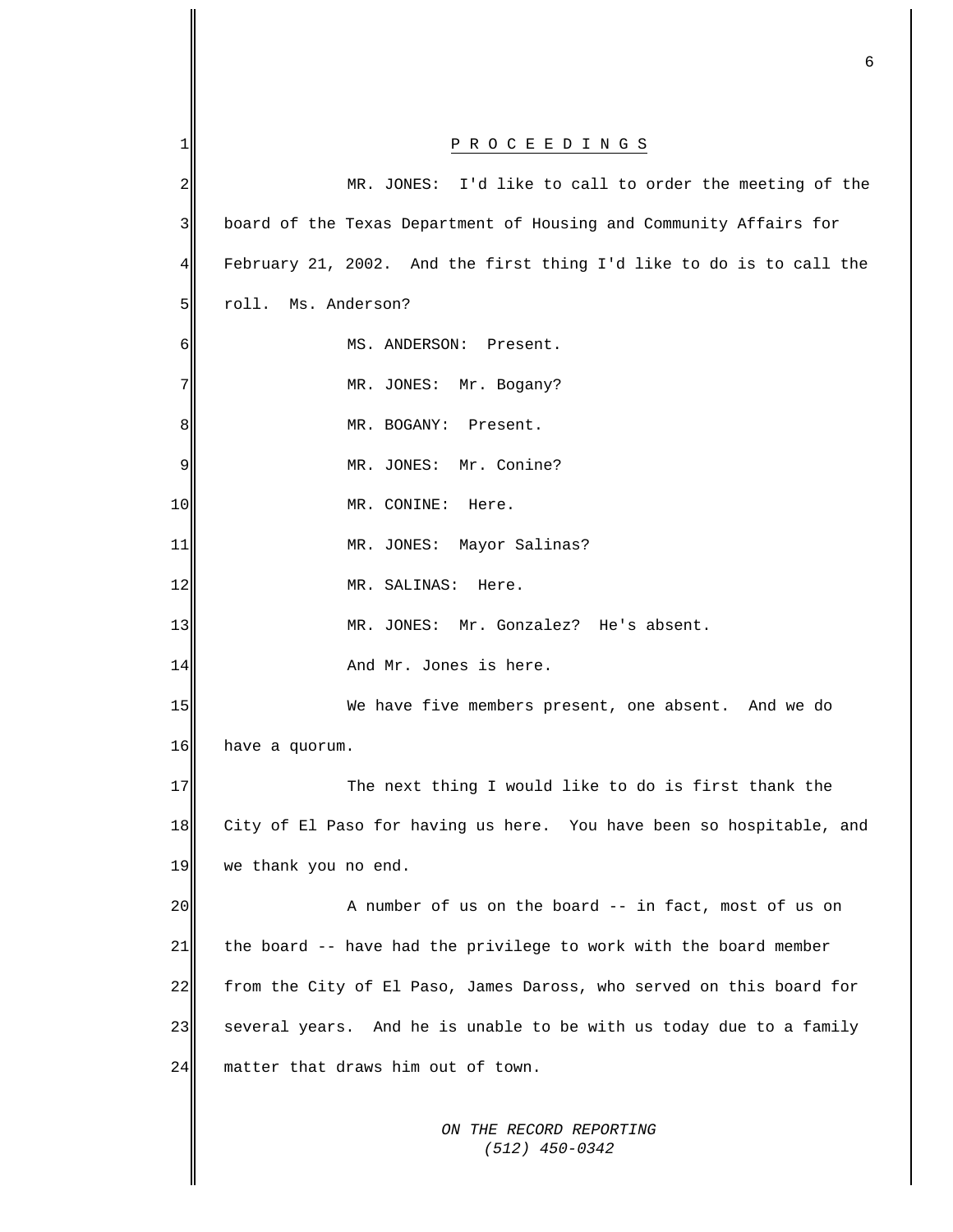*ON THE RECORD REPORTING*  But I do think I'd be remiss if I didn't publicly thank him for his service on this board. We was a very effective, a very courageous board member for the State of Texas during the time of his service. And I want the City of El Paso to know that he served this region very well when he was on this board, and always kept this region in the utmost of our minds. 1  $\overline{2}$ 3 4 5 6 7 8 9 10 11 12 13 14 15 16 17 18 19 20 21 22 23 24 So I would publicly like to thank Mr. Daross for his service, and thank the City of El Paso for loaning him to us for the years you did. I would also like to introduce Paul Valenzuela. And is Paul here? Yes. And I believe you are a Pecos County Commissioner. Right? Thank you for having us. So nice of you to be here. I also notice that you have signed a witness affirmation form that you would like to speak. Would you like to speak now, or at another time on our agenda? MR. VALENZUELA: Right now, please. MR. JONES: Okay. Thank you, sir. MR. VALENZUELA: Mr. Chairman, board members, I saw Mr. [indiscernible] here, too. I thought I did. But anyway, I would like to thank the board for your continued work out here in rural west Texas. You all mean a lot to the work that we do out here. And the past 12 years, I've been fortunate to be able to get some grants approved for you guys and other people. Ruth Cedillo has been wonderful to us. She's -- I'm sure you're aware of the work

 *(512) 450-0342*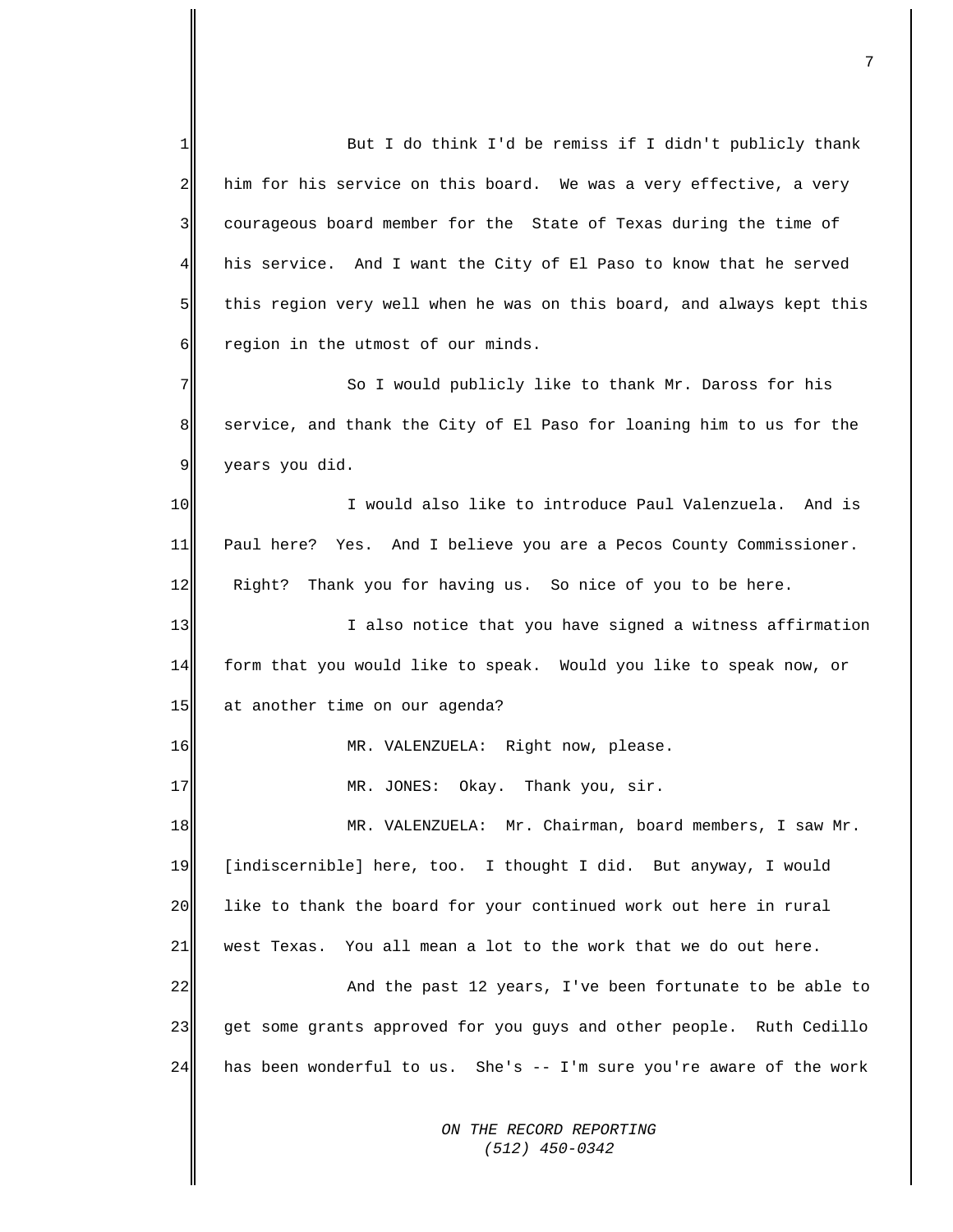*ON THE RECORD REPORTING*  1 she does.  $2\parallel$ 3 4 5 6 7 8 9 10 11 12 13 14 15 16 17 18 19 20 21 22 23 24 MR. JONES: She has been wonderful to us, too. MR. VALENZUELA: And I just wanted to thank you all for the work that you do out here in west Texas, and just ask you to continue working for rural west Texas, like we all do. MR. JONES: Thank you, sir. MR. VALENZUELA: Thank you. MR. JONES: It's a privilege to be here. We also have with us Mr. Jerry Agan. And he is a Presidio County Judge. Nice to have you here, Judge. Would you like to speak, too? Feel free to, if you would like to. MR. AGAN: I would like to thank you for giving us this opportunity today to talk to you all. Judge Brisbin is -- who is a -- I followed him into office in Presidio County. And we were discussing the other day at least we had grants of over \$5 million that came through TDHCA that we've been able to work into the colonias of Presidio County. I want to thank you all, and to welcome you out to far west Texas out here. I appreciate you all coming. MR. JONES: I thought you all were kind of a neighbor city. I'm from Tyler. And you know -- it seems like it's in the neighborhood, isn't it? MR. AGAN: Yes, well, as far as out here, that is the neighborhood. But I wanted to thank you for the work you all have

8

 *(512) 450-0342*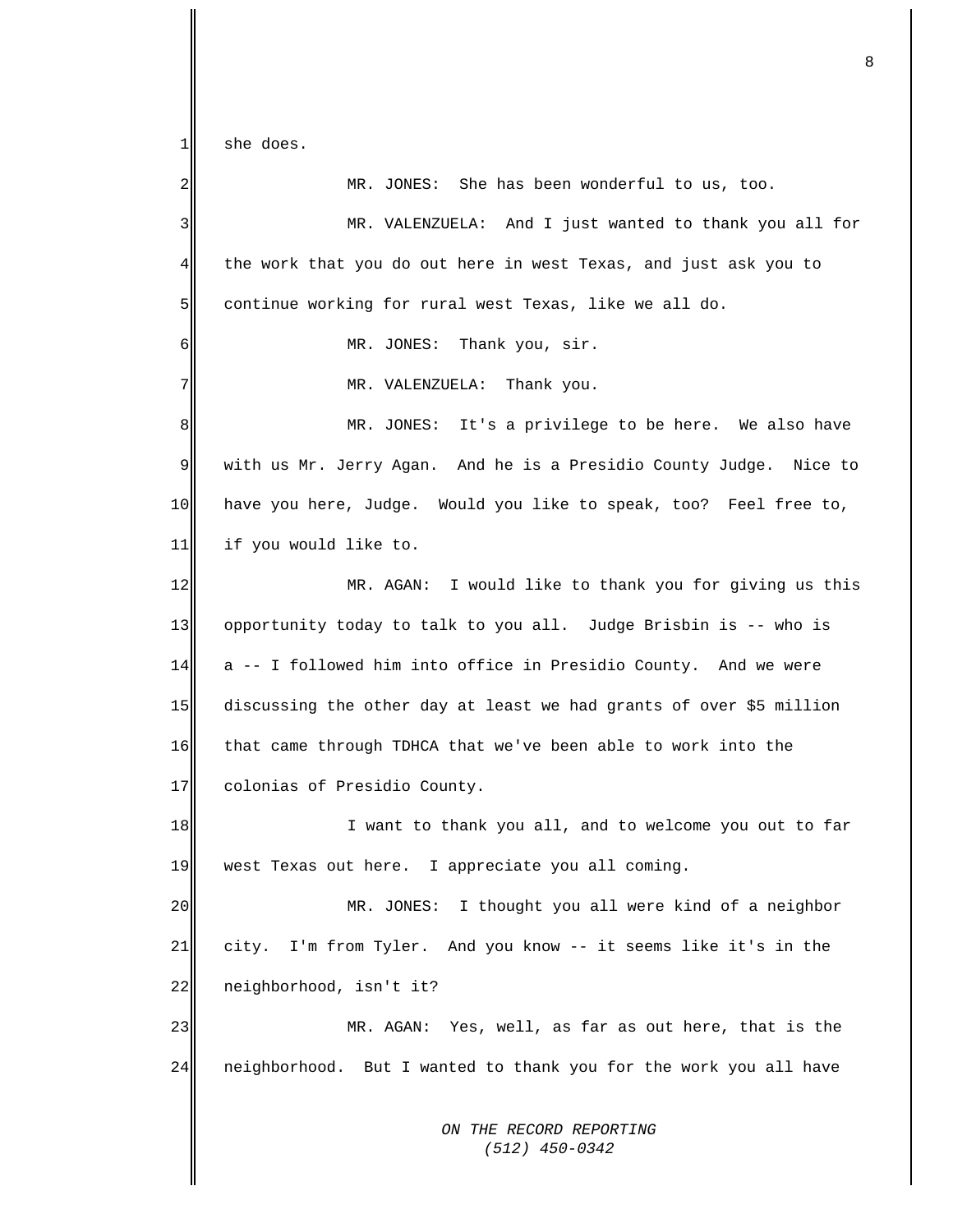*ON THE RECORD REPORTING (512) 450-0342* done. And TDHCA supports us very much out here in Presidio County. And we continue on with our relationship. 1 2 3 4 5 6 7 8 9 10 11 12 13 14 15 16 17 18 19 20 21 22 23 24 I feel this is one of the agencies I can pick up the phone and call, and they'll tell me what's going on and whether they can or can't do it. I appreciate that very much. MR. JONES: Thank you, sir. We also have with us Mr. Jesus Hernandez, who is the mayor pro-tem for the City of -- and I cannot -- and Mayor Hernandez, how are you? MR. HERNANDEZ: I'm fine. MR. JONES: Good. And would you like to speak to - thank you, sir. Socorro. I'm sorry. It's Socorro. MR. HERNANDEZ: Socorro. MR. JONES: You have to excuse my tongue. It doesn't work very well. MR. HERNANDEZ: Well, Good morning. MR. JONES: Good morning. MR. HERNANDEZ: I wasn't planning on saying anything. Just to thank you for being down here, and the tremendous amount of work you've done with this area down here, especially the El Paso County. And I hope that you keep us in mind all the time, and keep on doing this job. And again, thank you for coming down here. And of course, Ruth Cedillo, thank you for all the help you've given us. MR. JONES: Thank you, sir.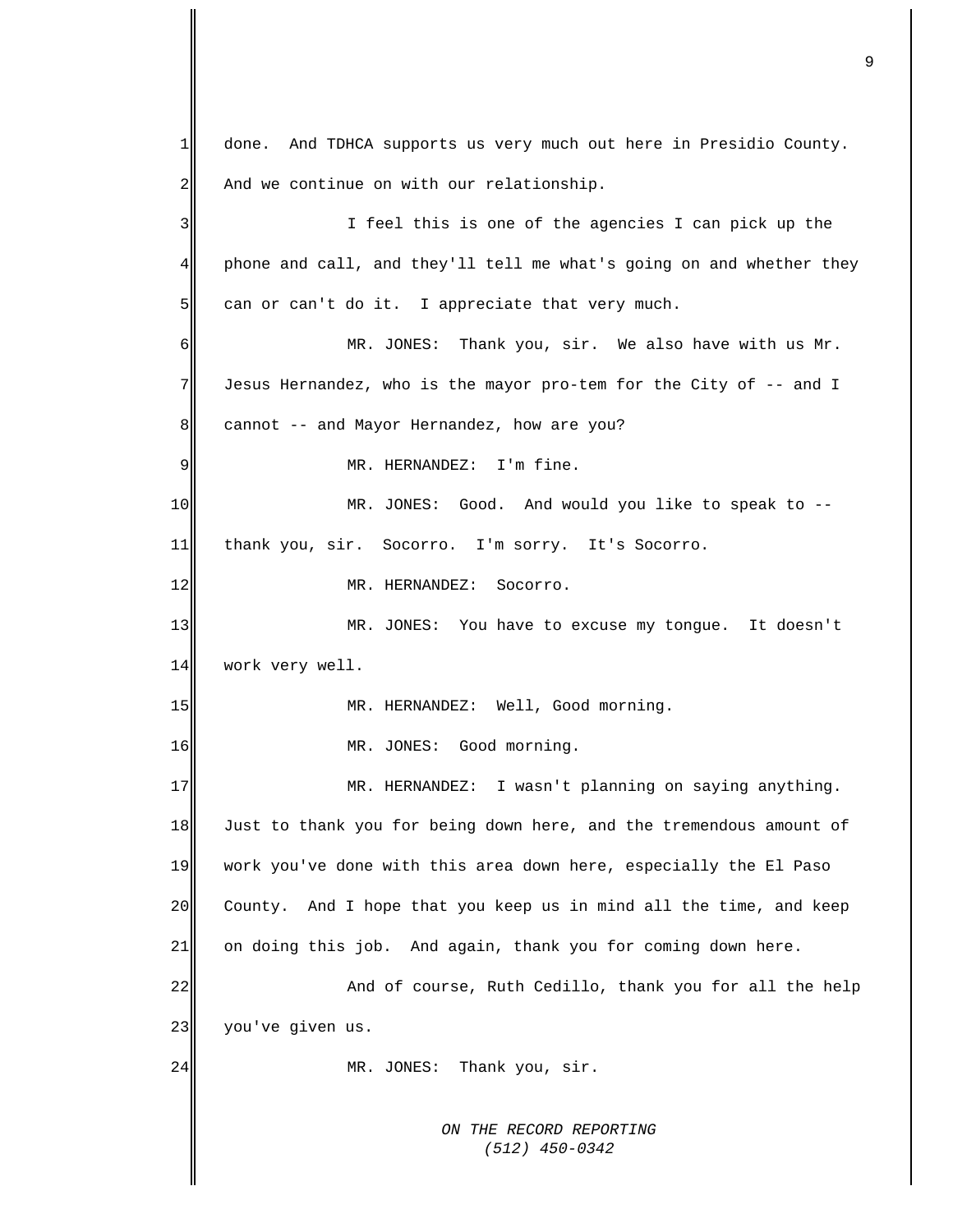*ON THE RECORD REPORTING (512) 450-0342* 1 2 3 4 5 6 7 8 9 10 11 12 13 14 15 16 17 18 19 20 21 22 23 24 MR. HERNANDEZ: Thank you. MR. JONES: I appreciate it. I would now like to move, if I could, into the next item on our agenda, which is the public comment. I have two individuals who have submitted witness affirmation forms that would like to speak. The first one is Mr. Frank Desales. Mr. Desales? And you can speak now, or you can speak later on an agenda item, if you care to. Just tell me how you'd like to do it. MR. DESALES: I'll do it now. MR. JONES: Okay. Thank you, sir. MR. DESALES: Good morning. MR. JONES: Good morning. MR. DESALES: First and foremost, I would like to thank the TDHCA for coming this morning to El Paso and allowing us time to be here this morning. It means so much to us. My name is Frank Desales, Jr., and I'm the executive director of Sparks Housing Development Corporation, also known as Socorro Government Center. Our mission of our organization is to better the life and well-being of children and families residing in the Sparks colonia and the surrounding areas by providing housing, rehabilitation, educational opportunities, youth and social services.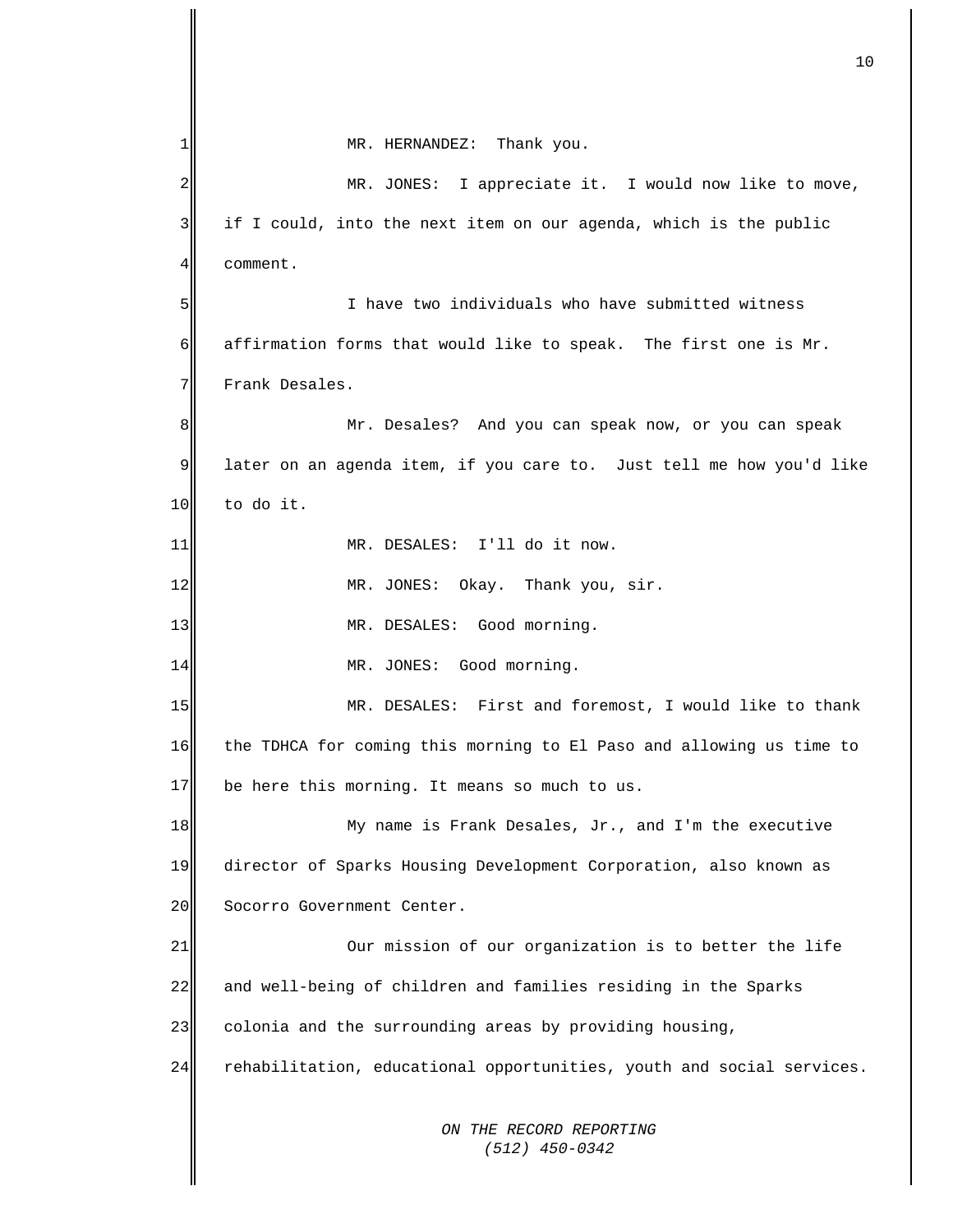1  $\overline{2}$ 3 4 5 Helping residents help themselves, we encourage community participation at all levels, that allow youth, family, parents to bond together more cohesively, to reach more, and aims to direct innovative and creative energies to educational and school development activities.

6 7 8 9 10 Over the years, the tremendous support from the Sparks Housing Development Corporation and the community has been -- have been a significant acknowledgement of our successful track record of delivering superior community improvement projects for nearly ten years.

11 12 13 14 15 The department has helped demonstrate that colonia-based projects managed by communities for a community make a striking impact. We owe much of that, if not all of our success as a department for helping launch and providing technical assistance and funding to organizations.

16 17 18 19 20 Since 1995, those results were obtained, which in turn resulted in the construction of our community center, infrastructure development, and the rehabilitation and construction of eight homes. I again thank you for this relationship and support throughout the years.

21 22 23 24 The year 2001 has brought us dramatic organizational changes and challenges that have affected our organization tremendously. From October 1999 to January 2001, we were literally left without a full-time executive director, director, leadership or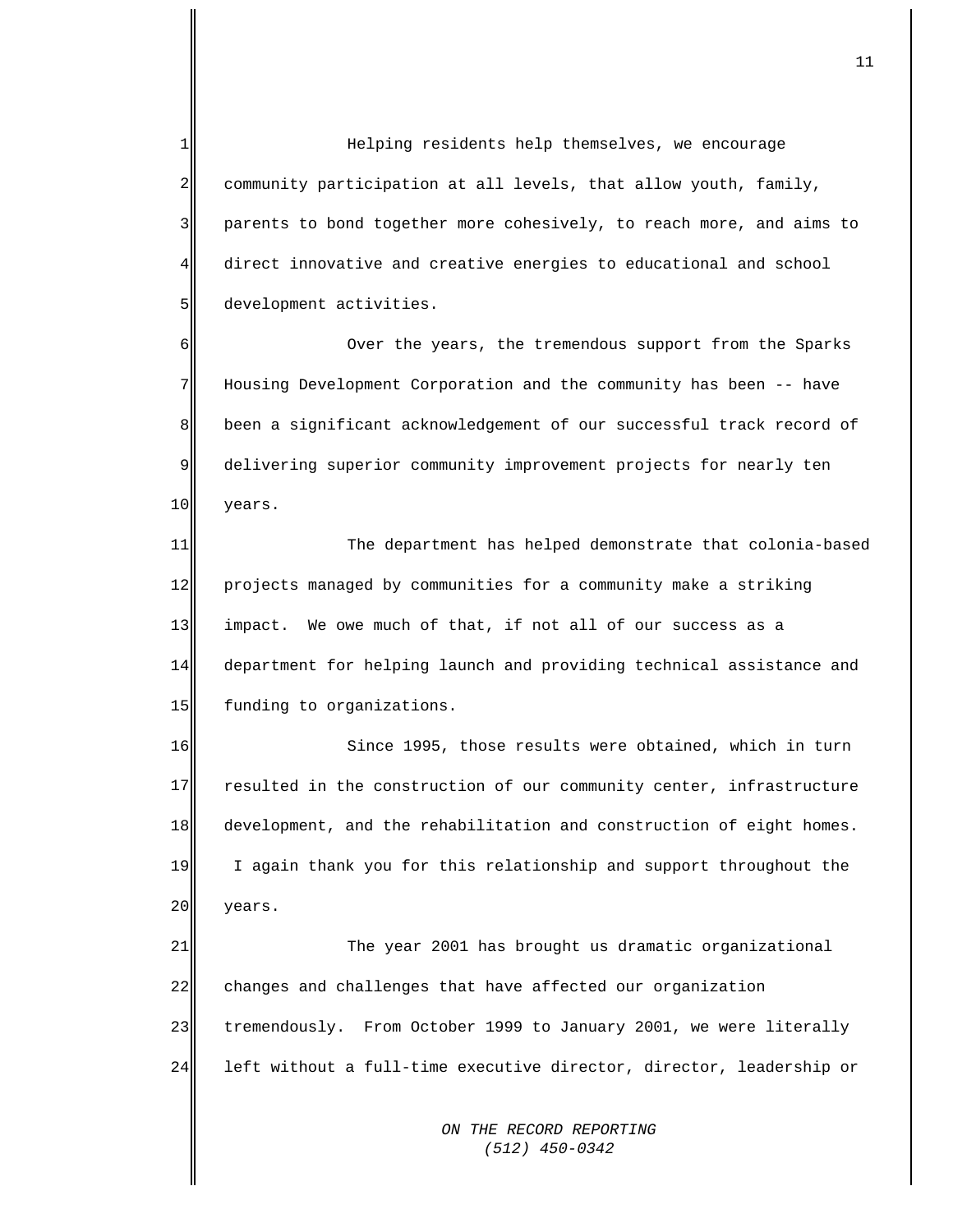1 2 guidance that ultimately led to deterioration, loss of programs, and loss of department funds due to noncompliance issues.

3 4 5 Today, Sparks Housing Development Corporation has once again embarked on a mission to fulfill project goals and set forth their organization's original mission.

6 7 8 9 10 Through the hiring of an executive director in January 2001, Sparks Housing Development Corporation has embarked on a reawakening, successfully implementing and managing social service programs, developing organization's capacity, and securing them funding.

11 12 13 14 15 Major accomplishment for 2001 was the rehabilitation of eight homes in the Sparks colonia from the Pryor [phonetic] Foundation grant, and the establishment of the first computer technology center, as well as the establishment of an after-school tutoring program.

16 17 18 19 20 Though we may be [indiscernible], it is imperative to realize, like any other emerging organization, we have some way to go. Organizational capacity building remains high -- a high priority among us, whether it be housing development, resource development, or staff development.

21 22 23 The dedication and discipline needed to take this organization to the next level is very well and alive, and heading in the right direction.

24

So why is the capacity so important to us? An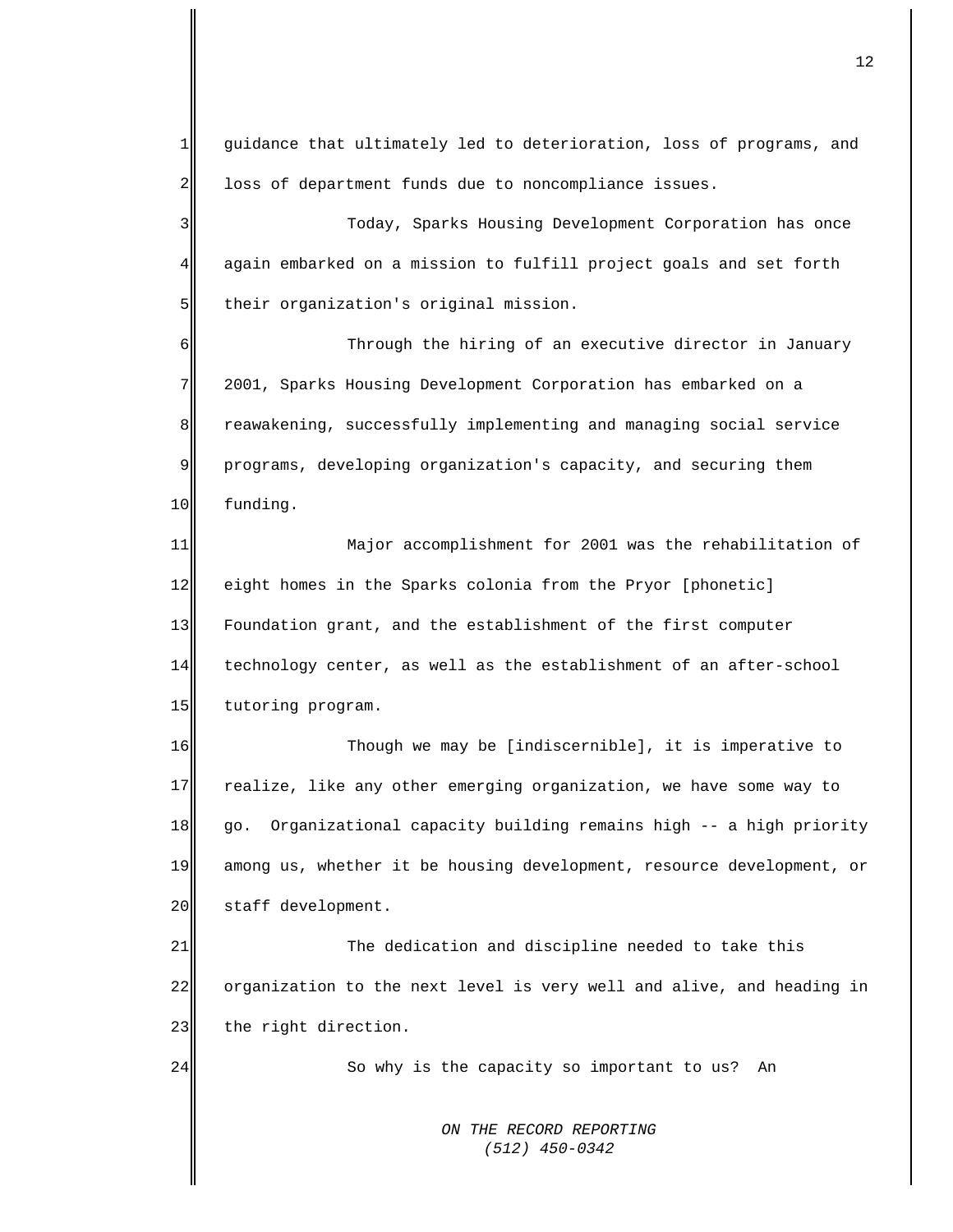1  $2\parallel$ 3 organizational capacity is like a tree with a root system. It is a living system sustained and energized by multiple forces and factors in the social/economic environment.

4 5 6 7 8 9 Capacity-building seeks to improve the performance organization. Organizational capacity-building is a system-wide plan effort to increase organizational performance through planning and community action. In particular, capacity-building looks in depth at where an organization stands in a comparison to where it hopes to be in the future, and develop the skills and resources to get there.

10 11 12 The ultimate goal of our capacity-building objective is to enable our organization to grow stronger in achieving its purpose and mission.

13 14 15 16 17 As our organization engages in these activities, we will acquire new knowledge of our organizational actions and outcomes. Thus, a new organizational capacity expands and then goes beyond solving a specific problem to gain the skill and knowledge to solve future problems.

18 19 20 21 22 Now more than ever, we are critically seeking support from the department to allow us to reestablish a working relationship and demonstrate our effectiveness by resolving the noncompliance issues, to apply and participate for state HOME funding for colonia projects for the year 2002 and in the future.

23 24 Sparks Housing Development Corporation continues to be an organization committed to excellence with a clear vision and a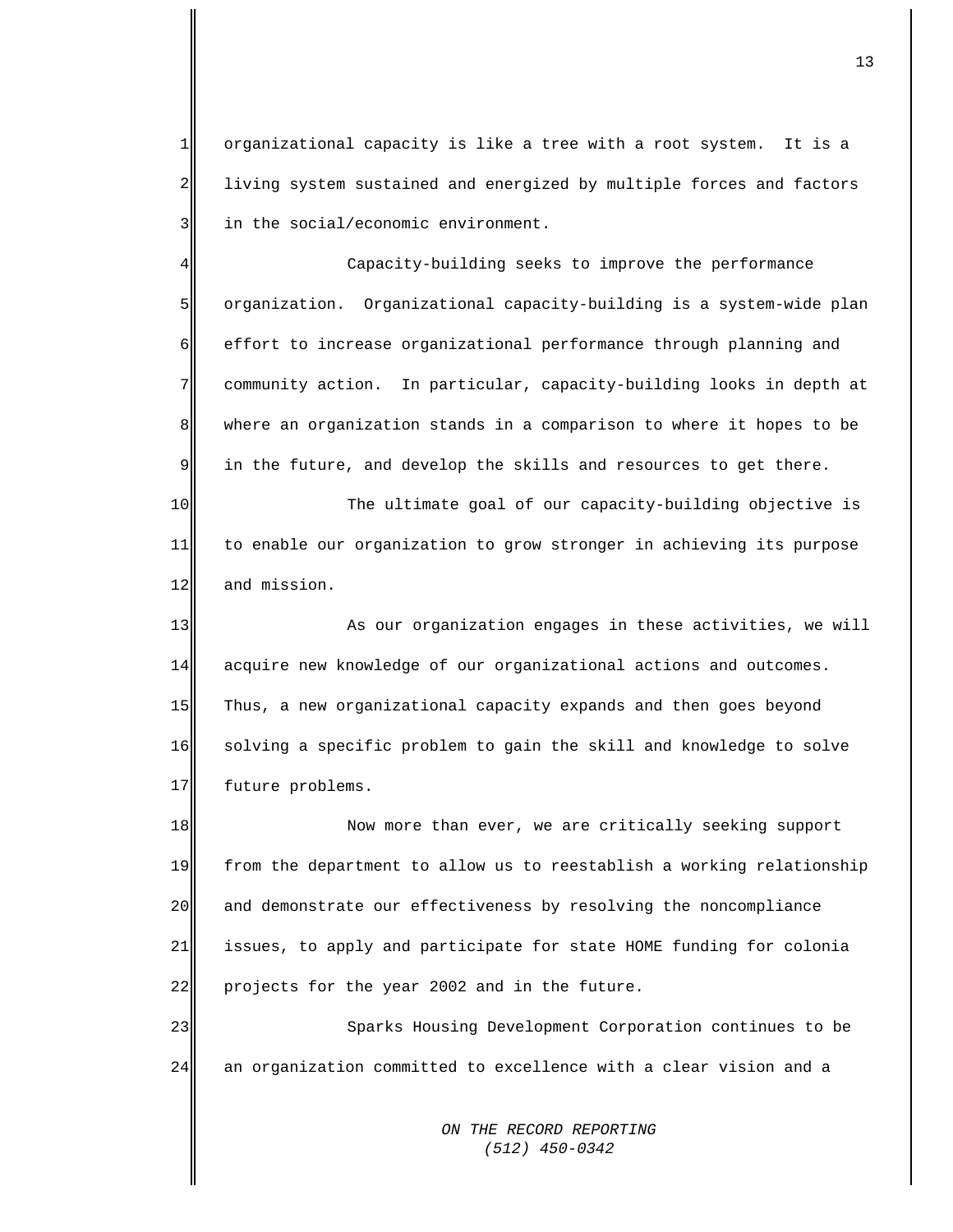1 passion for delivering outstanding results.

| 2           | We ask you to work with us to capitalize on our                      |
|-------------|----------------------------------------------------------------------|
| 3           | strengths, past and future strengths. The challenge at this stage is |
| 4           | to seize the opportunity and to realize an innovative, new and       |
| 5           | improved organization for a productive future.                       |
| 6           | With this in mind, we will continue to advocate for                  |
| 7           | colonia families and support those organizations dedicated to better |
| 8           | the quality of life in colonias. In the end, children and families   |
| $\mathsf 9$ | are strengthened, which builds communities. Thank you.               |
| 10          | MR. JONES: Thank you, sir. We congratulate you all,                  |
| 11          | and thank you for your comments.                                     |
| 12          | Our next speaker is a Mr. Jose Garza. Mr. Garza, would               |
| 13          | you like to speak now, or --                                         |
| 14          | MR. GARZA: I'll go now.                                              |
| 15          | MR. JONES: Okay. Thank you, sir.                                     |
| 16          | MR. GARZA: Well, Good morning, Mr. Chairman --                       |
| 17          | MR. JONES: Good morning.                                             |
| 18          | MS. CEDILLO: Good morning.                                           |
| 19          | MR. GARZA: -- and members of the board. Today we're                  |
| 20          | wearing three hats. I'm the director of intergovernmental affairs    |
| 21          | for the San Antonio Housing Authority. I'm a member of the Texas     |
| 22          | Housing Coalition, and I'm also the chair of the Legislative         |
| 23          | Committee of the Texas chapter of NAHRO.                             |
| 24          | And on behalf of all these groups, I would like to                   |
|             | ON THE RECORD REPORTING<br>$(512)$ 450-0342                          |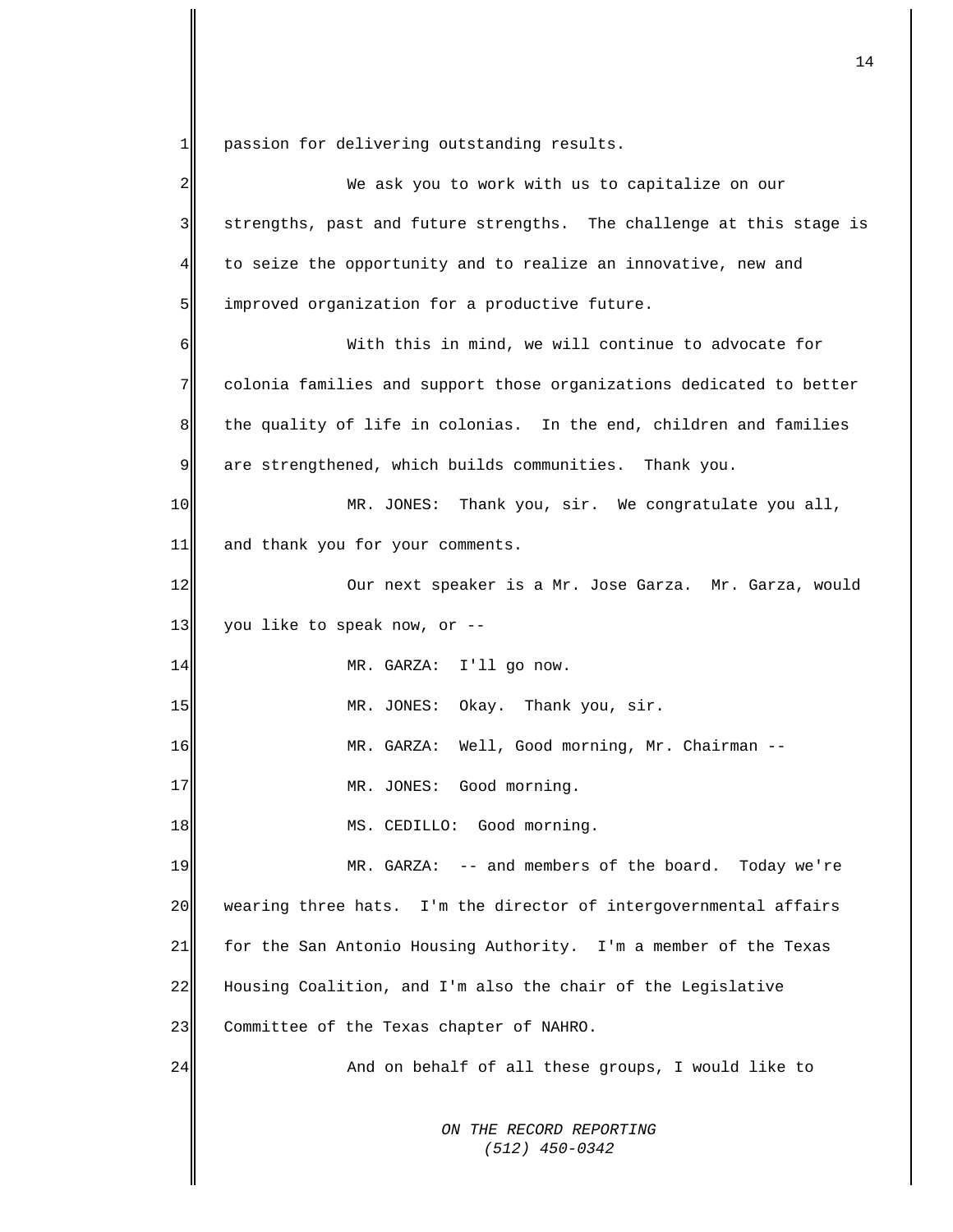1 2 commend you and your organization for the excellent work you're doing, particularly in housing.

3 4 5 6 We're encouraged by what TDHCA is doing. But we would like to partner with you in your efforts. We are equally committed to providing affordable housing throughout the state, and firmly believe that together, we can do much more.

7 8 9 10 11 12 13 14 Briefly, let me give you some background on the organization. A few months back, in late summer or early fall, a group of people that represent public housing authorities, staff from your agency, representatives from the private sector, other state agencies, housing advocates, and staff from the Speaker's office and the Urban Affairs Committee met to engage in a dialogue on how to better meet the challenges of housing people from low income households.

15 16 17 18 19 Out of that came the Texas Housing Coalition. We've dealt with many issues, and are trying to create partnerships to better service our clients. Out of that came an idea, to create or recommend to your agency that it create an advisory council composed of representatives of the Public Housing Authority.

20 21 22 23 24 We ask them that simply because Federal resources dwindle yearly, and will continue to do so. Therefore, most of the efforts to provide affordable housing in the state will have to be through the state government and local entities such as housing authorities. And housing authorities are really

> *ON THE RECORD REPORTING (512) 450-0342*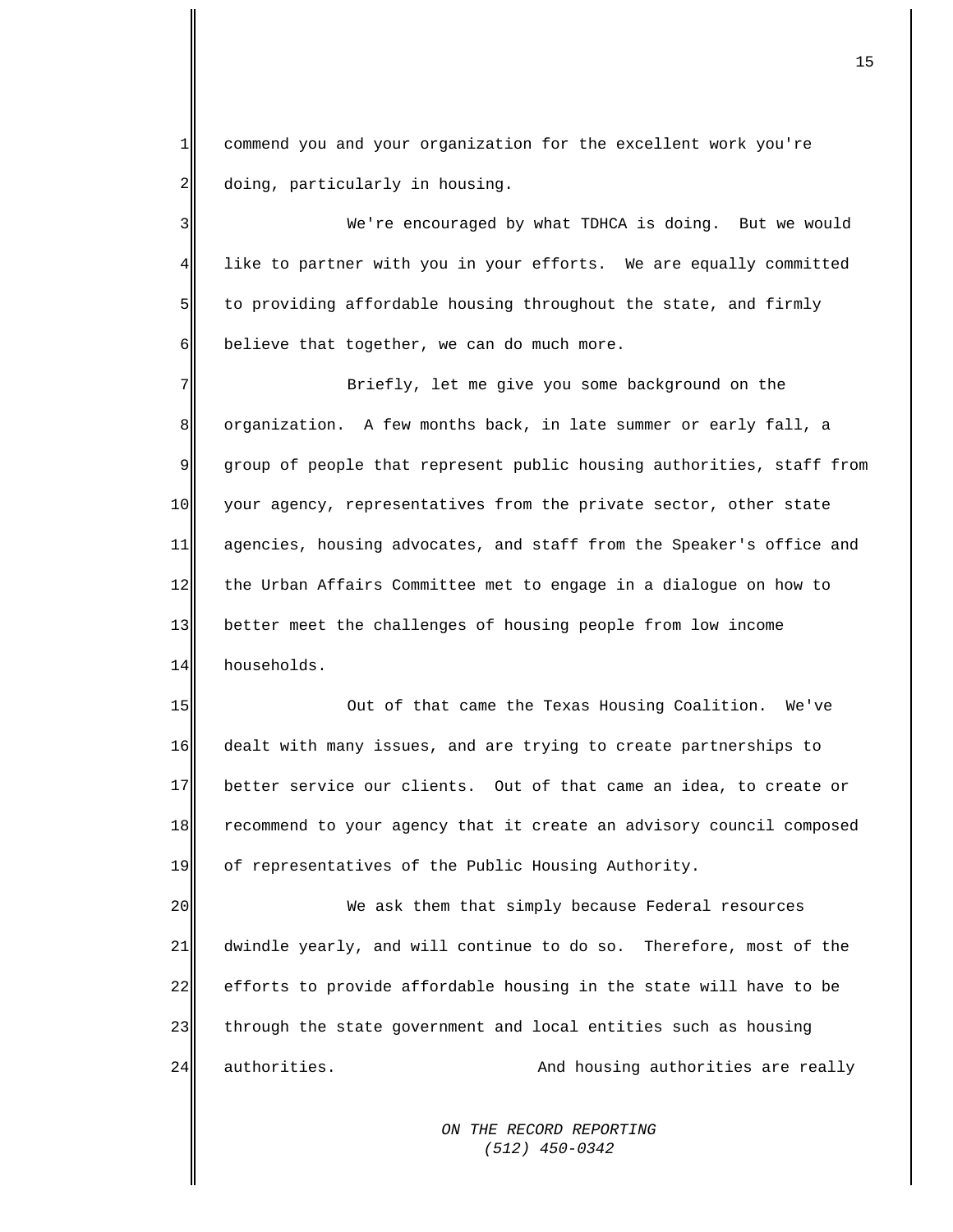$1$ 2 3 the only agencies that really house the extremely low income. And we think that with a strategic partnership, we can accomplish much more than what we're doing now.

4 5 6 7 But before I talk about those advantages, I just want to express our sincere appreciation, again, to Ruth Cedillo. She has been with our group since the inception. And we have appreciated her expertise.

8 9 10 11 But more especially, what we like about her is her thinking out of the box and kind of pushing the envelope. I think that's what we need to do in the next few years. In one word, if I had to describe her, she is excellent.

12 13 14 15 16 17 Why are we advising, or asking for an advisory committee? I think we need to create what I refer to as an information sharing exchange forum. That is, we need to educate each other on our roles, responsibilities, needs and concerns. I think that working together, we can maximize the expertise and resources and better serve our clients.

18 19 20 21 22 We can assist in evolving regulations and guidelines to more effectively and efficiently house the low-income. On the other hand, TDHCA can offer fertile grounds for research and pilot projects. We can also give you the voice and support of 431 authorities throughout the state.

23 24 I think we can work together -- this council can bridge and create some understanding between the agencies, the advocates, to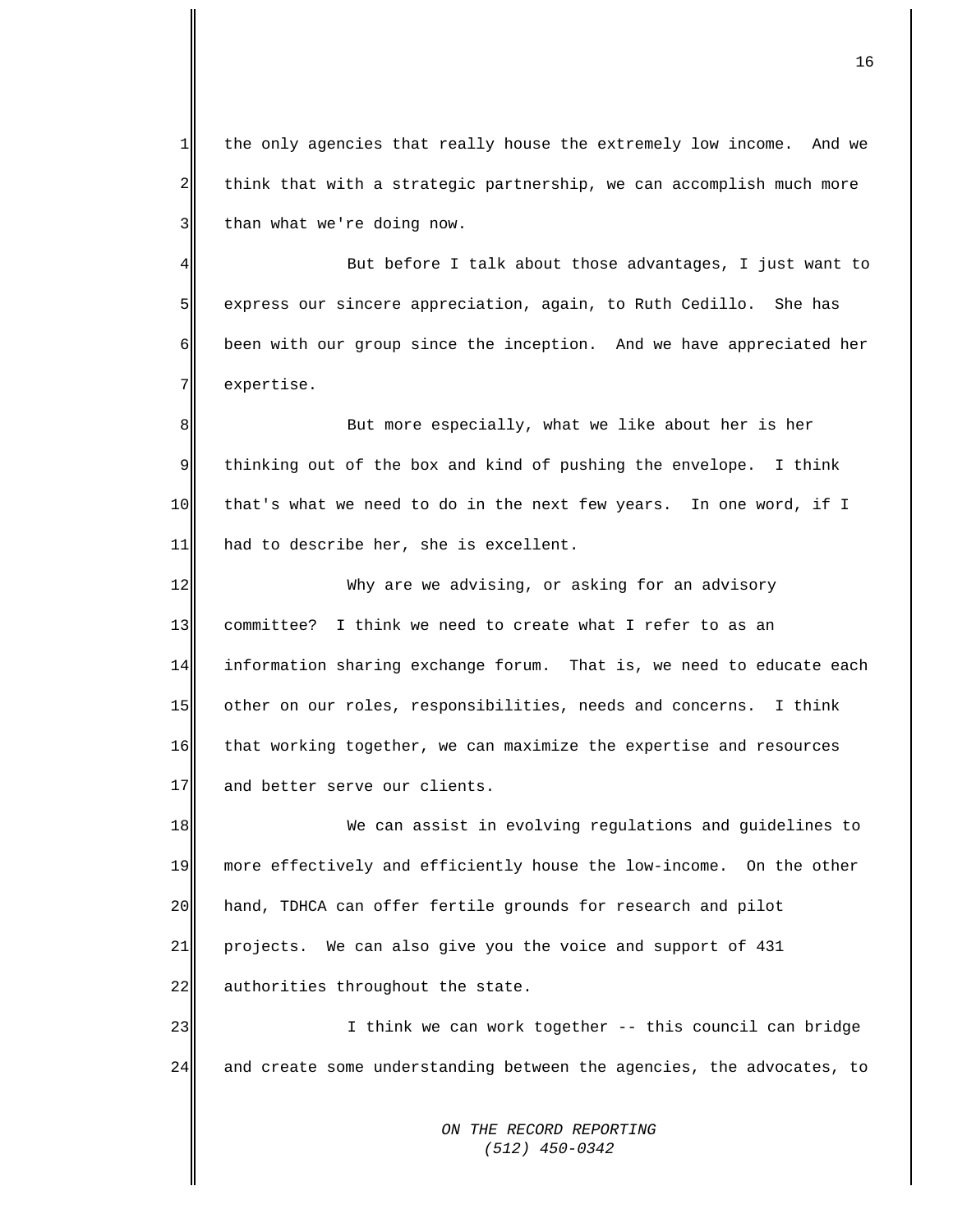1  $2\parallel$ 3 better fulfill the needs of housing for all Texans. And if I may, I'd like to read a letter from -- to you from the Texas NAHRO Shelter.

4 5 6 7 8 "Honorable members of the board, I regret that I am unable to join you today due to a scheduling conflict. The membership of the board of the Texas Chapter of NAHRO is most appreciative of the work performed by the Texas Department of Housing and Community Affairs.

9 10 11 12 13 "For our membership and the lower-income families we serve, TDHCA plays a critical and essential role in the development of affordable housing in Texas. The primary work of public housing agencies focuses on the development and delivery of affordable housing to various federal programs and tax credits.

14 15 16 17 "The collaborative effort of this -- of your board, your agency, NAHRO, and the housing advocates and the people from the private sector, and other housing groups -- the concept of forming an advisory council to TDHCA is being developed.

18 19 20 21 "In these challenging times of limited resources and growing need for more affordable housing within our communities, we believe that expanding partnerships and in housing collaboration and communications is critical.

22 23 24 "We fully support the concept of an advisory council, and encourage it to make it -- to form -- to create it. Thank you for your consideration for this initiative. David Zappasodi,

> *ON THE RECORD REPORTING (512) 450-0342*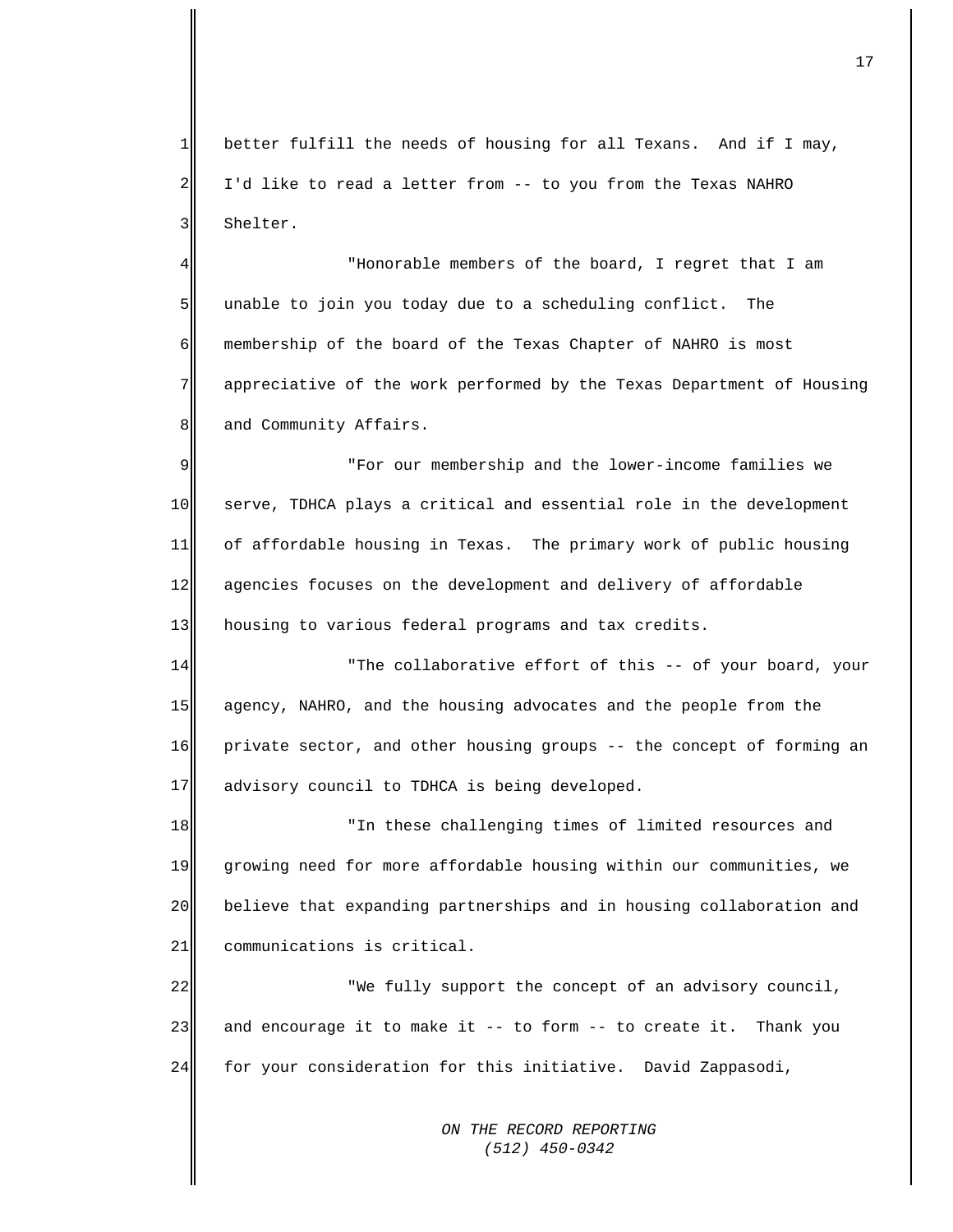*ON THE RECORD REPORTING (512) 450-0342*  $1$  $2\parallel$ 3 4 5 6 7 8 9 10 11 12 13 14 15 16 17 18 19 20 21 22 23 24 President, Texas NAHRO." Thank you. MR. JONES: Thank you, sir. Our next speaker is a Mr. Frank -- excuse me. Mr. Randy Bowling. Would Randy Bowling like to speak now? MR. BOWLING: Please. MR. JONES: Thank you. MR. BOWLING: Good morning, and thank you for coming. My name is Randy Bowling. I represent Tropicana Building Corporation and Patriot Mortgage. I just have a little something I'd like to read. It was prepared by my brother Bobby. Some of you all may know him. "We are extremely happy with the changes that have been made in TDHCA in the past 12 months. Staff is doing a great job complying with the new sunset legislation, specifically with regard to the regional allocation formula. "We've been able to report to our legislative team in El Paso that the changes intended by the legislation are being implemented rapidly. In El Paso, we've always been very sensitive to how TDHCA's money is distributed, because our needs are so great. "While our population is not as large as some other areas around the state, we feel our need for your funds is greater, because of our extremely low median family incomes. "We are extremely pleased with the way the regional allocation formula has been figured, and feel that it takes into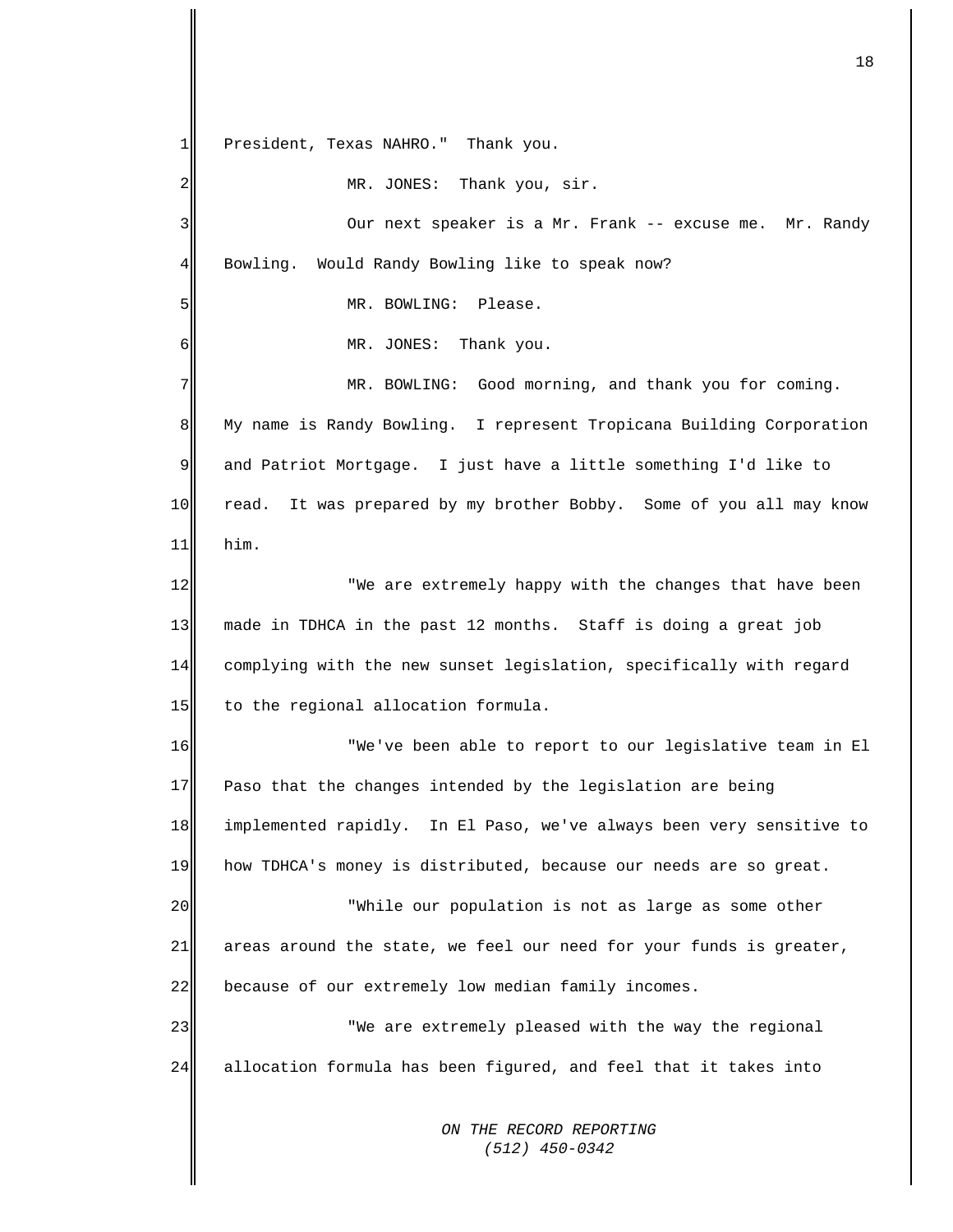*ON THE RECORD REPORTING (512) 450-0342*  $1$ 2 3 4 5 6 7 8 9 10 11 12 13 14 15 16 17 18 19 20 21 22 23 24 account the needs of poor border communities better than it has done in the past. "Additionally, we are pleased to see the board direct the staff that points are the overwhelming determinant in allocating funds for the tax credit program. We again think this is a fair objective way, allocating funds, and think that the directive was long overdue. "Finally, thank you for coming out to El Paso and including us in state policy." Thank you. MR. JONES: Thank you. A heartfelt thanks, by the way. And, Delores, we need a copy of this transcript. MS. GRONECK: We'll publish it. MR. JONES: I guarantee you, we're going to frame it. MR. CONINE: Randy, you don't always do what your brother tells you to, do you? MR. BOWLING: Oh, pretty much. MR. JONES: Now, those are all the speakers I have. Would anybody else like to speak to the board? Would anybody else like to speak to the board? Yes, sir? MR. JIMENEZ: I didn't sign a witness affirmation. MR. JONES: Oh, you can do it afterward. Thank you, sir. MR. JIMENEZ: Demetrio Jimenez, with the Greater El Paso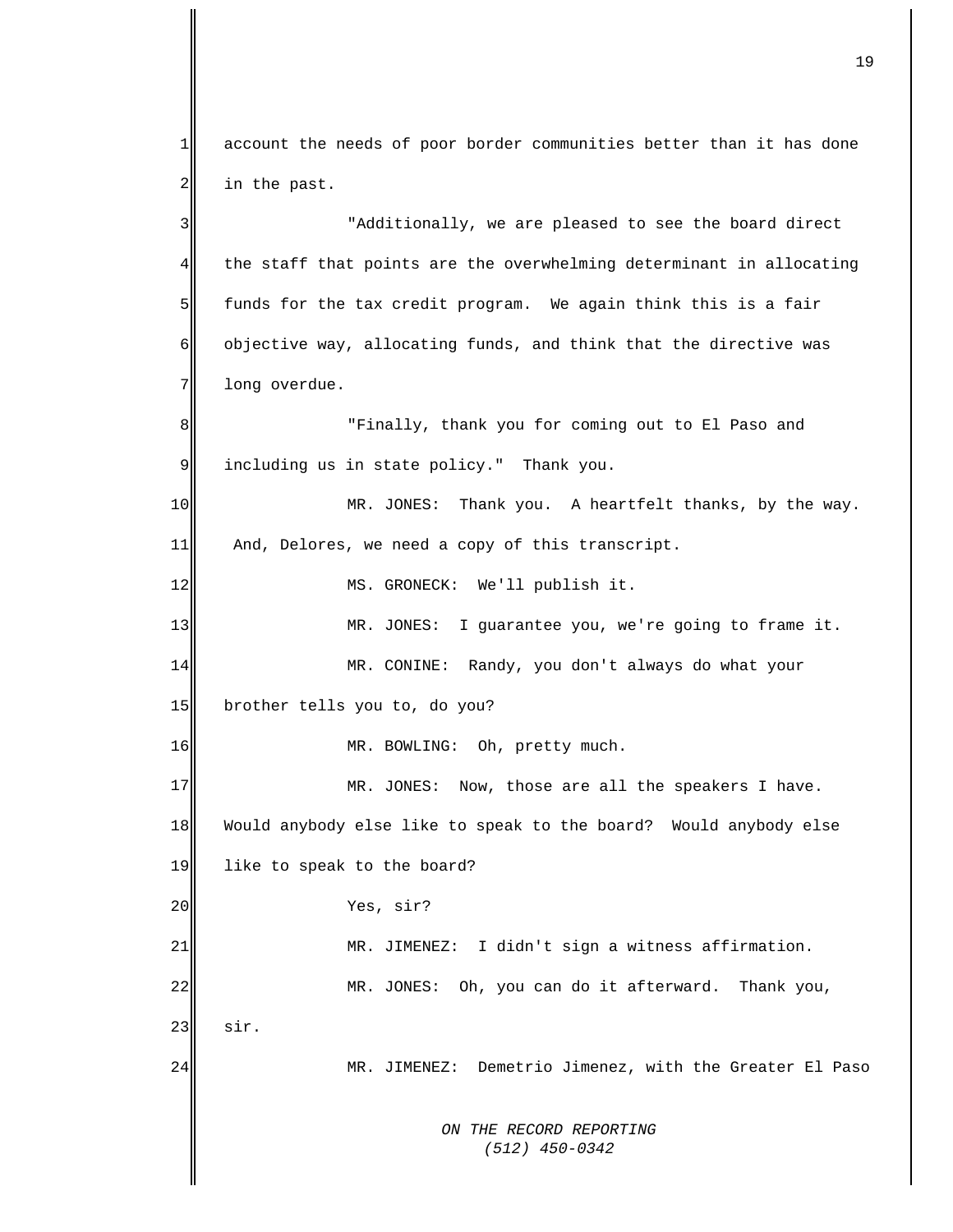*ON THE RECORD REPORTING (512) 450-0342*  $1$  $2\parallel$ 3 4 5 6 7 8 9 10 11 12 13 14 15 16 17 18 19 20 21 22 23 24 Housing Board. I wish you a welcome to El Paso. MR. JONES: Good to see you again. MR. JIMENEZ: I just want to congratulate the board on the changes in the last 12 months. They have been significant, especially with the low-income housing tax credit program. We have been able to access all the files and keep track of our developments, as well as others on-line. And one of those -- I had a little bit too much food and drink last night, so -- MR. JONES: Didn't we all? MR. JIMENEZ: -- I won't be as eloquent as I usually am. MR. JONES: Okay. MR. JIMENEZ: But I would like to say that the Border Field Offices are one of the most important aspects of being a nonprofit, having the connection with somebody here in town. [indiscernible], and I used to be a [indiscernible] at one point. But I've got to say that he has helped us through a lot of different programs, and helped us kind of devise ways in better performing and delivering of our affordable homes. So again, welcome to El Paso. And I apologize for not being as eloquent as I usually am. MR. JONES: Okay. Thank you, sir. I appreciate it. Imelda Garcia. Hi. MS. GARCIA: Hi. MR. JONES: How are you today?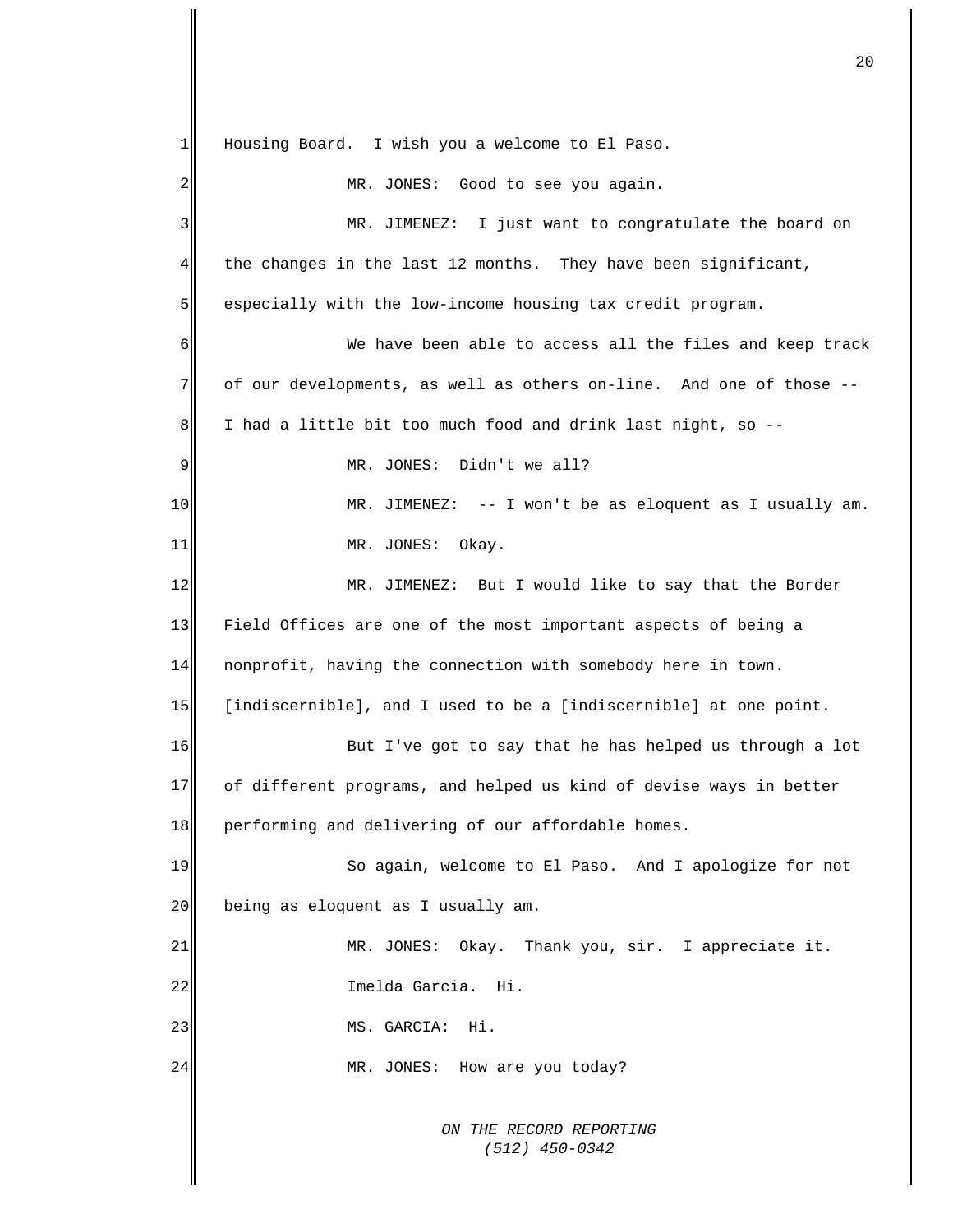*ON THE RECORD REPORTING (512) 450-0342* 1 2 3 4 5 6 7 8 9 10 11 12 13 14 15 16 17 18 19 20 21 22 23 24 MS. GARCIA: I'm fine. Thank you. Good morning. My name is Imelda Garcia. MR. JONES: Good morning. MS. GARCIA: And I work with Bienestar Familiar in Socorro, Texas. And we're a healthy-community project, doing a lot with health. But in looking into the root causes of poor health in El Paso, we're very concerned about housing issues. And that is how Bienestar got involved with your local office. And I want to congratulate you on your El Paso office. They have been very inclusive, and we have felt very comfortable working with them. And I think inclusivity at your level breeds collaboration at ours. And I really want to push for capacity building for nonprofits. We are a young nonprofit. And I think that for us, doing for ourself is important, and if the community has the capacity, we can begin doing what we need to do rather than waiting for others to do for us. Thank you. MR. JONES: Thank you. I appreciate it. And I also want to say, with regard to our local staff here in El Paso, Anabel Oleg and Alex Cossio has been so helpful in helping us with this meeting. And we thank them for all their hard work all the year around, and particularly, thank them for helping us be here in El Paso. Is there anybody else that would like to speak?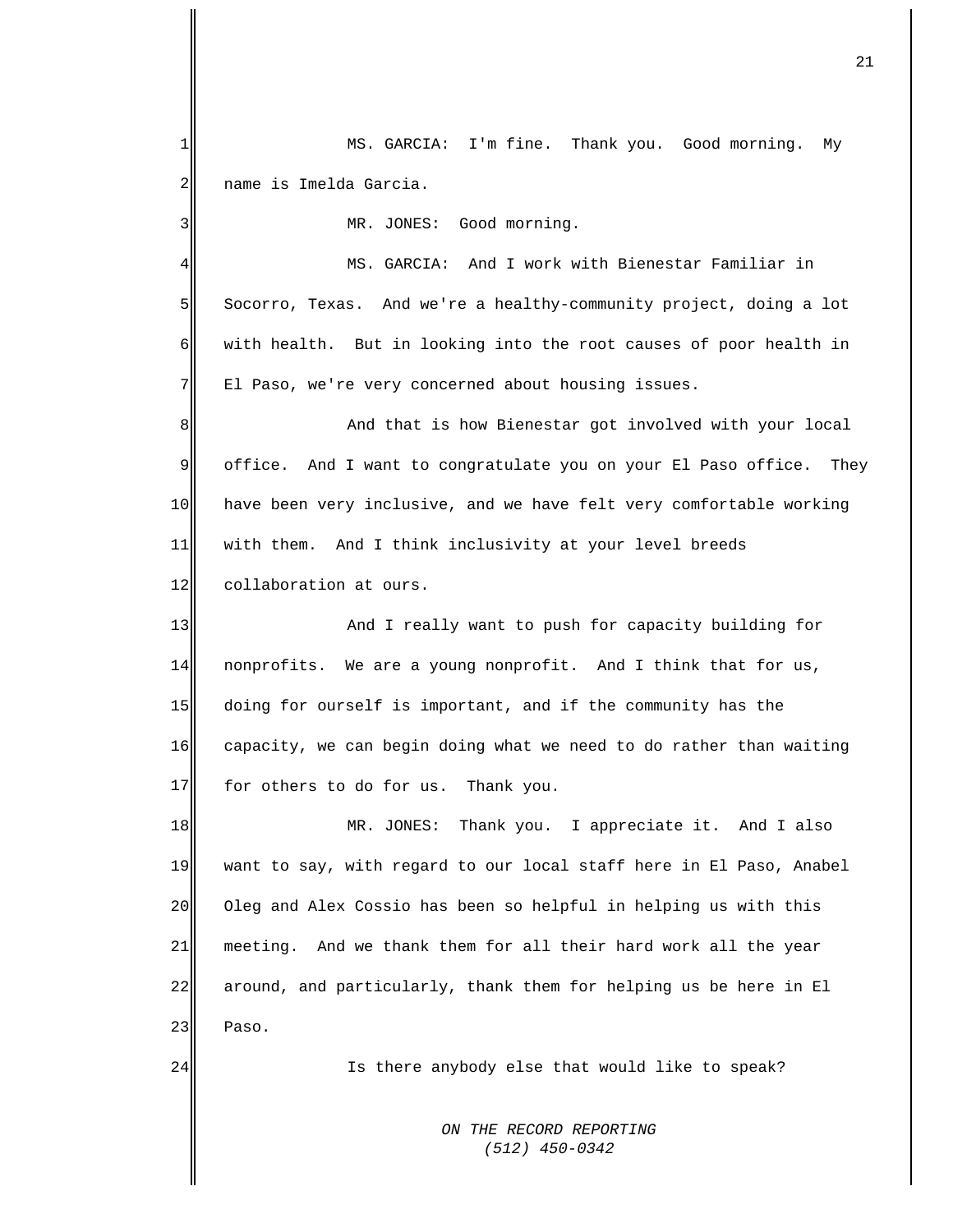*ON THE RECORD REPORTING (512) 450-0342* 1 2 3 4 5 6 7 8 9 10 11 12 13 14 15 16 17 18 19 20 21 22 23 24 (No response.) MR. JONES: Seeing none, then I will close the time for public comment, and then once again, thank everybody for allowing us to be here, and thank everybody for giving us their input. The Chamber of Commerce -- since there has been some talk about food and drink last night, gave a wonderful reception for us. And I do want to thank the Chamber so much on behalf of all the board and our staff here that's in from Austin, for all the hospitality that's been shown us. It's been enormous. And you can tell Don Bethel I said it was just like La Misa, which is as good as it gets. So it's been wonderful. With that, I would turn to our agenda and first take up Item 1, which is the presentation, discussion, and possible approval of the minutes of the board meeting of January 17, 2002. MS. ANDERSON: Mr. Chairman, I move adoption of the minutes. MR. JONES: The motion's been made that they be adopted. Is there a second? MR. BOGANY: Second. MR. JONES: Motion's been made and seconded. Any discussion? Amendments? Hearing none, are we ready to vote? I assume we are. All in favor of the motion, please say aye. (Chorus of ayes.) MR. JONES: All opposed to the motion, say nay.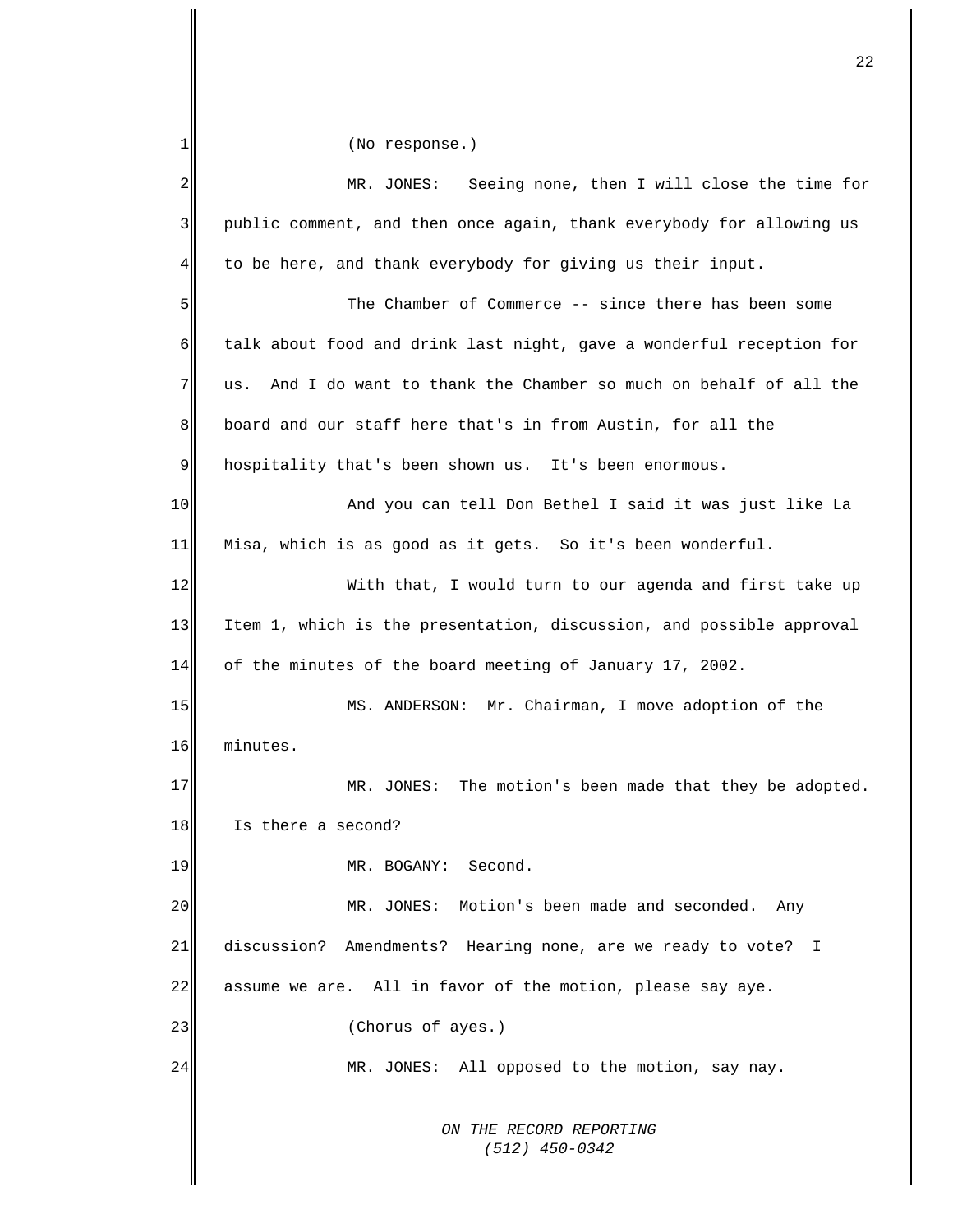| 1           | (No response.)                                                        |
|-------------|-----------------------------------------------------------------------|
| 2           | MR. JONES: The motion carries. If there is not an                     |
| 3           | objection, I think we need to have an executive session. And for the  |
| 4           | benefit of our audience, I do not expect this executive session to    |
| 5           | take a long time.<br>Delores, can we go back into this                |
| 6           | room back here?                                                       |
| 7           | MS. GRONECK: Yes.                                                     |
| 8           | MR. JONES: Okay. So we do need to go into executive                   |
| $\mathsf 9$ | session at this time. On this day, February 21, 2002, at our regular  |
| 10          | board meeting of the Texas Housing -- excuse me, of the Texas         |
| 11          | Department of Housing and Community Affairs held in El Paso, Texas,   |
| 12          | the board of directors adjourned into a closed executive session as   |
| 13          | evidenced by the following.                                           |
| 14          | The board of directors will begin its executive session               |
| 15          | today, February 21, 2002, at -- where is the clock? Okay. 9:22 a.m.   |
| 16          | The subject matter of this executive session deliberation is to       |
| 17          | deliberate and discuss employment of an executive director for the    |
| 18          | Texas Department of Housing and Community Affairs under Section       |
| 19          | 551.074 of the Texas Government Code.                                 |
| 20          | Secondly, litigation and anticipated litigation,                      |
| 21          | potential and threatened, under Section 551.071 and 551.103 of the    |
| 22          | Texas Government Code. Number three, consultation with attorneys      |
| 23          | concerning pending litigation, Cause Number GN2-00408, CMH Homes,     |
| 24          | Inc., Waterwood Development Company, Ltd., and the Texas Manufactured |
|             | ON THE RECORD REPORTING                                               |

 *(512) 450-0342*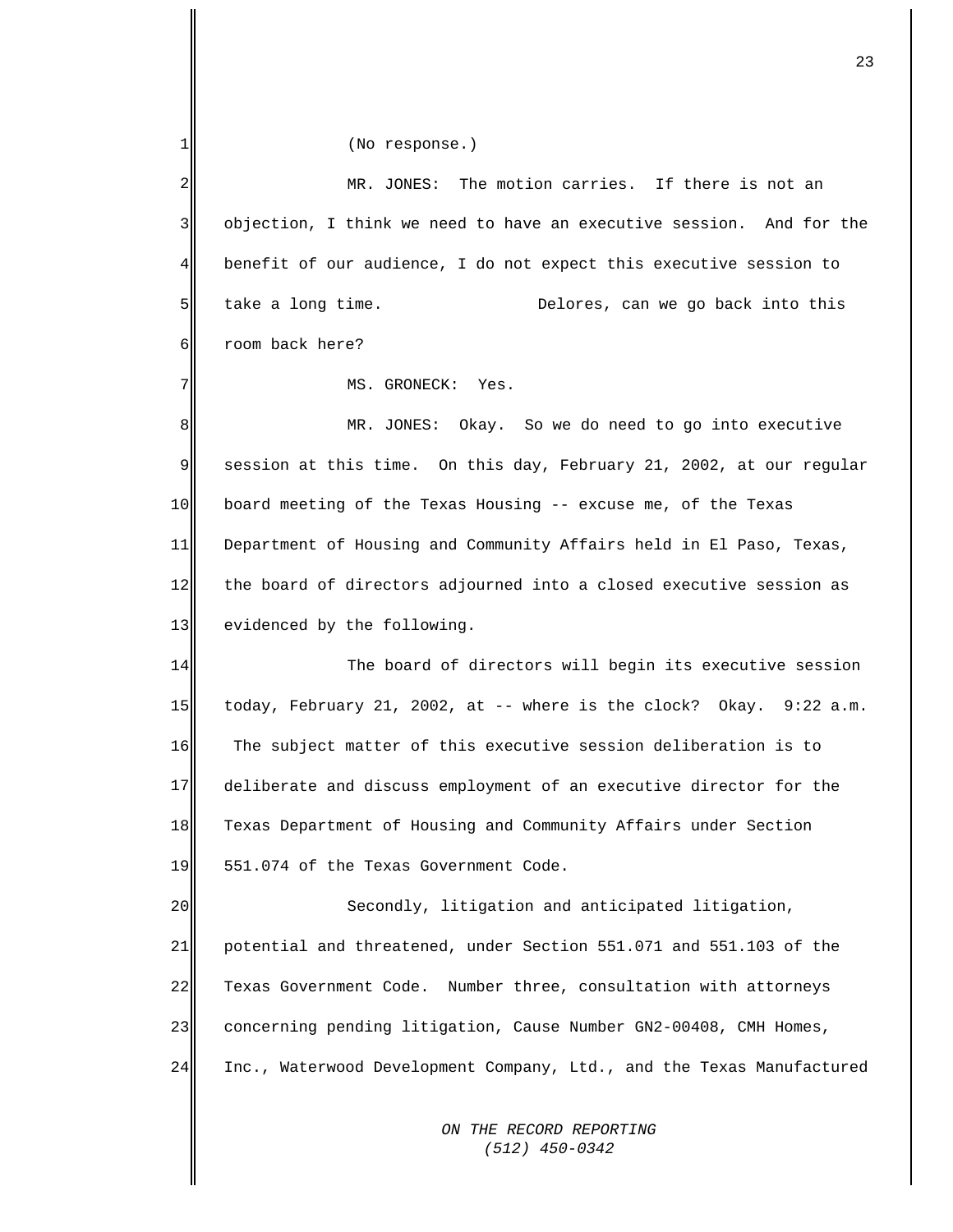1  $2\parallel$ 3 4 Housing Association, Inc., versus the Texas Department of Housing Affairs, and Ruth Cedillo in her official capacity as the acting executive director thereof, and the Manufactured Housing Board in the 200th Judicial District Court, Travis County, Texas.

5 6 7 Number four, the board may discuss any item listed on this agenda in executive session. And with this point, we will go into executive session. And we should be back very shortly.

(Whereupon, a short recess was taken.)

8

9 10 11 12 13 14 15 MR. JONES: I will now call back to order our board meeting, and announce that an executive session of the board was held. The subject matter of this executive session deliberation was as follows: Deliberation and discussion of the employment of an executive director for the Texas Department of Housing and Community Affairs under Section 551.074 of the Texas Government Code. Action taken, none.

16 17 18 Secondly, litigation and anticipated litigation, potential or threatened, under Section 551.071 and 551.103 of the Texas Government Code. Litigation exception, action taken, none.

19 20 21 22 23 24 Number three, consultation with attorneys concerning pending litigation, Cause Number GN2-00408, CMH Homes, Inc., Waterwood Development Company, Inc., and Texas Manufactured Housing Association, Inc., versus the Texas Department of Housing and Community Affairs, Ruth Cedillo in her official capacity as the acting executive director thereof, and the Manufactured Housing Board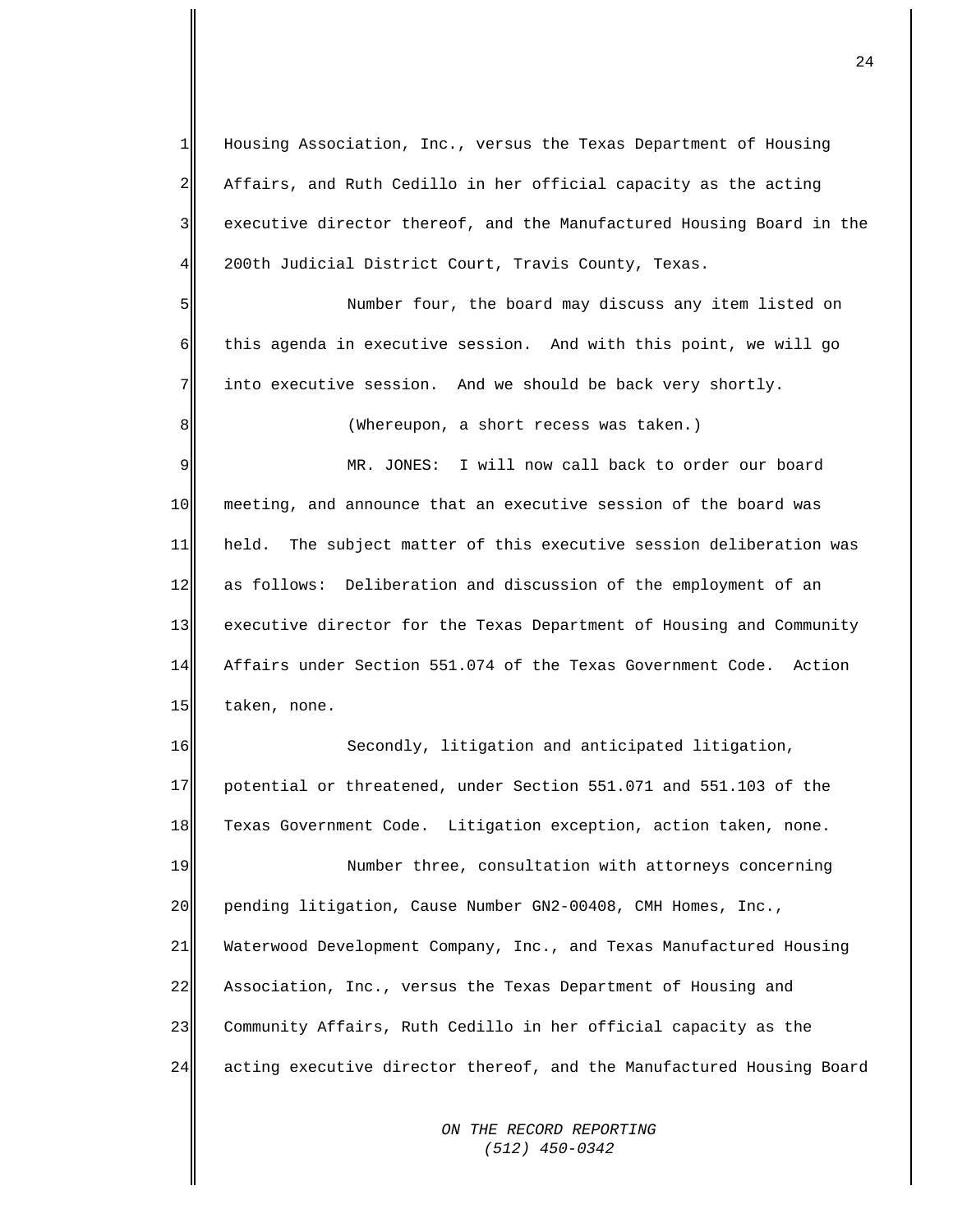$1$ in the 200th Judicial District Court of Travis County.

 $2\parallel$ 3 And by way of comment, that suit has been dismissed, and action taken was none.

4 5 6 7 And four, the board may discuss any item listed on this agenda in executive session. Action taken, none. The board of directors has completed its executive session of the Texas Department of Housing and Community Affairs on February 21, 2002 at 9:32 a.m.

8 9 10 11 12 13 I hereby certify that this agenda of an executive session of the Texas Department of Housing and Community Affairs was properly authorized pursuant to Section 551.103 of the Texas Government Code, posted at the Secretary of State's office seven days prior to the meeting, pursuant to Section 551.044 of the Texas Government Code.

14 15 16 17 18 And that all members of the board of directors were present, with the exception of Vidal Gonzalez, and that this is a true and correct copy of the record of proceedings pursuant to the Texas Open Meetings Acts, Chapter 551, Texas Government Code. Signed by myself as Michael Jones, Chairman of the board.

19 20 And with that, I would direct our attention to Item Four of our agenda, and ask Mr. Conine to proceed.

21 22 23 24 MR. CONINE: Thank you, Mr. Chairman. And I also would like to express to the citizens of El Paso and the surrounding area that we appreciate your hospitality. That the Chamber of Commerce function last night was outstanding, and we're always glad to come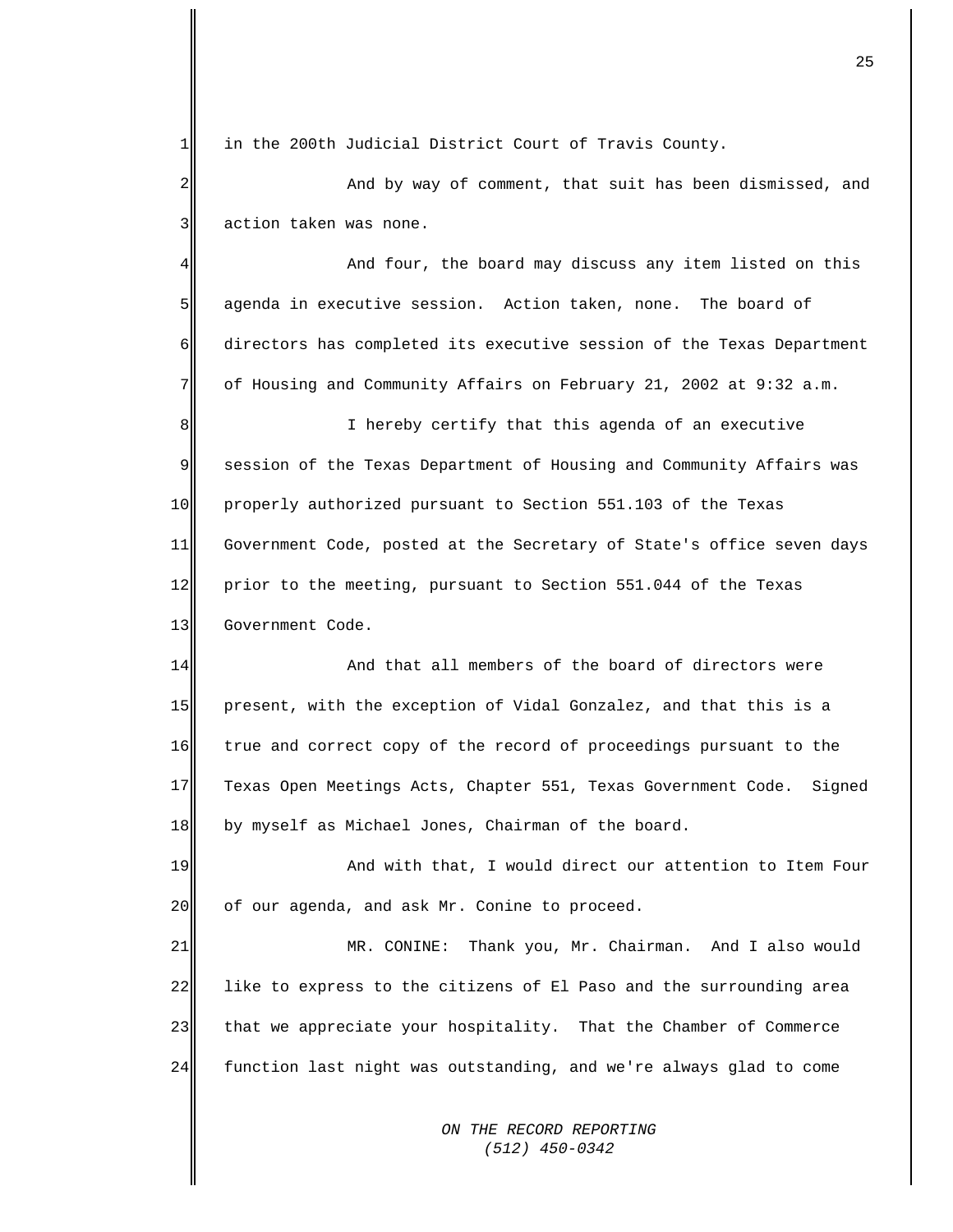1 out here. And once again, I thank you very much.

 $2\parallel$ 3 4 5 It's a pleasure to make this report to the board, Mr. Chairman. As you know, you assigned the task of searching for our new executive director to a committee that consists of Mr. Shad Bogany and Mayor Norberto Salinas and myself.

6 7 8 9 10 I want to again publicly commend those two gentlemen for their time allocation and dedication to sifting through some well over 60 resumes, if you will, and helping in the interview process. They were outstanding, and their input has been tremendously valuable. And I appreciate their service.

11 12 13 14 15 16 17 We did evaluate, in the first round of interviews, close to ten candidates. We then had a second round of interviews that consisted of about four candidates. We were thoroughly impressed with the quality of the people who were applying for the job, and knowing the challenges ahead, both with the sunset legislation coming forward for this agency, as well as compliance with Senate Bill 322 and other issues that are before this agency.

18 19 20 21 22 So we were pleased to have a tough decision. But we did gain consensus on one candidate. It reminds me somewhat of the prodigal son story in the Bible. We have a prodigal daughter in this case, and we're pleased to know that one of our former employees is coming back.

23 24 She comes to us from the Texas Housing Finance Corporation, where she has been Chief Executive Officer since 1994.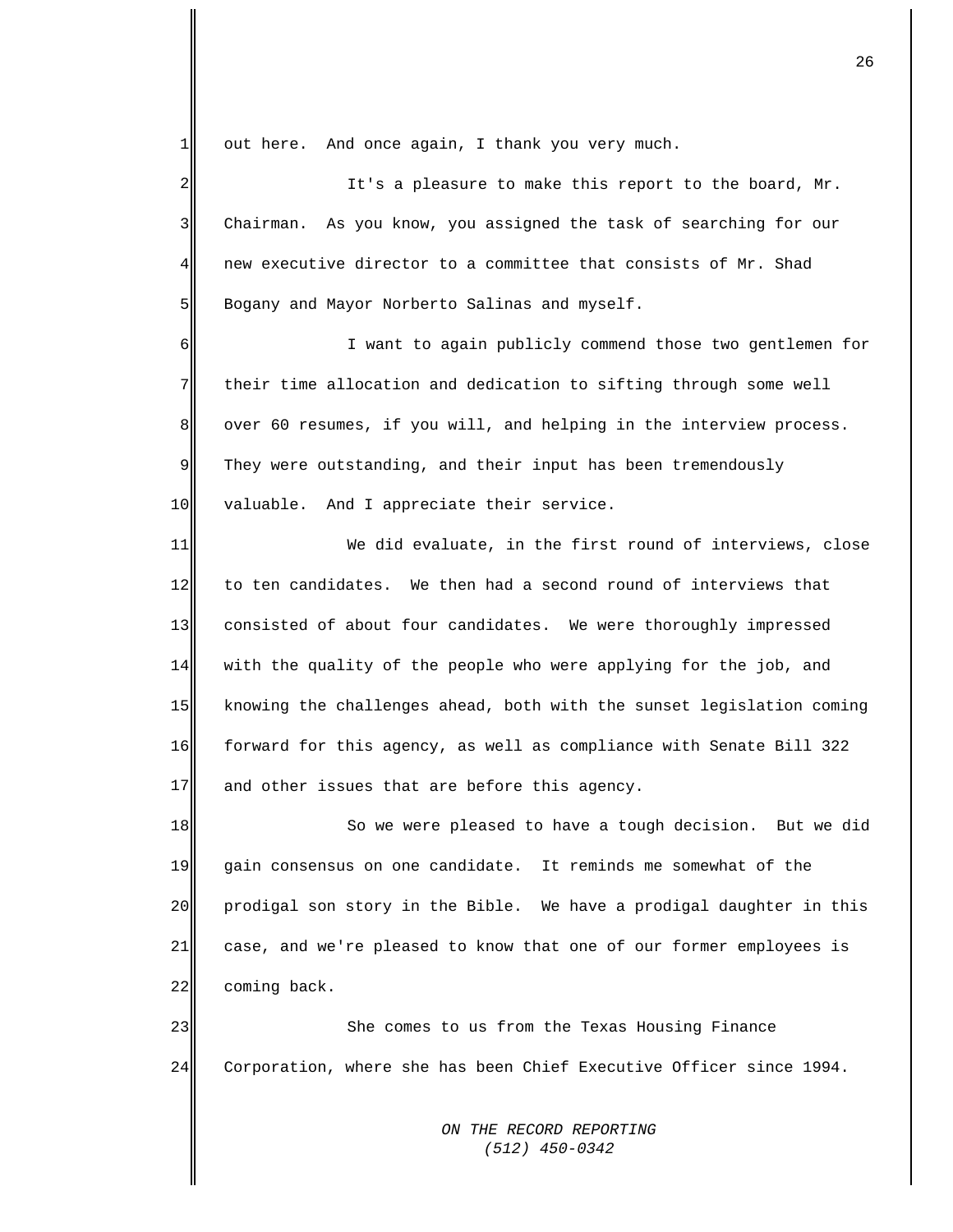*ON THE RECORD REPORTING (512) 450-0342*  $1$ 2 3 4 5 6 7 8 9 10 11 12 13 14 15 16 17 18 19 20 21 22 23 24 In her capacity there, she has worked diligently with the affordable housing programs of providing equity and doing all other sorts of related issues. And we think her experience and capacity to lead this agency is just superb. And we're really excited to have her here today. So, Mr. Chairman, if I could, I'd like to put forward the name of Edwina Carrington as the new Executive Director for the Texas Department for Housing and Community Affairs. And with that, I'd so move. MR. BOGANY: Second. MR. JONES: We have a motion and we have a second. Is there any discussion? (No response.) MR. JONES: Do you think she'd take the job? MR. CONINE: Let's hope so. MR. JONES: We can ask her here in a minute. Hearing no discussion, I assume we're ready to vote. All in favor of the motion, please say aye. (Chorus of ayes.) MR. JONES: All opposed, say nay. (No response.) MR. JONES: Let the record reflect that the motion carried unanimously. Congratulations. (Applause.)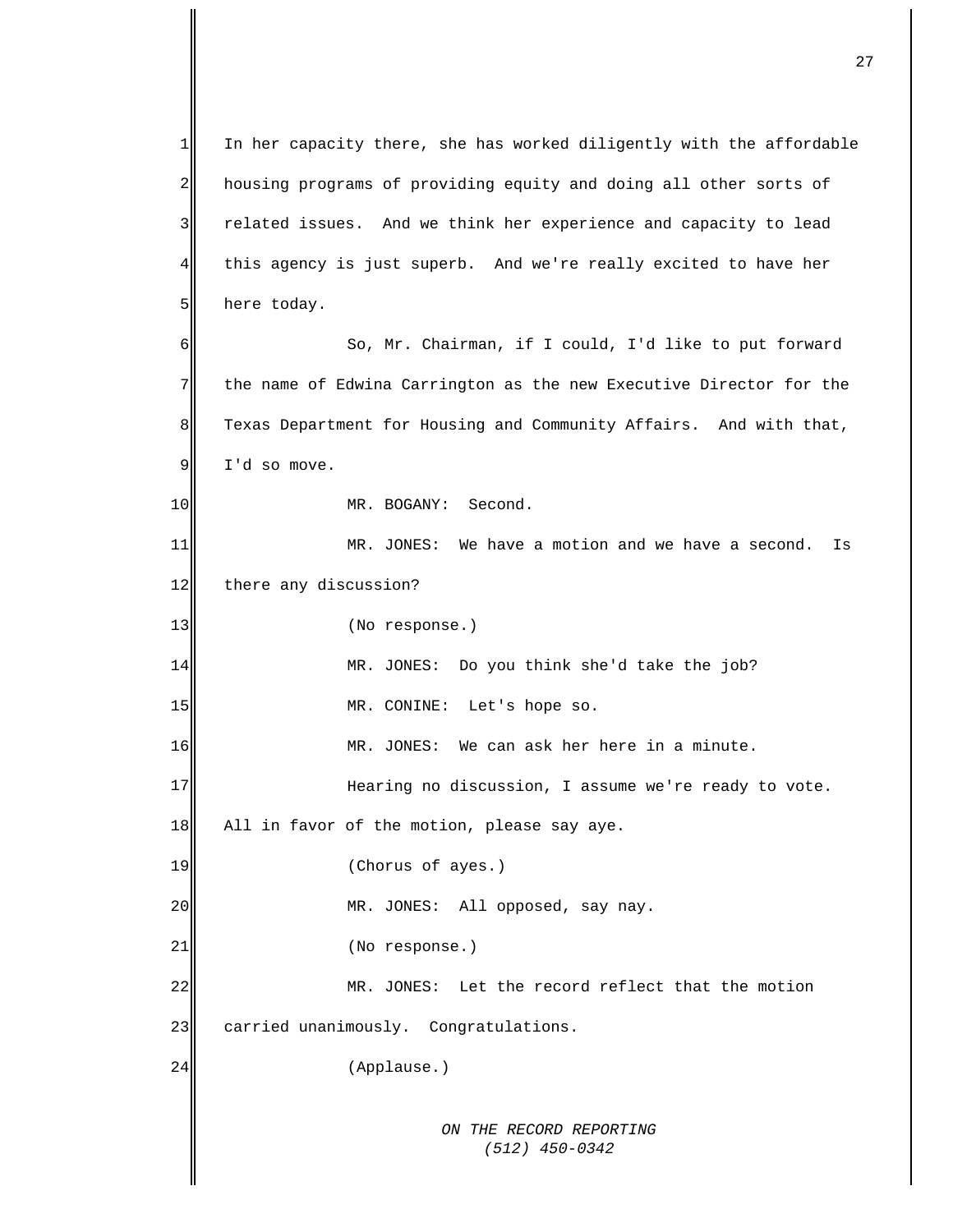*ON THE RECORD REPORTING*  1  $\overline{2}$ 3 4 5 6 7 8 9 10 11 12 13 14 15 16 17 18 19 20 21 22 23 24 MR. JONES: We knew we were going to have an historic event. So we came to El Paso. Would you like to speak to us? MS. CARRINGTON: Thank you, Mr. Chairman. Thank you. I'm Edwina Carrington, still Chief Executive Officer of the Texas Housing Finance Corporation. Mr. Jones, Mr. Conine, Chair of the search committee, and Mr. Bogany, Mayor Salinas, I really appreciate the job that you all did in the search. Other board members -- they asked the tough questions. They were extremely professional, and I know for all of the candidates who went through the process, made us think very long and hard about TDHCA and what needed to be done, and what we thought we could contribute to TDHCA and to affordable housing in the state. I am delighted, excited, looking forward to it. I think the department has a very committed board of directors, a very good staff, and the first things we'll do is focus on getting through sunset, and then look to see what kind of model affordable housing programs we can create for low and moderate income citizens of Texas. Thank you all for your trust and confidence. MR. JONES: Thank you. We look forward to working with you. (Applause.) MR. CONINE: Mr. Chairman, if I might, she is wrapping up her duties at the Texas Housing Finance Corporation, and will start on with the agency officially on March 11. So we look forward

 *(512) 450-0342*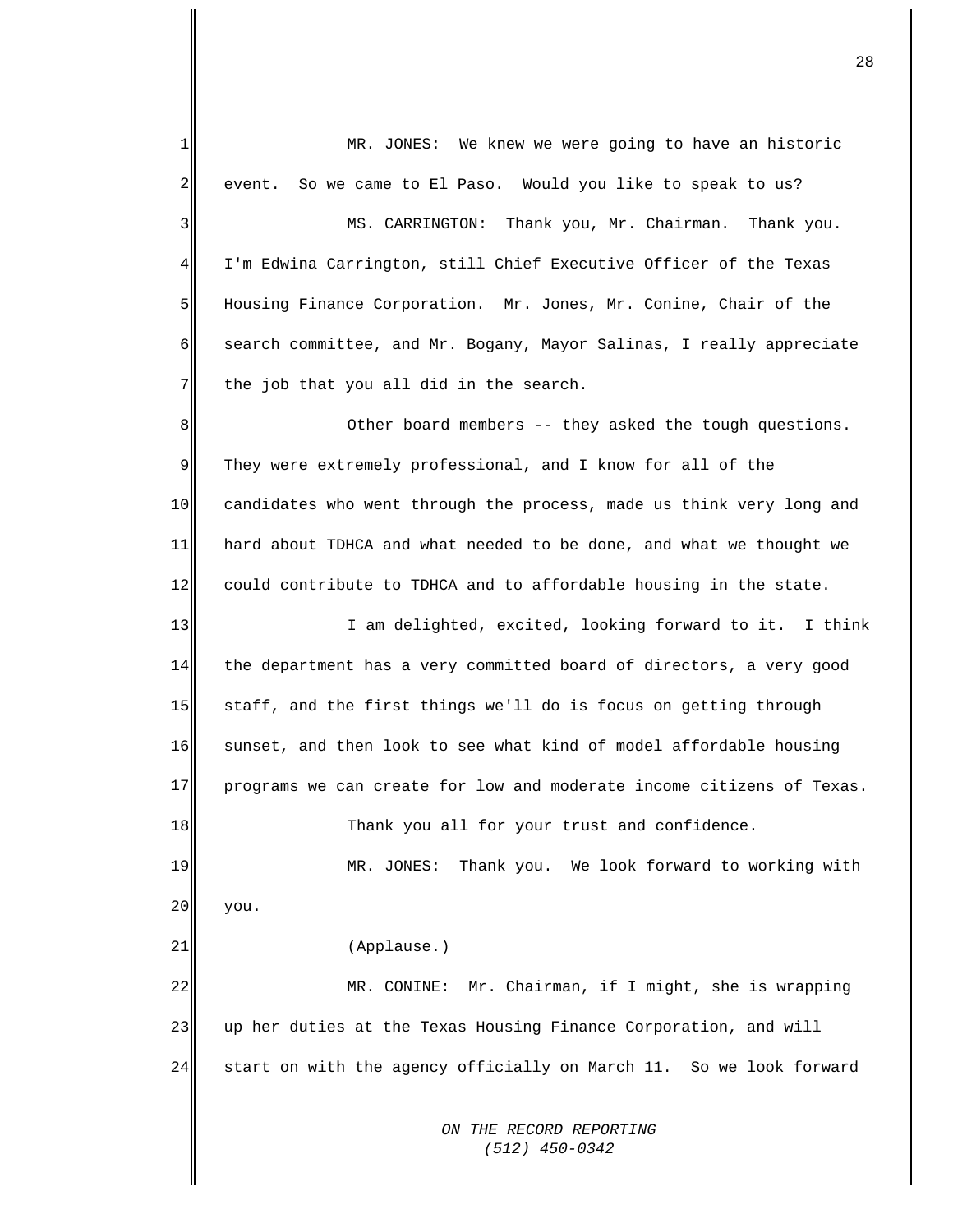1 to that.

 $2\parallel$ 3 4 5 6 7 MR. JONES: I would like to say, too, I did ask Mayor Salinas, I asked Mr. Conine, I asked Mr. Bogany to do this task. They have done a wonderful job. The untold hours -- for those of us -- was it 64 you referred to, Beth, of the resumes we've been through? And to see what they have done is really monumental for the state.

8 9 10 11 And I thank them so much for agreeing to do it when I asked them to do it. I believe, from the bottom of my heart, that we have made an excellent decision. We look forward so much to your leadership and working with our department.

12 13 14 15 16 Like I said, I think the Committee has led us into making an excellent decision. But I want to brag a little bit right now for the board, because a lot of times we're criticized for when we don't do things right. But I think we did something really right not too long ago.

17 18 19 20 We made a great decision when we made Ruth Cedillo our interim executive director. And that's a tough position, it really is, to be an interim. It's a tough position to be in at really the stage of the life of our department.

21 22 23 24 We were going through some times that really took, I think, a really good leader who could get our boat into some stiller waters. And I think she's done that. I will say one thing about Ruth. She is really a healer. And she's helped heal a lot of things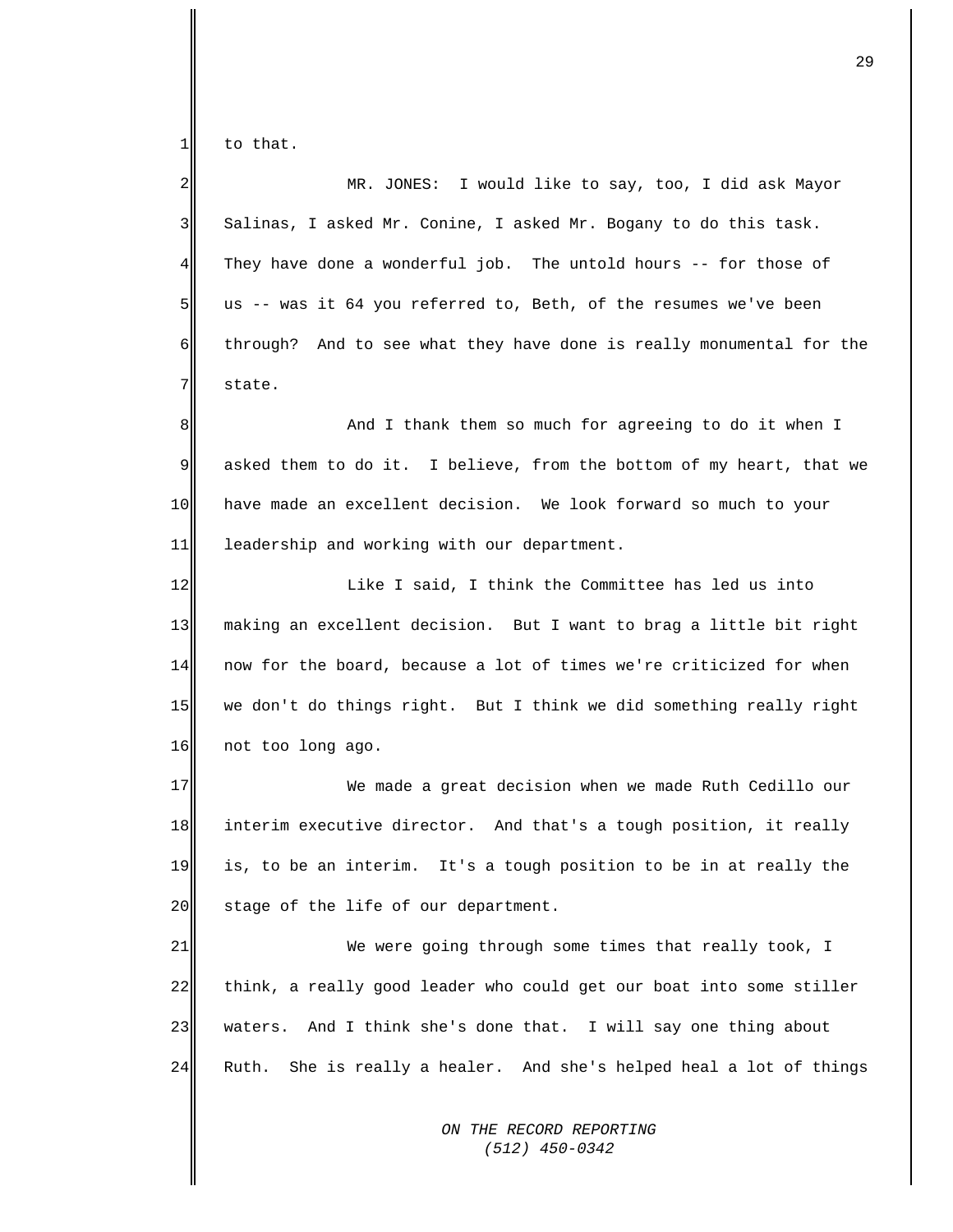$\frac{1}{\sqrt{2}}$ in our department.

| 2           | And I don't think she's $-$ she's not only done that, but              |
|-------------|------------------------------------------------------------------------|
| 3           | I think it's real hard for an interim to be a true leader. And I       |
| 4           | think she's certainly been that. To hear somebody from the public --   |
| 5           | it really was heartwarming to hear somebody say you've taken Senate    |
| 6           | Bill 322 very seriously, and you've really moved forward with it.      |
| 7           | It's very heartwarming. And I want to say the reason                   |
| 8           | for that is due to Ruth's leadership. And it's so great, Edwina,       |
| $\mathsf 9$ | that you have her to work with you. I think she has set the table      |
| 10          | for you very well. And she is such a key member of our department      |
| 11          | and our staff. And I want to thank you, Ruth, for all that you have    |
| 12          | And I hope that everyone would join me in congratulating Ruth<br>done. |
| 13          | for her excellent leadership.                                          |
| 14          | (Applause.)                                                            |
| 15          | MS. CEDILLO: Can I say something?                                      |
| 16          | MR. JONES: Yes, you sure can.                                          |
| $17$        | MS. CEDILLO: I do want to thank the board for giving me                |
| 18          | the opportunity to work with the staff. And Ms. Carrington is          |
| 19          | inheriting a great staff at the Department of Housing and Community    |
| 20          | And I would like for them to stand, because you know,<br>Affairs.      |
| 21          | you're only as good as the staff that's behind you. And I really       |
| 22          | believe that the staff that we have at the department is some of the   |
| 23          | greatest staff.                                                        |
| 24          | Everything that we went through at -- with sunset was                  |
|             | ON THE RECORD REPORTING<br>$(512)$ 450-0342                            |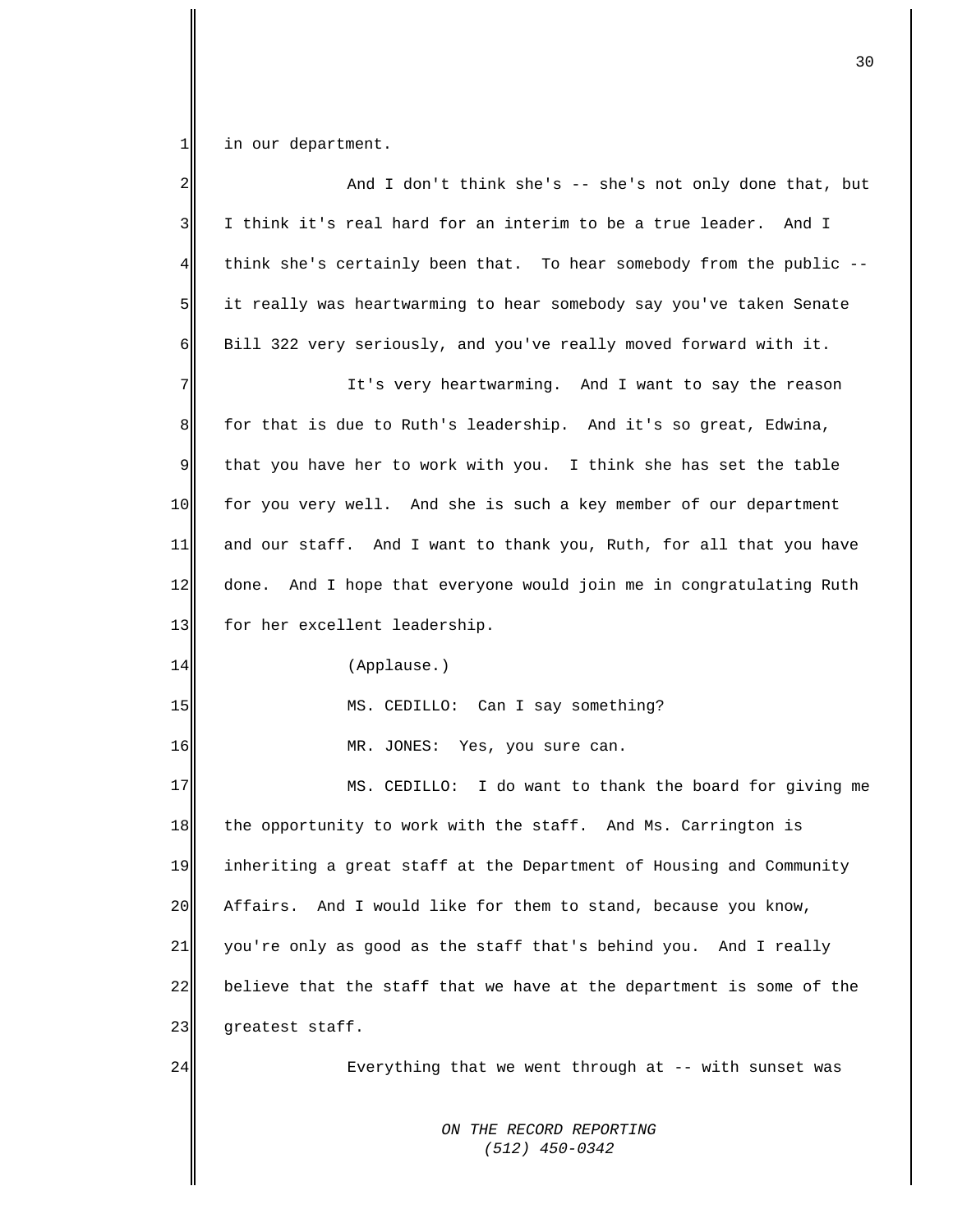1 2 3 4 very difficult. And they stuck with the department through all of those hard times. And we have been working as hard as anyone could possibly be expected to work in making sure that we got started on implementing the sunset legislation.

5 6 7 8 9 And I'd like to mention that at this point, we estimate that we are at a 40 or 50 percent implemented. And I do compliment our staff. And I would like for them to stand and be recognized, so all of you know who is behind all of these programs that are being administered by the department. If you would, please.

(Applause.)

10

24

11 12 13 14 15 16 MS. CEDILLO: Thank you. And thank you, everyone here in El Paso. It's been a pleasure working with all of you. And as you know, I've worked with the CDBG Program for many years before taking the position as deputy executive director, and then as acting executive director. And I have found it very rewarding working in the area of housing. Thank you.

17 18 19 MR. JONES: Thank you, Ruth, for all you've done. With that, I would like to turn us now to Item 2(a) on our agenda, and Mr. Conine.

20 21 22 23 MR. CONINE: Thank you, Mr. Chairman. Today, we have several items from a -- financial items to go over with you. And if I could, I think I'll go ahead and turn this -- the presentation of these over to Ruth Cedillo.

MR. JONES: Thank you.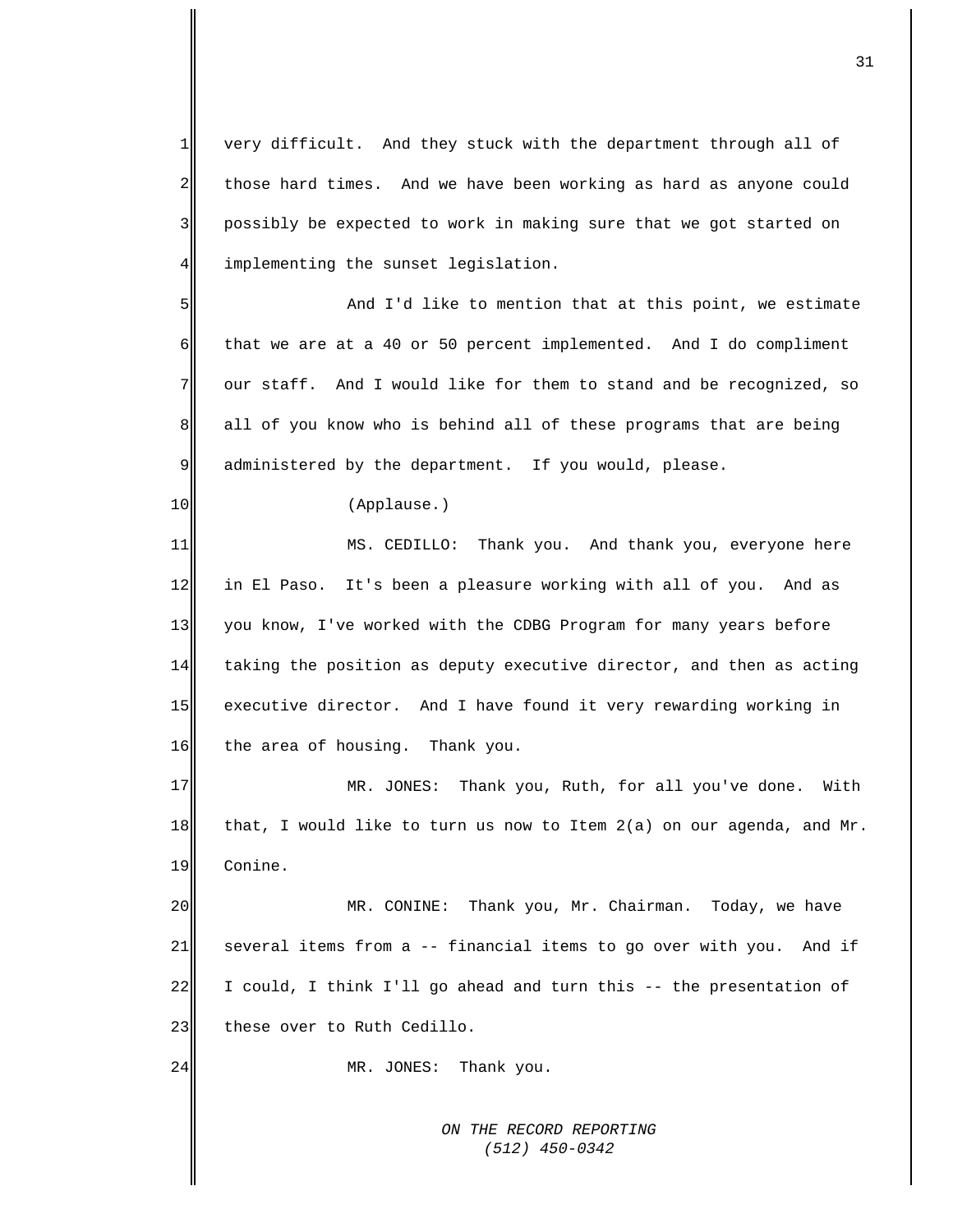1  $\overline{2}$ 3 4 5 6 7 8 9 10 11 12 13 14 15 16 17 18 19 20 21 22 23 24 MS. CEDILLO: I'd like to mention that our staff at the department has been very creative in trying to implement the sunset legislation. And this is just a part of it. And we have Matt Pogor this morning, who is going to present this agenda item. MR. POGOR: Good morning. MR. JONES: Good morning. MR. POGOR: Chairman, board members. My name is Matt Pogor. I'm the manager of bond finance for the Texas Department of Housing. Vern Johnson is unable to be here this morning; he's at the Texas Bond Review Board meeting. I just got a phone call from him just as I was walking up here; he is waiting for a phone call from me. At the August meeting, the board approved a staff request to research issuing taxable mortgage revenue bonds under the single-family mortgage revenue bond indenture to provide funds for nontraditional single-family lending programs. The staff and the department's bond finance standing has determined that such an issue is feasible, and has substantially completed structuring and documentation for this bond issue. As you recall, M.R. Bell is our senior underwriter, and [indiscernible] is our co-manager. Both of them are minority underwriters. The department previously executed a similar bond transaction -- it's taxable single-family mortgage revenue bond Series 1994(b) -- in June of '94.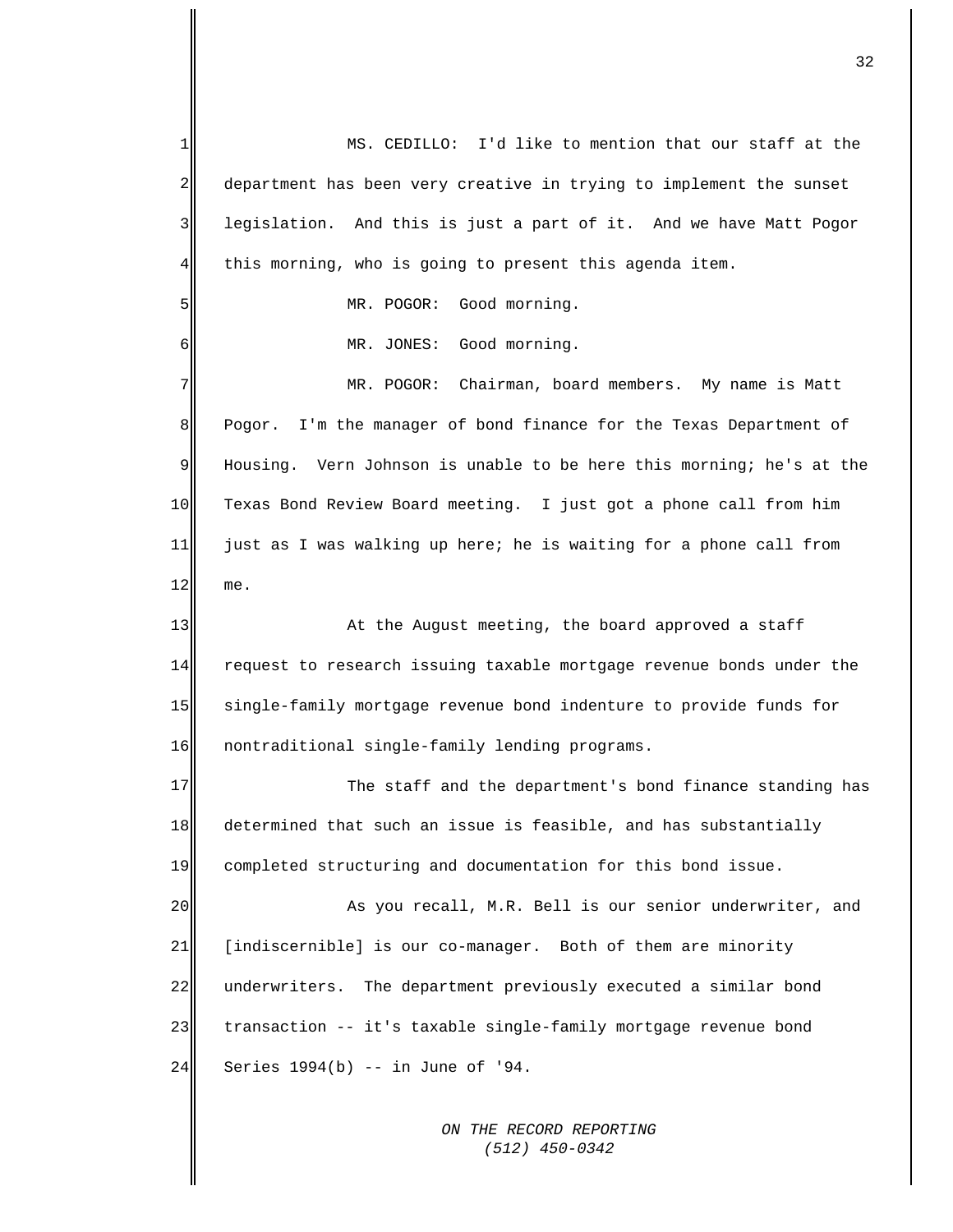1  $\overline{2}$ 3 4 5 6 That was a -- we normally come to you with a tax-exempt structure. So they were coming to you with a taxable issue. Taxexempt mortgage revenue bonds may not be used to fund nontraditional mortgages and similar programs, due to first-time home buyer restrictions and interest-rate arbitrage restrictions imposed by the Internal Revenue Code.

7 8 9 10 11 12 13 This taxable bond structure will be used under the single-family mortgage revenue bond junior lien indenture. The size of this indenture, 2002(a), will equal \$10 million. The bonding will be issued for these single maturity, and will mature on September 1, 2026. If authorized, the bonds will be closed on March 5, 2002. And we will -- well, we will sell the bonds on March 5 and close on March 27.

14 15 16 17 18 The allocation of these bonds' proceeds will be subject to authorization of departmental funding needs and public comment if that schedule reflects the recommended use of these proceeds. This is a unique financing structure and may not be executed annually or on any regular basis.

19 20 21 22 23 24 No Program 58 funds will be allocated or disbursed to department divisions and programs unless the respective divisions receiving the program allocation has established, one, adequate written procedures and policies, and two, satisfactory internal controls over the accounting for and monitoring of the Program 58 mortgage loan disbursements, under the respective division programs.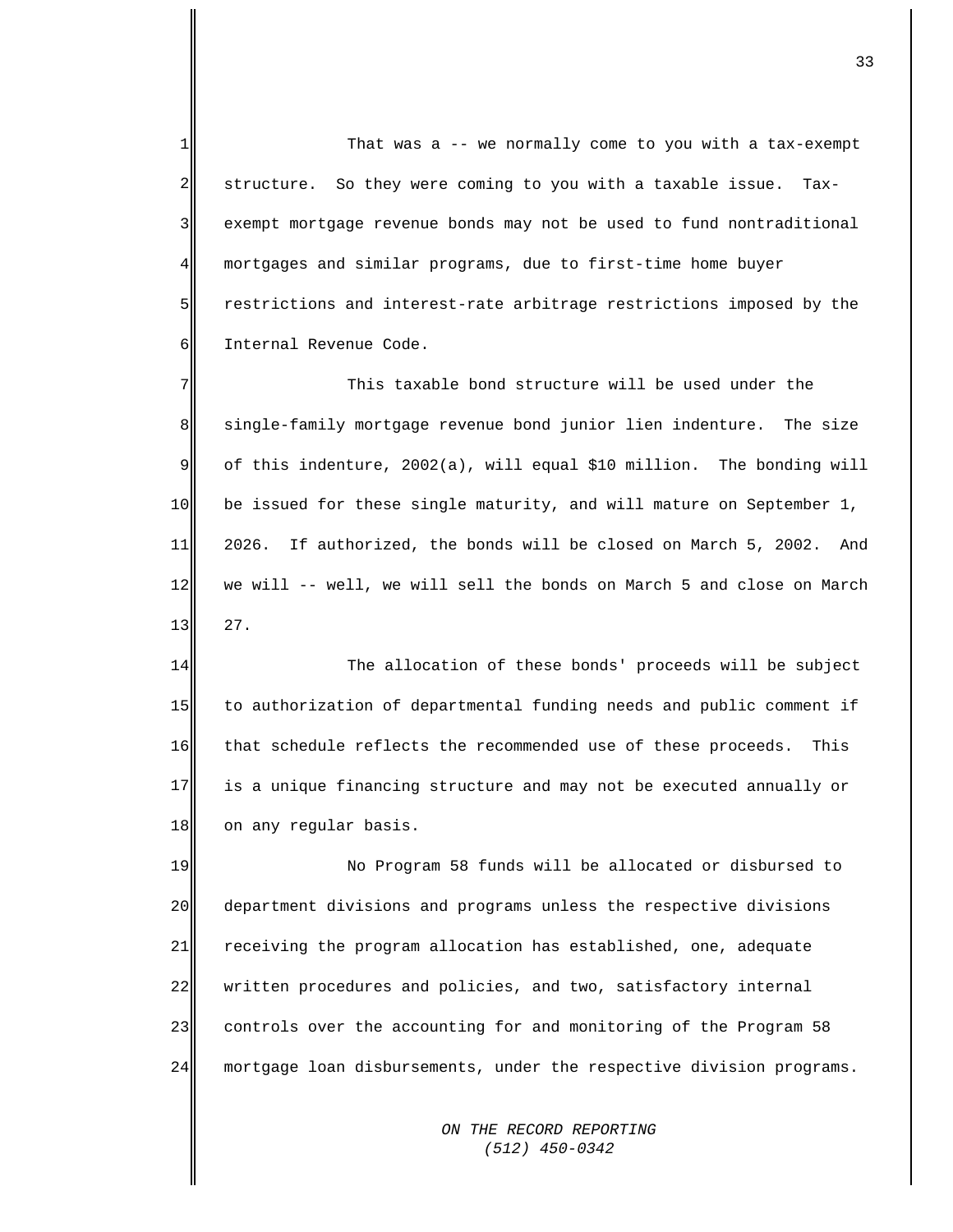*ON THE RECORD REPORTING*  1  $\overline{2}$ 3 4 5 6 7 8 9 10 11 12 13 14 15 16 17 18 19 20 21 22 23 24 The department divisions and programs receiving allocations and disbursements may be subject to review, or audited by the internal auditing division prior to receiving Program 58 allocations. The attached resolution authorizing the issuance of the bonds and approves the bond documents and subsequent complete form. The bond finance division requests the board approve of a task resolution authorizing the issuance of the Taxable Junior Lien Single Family Mortgage Revenue Bond, Series 2008, and the recommended use as it's listed on the attached code. Comments? MR. CONINE: Mr. Chairman, if I might, I would go ahead and move that we approve Item  $2(a)$ , the Taxable Junior Lien Single-Family Mortgage Revenue Bond Series 2002(a), which -- and -- which is backed up by Resolution Number 02-13. MR. BOGANY: Second. MR. JONES: Motion's been made and seconded by Mr. Bogany. Further comments, questions, discussion to the motion? MR. CONINE: I'd like to commend staff again for coming up with this -- what I consider a very innovative program. We - they got their heads together and put a new wrinkle or two in their brains, and came up with a program that I think is tremendous to come off with some taxables and be able to do some nontraditional programs in areas that not only our citizens around the state, but the

 *(512) 450-0342*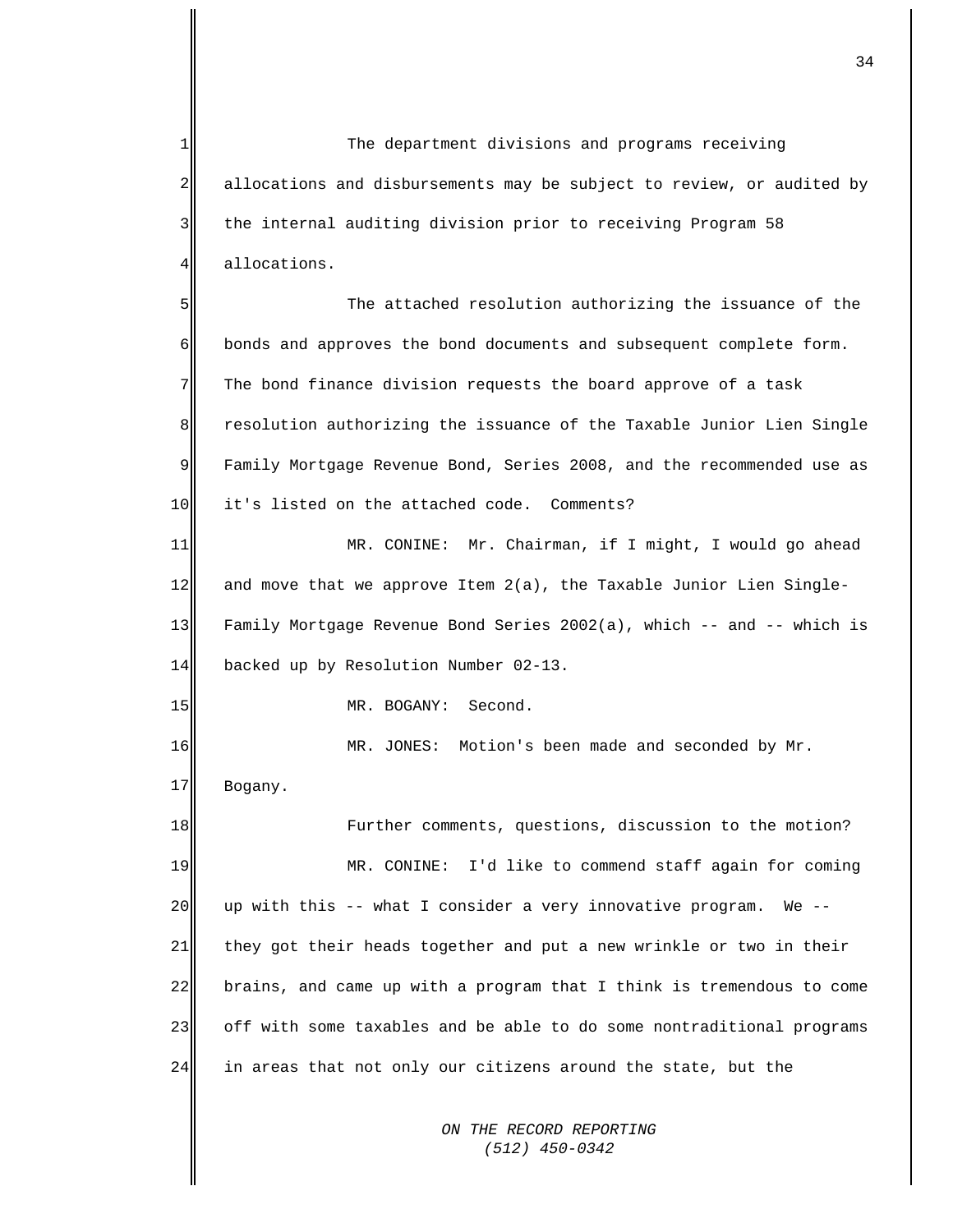*ON THE RECORD REPORTING (512) 450-0342*  $1$ 2 3 4 5 6 7 8 9 10 11 12 13 14 15 16 17 18 19 20 21 22 23 24 Legislature has asked us to take a hard look at. I commend staff for going through that exercise and coming up with this program. MR. POGOR: Thank you. MR. JONES: Further discussion? Hearing none, I assume we're ready to vote. All in favor of the motion, please say aye. (Chorus of ayes.) MR. JONES: All opposed to the motion, please say nay. (No response.) MR. JONES: The motion carries. Do you need to make a phone call? MR. POGOR: Oh, yes. MR. JONES: Okay. Well, we'll -- I'll tell you what. We'll come back to our other agenda -- do you present the other agenda items? Okay. Thank you, sir. MR. POGOR: Thank you. MR. CONINE: Item 2(b), Mr. Chairman, approval of the additional resolution and other matters on -- related to proposed issuance of qualified  $501(c)(3)$  multifamily mortgage revenue bonds. Mr. Robert Onion, I think, is going to make that presentation. MR. ONION: Good morning, Mr. Chairman, board members. The transaction before you is a refunding of an existing  $501(c)(3)$ transaction that was issued by the -- our board in 1996. With this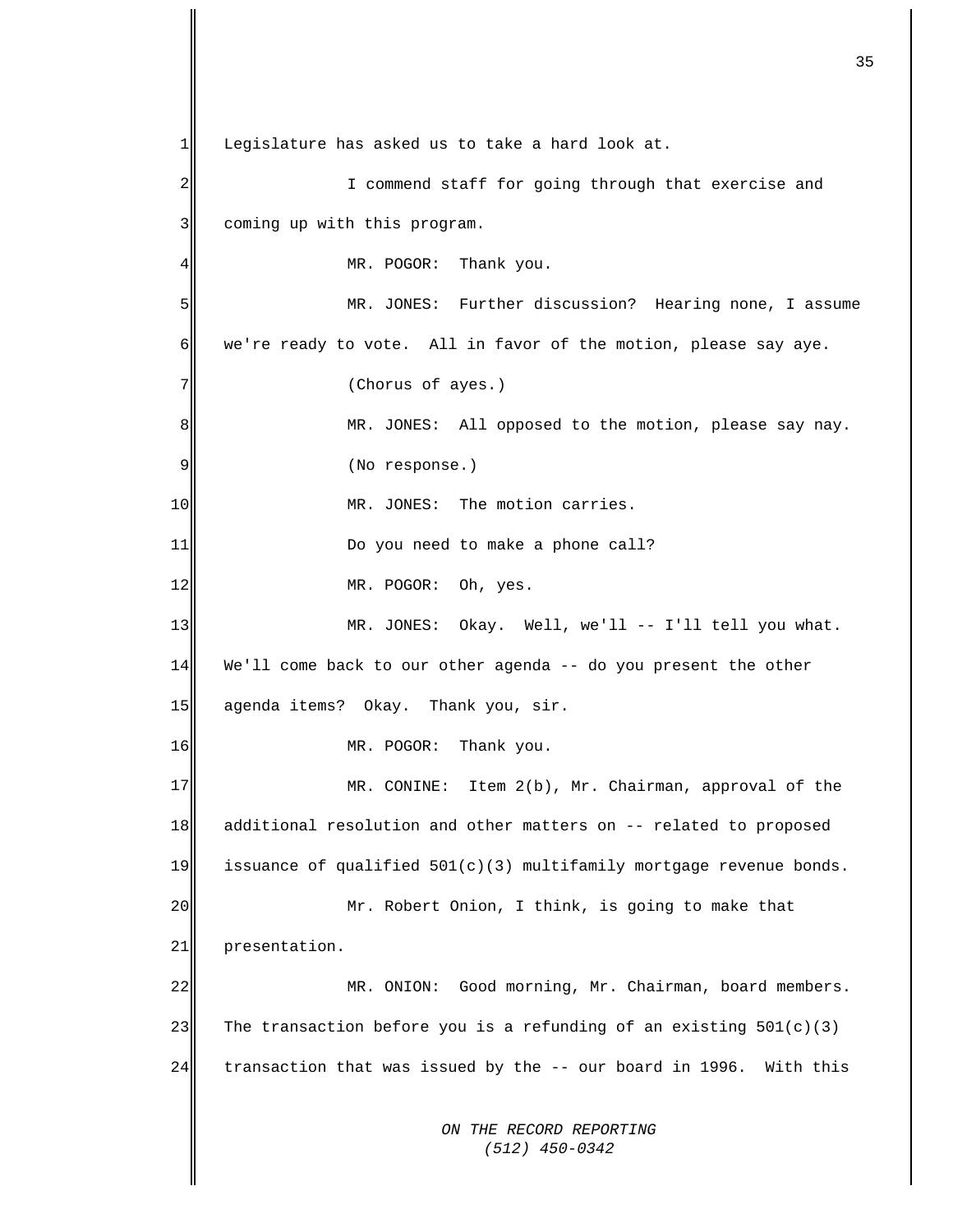*ON THE RECORD REPORTING (512) 450-0342*  $1$ 2 3 4 5 6 7 8 9 10 11 12 13 14 15 16 17 18 19 20 21 22 23 24 refunding, this will allow approximately \$3 million to be made for improvements and reserving of placement for the projects -- the nine projects in and around Dallas/Ft. Worth area. Also, it will extend the affordability of these projects from currently ten years remaining to 30 years. It also will give the department an opportunity to change the rating on the bonds from A to Triple-A. And also, I wanted to point out, under the underwriters, the borrower will select from our approved underwriter's list, the borrower has selected J.P. Morgan/Chase. They are currently a comanager under our list. They are requesting to act as a senior underwriter. I have discussed this with our financial advisor. They certainly have no reservations in recommending this underwriting firm as a senior underwriter for this particular transaction. Based upon the information that I've provided you today, I would like for you to favorably consider Resolution 02-15. MR. CONINE: Mr. Chairman, I move that we consider favorably Resolution 02-15, approving the Multifamily Mortgage Revenue Bonds not to exceed \$31,500,000. MR. BOGANY: Second. MR. JONES: Okay. We have a motion made and seconded that resolution be approved. Further discussion, comments? (No response.)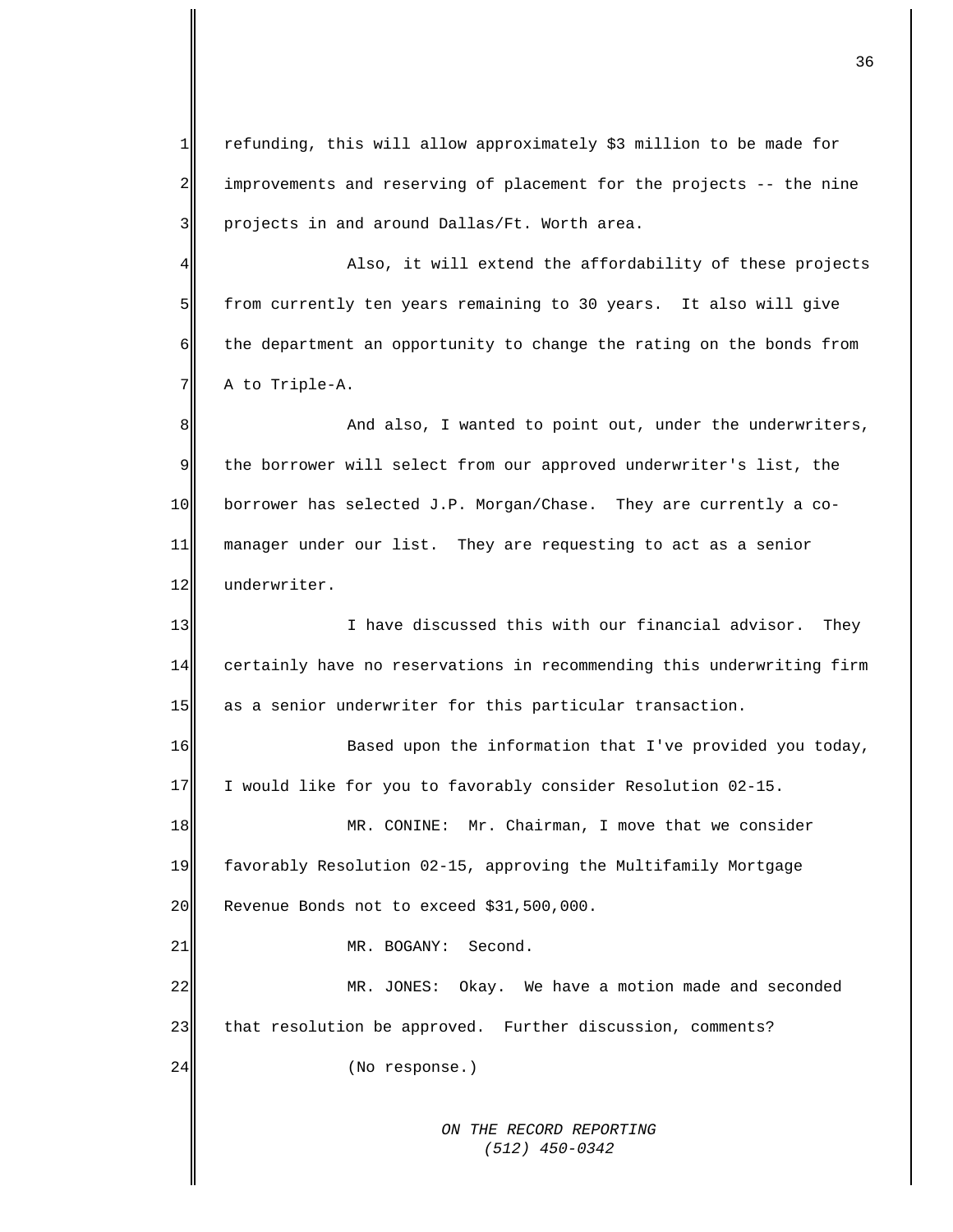*ON THE RECORD REPORTING (512) 450-0342* 1 2 3 4 5 6 7 8 9 10 11 12 13 14 15 16 17 18 19 20 21 22 23 24 MR. JONES: Hearing none, I assume we're ready to vote. All in favor of the motion, please say aye. (Chorus of ayes.) MR. JONES: All opposed, nay. The motion carries. MR. CONINE: Okay. Item 2(c). Ruth? Who is going to do this one? MS. CEDILLO: We can. Bill Dowling. MR. CONINE: Mr. Bill Dowling? Are you going to do this? MR. ONION: I'll be doing it. MS. CEDILLO: Oh, you're not finished? MR. CONINE: You're not finished? MS. CEDILLO: I'm sorry. MR. ONION: I'm -- the change in memorandum of understanding? MR. CONINE: Yes. Go ahead. I'm sorry. MR. ONION: Yes, sir. This amendment -- what this does is eliminate the provision where 50 percent of the transactions for  $501(c)(3)$  will have to be new construction, or acquisition and substantial rehab. It gives us a greater deal of flexibility in looking at 501(c)(3) transactions. This is directly out of our legislation, which recommended that this be done. And so based upon that, I would like for you to favorably consider this amendment to the memorandum of understanding.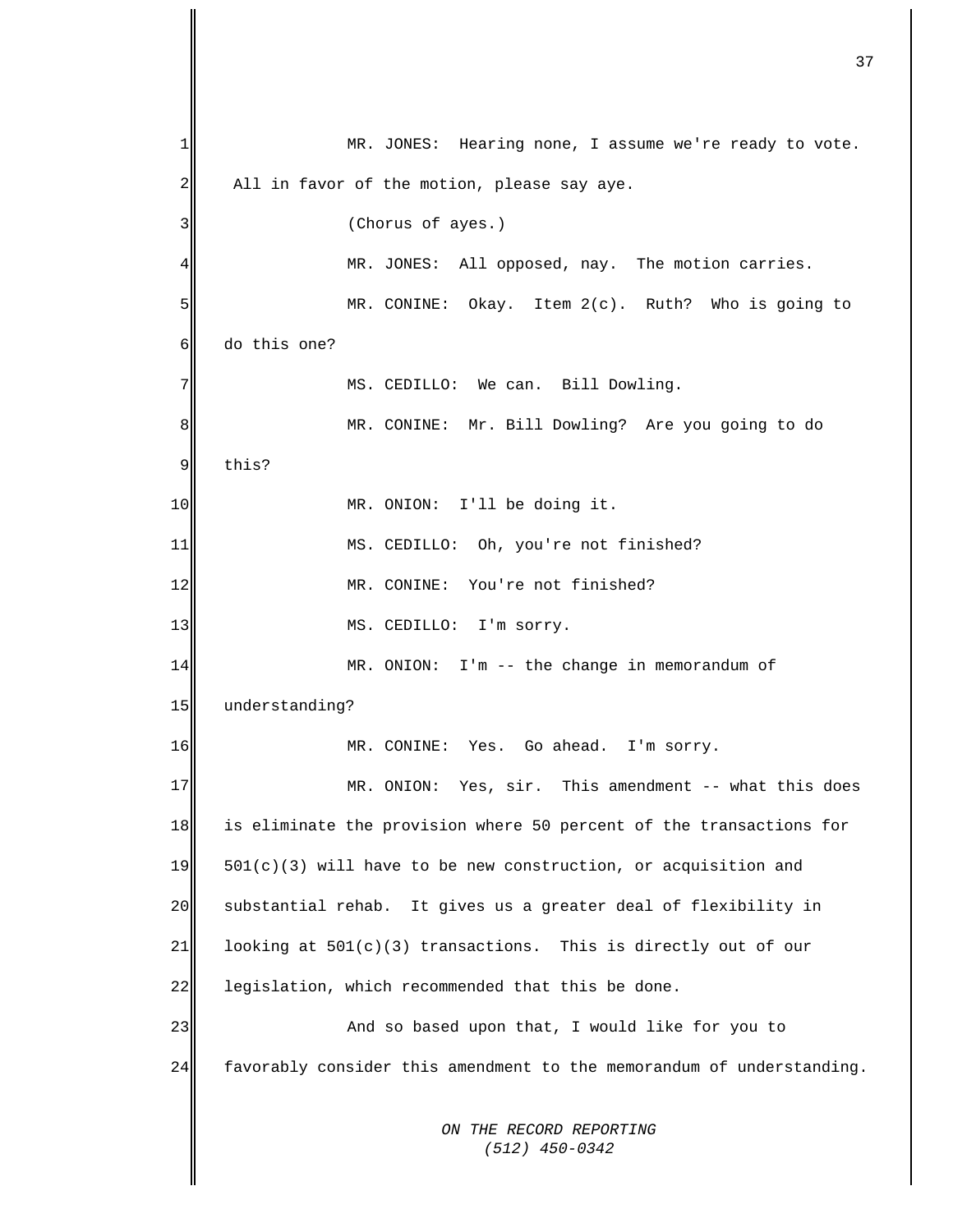*ON THE RECORD REPORTING (512) 450-0342* 1  $\overline{2}$ 3 4 5 6 7 8 9 10 11 12 13 14 15 16 17 18 19 20 21 22 23 24 MR. CONINE: And what I'm understanding, with the one we just approved, they are doing major rehab on the project that - those projects listed there. Is that correct? MR. ONION: Correct. They're approximately \$3 million. MR. CONINE: Okay. Mr. Chairman, I move that we accept the new proposed amendment to the memorandum of understanding between TDHCA and the Texas Bond Review Board. MR. JONES: We have a motion. MR. BOGANY: Second. MR. JONES: Motion has been made and seconded. Further discussion, questions, comments? MR. SALINAS: Is that rehab? Rehab, or -- MR. ONION: The previous transactions? MR. SALINAS: On the 31 million? MR. ONION: Yes. It's primarily a refunding, which allows them to take advantage of the current interest rates market and to reamortize the bonds, and with that, provide an increase for -- to do rehab and improve what's on the existing -- MR. SALINAS: What's the interest change? Is there an interest change here? MR. ONION: There will be an interest change. It will be publicly offered. Although the interest rate from the existing loan is not substantially different than what market would be today, the benefit is by reamortizing the loan, it gives them the additional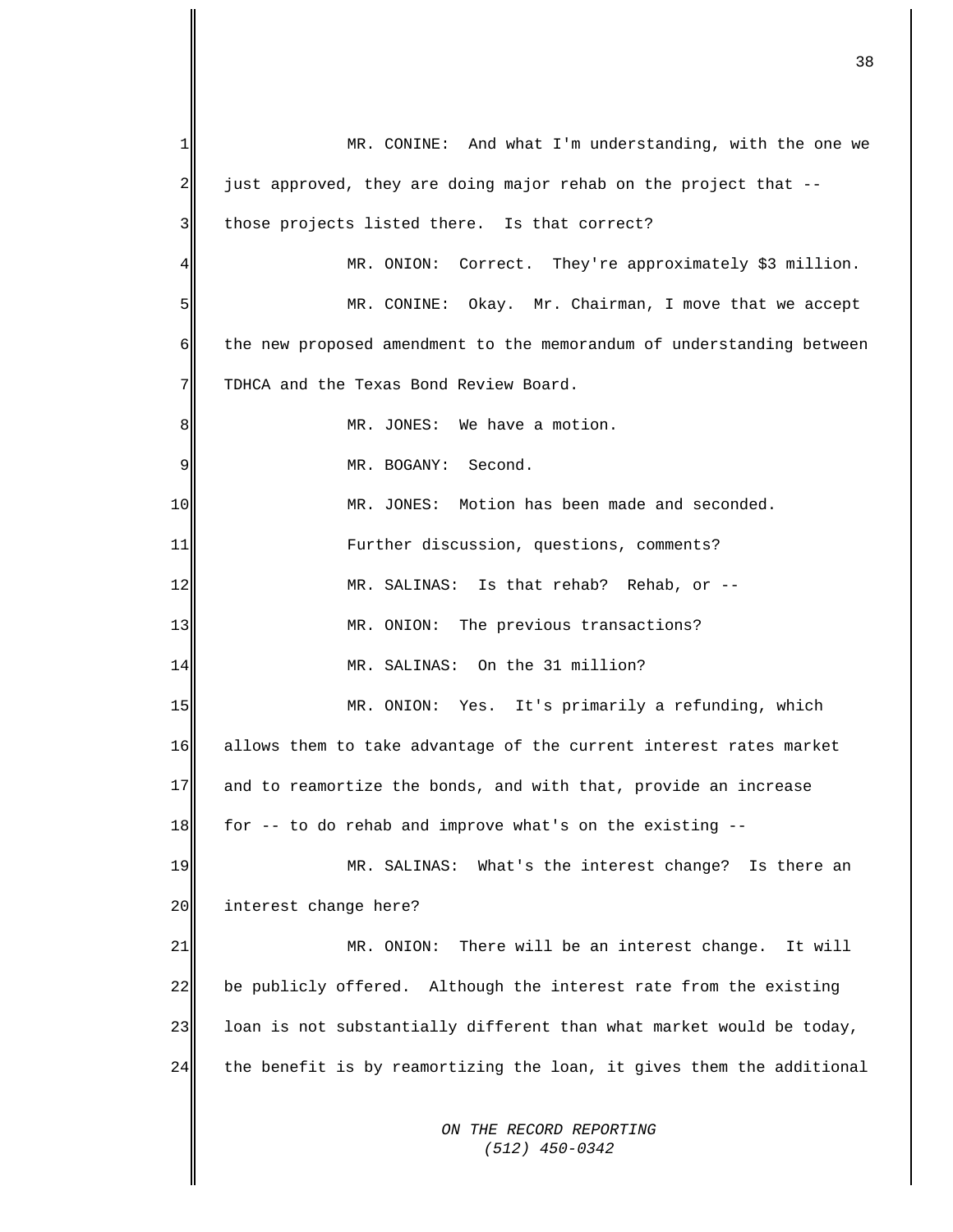*ON THE RECORD REPORTING (512) 450-0342* 1 2 3 4 5 6 7 8 9 10 11 12 13 14 15 16 17 18 19 20 21 22 23 24 resources. MR. SALINAS: The rating won't change the interest rate? The rating won't change the interest rate? MR. ONION: Yes, sir. A Triple-A rating will, based upon the market, have a very favorable interest rate in today's market. MR. JONES: Are there other questions, comments? Here again, I assume we're ready to vote. All in favor of the motion, please say aye. (Chorus of ayes.) MR. JONES: All opposed to the motion, nay. The motion carries. MR. CONINE: Item -- MR. ONION: Thank you. MR. CONINE: Thank you, Mr. Onion. Item  $2(d)$ , the approval of our investment policy. Mr. Bill Dally. MR. DALLY: Good morning, Mr. Chairman, Board members, Ms. Cedillo. I think you'll find under Tab D a resolution and our write-up. And I think you have a separate copy of the investment policies provided. In brief, this is the policy that we've had for the last couple of years. This is without any amendments or changes. But we are required, by the Public Funds Investment Act that this be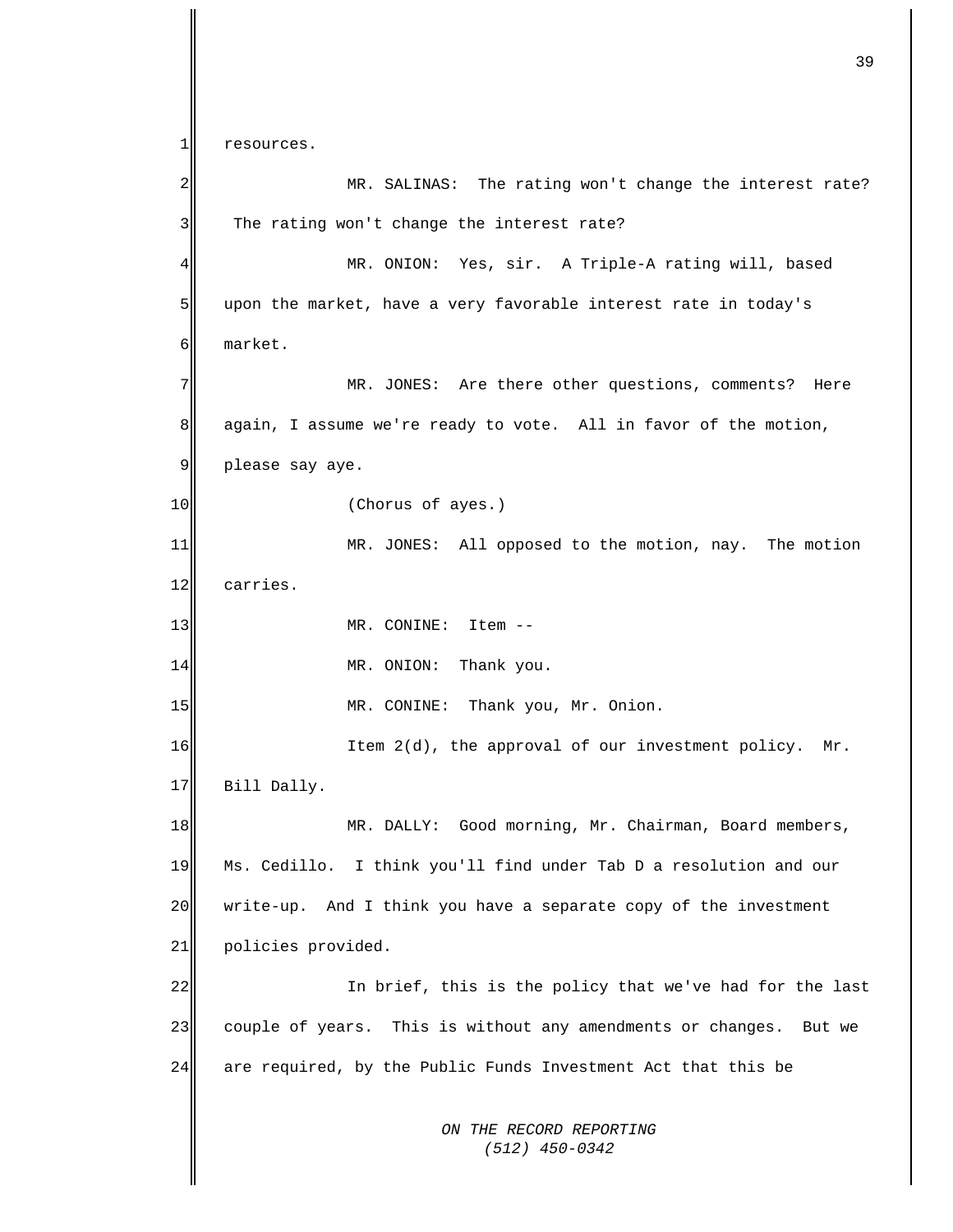$1$ 2 reviewed by the Board and considered, both the policies and strategies.

3 4 5 6 And if you'll indulge me a little bit, we've got three new members, and I'd kind of like to just kind of hit the highlights of it. You've got a high-level understanding of this investment policy.

7 8 9 10 11 12 13 First and foremost, as you'll see on page 1, safety of principal, sufficient liquidity, and market return -- you can see that we're -- we have a very conservative position. And it's -- our investments are driven off the fact that we're a bond issuer and we get these proceeds and they turn around and become mortgage bank securities. So it's not a wide-open investment policy. It's very limited.

14 15 16 17 18 19 20 And there again, like the safety and liquidity and yield being last on the list, and we're very limited. I do want to point out, if you'll look on page 2, the Board establishes the investment policies and objectives, obtains an expert advice and assistance with respect to its actions, the necessary exercise of responsibilities prudently, and monitors the actions of staff and advisors to ensure compliance with the policy.

21 22 23 24 So we work with our underwriters and our financial advisors and stuff, as we structure the deals and set up the investments. And then, by our legislation, it's actually the executive director who has, by that statute, responsibility over the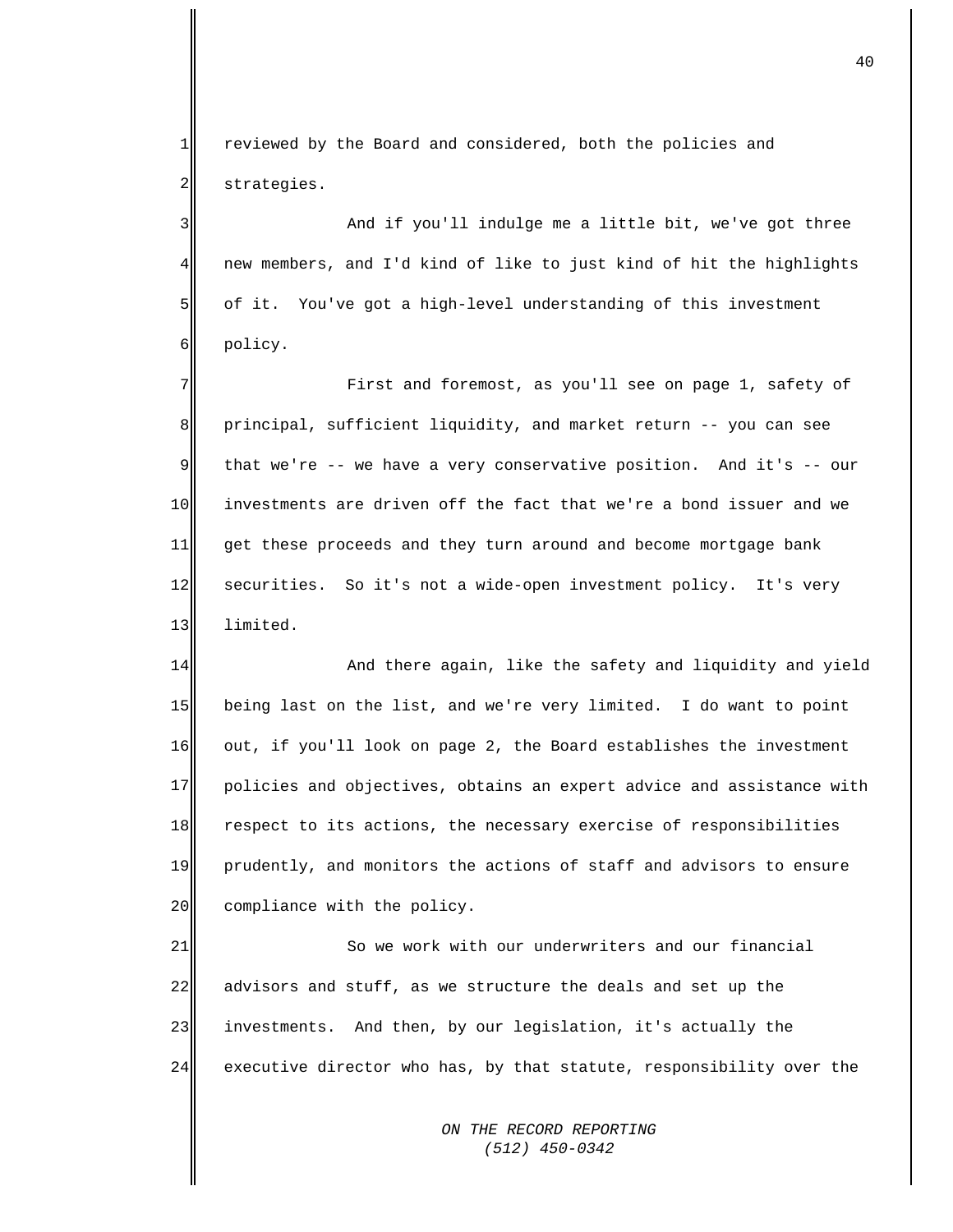1 investments of the department.

 $2\parallel$ 3 4 5 It's then by this policy that it's delegated the operations of that to both myself, chief financial officer, and also to the director of bond finance, Byron Johnson. So we act as coinvestment officers.

6 7 8 9 10 11 12 Further down on that page, I would ask you to look at - there is the ethics and conflicts of interest. And it's about a page and a half. And it has both references to other statutes, and then gives specific examples of what will be considered a conflict of interest with respect to investment policy in dealings with the department and the outside financial people that we deal with. And it applies both to department personnel and to board members.

13 14 15 16 17 It then goes on to describe what is an authorized financial dealer institution. They have to look at our policies and be advised on the type of investments that we're allowed to do, and assign a statement to that effect, that they understand the limitations of our investments.

18 19 20 21 22 It then goes on to describe what's authorized in suitable investments. And I'd like to point out in that first paragraph, our general revenue funds -- the special revenue, which are our federal funds, our trust and agency funds -- those are all held at State Treasury and invested by that group.

23 24 And its only investment report that I bring to you quarterly are only those investments related to our enterprise fund,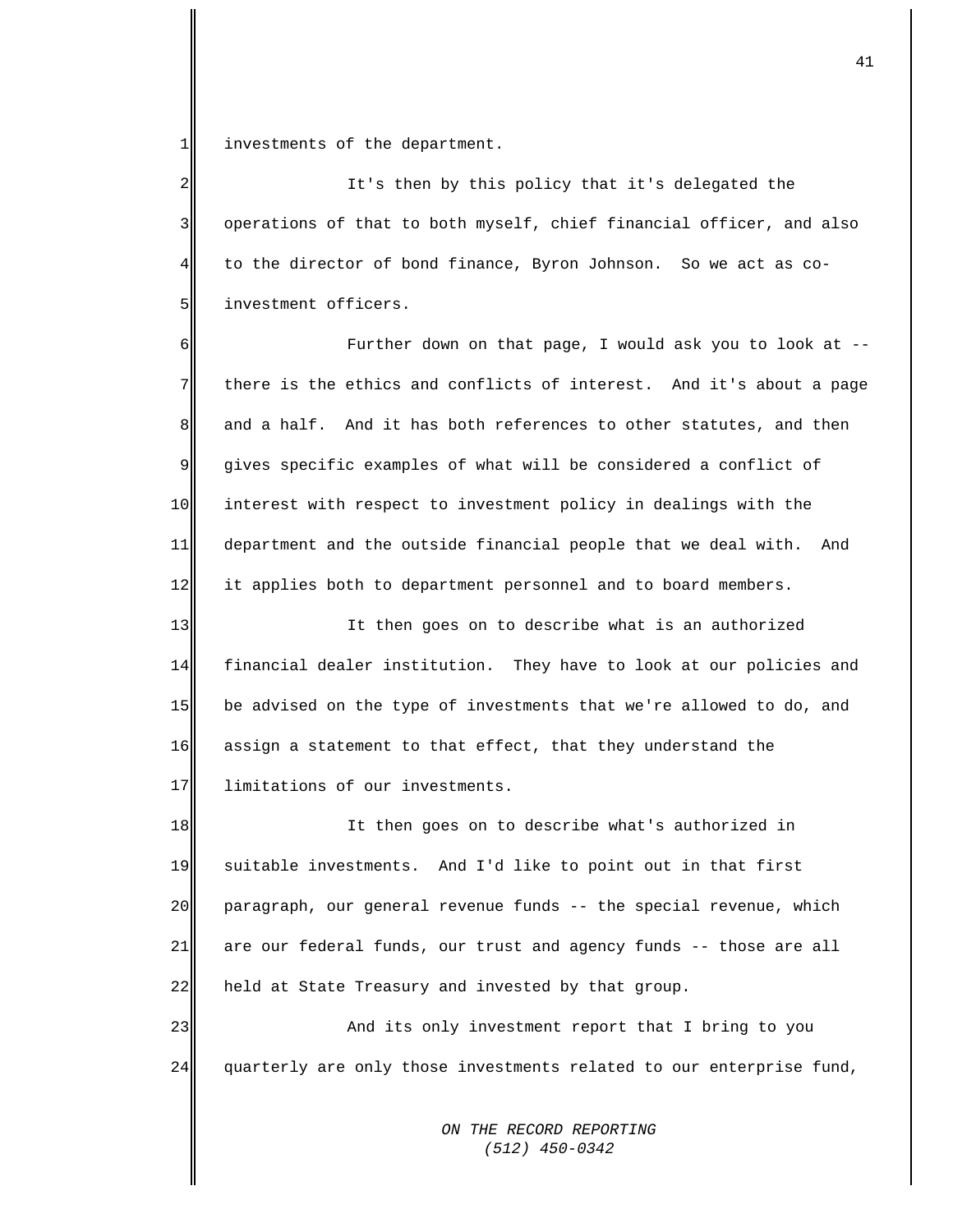$1$ 2 which are the multifamily and single-family bonds. And then we have some of our housing fees are also invested.

3 4 5 But most of our operating and many of our program funds are at State Treasury, and there is no investment decision for the department. It's just appropriated to us for our use.

6 7 8 9 10 11 12 13 It then goes on to describe the enterprise funds. And those, like I say, are both ruled by this policy, that they're also looked at. There is a whole set of restrictions on what's an authorized investment within those indentures, as those things are pledged in the indentures, because ultimately, we use those funds and create mortgages with the repayment and the security of those investments is what's going to pay the bond for us. And it's -- the stipulations are set out in those indentures.

14 15 16 17 18 Then, let me see -- and then it describes the authorized investments. And on page 7, there is a short list of things that we're not allowed to be in. And these are the type things that grew out of the Orange County -- before there was Enron, it was Orange County in '94.

19 20 21 22 23 And it was the kind of mortgage securities that were stripped off. They were principal onlies, or interest onlies, or interest floaters. We do not have that. Ours are a plain vanilla security, directly related to mortgages here in Texas. And there are no tranches and exotic stuff in it.

24

Then it goes on to describe the diversification,

*ON THE RECORD REPORTING (512) 450-0342*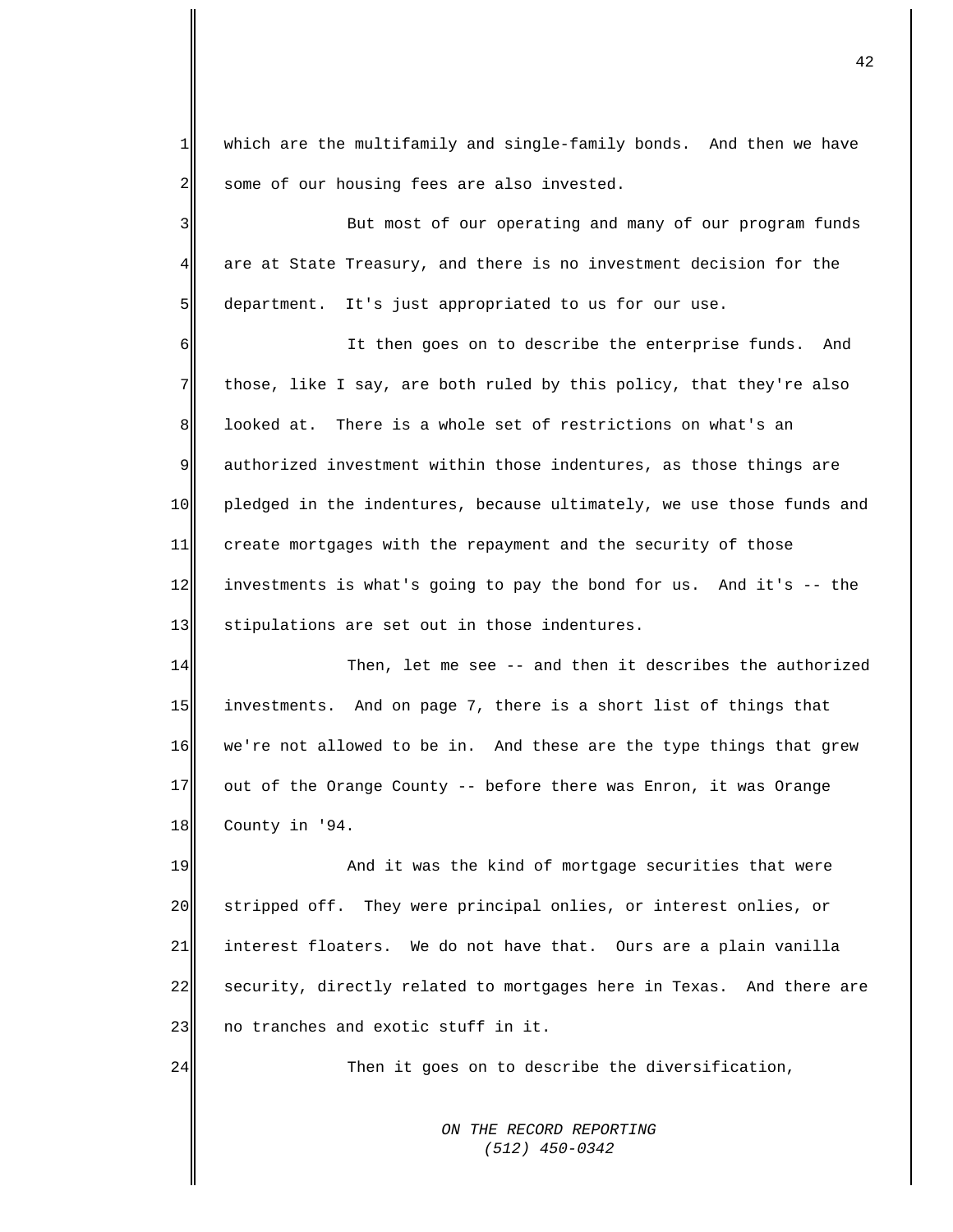1 2 performance standards, maximum maturities, collateralizations, a whole page of internal control.

3 4 5 6 7 And then on page 10, it describes the reports, the requirement to come at least quarterly, the format of those reports, the information. There on page 11, it describes the fact that we - it will be by board resolution. Once a year, the board will consider the policy.

8 9 10 11 Now, this is -- typically, we could be bringing the amendments. And so you would approve -- we would describe those amendments. This particular year, there are no amendments. This is going to be the same as what we had in the prior year.

12 13 14 15 And then it -- the other thing I want to point out to you is on page 11, it talks about the training both required of the board members and of staff. You're required within six months of being clients of the board to have your training.

16 17 18 19 20 Now, this -- for board members, that involves -- there is a videotape that was developed, that you can take home and watch. And after you've seen that, if you still have questions, give me a call. As investment officers, Byron and I are both required to have ten hours of training every two years.

21 22 23 24 And then lastly, just to talk about the strategy, all of the departments funds as listed below are program or operational in nature, excluding the bond funds, and are kept at State Treasury and earns interest on those balances for the applicable rate. And that's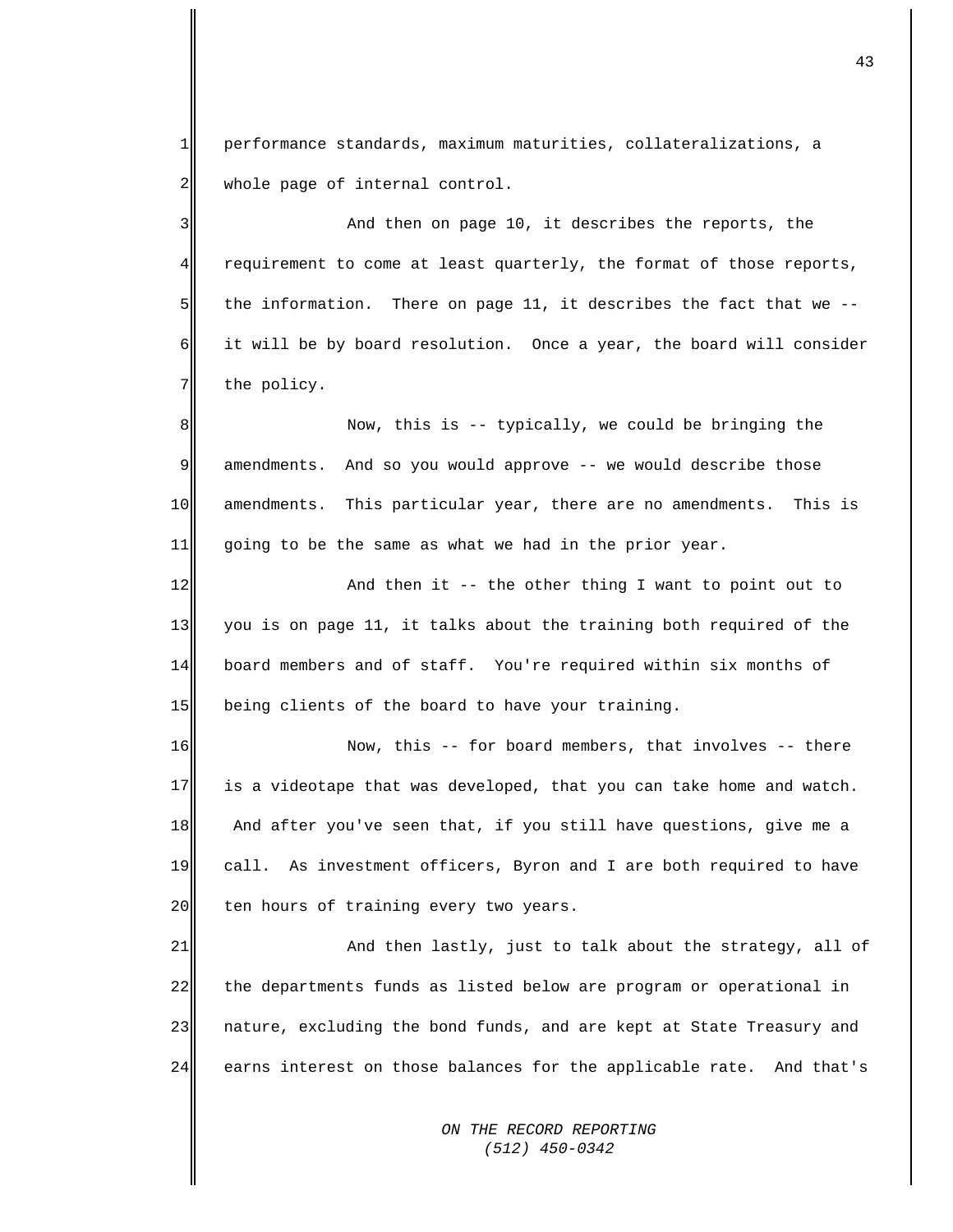1 2 the general fund, trust funds, agency funds, and some proprietary funds, excluding the Revenue Bond Funds.

3 4 5 Section 2 goes on to describe the department's Revenue Bonds that include proceeds that are invested in various investments stipulated and controlled by bond indenture.

6 7 8 9 10 11 Certain investments and indentures -- I'll skip it. Typically, investments include guaranteed investment contracts - that's where we put our bond proceeds until the mortgages are originated -- agency-backed mortgage securities -- and in some cases, we'll buy long-term Treasuries if we're required to have some reserve funds. And those will be pledged in the near future.

12 13 14 There are -- remaining are some acknowledgements and receipts and that we give to the broker/dealers and people that we deal with in our investments. Are there any questions?

15 16 17 18 MR. CONINE: Mr. Chairman, if I might move for the approval of Resolution Number 02-10, authorizing or approving the TDHCA Investment Policy without changes, in compliance with Chapters 2256 and 2306 of the Texas Government Code.

MR. SALINAS: Second.

19

20 21 22 23 24 MR. JONES: We have a motion made and seconded by the Mayor. I've got a couple of questions. I've -- you know, I've seen the videotape, and I guess I still have questions. So I'll ask them. Obviously, when we do this each year, I mean, we're doing, you know, our best to enact policies that comply with the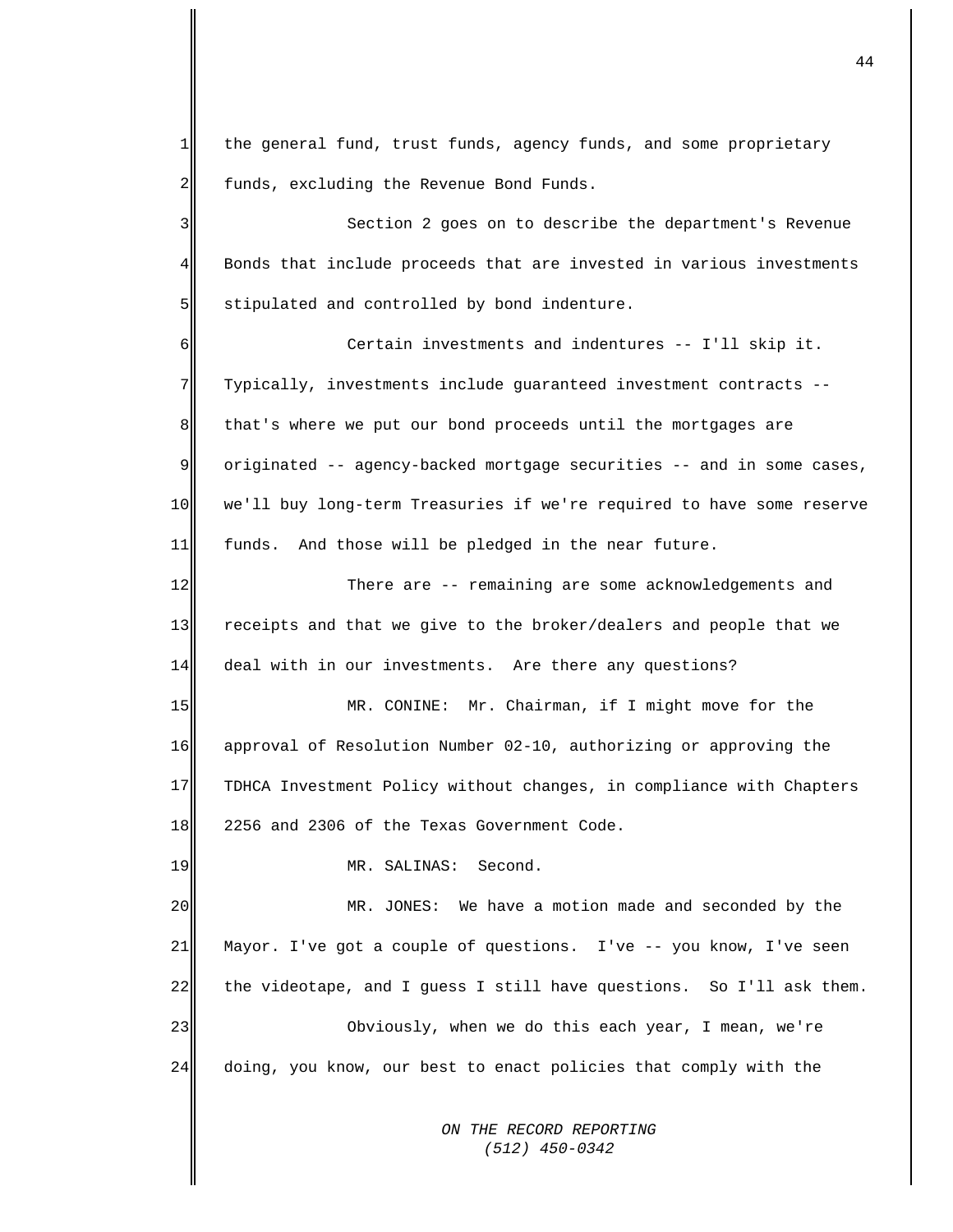*ON THE RECORD REPORTING*  1 2 3 4 5 6 7 8 9 10 11 12 13 14 15 16 17 18 19 20 21 22 23 24 Public Funds Investment Act as well as all other applicable state laws. Right? MR. DALLY: Correct. MR. JONES: And you work with counsel and you work to ensure that when you present us these policies, you know, they comply in every respect? MR. DALLY: I believe they're going to be in conformance. Yes. MR. JONES: And in the same thing, when we all read them -- I know we've read them, you know, it looks like -- and I'm sure you'd agree with me, that every attempt is being made to comply with all of those laws, particularly the Public Fund Investment Act. And not only that, but we're fairly conservative in our investments, in the way we approach this. MR. DALLY: Yes. I mean, our investments are for a specific purpose. I mean, in one way, if you were to look at our investments, we're concentrated in mortgage-backed securities. But that is the purpose. That's why we raise the funds. And so it's very limited -- MR. JONES: Yes. MR. DALLY: -- in that sense. MR. JONES: Yes. To see -- to achieve what we're supposed to do, if you would look at our purposes, then you are very conservative.

 *(512) 450-0342*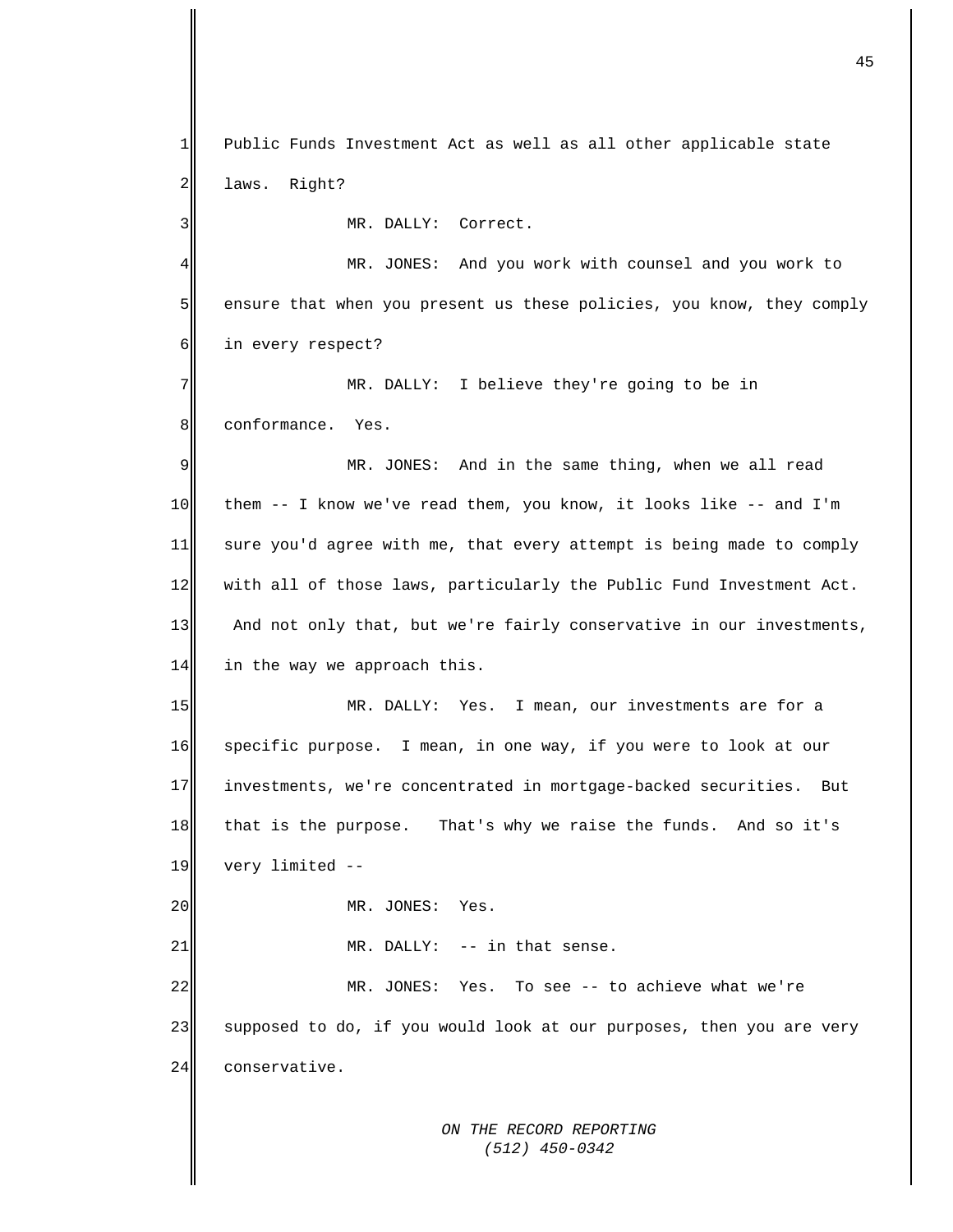*ON THE RECORD REPORTING (512) 450-0342* 1 2 3 4 5 6 7 8 9 10 11 12 13 14 15 16 17 18 19 20 21 22 23 24 MR. DALLY: Yes. MR. JONES: You -- I guess this springboards me into another question. And that is, obviously, you can have the greatest policies in place, and the greatest intentions to handle all these matters as wisely as you can, but your practices have to meet your policies. And I guess I would just ask you, and maybe it's a good thing to do at least once a year as our CFO, as our co-investment officer, you know, do our practices meet our policies? MR. DALLY: Yes. MR. JONES: Okay. MR. DALLY: In fact -- MR. JONES: And you're comfortable with that? MR. DALLY: Yes. MR. JONES: Okay. MR. DALLY: And in fact, Byron and I are looking right now to update -- looking at the processes and procedures related to this policy at this moment. MR. JONES: And I'll be real honest with you. I mean, I think that has to be a staff function. But it's certainly something I think the board needs to confirm, you know, periodically. MR. DALLY: Right. MR. JONES: I think the other thing that I, as a board member would like to confirm, and again, I see it as a staff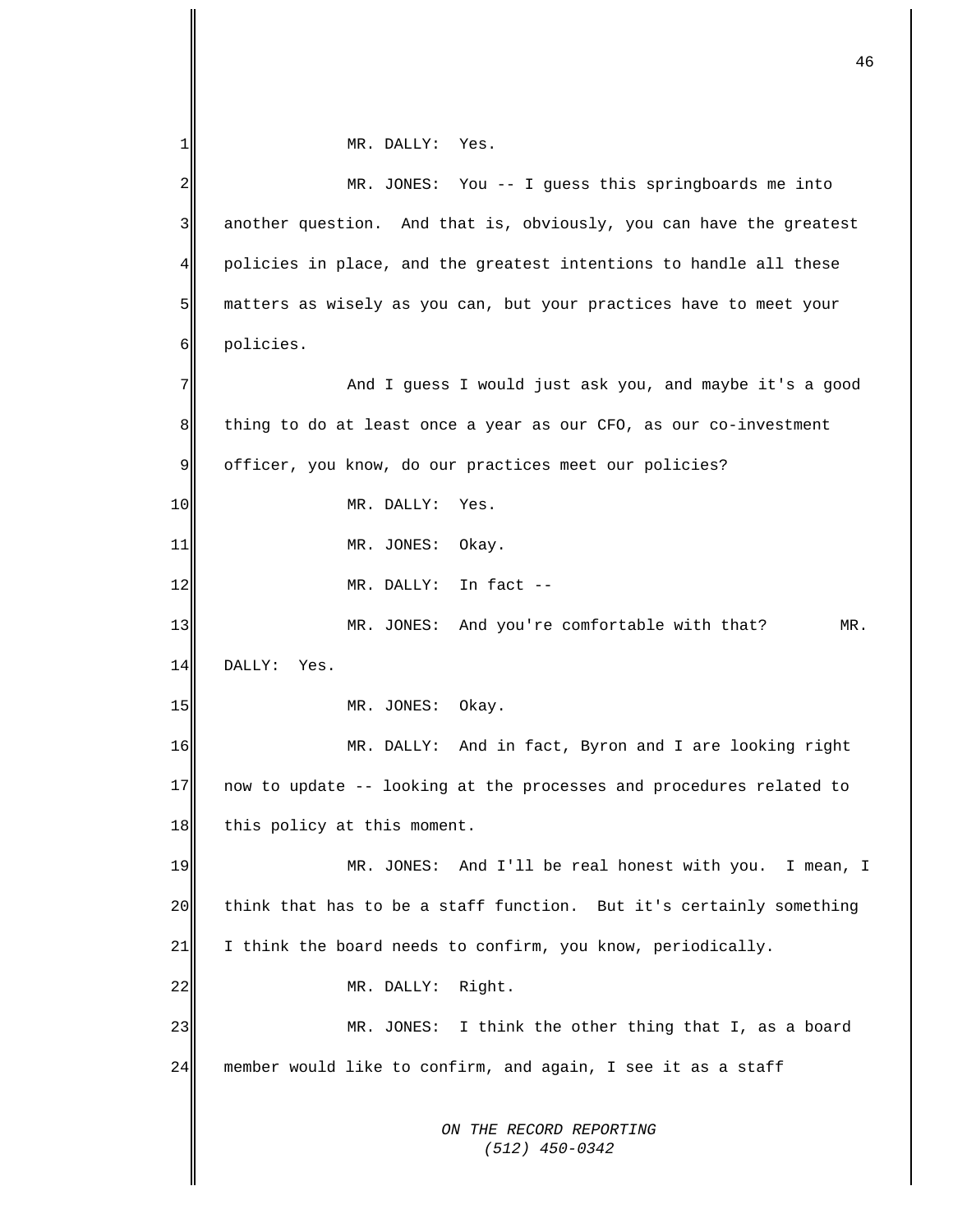*ON THE RECORD REPORTING (512) 450-0342* 1 2 3 4 5 6 7 8 9 10 11 12 13 14 15 16 17 18 19 20 21 22 23 24 function. I'm not trying to intervene into it though, is that you as our CFO and you as our co-investment officer -- you feel comfortable that you are given all the data you need to -- in order to have all the knowledge that's required to make sure our practices meet our policies? You're comfortable with that? MR. DALLY: I am. MR. JONES: Okay. Good. Great. The other question I have -- and this is just, you know, something that through the years I've always struggled with. Now, our investment advisor on bond issues is Mr. Maycheck [phonetic]. Correct? MR. DALLY: Correct. MR. JONES: Okay. Does he also advise us above and beyond just the bond issues, or on just that function? MR. DALLY: Oh, he's given us advice in other areas too. But that's his chief -- MR. JONES: That's his chief function. MR. DALLY: -- role. MR. JONES: Okay. MR. DALLY: And for the most part, you see the guaranteed investment contract, which is what is bid out and brokered essentially at the time we issue the bonds. He's part of that process for buying. And then the resultant mortgage-backed securities are just part and parcel with what we set up in that bonding venture.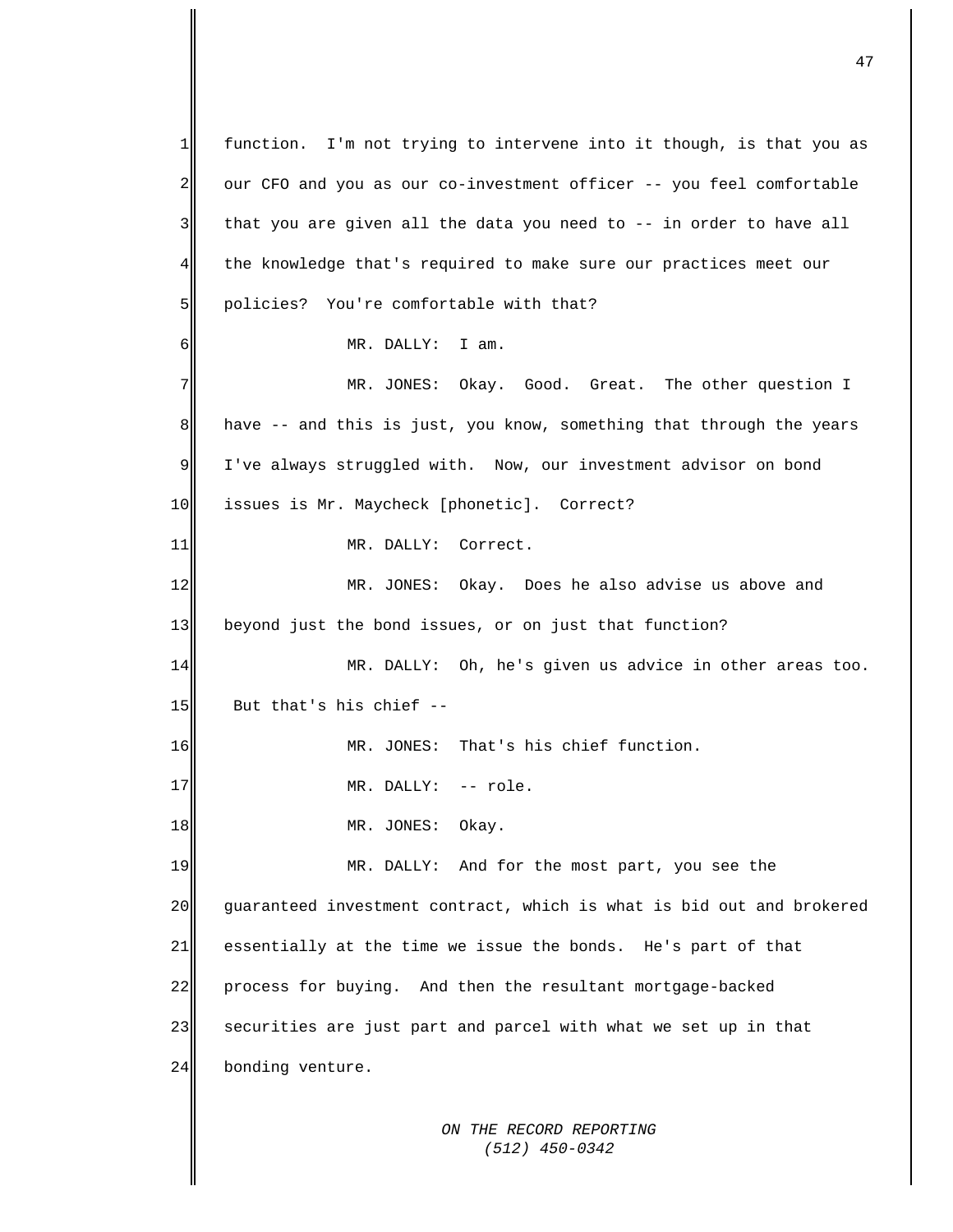*ON THE RECORD REPORTING (512) 450-0342* 1 2 3 4 5 6 7 8 9 10 11 12 13 14 15 16 17  $18$ 19 20 21 22 23 24 MR. JONES: Thank you, sir. Those are the only questions I have. MR. CONINE: Nice to have division. MR. JONES: Any further questions, comments? I assume we're ready to vote, then? All in favor of the motion, please say aye. (Chorus of ayes.) MR. JONES: All opposed, nay? (No response.) MR. JONES: The motion carries. MR. DALLY: Thank you. MR. CONINE: Item 2(e), Approval of the Resolution Regarding Amendment for Signature Authority. Is this you, Mr. Dally? Who is going to handle this one? Ruth? MS. CEDILLO: Actually, this is one where Mr. Jones would delegate authority to you to sign a document for him if he's not available for board meetings. MR. JONES: I certainly would do that. MR. CONINE: I don't know if that's going to pass or not. MR. JONES: Since the Chair can't make a motion, I'd appreciate someone else making that motion.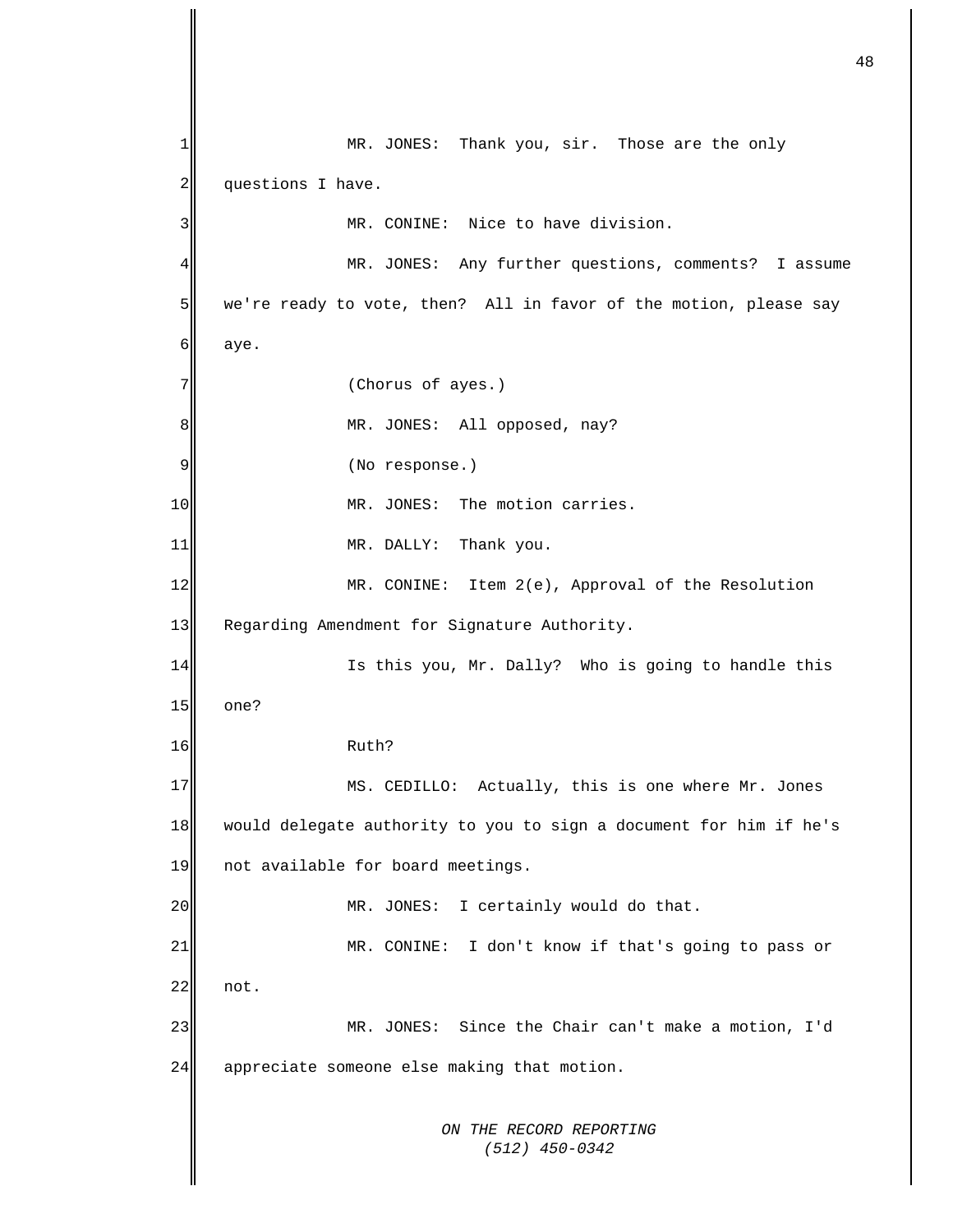*ON THE RECORD REPORTING*  1 2 3 4 5 6 7 8 9 10 11 12 13 14 15 16 17 18 19 20 21 22 23 24 MR. SALINAS: I move. MR. JONES: Okay. Been moved. MR. BOGANY: Second. MR. JONES: Mr. Bogany seconds. Mr. Bogany. Any further discussion of the motion, other than Mr. Conine's reluctance? All in favor of the motion, please say aye. (Chorus of ayes.) MR. JONES: All opposed, nay. The motion carries. MR. CONINE: Get writer's cramps on that one. Item 2(f), Discussion of our first-quarter investment report, back to Mr. Dally on this one. MR. DALLY: Thank you. If you'll look under Tab F, you'll find the quarterly report with all the elements required by the Public Funds Investment Act. To hit the highlights on this, overall, the portfolio grew a large amount, because we had both the issuance of the RMRB indenture, \$124 million. So that created cash that we put into securities. We also had three multifamily issues totalling about 36 million increase in our overall portfolio. So it now stands at \$1.25 billion. In the makeup of that is 63 percent mortgage-backed securities, 30-1/2 percent in guaranteed investment contracts or investment agreements. About 4-1/2 percent in repurchase agreements. That's the money that's liquid until we -- we'll have

49

 *(512) 450-0342*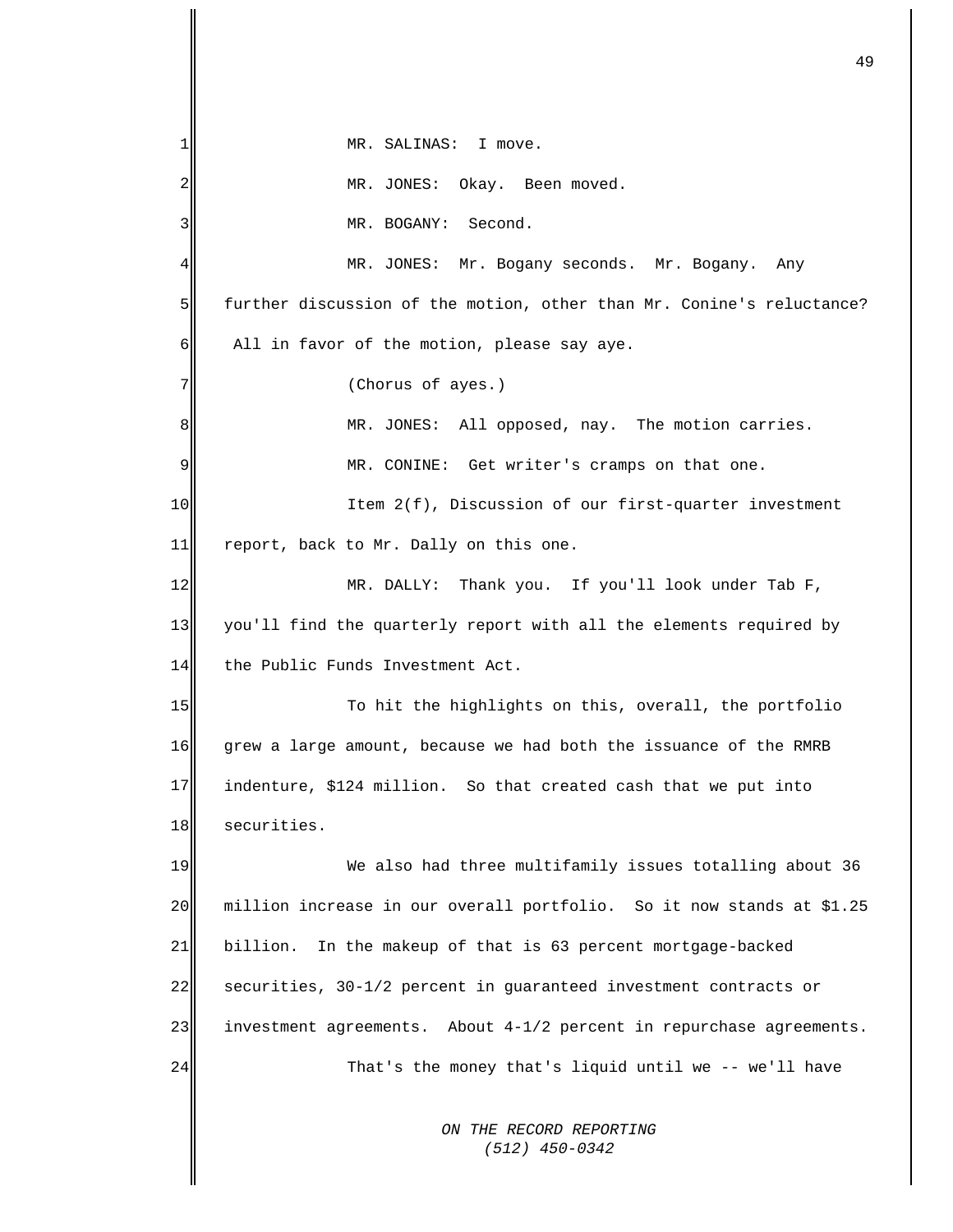*ON THE RECORD REPORTING (512) 450-0342*  $1$ 2 3 4 5 6 7 8 9 10 11 12 13 14 15 16 17 18 19 20 21 22 23 24 repayment streams on the payments until that overnight bill will be there, and we will reinvest that into either the investment agreements or the GICs. Two percent makes up the other. As far as mortgage-backed securities originated in this particular quarter, we have 17.7 million. And those range in grades from 5.35 to 6.45 in the past three ratings. An overall way to average the mortgage-backed securities right now is about 6.3 percent. Overall, the market value increased about 5.2 million, decreasing the difference between the fair and par, which is to be expected in this market. And that's all I've got. Are there any questions? MR. JONES: Any questions? I think that's a report item, so I don't believe there is any action that needs to be taken by the board. MR. CONINE: Do we want to move -- how about if we move the acceptance of his report? MS. ANDERSON: Second. MR. JONES: The motion's been made and seconded to accept the report. MS. ANDERSON: Okay. MR. JONES: Any further discussion of it? Yes, sir. MR. CONINE: I have one little issue, Mr. Dally, and just kind of piggyback what the Chairman was asking about a minute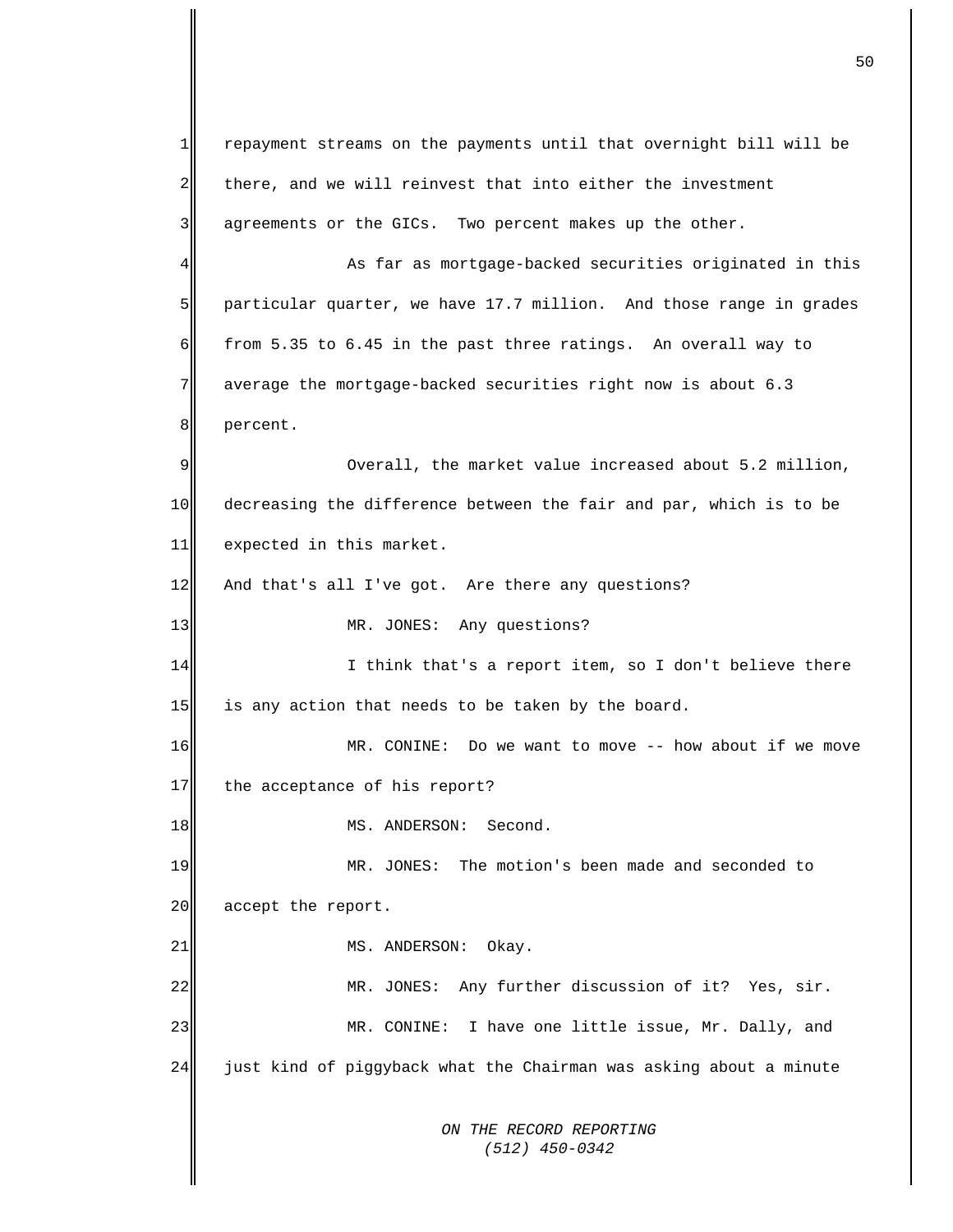*ON THE RECORD REPORTING*  ago. I refer you to yesterday's Wall Street Journal editorial page -- 1 2 3 4 5 6 7 8 9 10 11 12 13 14 15 16 17 18 19 20 21 22 23 24 MR. DALLY: On Fannie Mae? MR. JONES: -- where Fannie and Freddie have been criticized and haven't been criticized over the last several years. And I know we don't do business in their exact same methodology. But we are, again, the mortgage-backed security business as an agency. And I'd like, if you would, for the next meeting -- not this meeting, but if you would take a look at that related to our investment policy as well as this report -- MR. DALLY: Okay. MR. JONES: -- here today, and give us your editorial opinion regarding us and how we do business related to the criticism that both Fannie and Freddie are getting. MR. DALLY: I did see that. And I do want to come back. And I'll draw some differences and stuff as best I can. MR. CONINE: That would be great. MR. DALLY: Although, it -- we are very -- we are similar, too. But I don't believe we've got the degree of leverage. And I think -- what the -- some of their criticism is they have some hedgings and some revenues where they're trying to say, Well, we're dependent on how these interest rates float up and down, and we've got some hedges on the other side. We're not -- MR. CONINE: Well --

51

 *(512) 450-0342*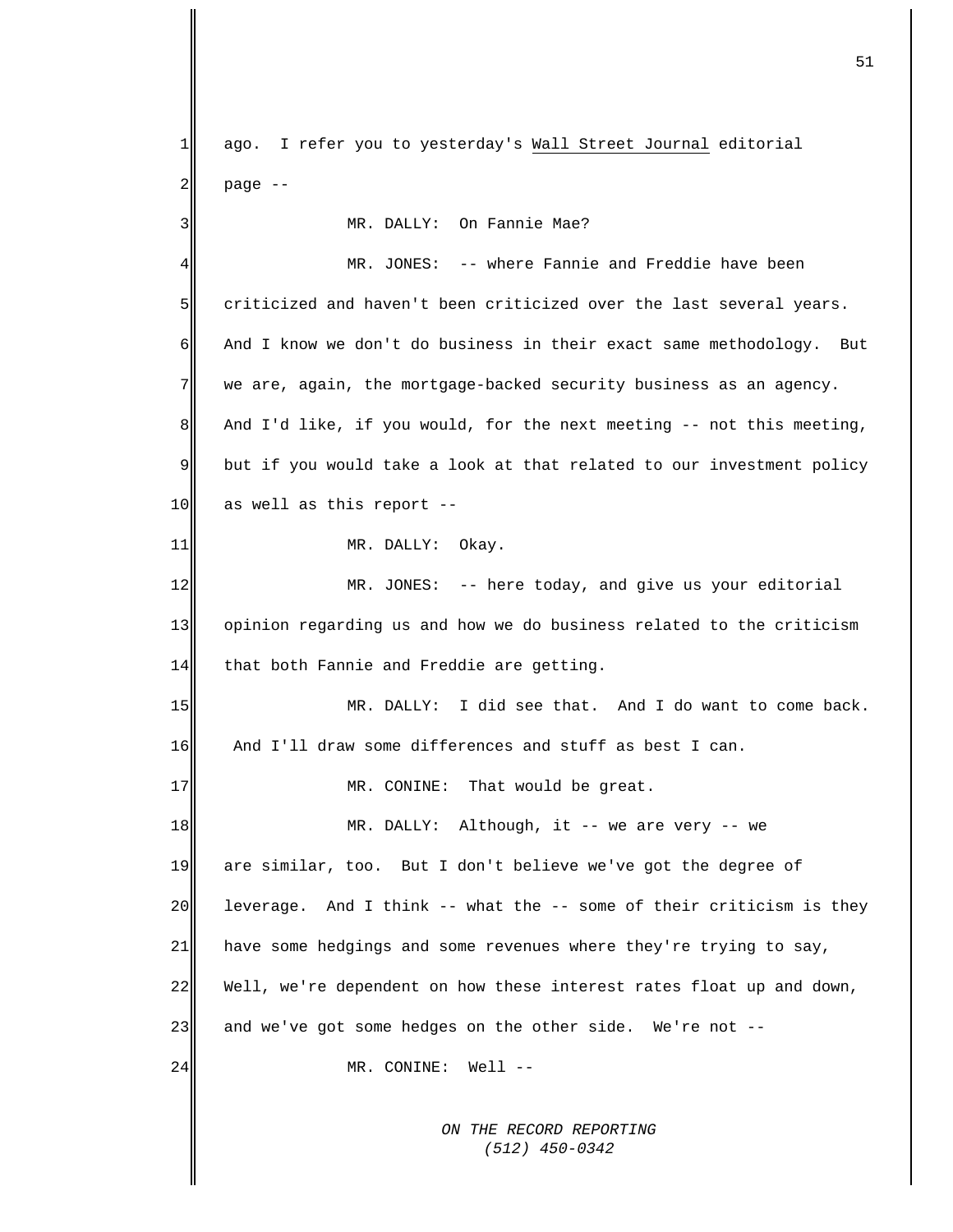*ON THE RECORD REPORTING (512) 450-0342* 1 2 3 4 5 6 7 8 9 10 11 12 13 14 15 16 17 18 19 20 21 22 23 24 MR. DALLY: -- hedging. MR. CONINE: -- again, we don't need to go through the education here. MR. DALLY: Yes. MR. CONINE: But I know I could use the education as to the differences between the way we operate and the way they operate. MR. DALLY: Okay. MR. CONINE: And we'd appreciate that next month. MR. DALLY: Okay. Thank you. MR. JONES: Thank you. Anything else, Mr. Conine? MR. CONINE: I think we moved to accept the -- did we vote on that? MR. JONES: Did we? I forget. MR. CONINE: I don't think we voted. MR. JONES: Okay. Any further discussion of the motion? All in favor of the motion, please say aye. (Chorus of ayes.) MR. JONES: All opposed, nay. (No response.) MR. CONINE: That concludes my report, Mr. Chairman. MR. JONES: The motion carries. Thank you, Mr. Conine. At this point, we have a few other people that would like to speak to us. MS. CEDILLO: We have one item.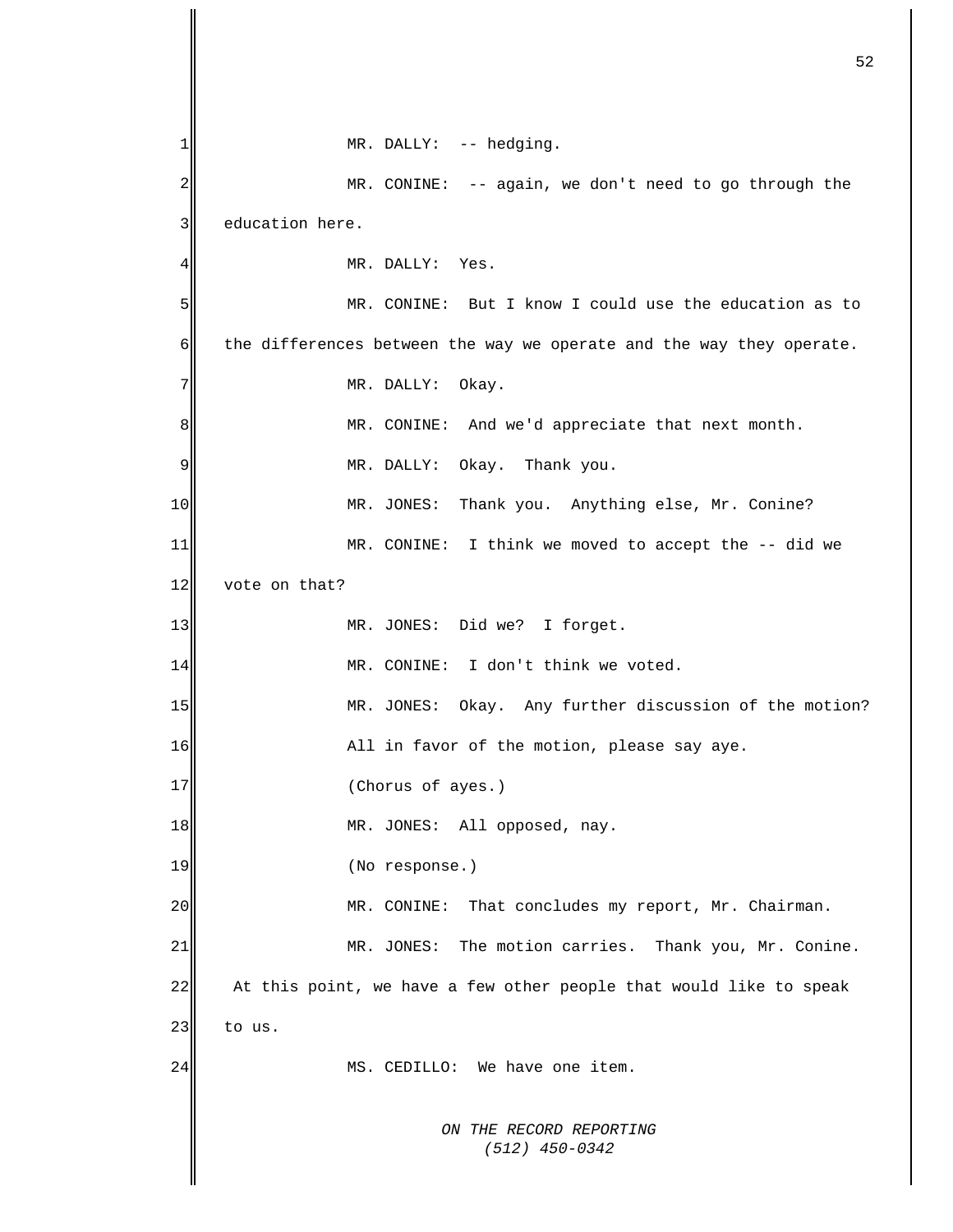| 1                | $MR.$ JONES: I know. Can we $--$                                     |
|------------------|----------------------------------------------------------------------|
| 2                | MS. CEDILLO: If we could do that one next.                           |
| 3                | MR. JONES: You -- we can do that right now if you want               |
| 41               | That would be a good idea. Yes, ma'am. We will do it right<br>to.    |
| 5 <sub>l</sub>   | Item 3, which is the Presentation, Discussion and Possible<br>now.   |
| $6 \overline{6}$ | Approval of the Low Income Housing Tax Credit Items, the Approval of |
| 7 <sup>1</sup>   | the Request for the Extension of the Commencement of Substantial     |
| 8 <sub>l</sub>   | Construction for the Cameron Village Apartments in Alice, Texas.     |
| $\overline{9}$   | Ruth, would you like to handle that for us?                          |
| 10 <sub>l</sub>  | MS. CEDILLO: David Burrell, the Director of Housing                  |
| 11               | Programs, is handling it.                                            |
| 12               | MR. JONES: David Burrell? Thank you.                                 |
| 13               | MR. BURRELL: Good morning, Mr. Chairman, members of the              |
| 14               | board, and Ms. Cedillo.                                              |
| 15               | MR. JONES: Good morning.                                             |
| 16               | MR. BURRELL: What we're doing this morning is we're                  |
| 17               | requesting an extension for the commencement of substantial          |
| 18               | construction for the Cameron Village Apartments, which is to be      |
| 19               | located in Alice. It would be a 76-unit project. And we're           |
| 20               | requesting that the extension for commencement of that substantial   |
| 21               | construction be extended through February 22, which is tomorrow.     |
| 22               | They were not able to meet that January 15 deadline.                 |
| 23               | However, they have been continuing to work on that construction, and |
| 24               | they have now met that substantial construction provided you approve |
|                  | ON THE RECORD REPORTING<br>$(512)$ 450-0342                          |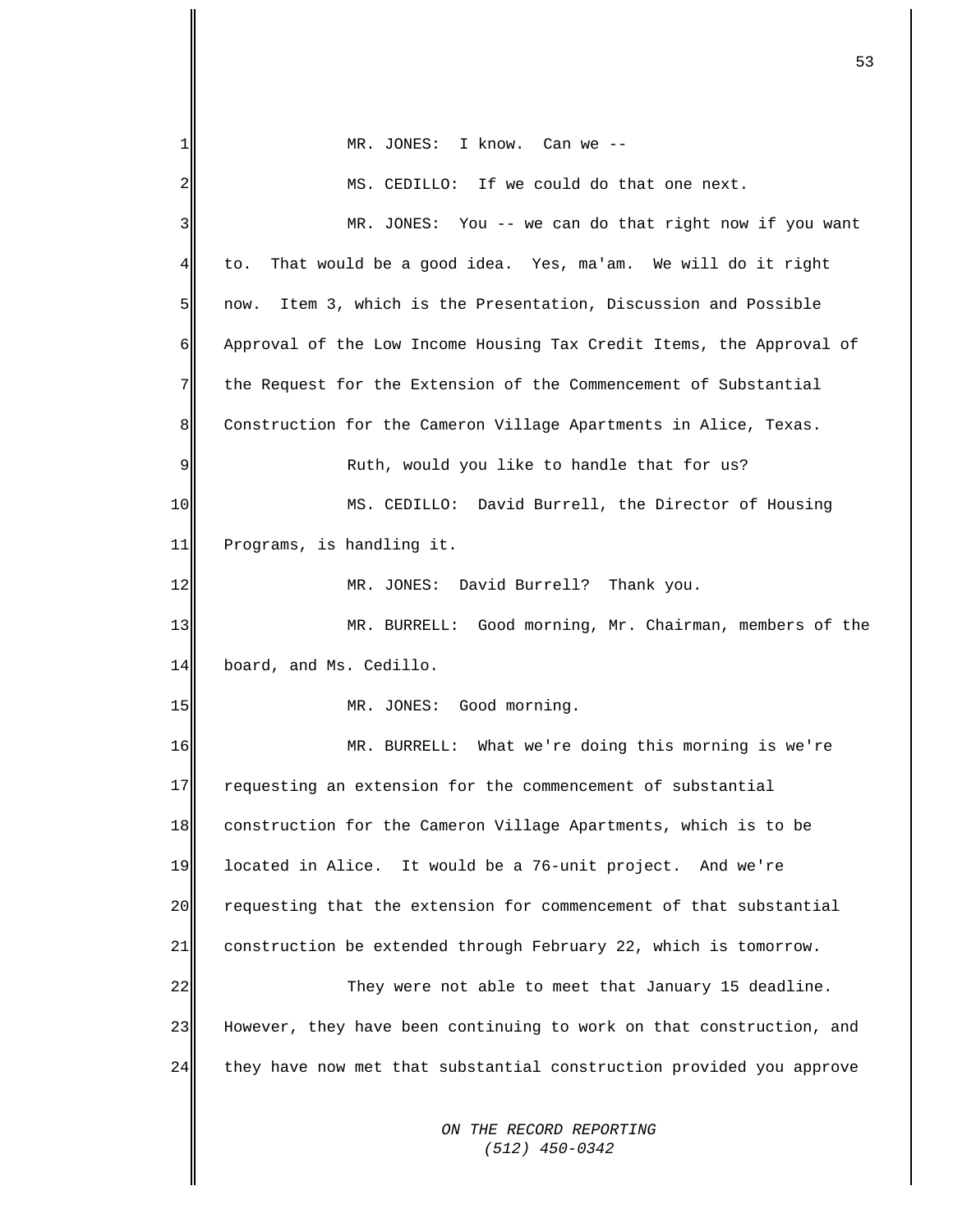*ON THE RECORD REPORTING (512) 450-0342*  $1$ 2 3 4 5 6 7 8 9 10 11 12 13 14 15 16 17 18 19 20 21 22 23 24 the extension to make it legal. MR. SALINAS: So move. MR. JONES: We have a motion for approval by the mayor. MR. BOGANY: Second. MR. JONES: Second by Mr. Bogany. MR. CONINE: I have a question. MR. JONES: Yes, sir, Mr. Conine. MR. CONINE: Mr. Burrell, is the contract signed? Is that -- I mean, we're giving them basically a one- or two-day extension. They ought to have it signed and ready to go. MR. BURRELL: Yes, they have a contract signed. MIKE SEGRU: Let me respond. MR. BURRELL: Simpson Housing Solutions has taken over the primary oversight of that contract for the developer, and -- MR. CONINE: Could we get just a -- MR. JONES: Certainly, we'd be happy to hear the response. If you would fill out a witness affirmation form after you speak. MIKE SEGRU: Sure, I'd be happy to. MR. JONES: Thank you, sir. MIKE SEGRU: I'm Mike Segru with Simpson Housing Solutions. And I'm not here to provide any excuses, because I don't like excuses, but there are some reasons. However, we entered into a joint venture agreement, actually, in this property with a HUB from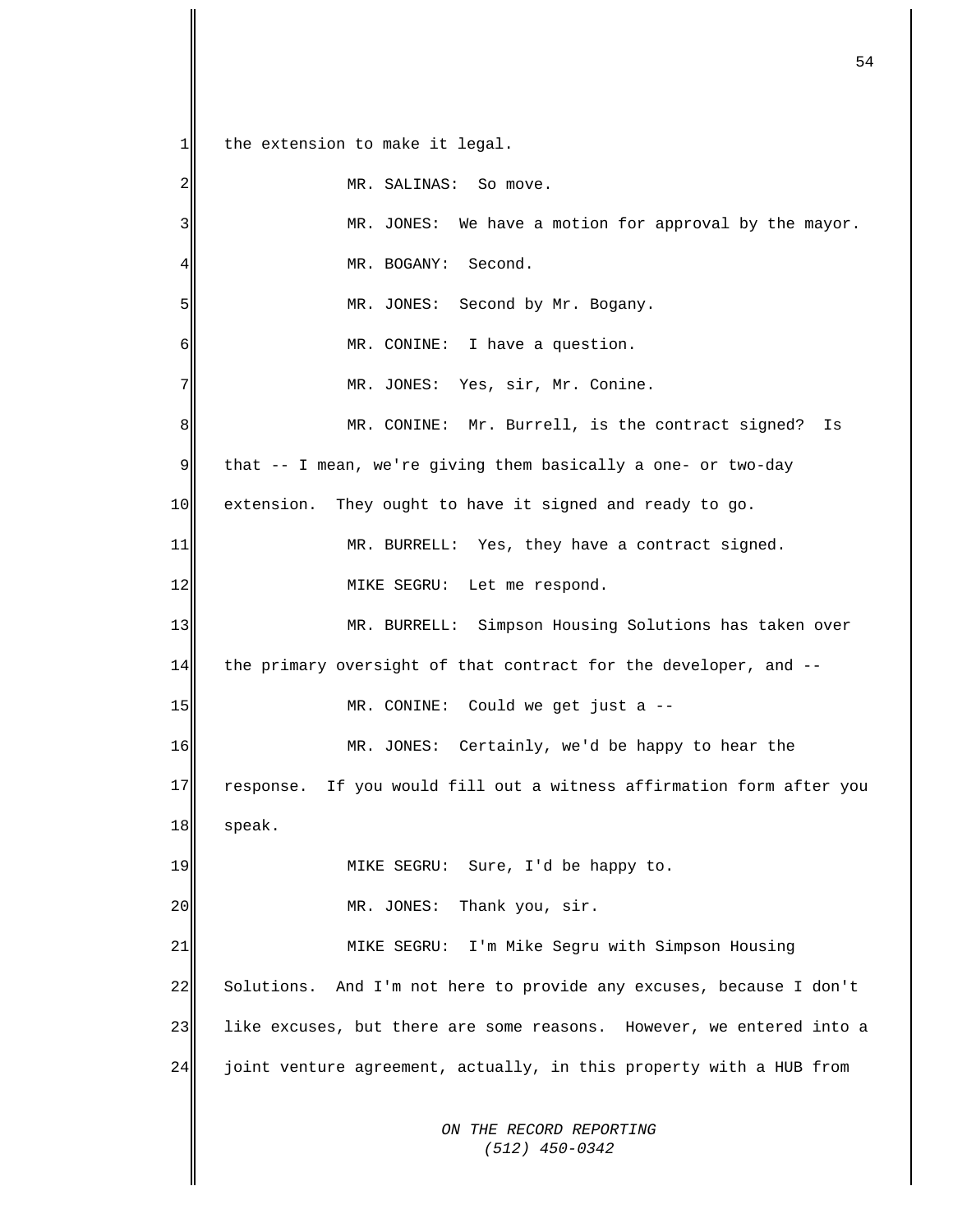| 1       | San Antonio, and we allowed the HUB to do his business up to a point. |
|---------|-----------------------------------------------------------------------|
| 2       | And we have now stepped into and taken control of the                 |
| 3       | property. Simpson and formerly Kaufman and Broad multi-housing        |
| 4       | group, we've never missed delivery of a credit property when credit   |
| 5       | is necessary. So while this -- the Co-GP still a Co-GP-- he's not     |
| 6       | been removed from the partnership -- we are now in full control, and, |
| 7       | yes, the contract is signed. The contractor is mobilized. Slabs are   |
| $\bf 8$ | poured. Framing will be going on next week. So we're on top of it     |
| 9       | right now.                                                            |
| 10      | MR. CONINE: Do you anticipate any further extensions on               |
| 11      | any other related issues to this particular project? -- because       |
| 12      | it's -- I -- as I see here in this packet, we've extended several     |
| 13      | things several times for this particular project?                     |
| 14      | MIKE SEGRU: No. Actually, you know, it's -- I don't                   |
| 15      | want to call it comical, but we tried to keep the construction loan   |
| 16      | in Alice with Wells Fargo Community Bank, huge bank. And it went on   |
| 17      | for nine months with them trying to close it.                         |
| 18      | Finally, through our Long Beach office -- we used the LA              |
| 19      | office of Wells Fargo and got the loan closed, boom. We brought our   |
| 20      | financial strength to the table as well. I don't see a request for    |
| 21      | any other extension, Mr. Conine.                                      |
| 22      | MR. CONINE:<br>Okay.                                                  |
| 23      | MIKE SEGRU: I think we'll get it done.                                |
| 24      | MR. JONES: Any further questions, comments, discussion?               |
|         |                                                                       |
|         | ON THE RECORD REPORTING<br>$(512)$ 450-0342                           |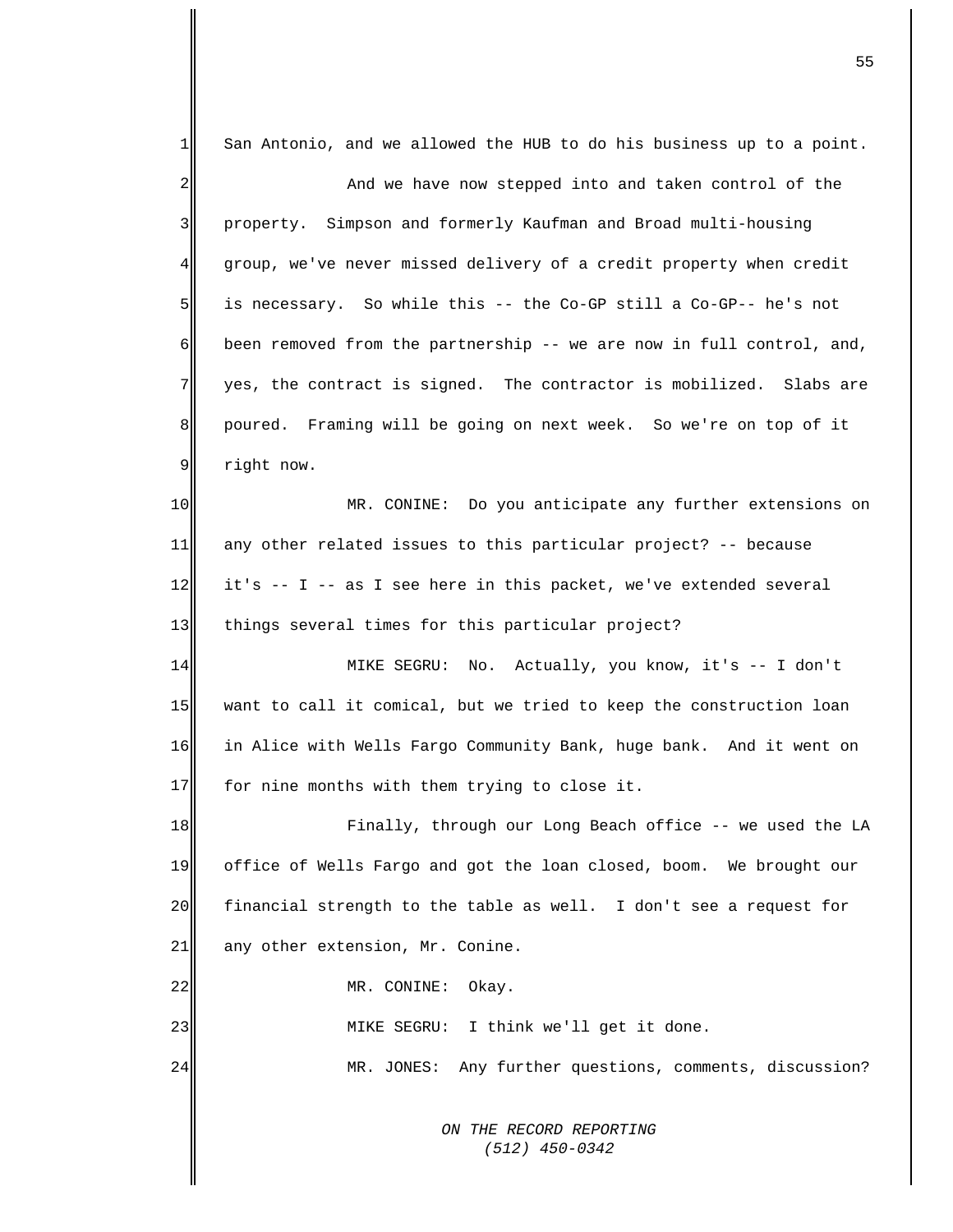*ON THE RECORD REPORTING (512) 450-0342* 1 2 3 4 5 6 7 8 9 10 11 12 13 14 15 16 17 18 19 20 21 22 23 24 Thank you, sir. I assume we're ready to vote, then? All in favor of the motion, please say aye. (Chorus of ayes.) MR. JONES: All opposed, nay. (No response.) MR. JONES: The motion carries. Thank you. I would then turn our attention -- we have a few more people that would like to speak to us. And the first one is a Mr. Morales. MR. MORALES: Hello. MR. JONES: Hello. How are you today? MR. MORALES: Fine, thank you. MR. JONES: Good. MR. MORALES: My name is Moises Morales. And I'm representing the people of [indiscernible]. I speak English, but I prefer Spanish, please. MR. JONES: I think Alex is going to translate for us. Is that right? MR. COSSIO: Yes, I'll be translating. MR. JONES: Thank you, sir. MR. MORALES: In the name of our pueblo and our Almighty, we would like to represent the public comment in Fort Hancock. They are critical and difficult.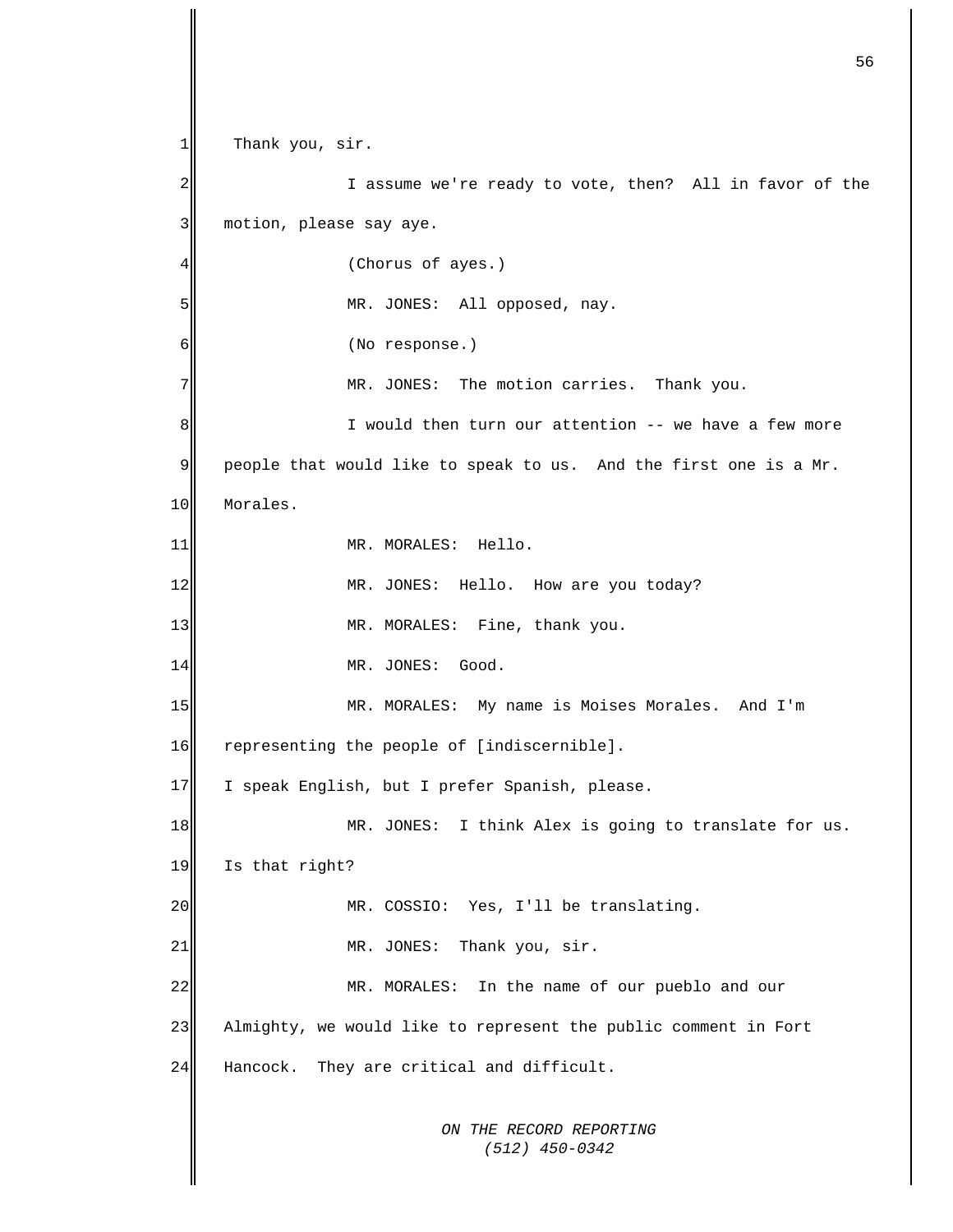*ON THE RECORD REPORTING*  1 2 3 4 5 6 7 8 9 10 11 12 13 14 15 16 17 18 19 20 21 22 23 24 We need basic services like water, electricity, sewer lines, paved streets, lighted streets. The people of the colonia are also paying their taxes, but most of them, they don't have a privilege. Most of the places are located very far away. And they are located three or four miles away, and they have water services. They also have light. And there are some people that live right there in the colonia. And there is 20 or 30 feet apart, and they have light. And they don't have the services. MR. SALINAS: The arguments of the leaders of their community -- MR. MORALES: -- they say that those areas have legal problems. And the other argument is they don't have sufficient water services. But they do sell the water, people that come by and sell the water to them. I consider, and it's my opinion for many years the leadership in the community, the majority of they cases, they have been taking a very passive attitude, on very different occasions. Reasons -- maybe commodity, maybe lack of vision, maybe lack of interest, but something is not developing there. I've been living there for 18 years more or less. But it's been -- the problem has been there for 25 to 30 years. And every leader that was in every position, I haven't seen anything. And you can go by and you

 *(512) 450-0342*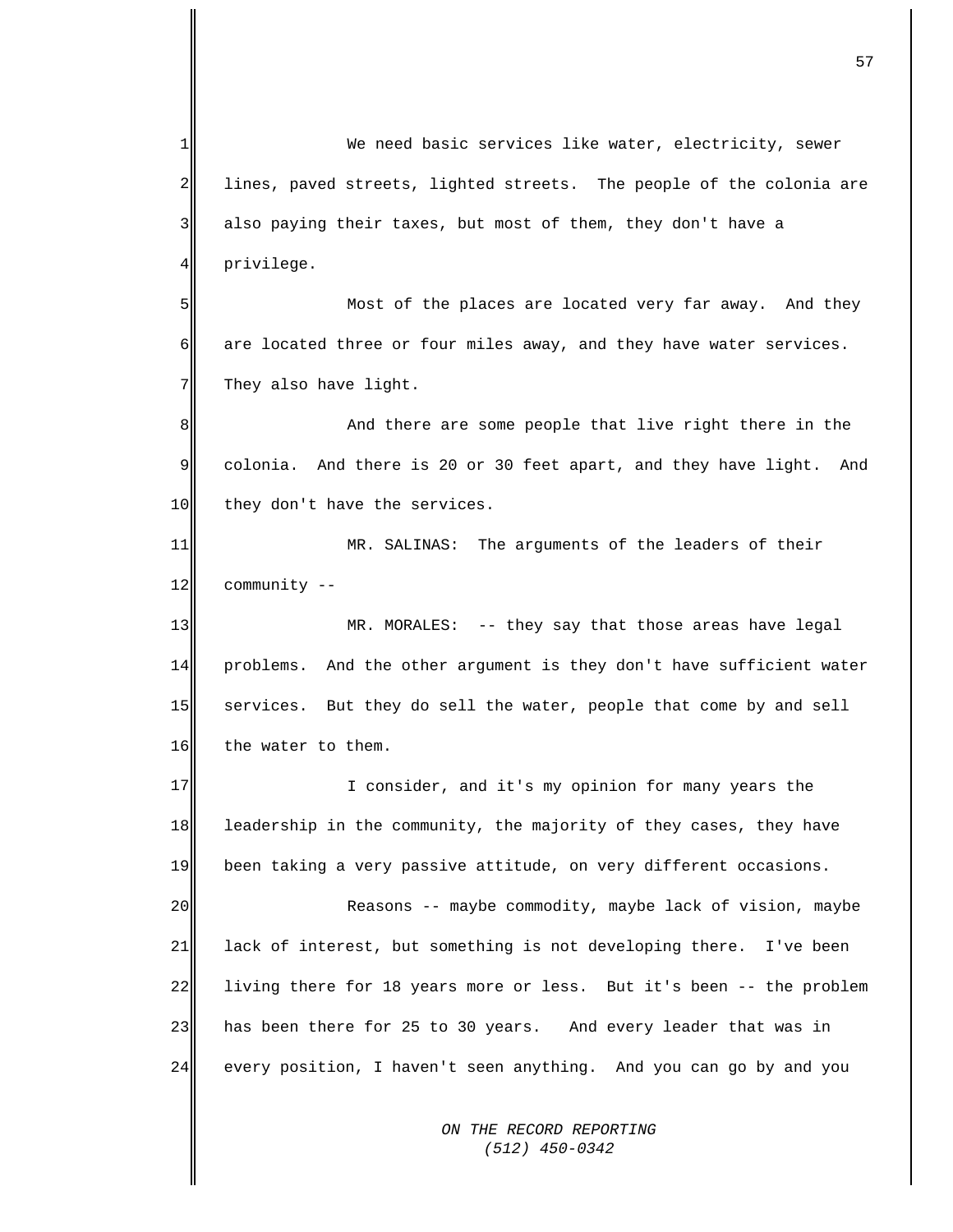1 can see what I'm talking about.

| 2           | The problem that I see is that the town is growing. And                |
|-------------|------------------------------------------------------------------------|
| 3           | one of my arguments is that this past month, they are -- the school    |
| 4           | jumped from 1A district to 2A, compared to Antonio, Tornillo, Van      |
| 5           | Horn, Marfa, Alpine. And I see a lot of problems there.                |
| 6           | As a minister, I see a lot of problems. And I see a lot                |
| 7           | of kids that are suffering, in summer of heat, and on the winter,      |
| $\,8\,$     | it's bad. And there are some little girls there. Some of them are      |
| $\mathsf 9$ | And they don't consider -- I talked to Mr. [indiscernible],<br>babies. |
| 10          | because we belong to the Hudspeth County. They only -- they don't do   |
| 11          | anything. They listen to us, but I don't see a lot of interest.        |
| 12          | The public water that's available right now is very                    |
| 13          | poor, very. Every time they send letters and this and that, and I      |
| 14          | don't see a lot of development. We have children suffering in the      |
| 15          | majority of the cases.                                                 |
| 16          | We would like to ask you to please take consideration in               |
| 17          | this very important -- I believe that the pueblo deserves more         |
| 18          | attention, because there people live just like you all.                |
| 19          | I have been to Hortensia Blanca, with the commissioners.               |
| 20          | And they don't attend to anything that we ask them. Please help us     |
| 21          | in this important thing.                                               |
| 22          | (Applause.)                                                            |
| 23          | [Speaking Spanish.]<br>MR. SALINAS:                                    |
| 24          | [Speaking Spanish.]<br>MR. MORALES:                                    |
|             | ON THE RECORD REPORTING<br>$(512)$ 450-0342                            |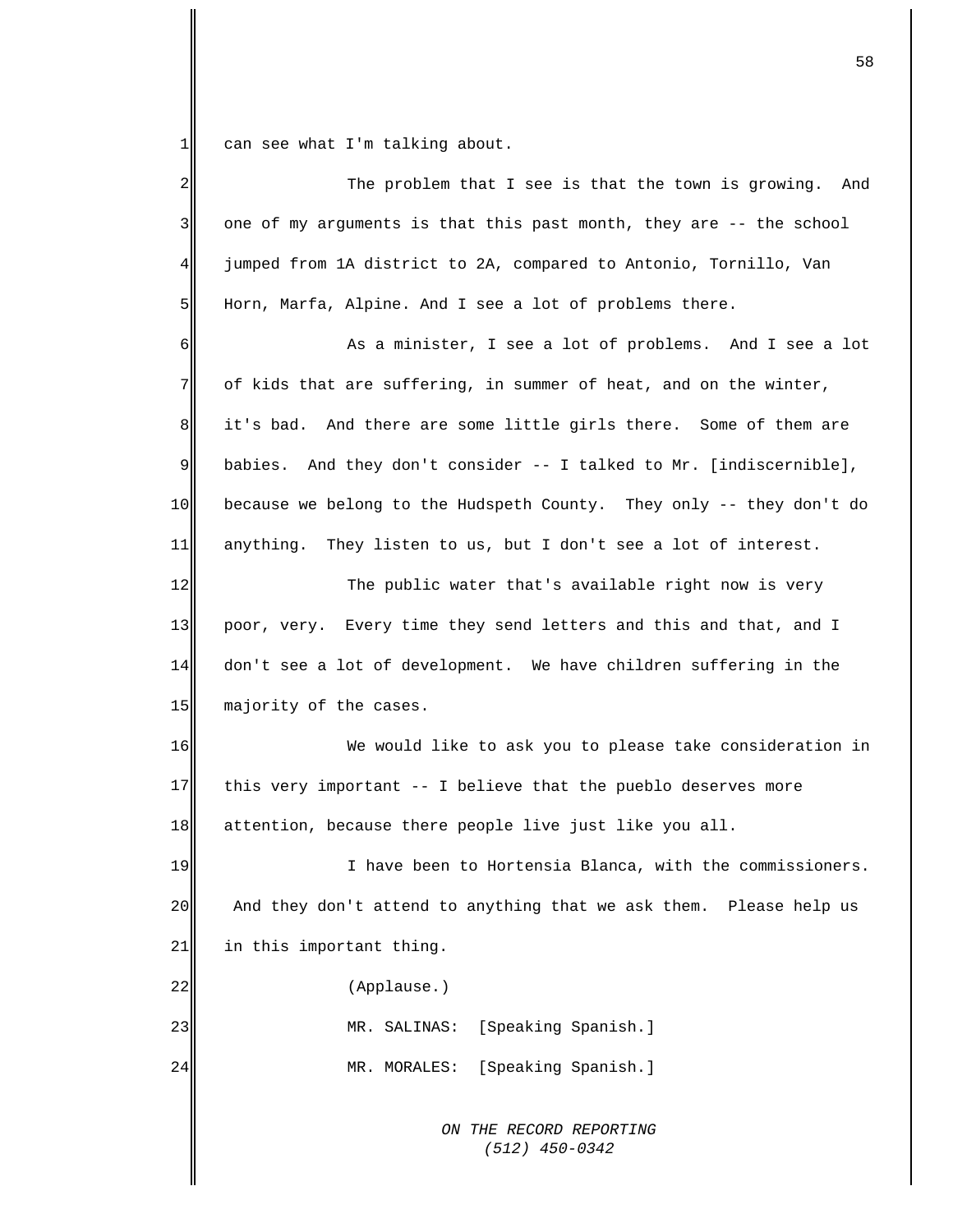*ON THE RECORD REPORTING*  1 2 3 4 5 6 7 8 9 10 11 12 13 14 15 16 17 18 19 20 21 22 23 24 MR. SALINAS: And maybe he can help us over there. He is in charge of the CDBG. I think this is a county commissioner's court problem, and let him address IT. The management -- he is here? MR. CABELLO: We have been working with those. We do know that the Attorney General's office has filed litigation against this developer for this subdivision. The county is not interested in providing services at this time because of the litigation issue that's going with the Attorney General's office. One of the issues that we face out there is capacity. We have gone out there to promote our contract-for-deed conversions, those items under contracts for deed. We have issues about the colonia not having water. The county at the time was not interested in taking on the contract for the deed conversion initiative because they thought they didn't have the capacity to initiate the program. MR. SALINAS: Are they forcing the present subdivision regulations in that town, or not? HOMER CABELLO: I do not know if they have adopted the model subdivision rule at this time. But I do know that the attorney general's office has filed a lawsuit against this particular developer. MR. SALINAS: That -- it is very important that somehow the counties are going to have to stop the developers. The law says that they cannot continue doing that.

 *(512) 450-0342*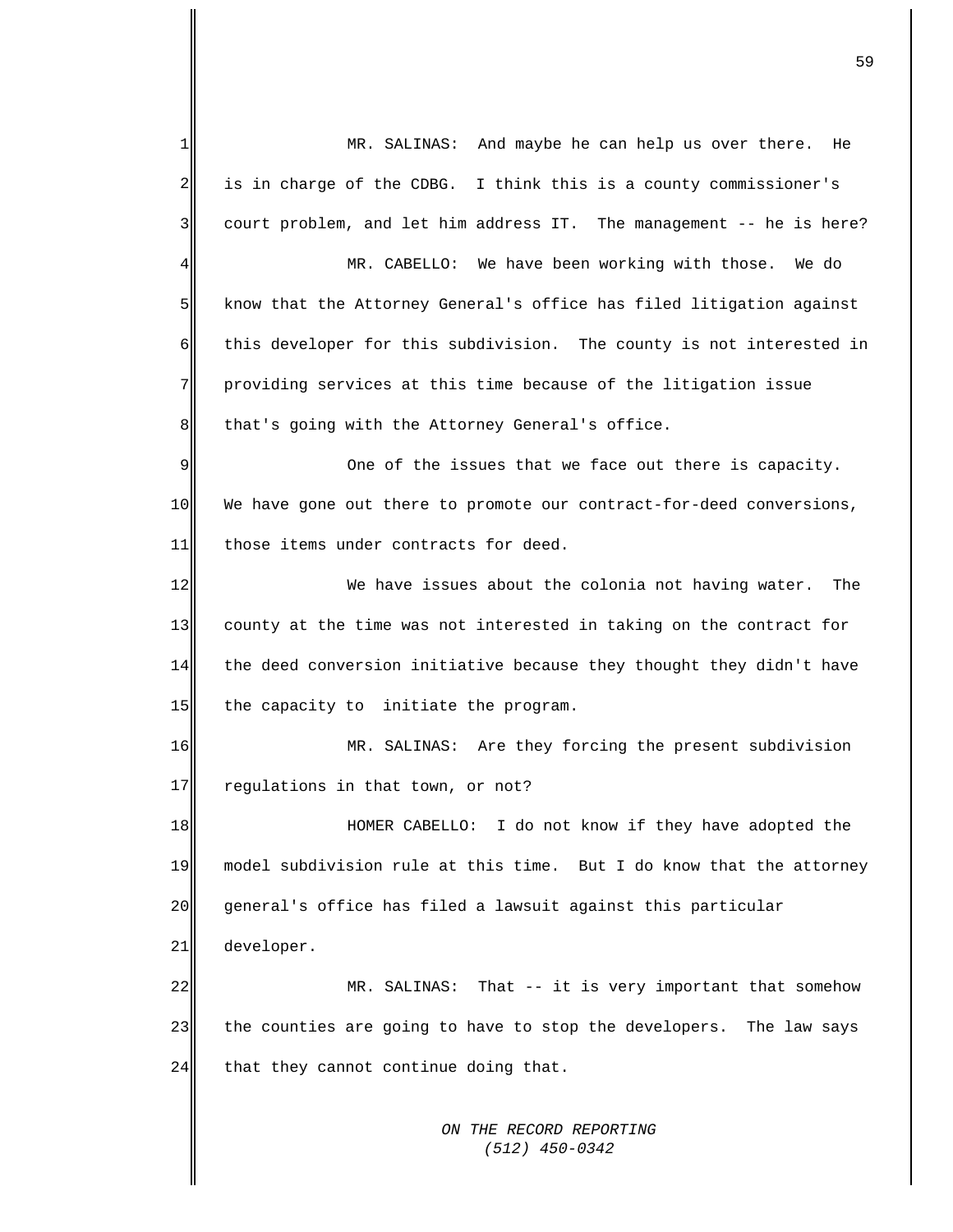*ON THE RECORD REPORTING (512) 450-0342* 1  $\overline{2}$ 3 4 5 6 7 8 9 10 11 12 13 14 15 16 17 18 19 20 21 22 23 24 And it's up to the elected official in your county to stop them. If not, you need to get them out of office. I mean, it's very, very obvious that the rules have not been obeyed here. The law has not been obeyed here. And there's funds here, I think through the CDBG program, where we can help these people, but they also have to have -- the counties have to go ahead and apply through our office for sewer and water. And there are monies there, but, you know, you -- I think the commissioners court would have to apply for it. MR. MORALES: [Speaking Spanish.] You're pretty good friend here, but once you go into -- [speaking Spanish]. MR. SALINAS: [Speaking Spanish.] The Attorney General. MR. MORALES: [Speaking Spanish.] MR. SALINAS: [Speaking Spanish.] Existing water rights. You know, we don't have any water rights anymore. And I think they're going to be in a big jam, because water rights are not available. And the law says to be able to have a lot, you have to have water. MR. MORALES: [Speaking Spanish.] MR. SALINAS: [Speaking Spanish.] MR. CABELLO: I think one of the issues that frustrates a lot of colonia residents is that, yes, there have been laws that have passed to stop the proliferation of colonias. But those laws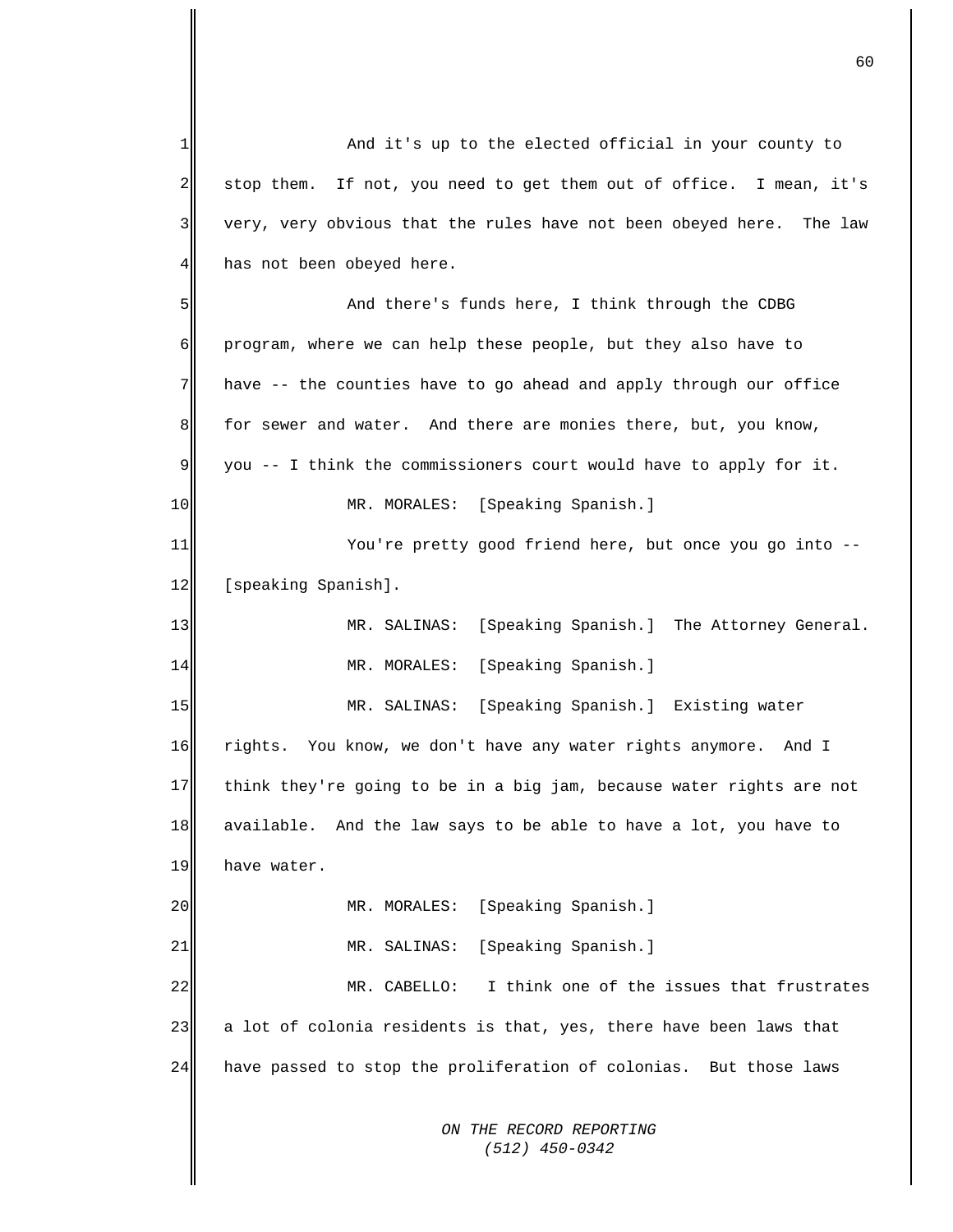1 2 3 were not grandfathered back. And a lot of the colonias that we're dealing with are colonias that were in existence prior to the passage of those laws.

4 5 6 7 8 9 MR. SALINAS: But I understand that, but they should be eligible for applying, through our department, and to be able to get those grants and be able to get that sewer and water to their subdivisions, if the county commissioners in their respective county apply for the grants if they're interested in taking care of the poor.

10 11 12 13 14 MR. SOLIS: My name is Daniel Solis. And I am the executive director of [indiscernible]. And we are the organization, a nonprofit, that is working with these folks. The situation in Fort Hancock is that basically, commissioners court in that area do not care about the residents in Fort Hancock.

15 16 17 It has grown so big that the majority of the population in Hudspeth County is located in Fort Hancock. We have tried to speak with those folks, and we get absolutely no response from them.

18 19 20 The only reason that this issue is now coming forth is because we have been working through the OCI office here in El Paso, and we have been able to try and deal with those officials.

21 22 23 24 But we are here to ask you for specifically -- is that since -- and we understand that it is a local county issue. But when you do not have a county response to the needs of the colonias, we need some type of effort from the state level, whether it be through

> *ON THE RECORD REPORTING (512) 450-0342*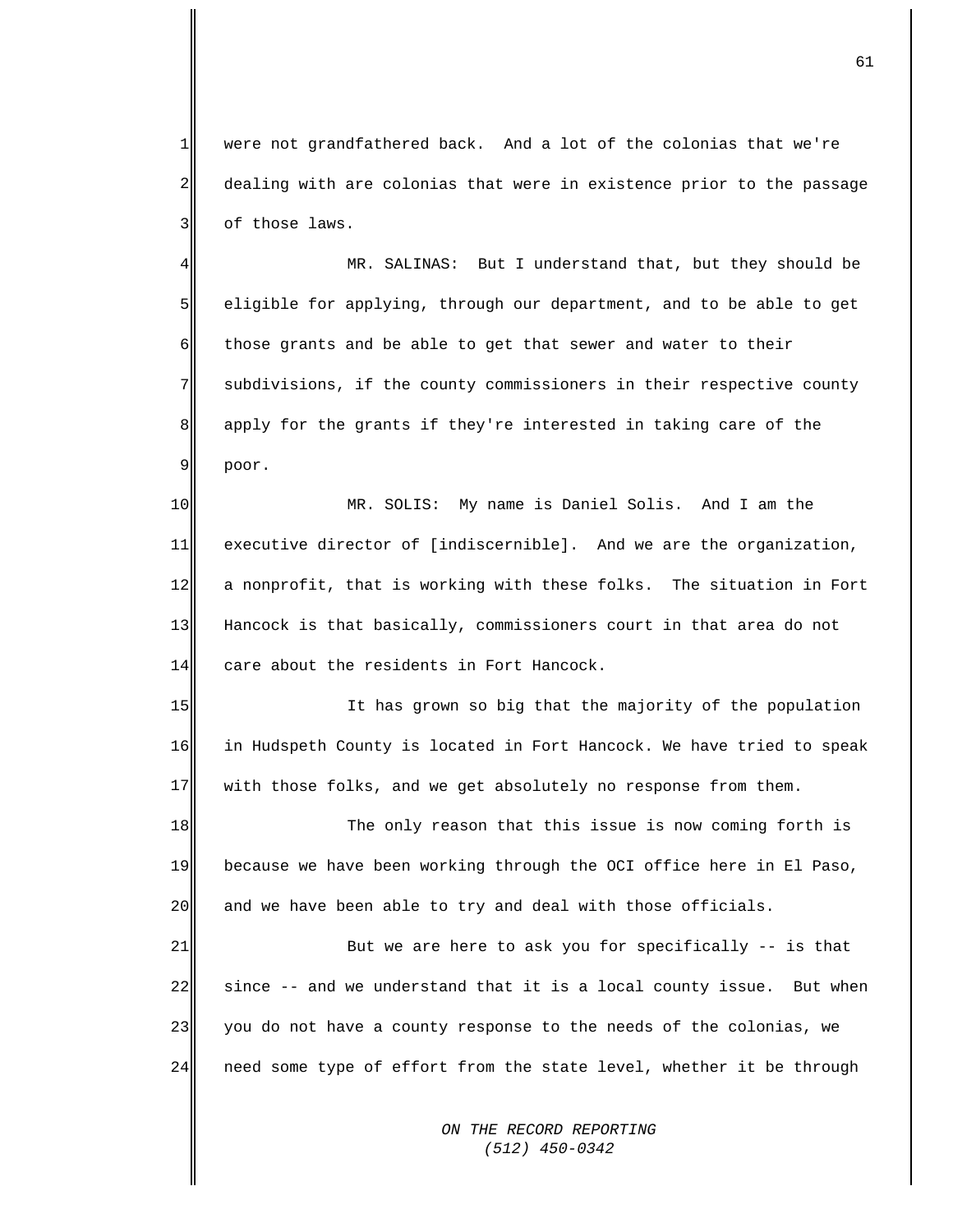1 2 3 TDHCA, or in conjunction with the Secretary of State and the state Attorney General's office to force these counties to implement the laws that they are supposed to be implementing.

4 5 6 7 We can no longer accept the fact that these county commissioners or ignorant. If they are ignorant and if they do not know their laws and how they are supposed to apply it in their county, they have no business being there.

8 9 MR. SALINAS: You said it. That's the way it is. That's the bottom line.

10 11 12 13 MR. SOLIS: So we implore upon you to help us. Either establish a task force with the different state agencies, so that we can look into these issues. This is only one issue that we bring in court to you today, in terms of let tenancy, private property,

14 contract-for-deed conversions, et cetera, et cetera.

15 16 That is only one case. Those cases are rampant here in El Paso.

MR. SALINAS: Uh-huh.

18 19 20 21 22 23 MR. SOLIS: And since TDHCA is the lead organization, and the organization that, I daresay, that always get criticized a lot, they are the ones that are at the forefront. And I admire you for that, and I admire your officers in El Paso for that, but we still need more influence and more impact from you folks at higher levels.

24

17

MR. SALINAS: Well, yesterday, we took a tour to some of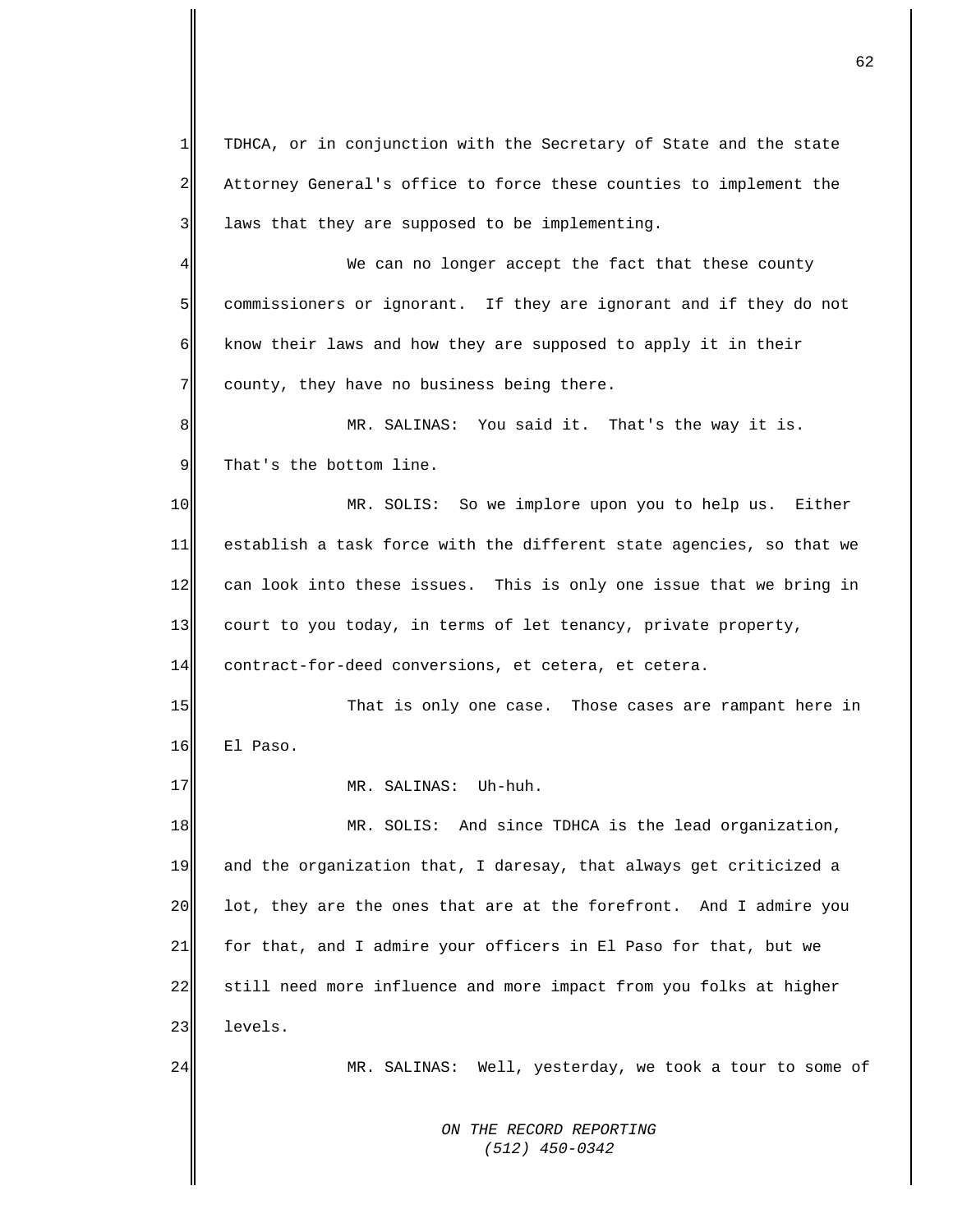1 2 3 the colonias. And my question was, we do have a need to help some of those people in El Paso, wherever we were yesterday, in those colonias.

4 5 6 7 8 But we also -- and I would think -- I haven't talked to the rest of the board members, but Beth was with me. One of my conversations with Beth was, we want to help these people. But we also want to stop the developers from selling lots without water and septic tanks, and following the law in the State of Texas.

MR. SOLIS: Exactly.

9

12

22

10 11 MR. SALINAS: And we have those resources in our agency, and we have a good staff to help you.

MR. SOLIS: Well, I --

13 14 15 MR. SALINAS: But to leadership I saw in El Paso yesterday, my question was, have you stopped the selling of land without the proper services? And I did not get an answer.

16 17 18 19 20 21 MR. SOLIS: No, sir, they are not being stopped. No matter how much education we give out -- how much consumer education we get out there -- because we have an intensive education program out there to the community -- if the local authorities do not take the strong position against the land developers, the proliferation of colonias are going to continue.

MR. SALINAS: Exactly.

23 24 MR. SOLIS: That is one of the reasons that we need some ordinance powers for the counties, so we can stp some of this. It is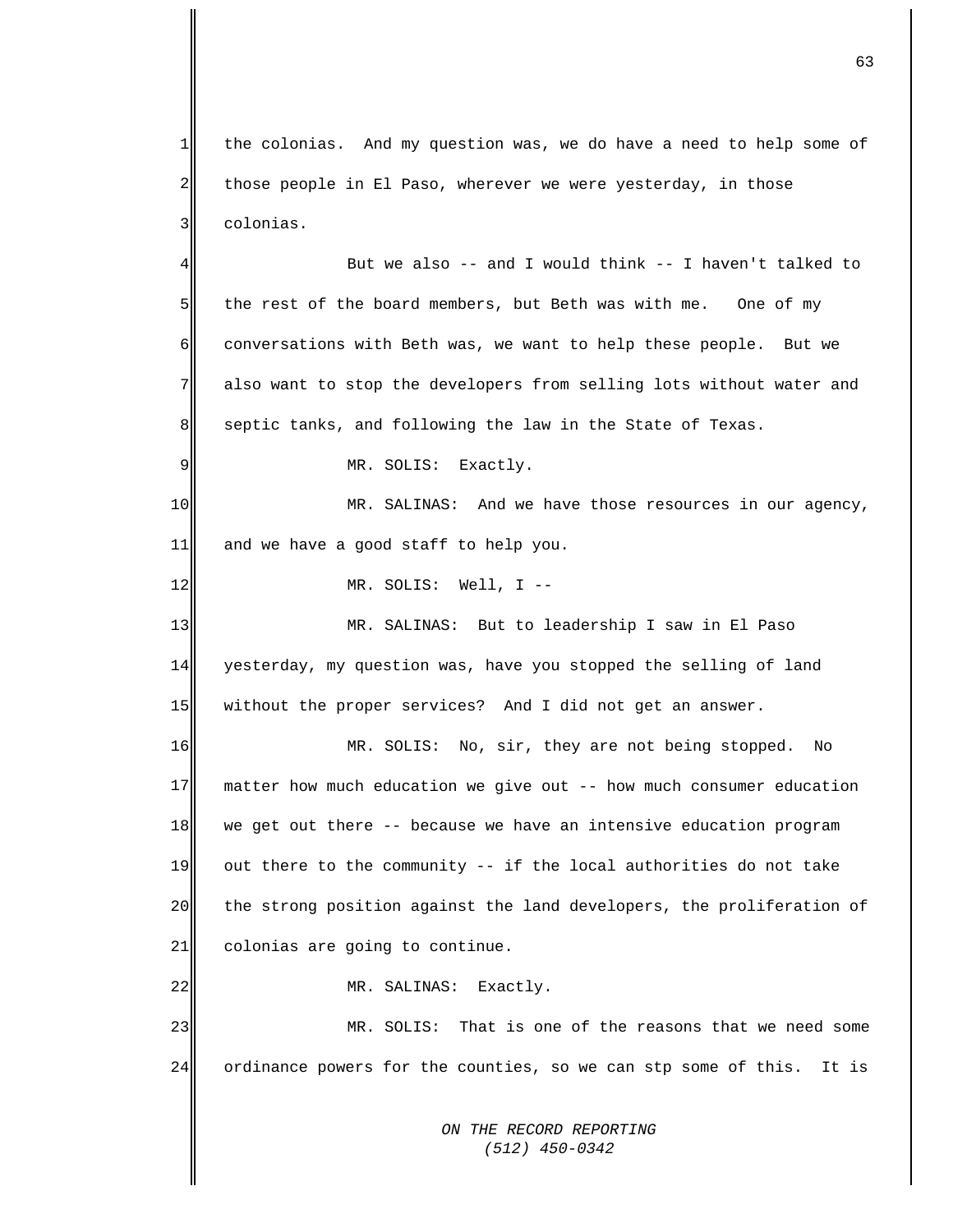1 2 3 4 incredible that there exists a whole myriad of state laws and positions by the state legislature, and there are still -- colonias are still growing. MR. SALINAS: You don't need the ordinance power to do

5 6 7 what you have to do to take care of that problem right now. I guarantee you that after today's meeting, and we asked -- and our friend, Judge -- what was -- Judge --

MS. CEDILLO: Briones [phonetic].

9 10 MR. JONES: The one that served on our board. The judge that served on our --

MS. CEDILLO: Daross.

8

11

24

12 13 14 15 MR. SALINAS: Daross from El Paso should be taking some of these claims. I am -- who is going to be asking -- I would think, Mr. Chairman, that we should be asking the Attorney General to be looking into these county commissioners, not the developers anymore.

16 17 18 19 I think that he can direct themselves -- the county commissioners and the county judges -- to stop what the State of Texas says no more. You sell a piece of property, you bring the services, too.

20 21 22 23 I think that this agency and the staff that we have want to help you, because this is what we're here for, to help. But I mean, I saw yesterday -- I mean, we can help, and we can bring the services. But then they're building more.

MR. SOLIS: And we don't want the flourishing of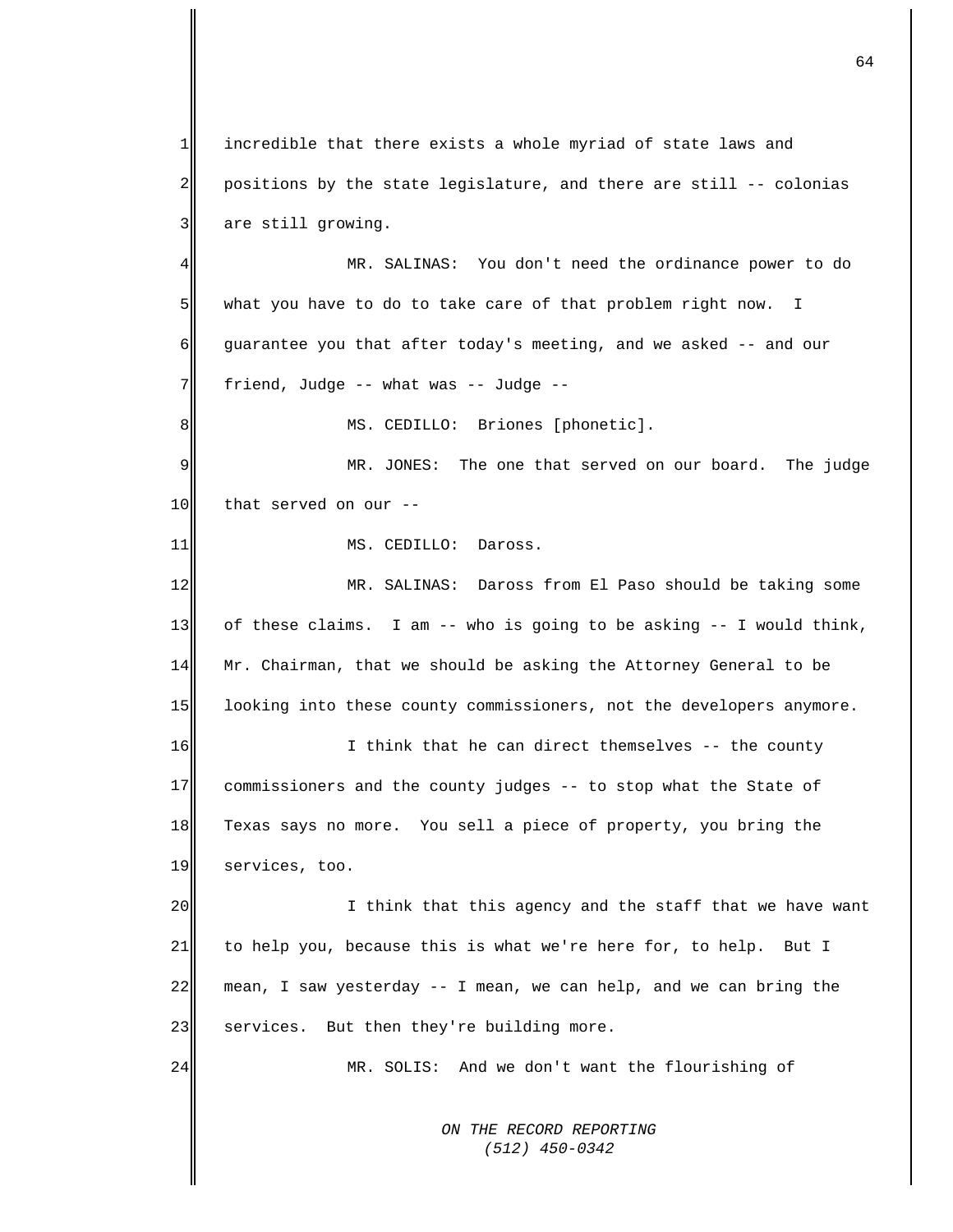*ON THE RECORD REPORTING*   $1$  $2\parallel$ 3 4 5 6 7 8 9 10 11 12 13 14 15 16 17 18 19 20 21 22 23 24 colonias. We want to -- we have -- MR. SALINAS: We don't want any more. We want to be able to stop it, and to be able to help them. Now, if they want to go out there and live in a trailer, that's fine. But as long as they have all the needs and all -- MR. SOLIS: Exactly. MR. SALINAS: -- the services -- and the major service is the water. I understand that there is a shortage of water rights. But I think the county and the developers should be buying some of the water rights. And I can understand the services, because I come from the Rio Grande Valley, and we had that problem, and we took care of it. And I -- and we have more than 700 colonias. But the county commissioners court out there is very interested in finding those people that do not report a piece of property in 30 days, and get fined \$500 a day, and up to 5,000. But the Attorney General has been very helpful to us in the Rio Grande Valley. But I don't know why it's not working here. And I saw it yesterday. But we do understand, and I do want to tell the board that there is a lot of a need over there, but you have to have a basic -- a government that would apply for these monies. MR. SOLIS: Well, as an organization, we would be more than willing to be the liaison between you and the county

 *(512) 450-0342*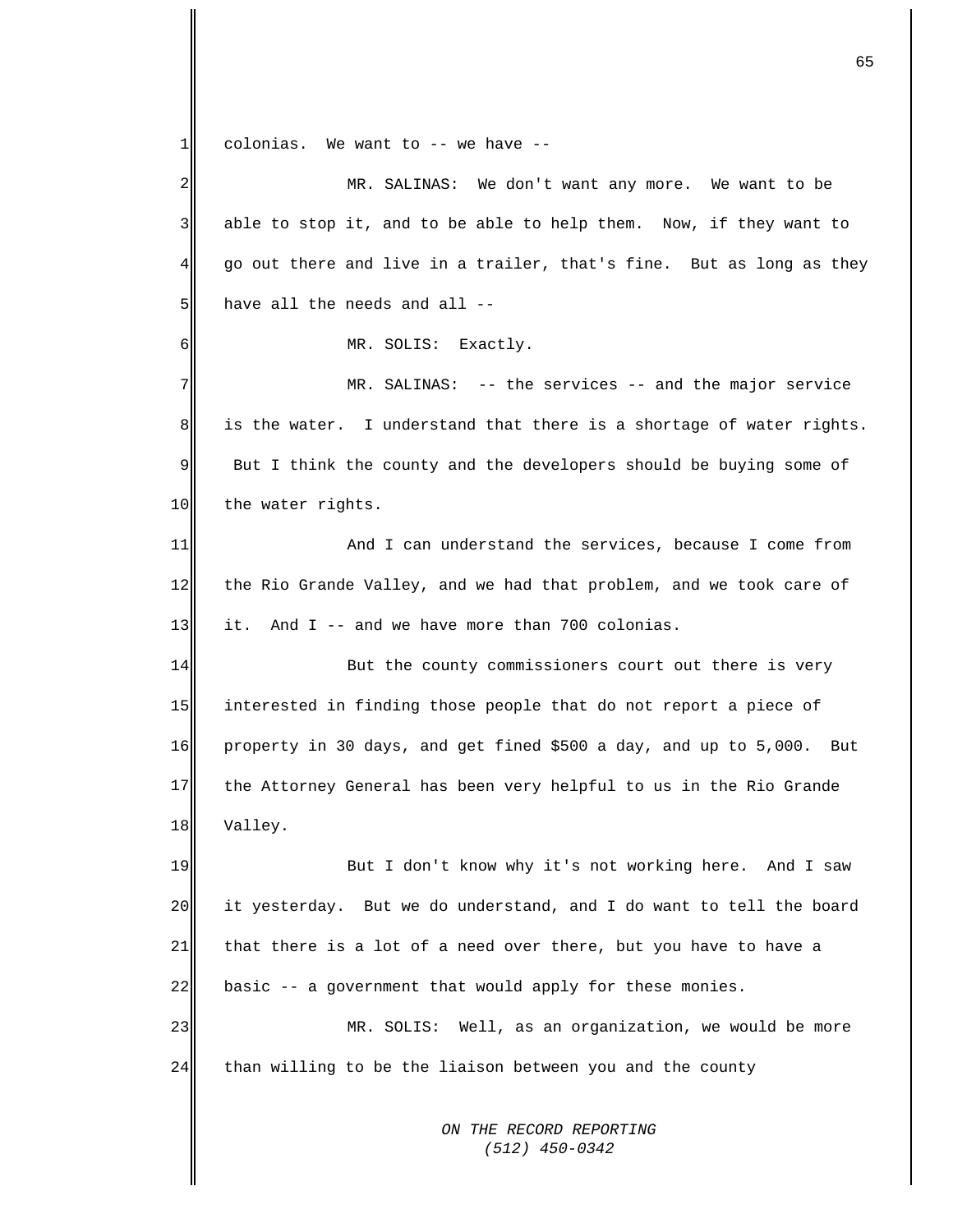*ON THE RECORD REPORTING (512) 450-0342*  $1$ 2 3 4 5 6 7 8 9 10 11 12 13 14 15 16 17 18 19 20 21 22 23 24 commissioners to work directly with you and directly with them, so we can really start to deal with this issue. MR. SALINAS: And make it -- MR. JONES: I know Ruth has said something she'd like to say. MS. CEDILLO: I just wanted to clarify an issue right now, because as you know, the Community Development Block Grant Program has been transferred to the Office of Rural Community Affairs. And I do encourage you to continue to work with our staff here in El Paso to create those -- or continue those relationships with the new agency, and help you try to resolve this issue, because the funding for water and wastewater improvements went with the CDBG program. And this department is basically a department of housing, and we have community affairs. But funding for water and infrastructure improvements did go with the Office of Rural Community Affairs. So we will -- MR. SOLIS: We plan -- we will -- MS. CEDILLO: We will continue to work with you -- MR. SOLIS: Okay. MS. CEDILLO: -- through our Office of Colonia Initiatives. MR. SOLIS: Thank you very much. MR. MORALES: Can I say one last thing? Can I?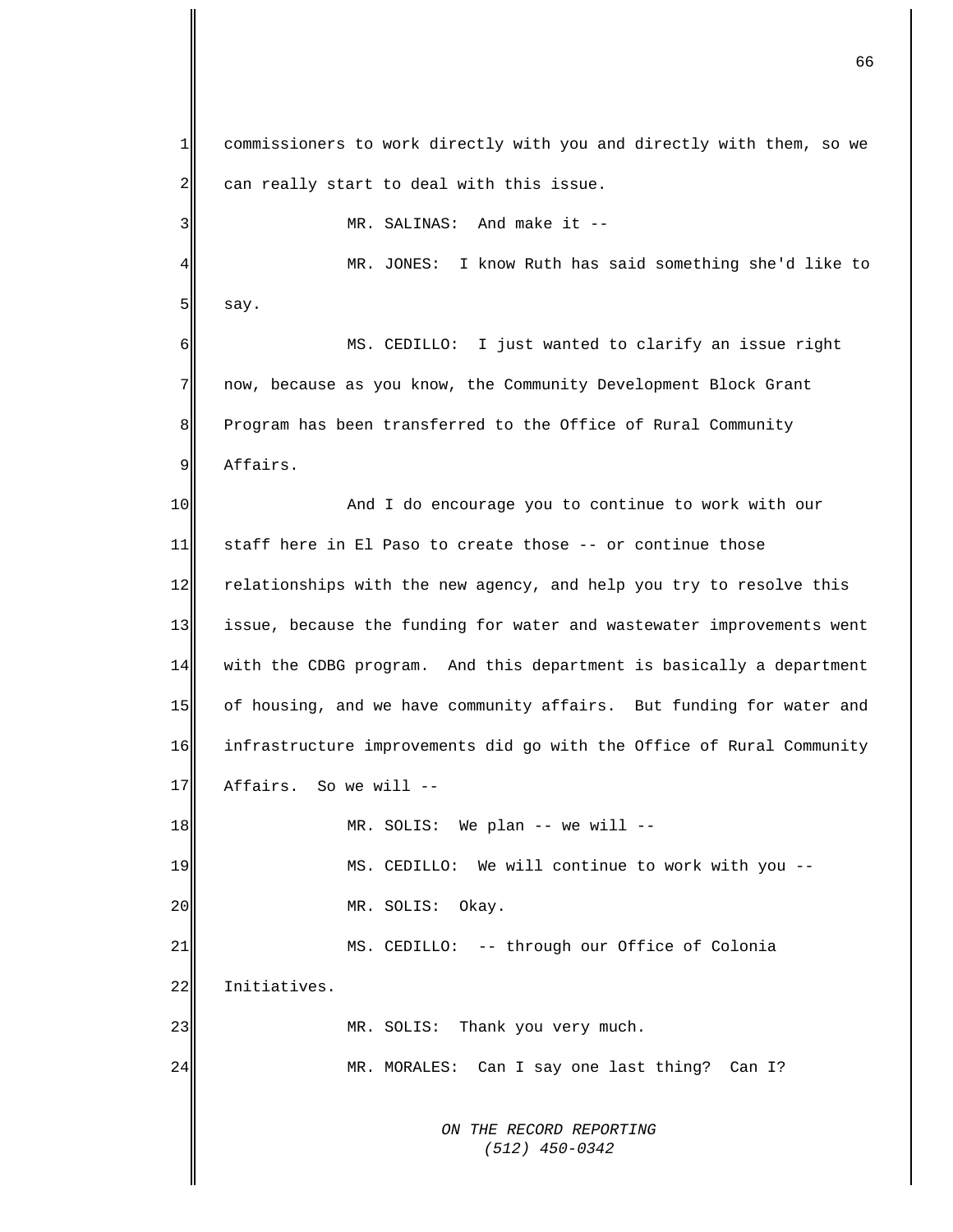| 1       | MR. SALINAS: Yes.                                                   |
|---------|---------------------------------------------------------------------|
| 2       | MR. JONES: Sure.                                                    |
| 3       | MR. MORALES: I think everybody needs accountability. I              |
| 4       | think if we're not supervised, even me or you and anybody else, we  |
| 5       | tend to decay in our position. We are accountable to each other.    |
| 6       | And I think these people are not accountable to nobody.             |
| 7       | And I'll be talking to them and just -- they just say,              |
| $\,8\,$ | We don't know, or There's not going to be -- something. I don't     |
| 9       | think they -- they don't have interest if that town can be          |
| 10      | [indiscernible] the United States, because sometimes -- I come from |
| 11      | Mexico, and some of those places are better than Fort Hancock.      |
| 12      | MR. SALINAS: Who is your congressman?                               |
| 13      | MR. MORALES: Huh?                                                   |
| 14      | MR. SALINAS: Who is your congressman?                               |
| 15      | MR. MORALES: Bonilla. Mr. Bonilla.                                  |
| 16      | MR. SALINAS: Bonilla. Have you talked to his office?                |
| 17      | How can I reach him? They don't give me<br>MR. MORALES:             |
| 18      | phone numbers. I mean, sometimes you can't reach the Commissioner;  |
| 19      | imagine Mr. Bonilla.                                                |
| 20      | We have a problem. You know, they have a tendency that              |
| 21      | they are not accountable to us because we live in Hudspeth County.  |
| 22      | When somebody gets sick, guess where they go? To the hospital at    |
| 23      | Townsend.                                                           |
| 24      | So Fort Hancock is growing double. There is Dell City               |
|         |                                                                     |
|         | ON THE RECORD REPORTING<br>$(512)$ 450-0342                         |
|         |                                                                     |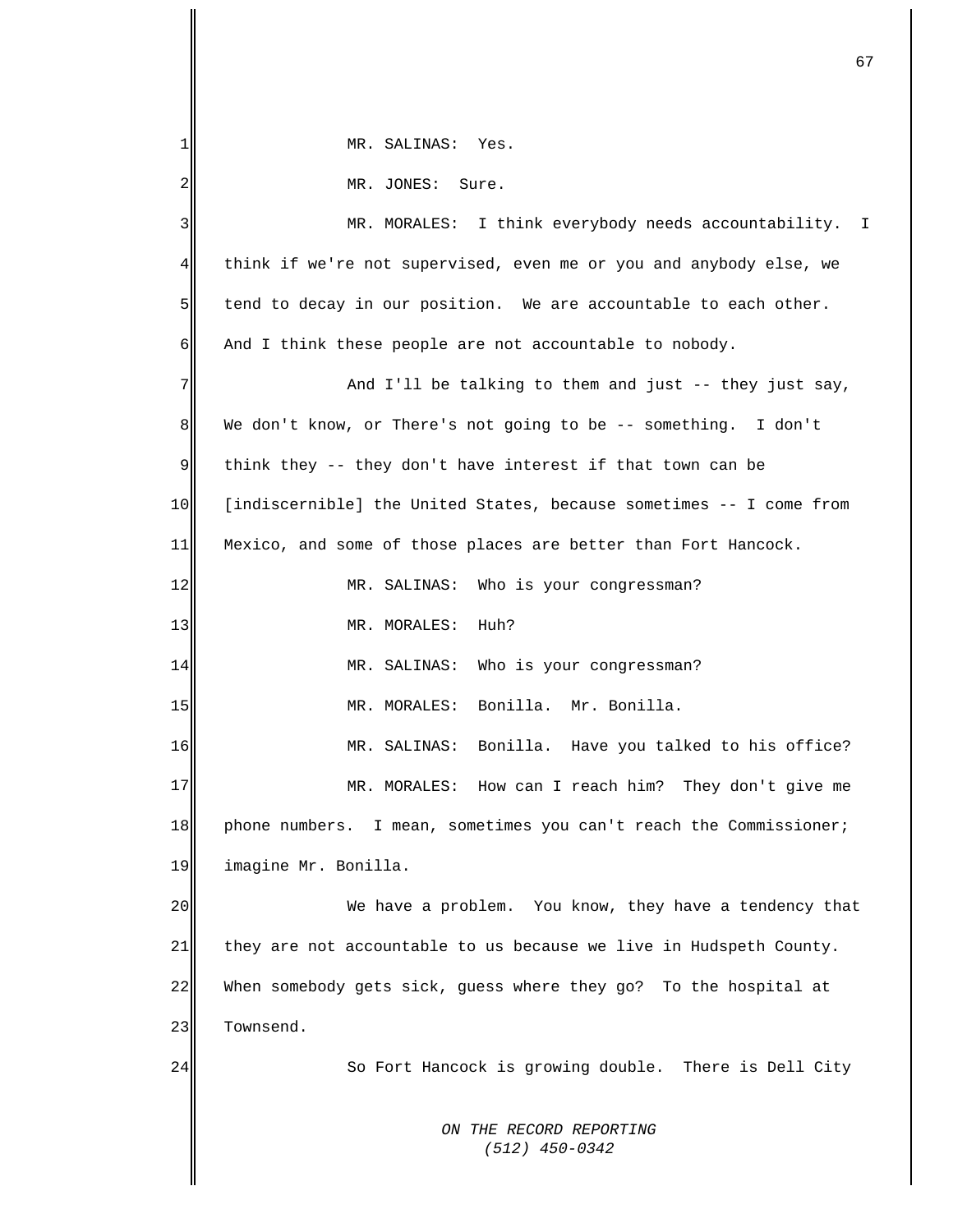1 2 3 and Sierra Blanca. But you go to Dell City, they have paved roads and they have lights. You go to Sierra Blanca, they have a park -- a brand-new park.

4 5 6 7 8 You go to Fort Hancock, you don't have a park, you don't have a tree, so -- and you don't have a chair to just stay there. I think we have a problem. If we don't look at it  $-- I'm -- you know$ what they say? They say, Why don't you get out of here. Well, imagine that they have to tell you where you have to go.

9 10 11 12 13 14 I mean, I have a problem with that, because I am a citizen. I came here from Mexico, but I am a citizen over here. And I'm not a problem to this state. I go with what Mr. Kennedy said. Don't  $--$  what I can do for the country? The country over here has done a lot to me. But I have to -- I want to give to the country. And this is what I can do for the people.

15 16 17 18 19 20 I'm talking as a minister, as a citizen of Fort Hancock. And I love the town I live in. But sometimes it's lost there. We kind of lost there, because you have the seats over there in Sierra Blanca. And I don't have no problem to go get the license plates. But, man, we have double the population at Fort Hancock. You need to go there. Right. And thank you.

(Applause.)

21

24

22 23 MR. JONES: Thank you, Mayor, for helping with this discussion.

MR. SALINAS: Well, I was very much involved in that ten

*ON THE RECORD REPORTING (512) 450-0342*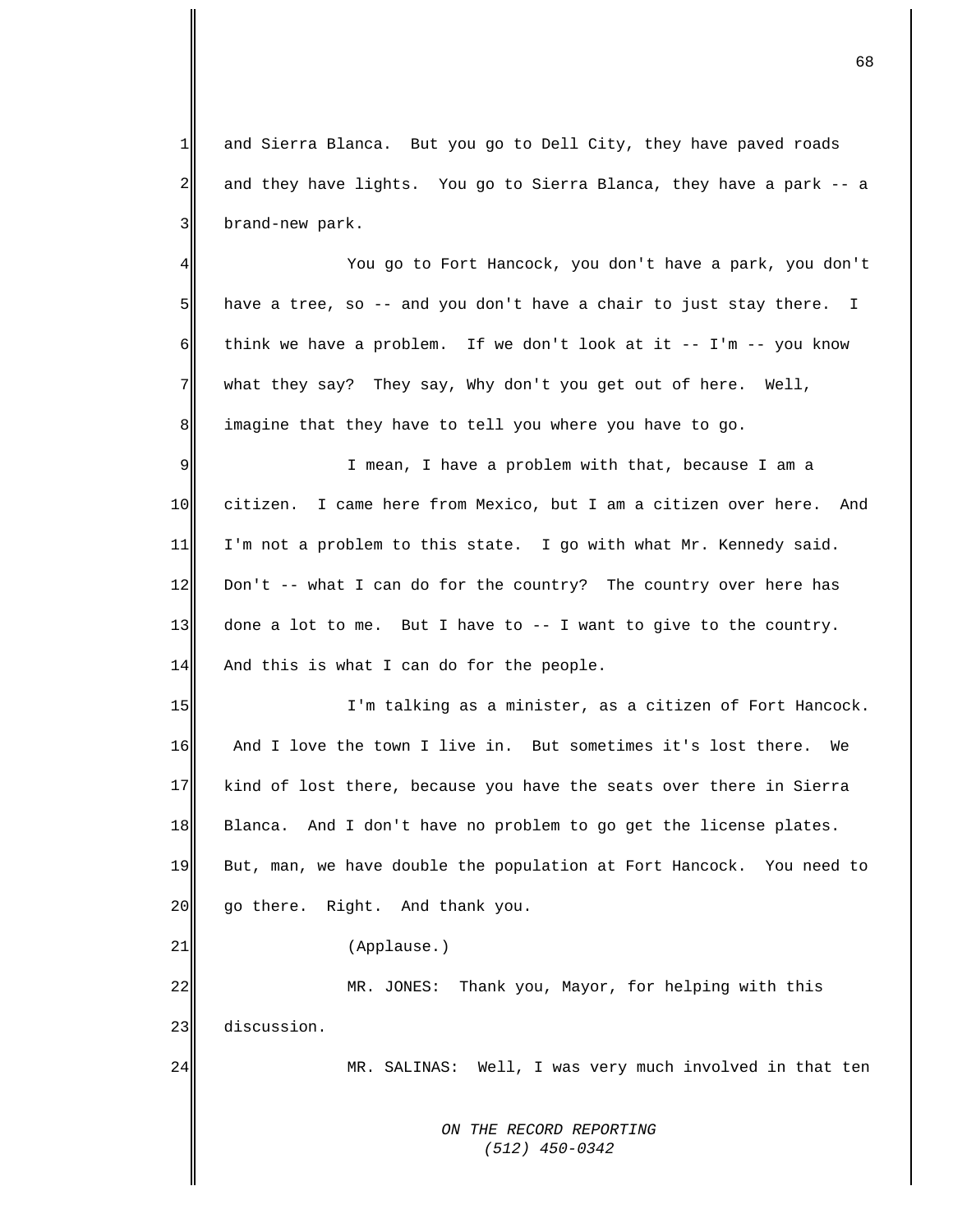*ON THE RECORD REPORTING (512) 450-0342* 1 2 3 4 5 6 7 8 9 10 11 12 13 14 15 16 17 18 19 20 21 22 23 24 years ago, so I know. They should have changed those. Those laws changed in '86. It's been a long time ago. But some of -- some people do not want to follow the rules, and they take advantage of these poor people. So now I think it's up -- I think it's coming down to hunt them down, because I think after this meeting today, I think the Attorney General is going to hear about this, and also Mr. Bonilla. And I'll make sure that I call Mr. Bonilla, that he needs to look at this. (Applause.) MR. JONES: Thank you, Mayor. The next speaker I have is Ms. Ortiz. MS. ORTIZ: (through translator) Good morning. My name is Maria Ortiz. Welcome to El Paso. And she's from San Elizario, Texas. She's welcoming you again to El Paso. And I just wanted to let you know I'm here on part of San Elizario, representing San Elizario, Texas. And first of all, I want to point out to you that we need water services and a contractfor-deed conversion program. We know that there are many programs in your agency that can help us, but without the warranty deeds, we cannot qualify for any other programs. I'm here to request assistance, most of all with funds, and I'm on a waiting list for seven years. And then next time I --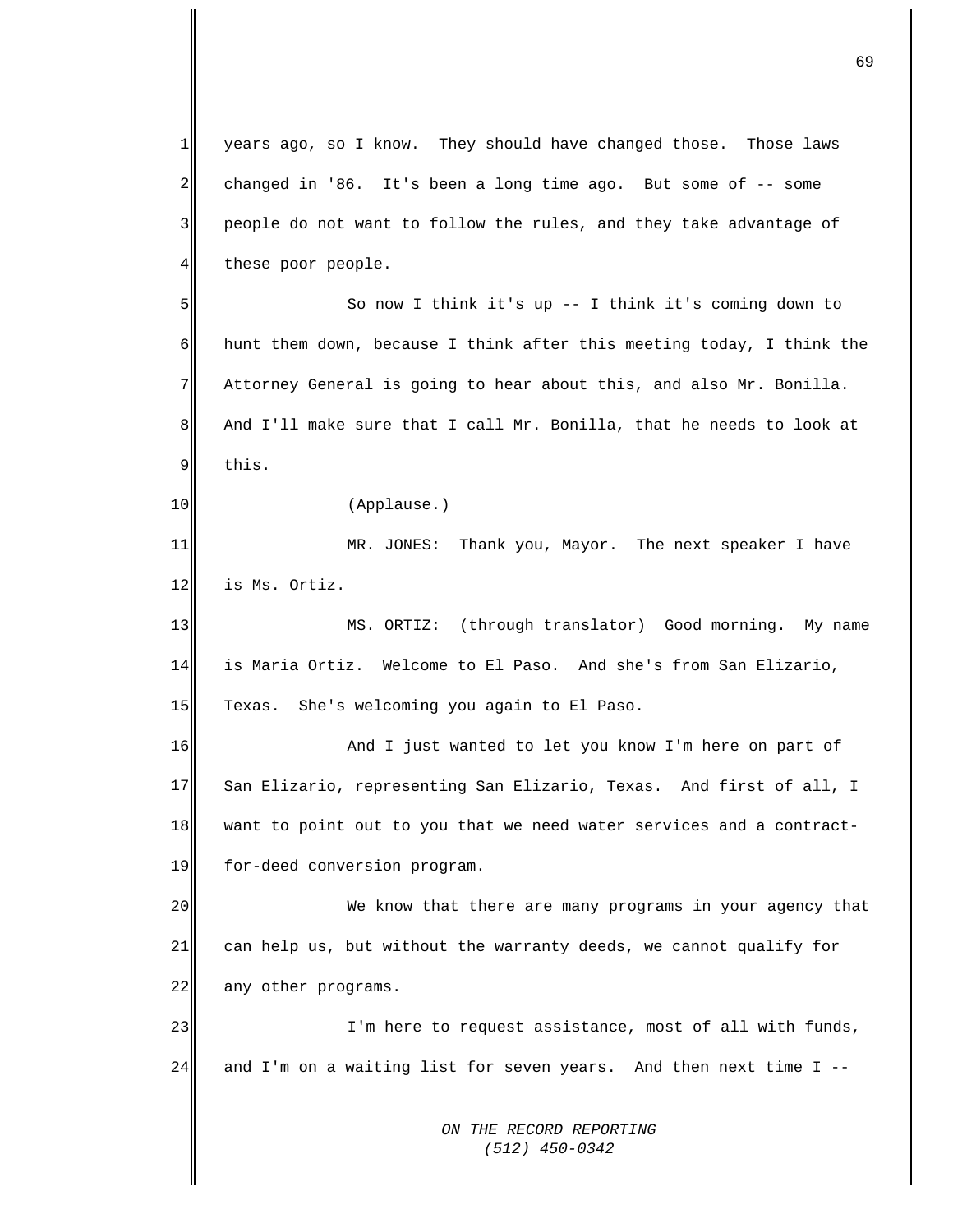*ON THE RECORD REPORTING (512) 450-0342*  $1$ 2 3 4 5 6 7 8 9 10 11 12 13 14 15 16 17 18 19 20 21 22 23 24 oh, seven months, I mean. I'm here on the waiting list for seven months. And the next time I see you, I would like to come to you and tell you I already have my warranty deed, so I can apply for some housing programs, and even the rest of the community. So I just want to thank you, and tell you that we need more money for contract for deeds in our community. And I am on the list of Allianza. This organization is doing a lot of work for the community. Thank you. MR. JONES: Thank you. (Applause.) MR. JONES: Homer, did you have something you wanted to say to us? MR. CABELLO: No, I was just going to help her with the -- MR. JONES: Okay. All right. Thank you, ma'am. Mr. Hernandez? MR. HERNANDEZ: Good morning, Chairman. MR. JONES: Good morning. MR. HERNANDEZ: Good morning, members. Ms. Cedillo. On a lighter and happier note, I just want to -- on behalf of Habitat for Humanity of El Paso, I'd like to welcome you back to El Paso, or for you that are here the first time, welcome to El Paso. With your funds through the capacity-building facet of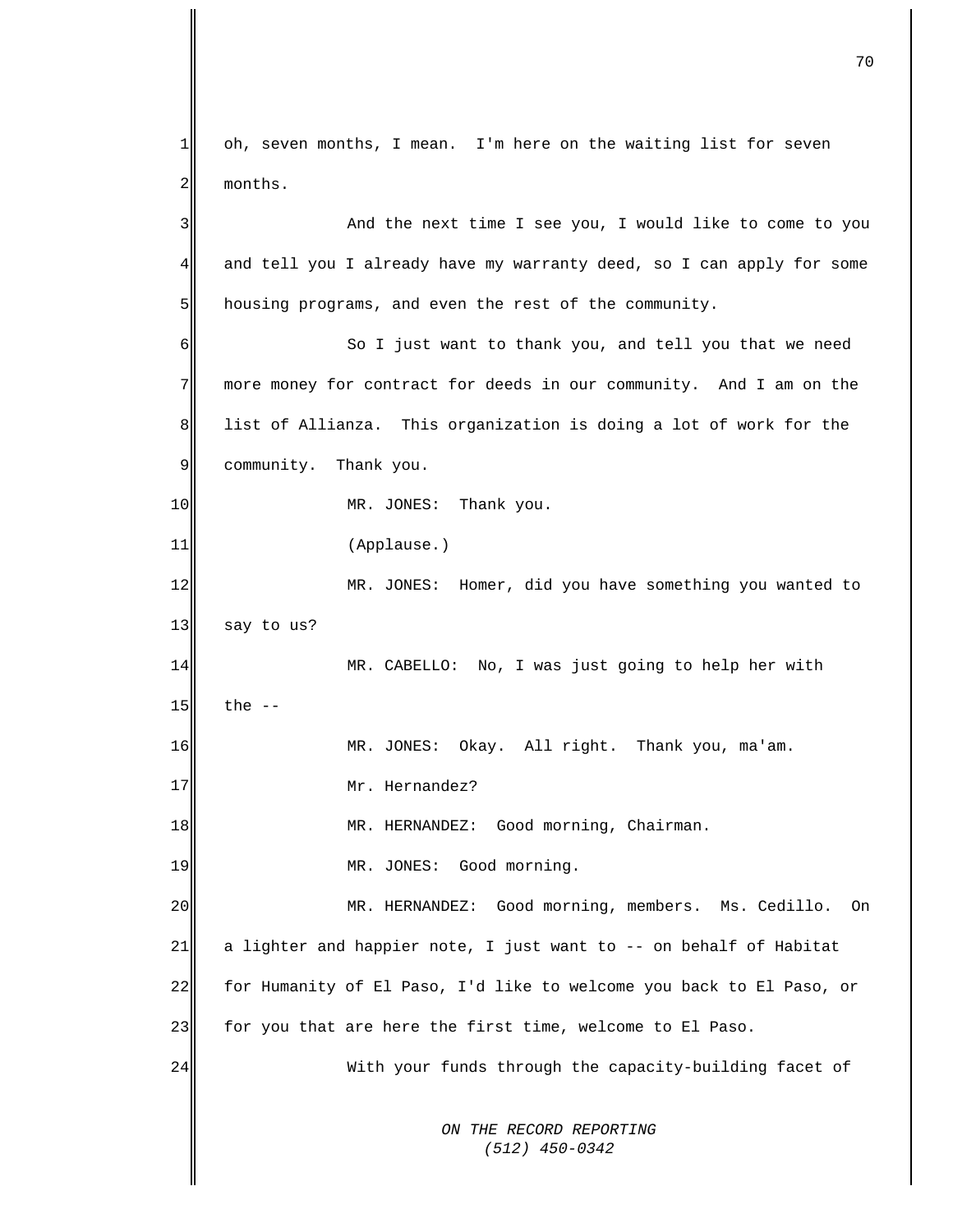*ON THE RECORD REPORTING*   $1$ 2 3 4 5 6 7 8 9 10 11 12 13 14 15 16 17 18 19 20 21 22 23 24 your program, we were able to hire two staff members and double our volunteer base through our -- one of our staffers, and double our new home constructions for last year. So I just wanted to thank you personally for your help, and I hope to continue working with you. Thanks. MR. JONES: Thank you, sir. Ms. Thomas. MS. THOMAS: Good morning. MR. JONES: Good morning. MS. THOMAS: My name is Olga Thomas. I represent an organization committee of Hueco Tanks. That's the Allianza organization committee of Hueco Tanks. Today, our issue is the water. While we're in the process of organizing the water district, at the same time, we are requesting the TDHCA to provide us with necessary tools so that we can create alternative methods to obtain water for the community. Our community in Hueco Tanks consists of about 300 families, say, between five and six per family. And they are in need of water. We do not have water. The county has ignored us. We understand it's expensive. But there are other alternatives and methods that somehow, something can be done. We are ready -- the community is ready. We have been ready to work with them. So therefore we are requesting that we can get together and figure something out. Thank you.

 *(512) 450-0342*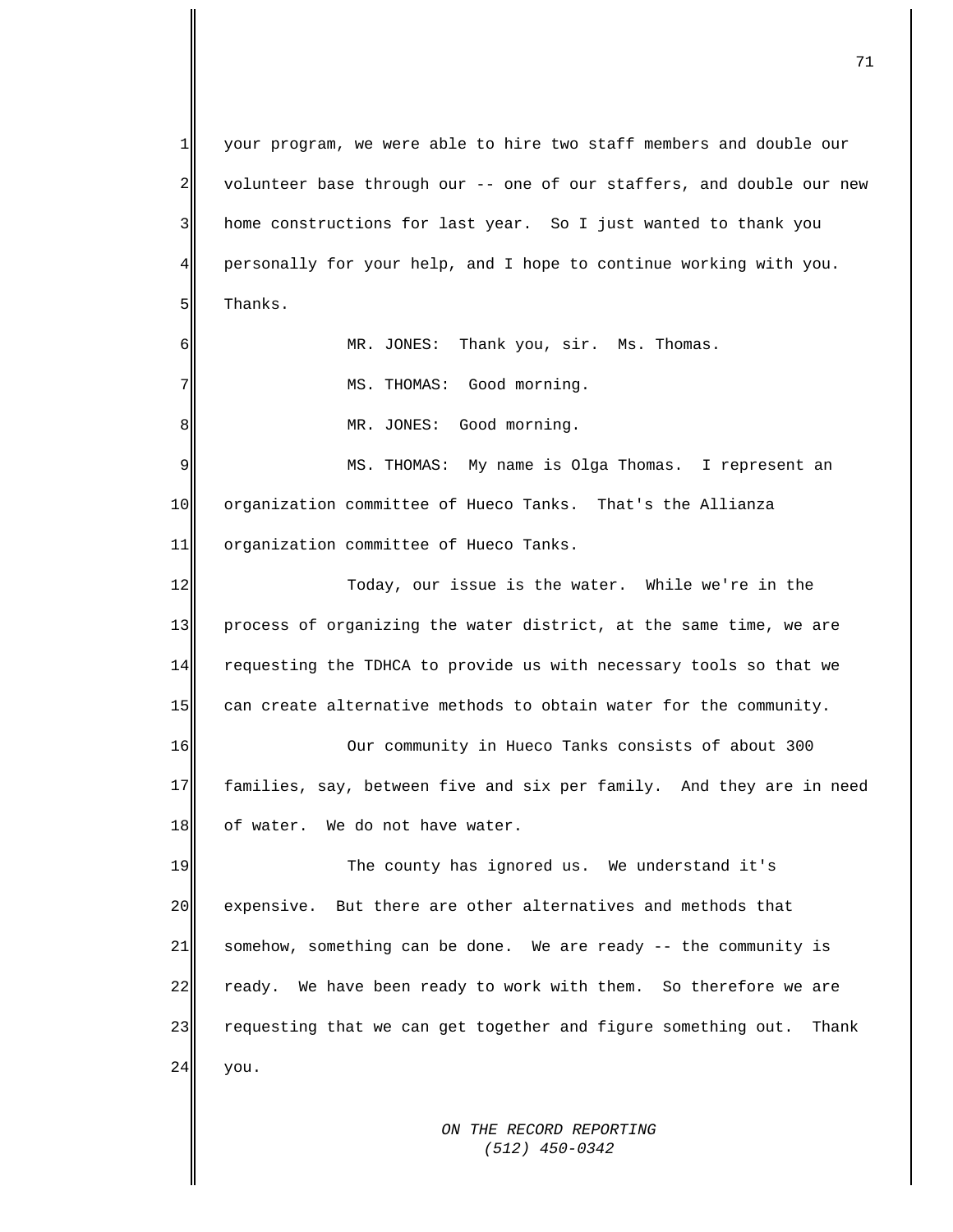*ON THE RECORD REPORTING (512) 450-0342* 1  $\overline{2}$ 3 4 5 6 7 8 9 10 11 12 13 14 15 16 17 18 19 20 21 22 23 24 MR. JONES: Thank you, ma'am. Mr. Vega. Mr. Ramona Vega. Oh, excuse me. Ms. Vega. I'm sorry. MS. VEGA: (Translated through Homer Cabello.) She is welcoming everyone here to -- from San Elizario. And she just has a few comments she wants to make to the board. MR. JONES: Thank you. MS. VEGA: (Through translator) She wants to say thank you. She has benefitted, as she was assisted from the HOME Program, and the before and after effects are tremendous, and she's enjoyed the assistance she has received from our agency. She wished there was more money to help additional colonia residents with the assistance that she has received, because of its difference in her life. And she just hopes that we can donate more money to the efforts. Thank you. MR. JONES: Thank you. (Applause.) MR. JONES: Those are all the witness affirmation forms I have. So have I left anybody out? Yes, sir. What's your comment? MR. CONINE: Can I make a couple of comments after hearing those. And again, I appreciate the mayor for helping with the dialogue. It seems to me that several ways we can -- maybe not as our particular agency, but with -- what I like to term our sphere of influences on this board. The voter mobilization efforts on these county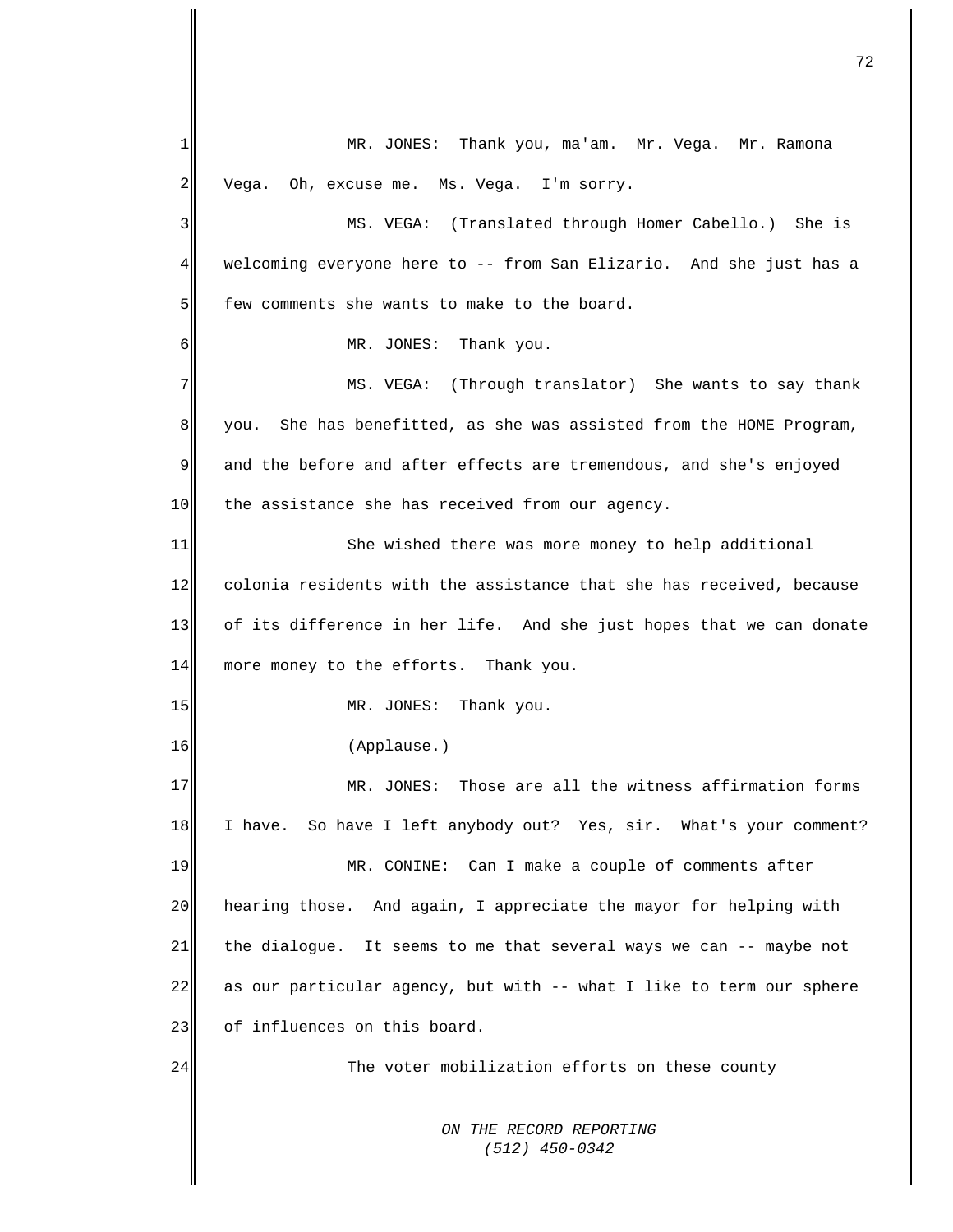1  $2\parallel$ 3 4 5 6 7 8 9 10 11 12 13 14 15 16 17 18 19 20 21 22 23 24 commissioners -- I assume they get elected like everybody else. And it seems as if they are ignoring the wishes of their constituency, that certainly unifying the voters in that -- in their county to turn out the next county commissioner of elections is one of which we can advocate and encourage. Secondly, I think the AG's office needs and will hear about a lot of the concerns expressed here today. Thirdly, Ms. Cedillo mentioned the Office of Rural Community Affairs having the jurisdiction over the water and sewer capacity. Those were -- those are our former folks, and we know those people very well. And I know we'll be glad to assist in that dialogue and that effort. And finally, we've bragged on staff about squeezing \$10 million out of the junior lien program here earlier today. Approximately half of that ten million or five million is targeted for the colonias efforts and the various bootstrap and other programs, which shows our commitment to try to help the colonias as much as we can, to at least come up with \$5 million here today on some programs that prior to today, the funds weren't even achievable prior to today. So I applaud this board and our staff again for their effort in those regards. MR. JONES: Thank you. Mr. Solis? MR. SOLIS: I'm here again. This is not the last time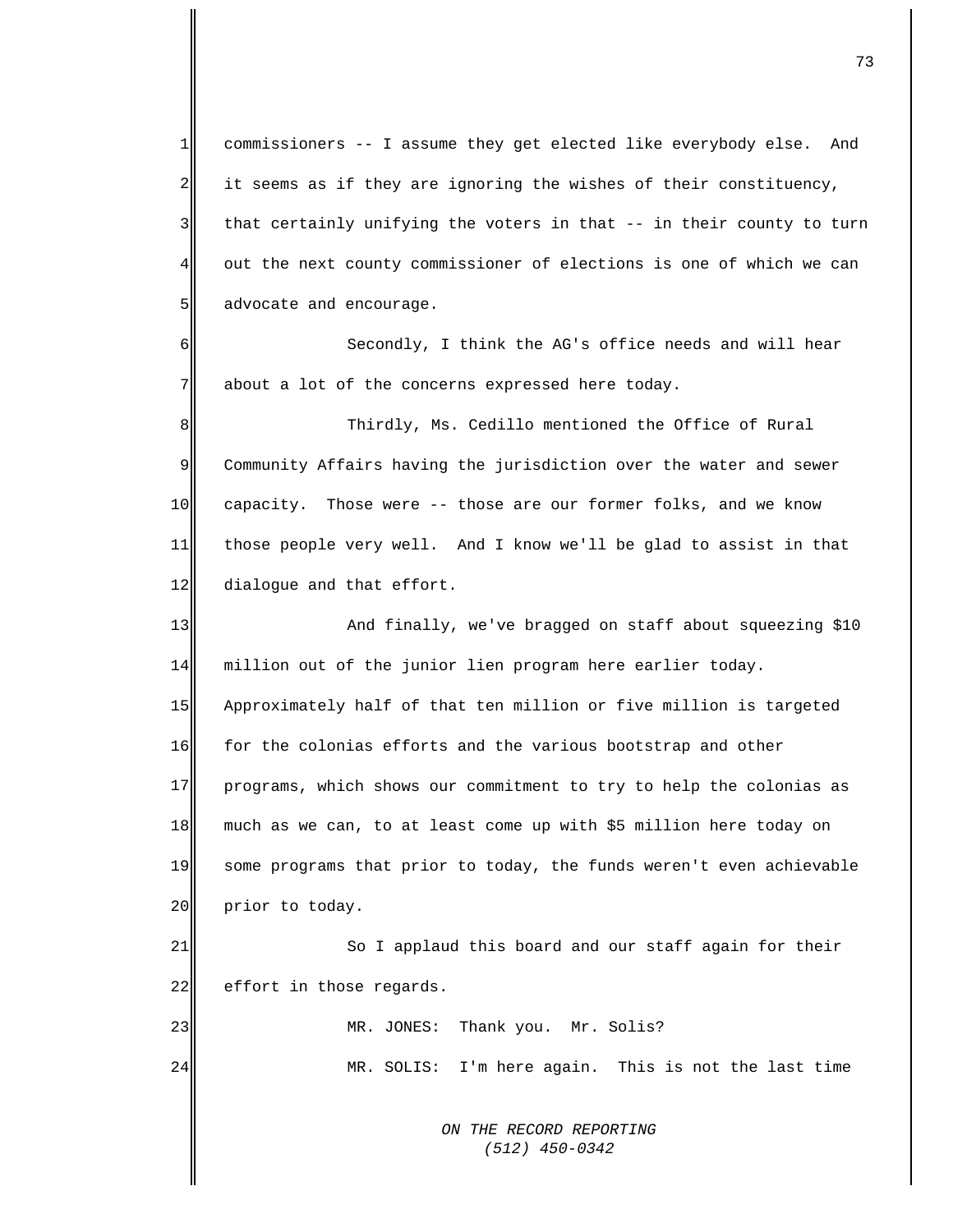$1$ 2 3 4 you're going to see me. But the folks that you see here are residents from throughout the County of El Paso. They are from Hueco Tanks, Vista Montana, San Elizario, Tornillo; the County of Hudspeth, Fort Hancock.

5 6 7 8 9 These residents, all, are very much involved in developing and working their communities. One thing that we want to make very clear today is that we have agreed with you and with the state legislature that we would not want the proliferation of colonias.

10 11 12 13 The task that we have before us as a colonia resident, as a community-based organization, and you as a state agency, is tremendous. We clearly understand that it's going to take time for us to deal with this situation. And that it's going to take money.

14 15 16 We understand that very clearly. But what we have to do is work with the fundamentals to start to deal with these issues. Maria Ortiz laid out the need for contract -- for deed conversions.

17 18 19 There is a tremendous problem here, in that if we do not -- and I'm sure you know the process. If we do not convert those contracts for deeds, we are not going to be able to bring housing.

20 21 22 23 24 But if we do not have the infrastructure -- the water and wastewater, we will not be able to bring in the contract for deeds. Your objective and your mission, as well as ours, is to do away with colonias. If we do not meet the fundamental needs of these folks, we will not be able to meet that mission.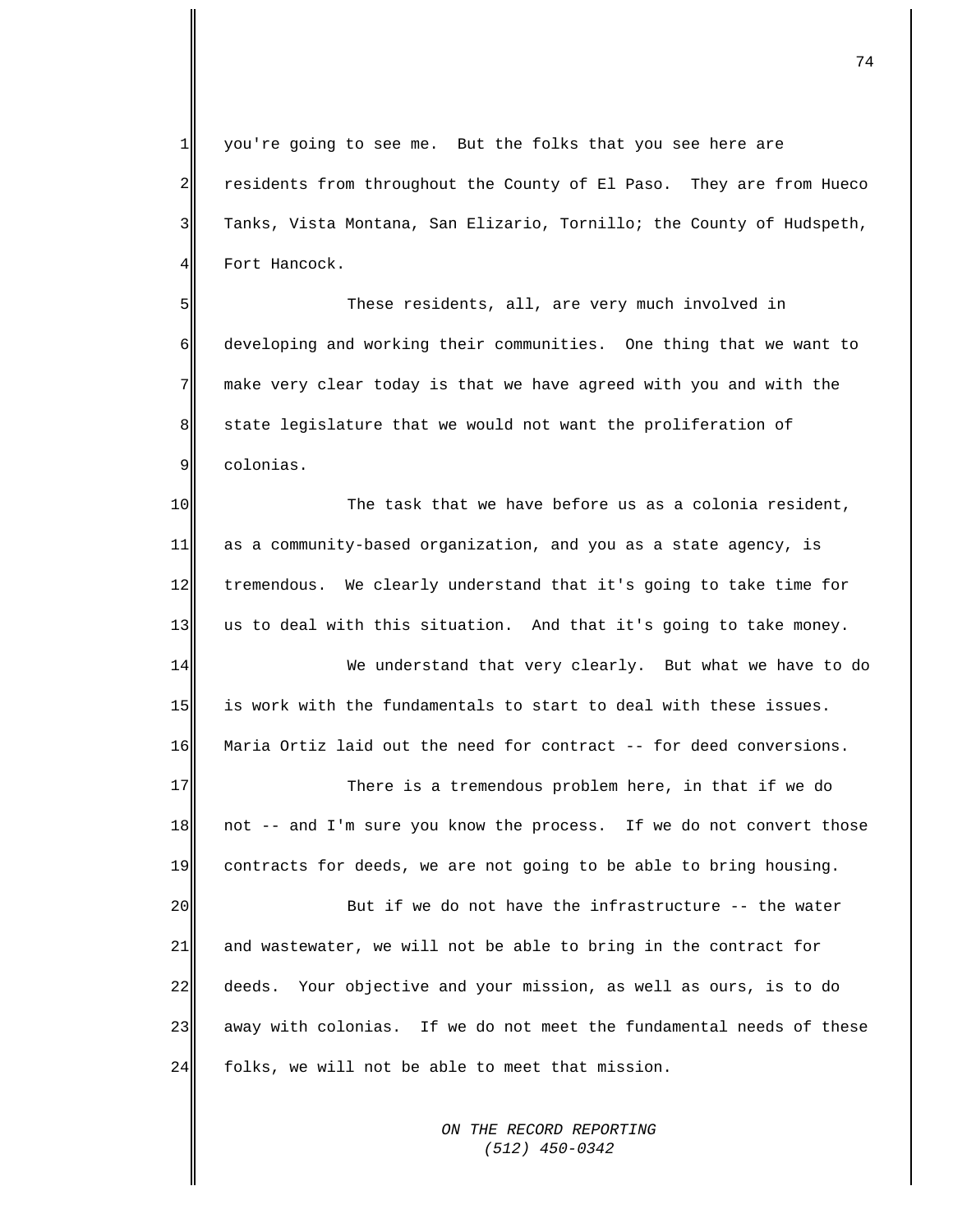*ON THE RECORD REPORTING (512) 450-0342* 1  $\overline{2}$ 3 4 5 6 7 8 9 10 11 12 13 14 15 16 17 18 19 20 21 22 23 24 We need to bring in serious money to contract-for-deed conversions. I believe that this year there was over \$4 million. Allianza has been the only organization statewide to convert the most contract for deeds on the whole border. Because we have been involved in this issue, we owe, and will recognize the whole different issue that exists with the contracts. We have a number of developers here that are taking advantage of these folks, that they themselves do not have the correct paperwork on the properties, and yet they turn around and sell it to these people. One of the areas that we are lacking and we are missing is teeth to the contracts for deed conversion programs. We need some type of legal assistance or a legal entity coming from you so that we can deal with the developers. I can give you a clear example. We have had a lady, Ms. Ybarra, who has been paying her property, and was paying over \$400 for property taxes. The land developer never -- she was paying her taxes for half an acre. She was under the impression that they had bought -- she had bought a quarter of an acre. When she approached the land developer, he deducted that amount of money, but in turn, he told her that he was willing to buy that property from her, because she didn't have the correct paperwork to sell to her in the first place. When we have gone to TLRA. TLRA is swamped with work.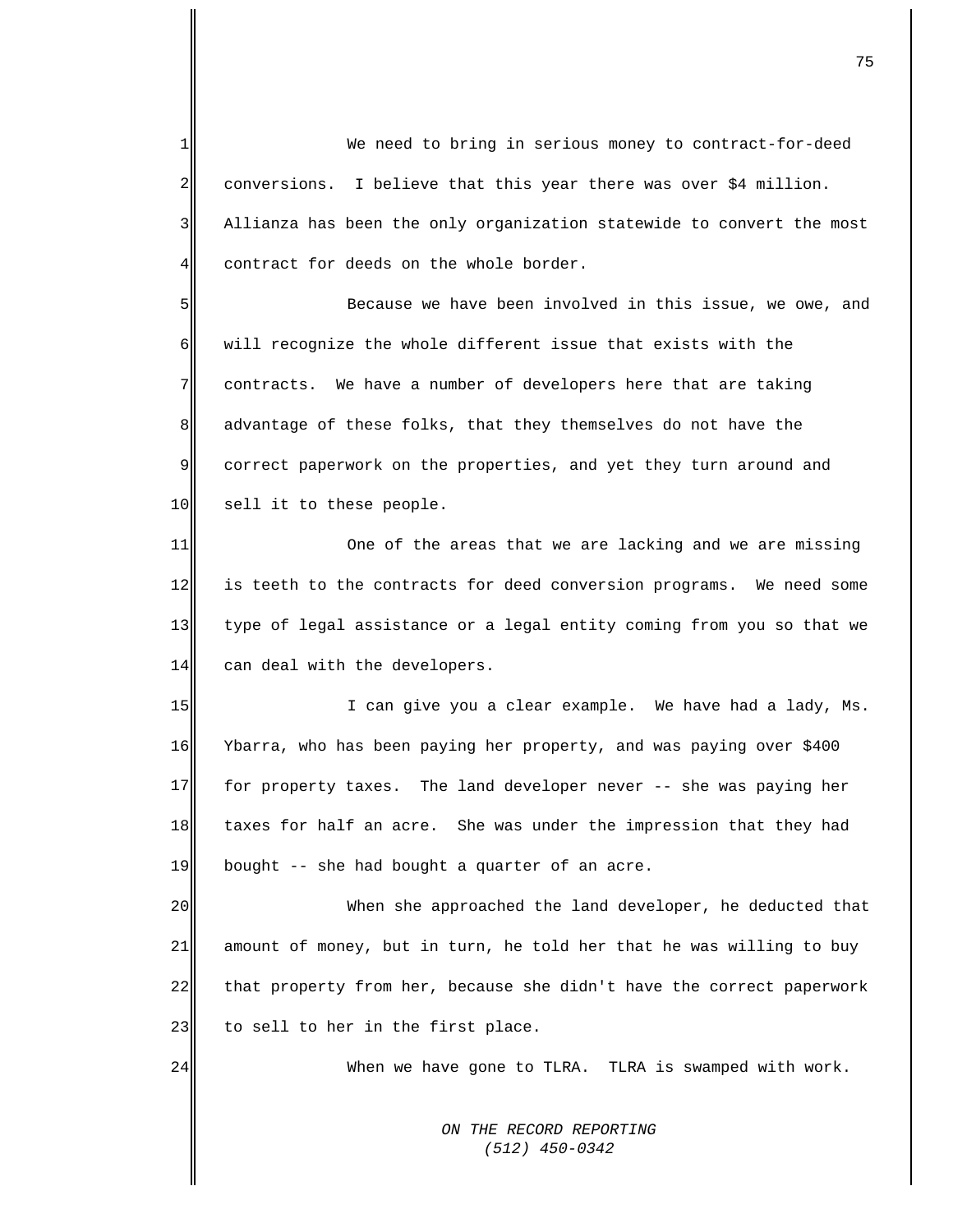1 2 3 We have gone to the State Secretary's office. Nothing has happened there. Hopefully, something different will happen by way of change the ombudsman here in El Paso.

4 5 6 And the State Attorney General, we have sent tons of consumer complaint applications to them. And we have not had one case resolved. That's why we are here today.

7 8 9 We ask that you form a task force so that you will work in conjunction with other state agencies and force these agencies to put some teeth into these laws.

10 11 12 13 14 That's one issue. The other issue is a question of housing. As you can see, we -- you have had testimony here that your programs are working. But one of the fundamental lacks that we have is that there needs to be a broader and a bigger partnership with grassroots 501(c)(3) organizations.

15 16 17 18 19 20 21 One of our problems there is that we lack capacity. There are over 214 colonias here in El Paso. 80,000 people live in those colonias. The problem with that is the assistance that's concentrated in the lower valley, which is great, but the majority of the colonias are not getting HOME monies. They are not getting bootstrapped, and they are not getting other types of financial resources from your agency.

22 23 24 The fundamental problem is not you. The fundamental problem is the lack of capacity for the nonprofits. When we speak of nonprofits, we do not speak of a workshop on how to develop an

> *ON THE RECORD REPORTING (512) 450-0342*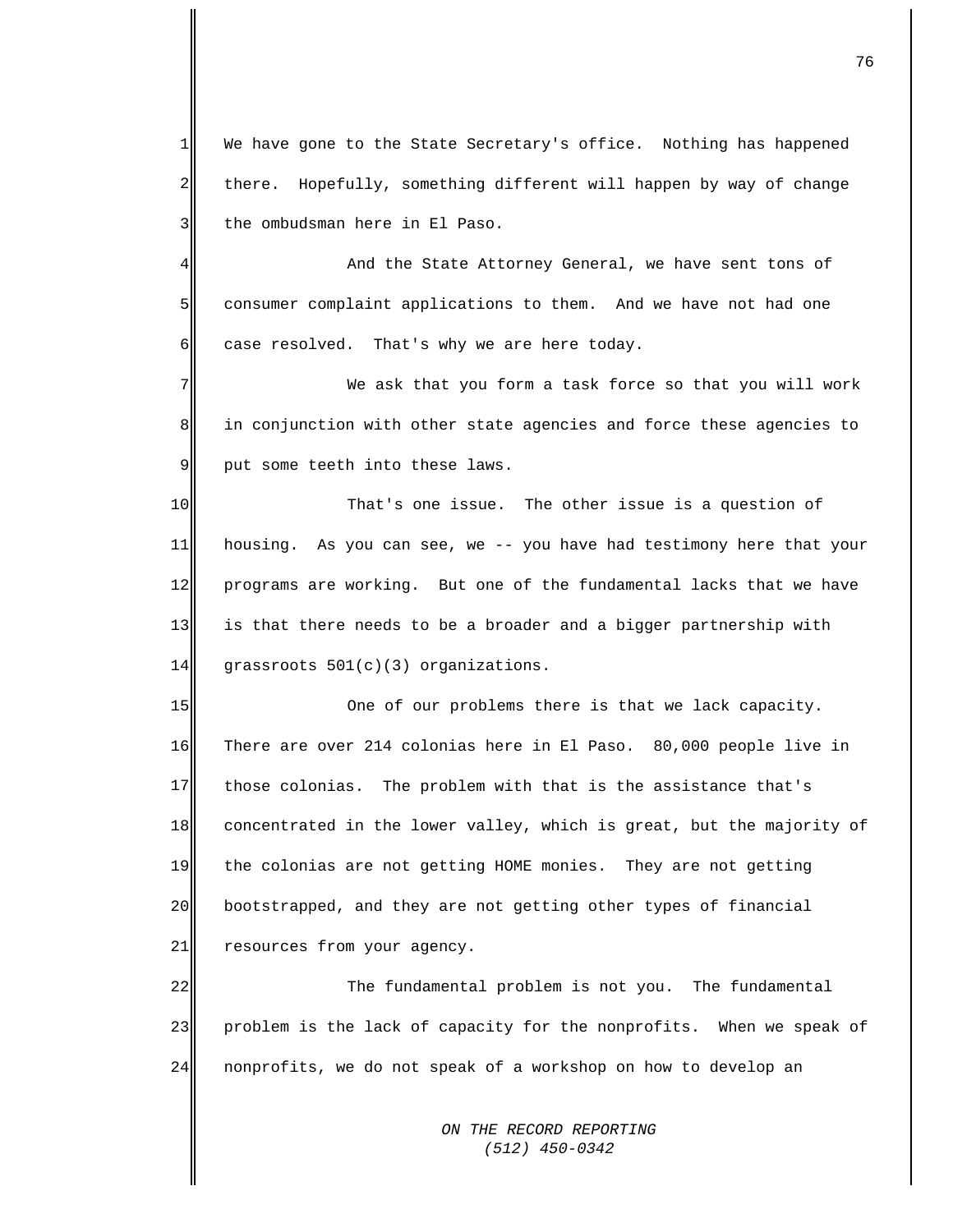$1$ application every three or four months.

| 2           | We need hands-on assistance. We need capacity monies.                |
|-------------|----------------------------------------------------------------------|
| 3           | You cannot expect the nonprofits to develop decent housing with a    |
| 4           | drop in the bucket as far as administration funds are concerned.     |
| 5           | If we have to develop the nonprofits to become                       |
| 6           | professional housing corporations and develop the colonias, we need  |
| 7           | administration funds. And we need to spread out those monies         |
| $\,8\,$     | throughout the County in El Paso.                                    |
| $\mathsf 9$ | The other one, and then I will shut up, is the self-help             |
| 10          | centers. As I said, there are 80,000 people in the colonias here in  |
| 11          | El Paso, 214. The next funding cycle will provide the self-help      |
| 12          | center here in El Paso, I believe, \$3 million here in El Paso.      |
| 13          | The problem with that is that there is only one self-                |
| 14          | help center, and it is only serving five colonias. We are not making |
| 15          | an impact. We are making a very, very small impact.                  |
| 16          | The other thing that we need is that we need the                     |
| 17          | opportunity for the nonprofits to apply directly to this funding to  |
| 18          | TDHCA, because a county is a very bureaucratic system, and it has    |
| 19          | shown that it takes a long, long time to get anything done. We want  |
| 20          | the opportunity to be able to apply directly to TDHCA for some of    |
| 21          | those funds, and to run those funds in our -- and to run those       |
| 22          | centers in our community.                                            |
| 23          | The concept is great. And it will work. But we need to               |
| 24          | open more doors to the nonprofits. Thank you.                        |
|             |                                                                      |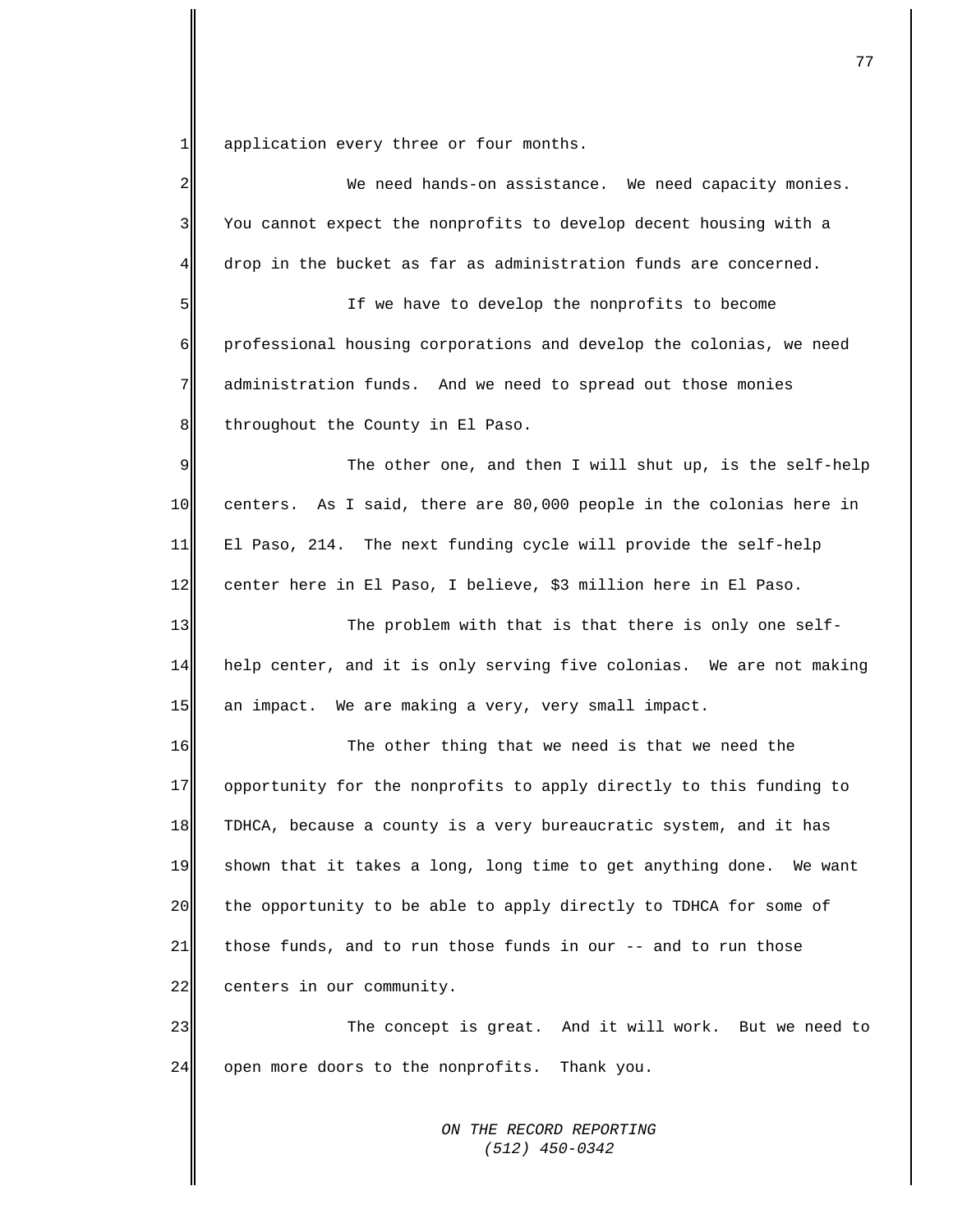*ON THE RECORD REPORTING*  1 2 3 4 5 6 7 8 9 10 11 12 13 14 15 16 17 18 19 20 21 22 23 24 MR. SALINAS: Thank you. MR. JONES: Thank you, sir. (Applause.) MR. JONES: Mr. Lopez. MR. LOPEZ: Thank you, Mr. Chairman. Good morning, board members. MR. JONES: Good morning. MR. LOPEZ: Good morning, Ruth. MS. CEDILLO: Good morning. MR. LOPEZ: My name is Trini Lopez. I am a city councilman for the City of Socorro. And I really want to congratulate the people of the county that has come here before you to express their concerns, opinions, and complaints that they might -- that they would have. As well as they are having problems, the City of Socorro is confronting a big problem, because I guess about 80 percent of the population of Socorro is living in housing in colonias. And I want just you to remember that even though we are incorporated city, we are also facing the same needs. That's -- you might remember, we have been having some problems and initially, some funding had been granted to us here in Socorro. But those problems are hardly over. And I am asking you -- we don't expect that will this year, but in the future, any obligation that we going to be sending

 *(512) 450-0342*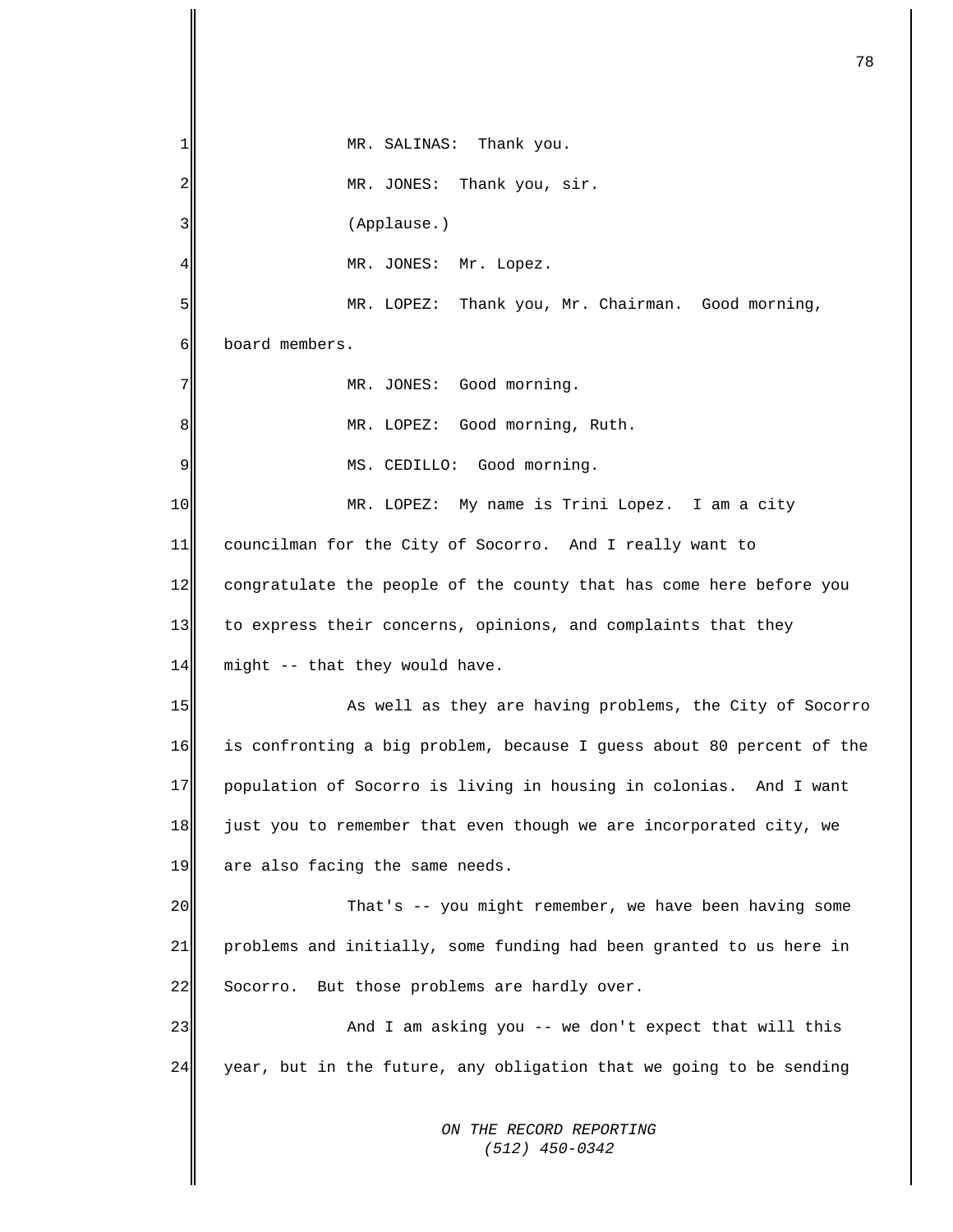1 2 3 4 5 to you for consideration, to really look into that in [indiscernible] way, because as I said before, the citizens of Socorro are in tremendous need of services. And some of those persons are over 60, because they have been in Socorro since, I don't know -- the '70s, in those colonias.

6 7 8 9 10 And Socorro, because they're the biggest city outside of the city limits of El Paso, is where people started going up to to form communities -- communities, I think, is the wrong way to name colonias, because there are subdivisions with the same kind of people that have been living in cities.

11 12 13 14 15 16 So I do disagree with the designation of colonias as [indiscernible] these subdivisions, because we all are coming from big cities. I used to live in El Paso as well. I think most of the people here -- they moved -- we all moved to those areas looking for a better life, and just to get part of the American dream, to have a home.

17 18 19 So please, in the future, that you are going to be receiving more obligations for funds. Consider the City of Socorro, that we are also facing the same needs.

20 21 22 I would like to say our staff of special [indiscernible] are here, and they are working very closely with -- I don't know, what's the newest -- assistant -- Carmen? Carmen.

MS. CEDILLO: Carmen.

23

24

MR. LOPEZ: Yes, I'm sorry. So please, keep us in mind,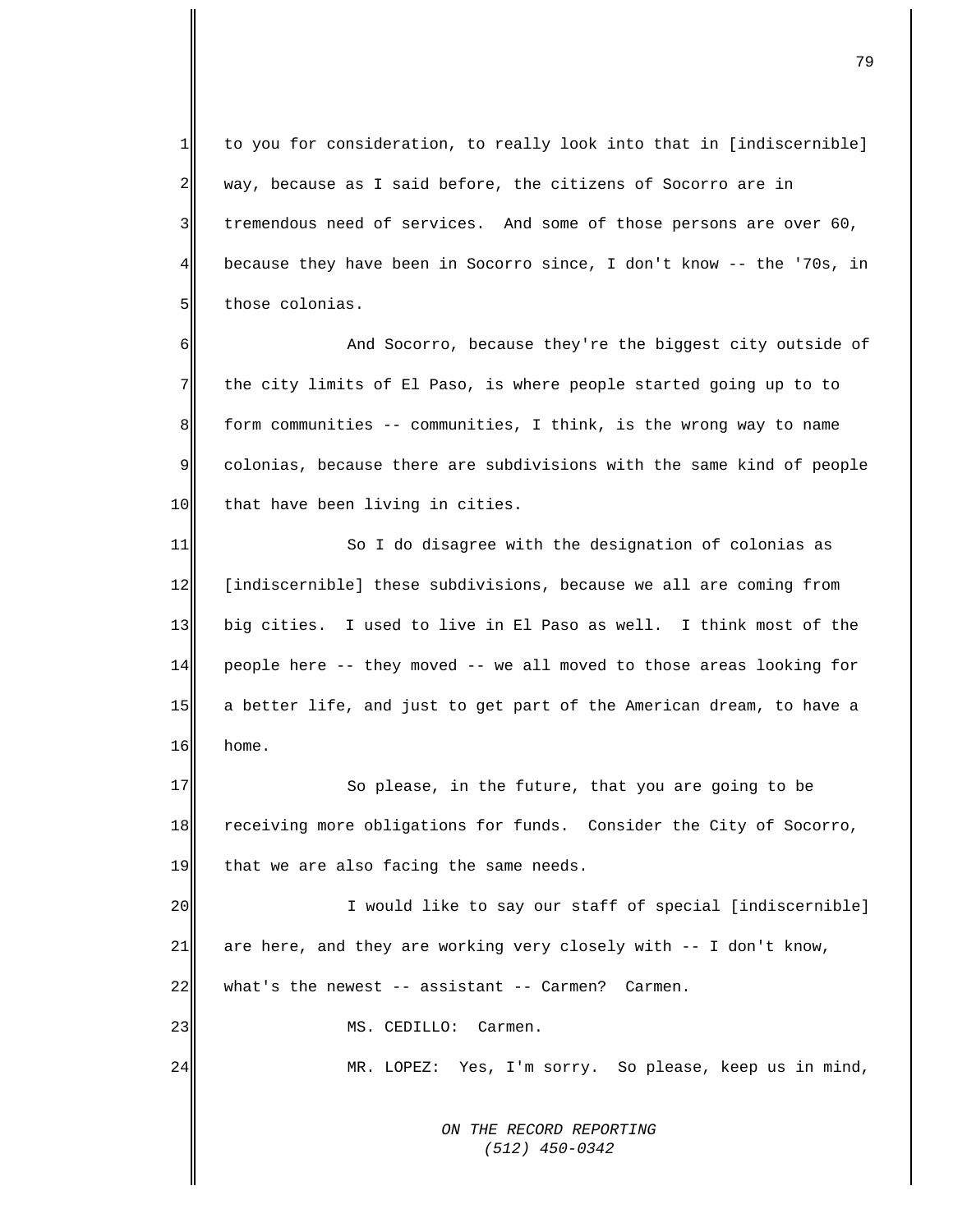*ON THE RECORD REPORTING*  1 2 3 4 5 6 7 8 9 10 11 12 13 14 15 16 17 18 19 20 21 22 23 24 and welcome to El Paso. And good luck on your way back. Thank you very much. MR. JONES: Thank you. Mr. Mercado? MR. MERCADO: Good morning, Commissioners, and Ruth. MS. CEDILLO: Good morning. MR. MERCADO: My name is Juan Rodrigo Mercado, with Community Development. I would like to provide the board with some of the activities that Community has done, and especially thank [indiscernible] for all of her help. And we are working now with ORCA through CDBG. The funding now has transferred from TDHCA to ORCA for infrastructure projects. And the county, for the last 27 years - and I've been with it five years -- 99 percent of our funding has gone for infrastructure. What we need is more money. Some of the estimates for putting in water into the Hueco Tanks area -- it's the only estimates I've done, and that's without the water, just the infrastructure, are over \$400 million for 300 families. So the funding we get is around half a million on - through CDBG coming through our [indiscernible] construction, and 300,000 through our CDBG program. And we get another half million and up to \$1 million through ETA and CETA. MR. JONES: Sir, before you go on, I would like to say, we agree with you. What we need is more money, too.

 *(512) 450-0342*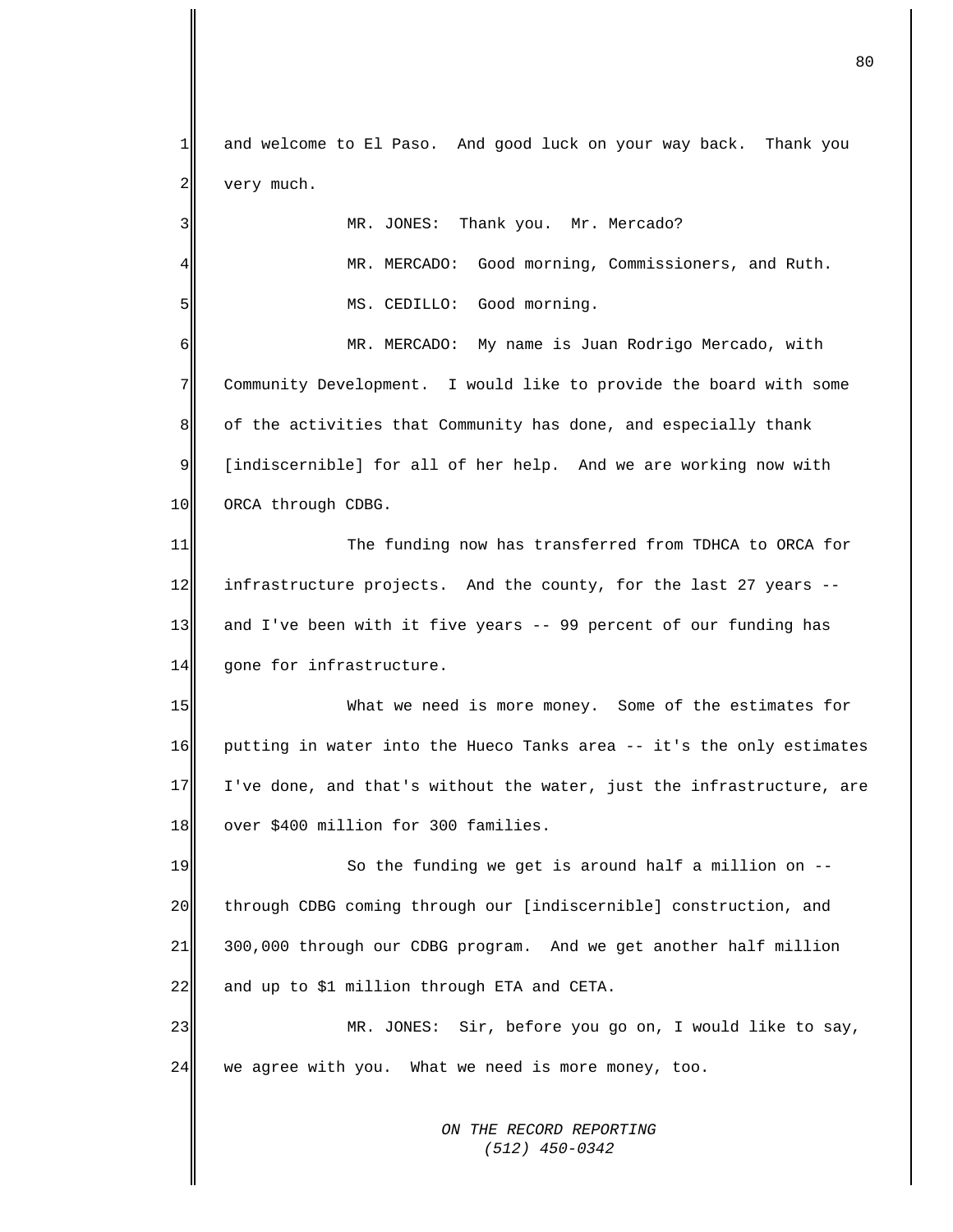1 2 3 4 5 6 7 8 9 10 11 12 13 14 15 16 17 18 19 20 21 22 23 24 MR. MERCADO: Exactly. That's what I wanted to ask. MR. JONES: As this board and this department has consistently told the Legislature. MR. MERCADO: Thank you, sir. And that's what I -- I want to agree with you. MR. JONES: But I -- an I can assure you we will continue to. Thank you. MR. MERCADO: Thank you. MR. JONES: I didn't mean to interrupt. MR. MERCADO: No, I was just thinking that the board should not come way that we are not trying to be attentive, for the people that we are not attentive. The City of El Paso is the one who gives us the water. And the county has no water, so -- or no water district with water. So it's going to be very difficult for us to do those types of projects. But I wanted the board to make sure that we have spent most of our money providing that. Now, the self-help center legislation only allows us to work in five colonia areas. And usually -- and it's not contiguous in a very tight area. The same legislation does not allow us to appropriate those dollars directly to communities, but we don't mind sharing all the resources -- or the resources we have with surrounding communities, or any other nonprofit that would like to work with us.

81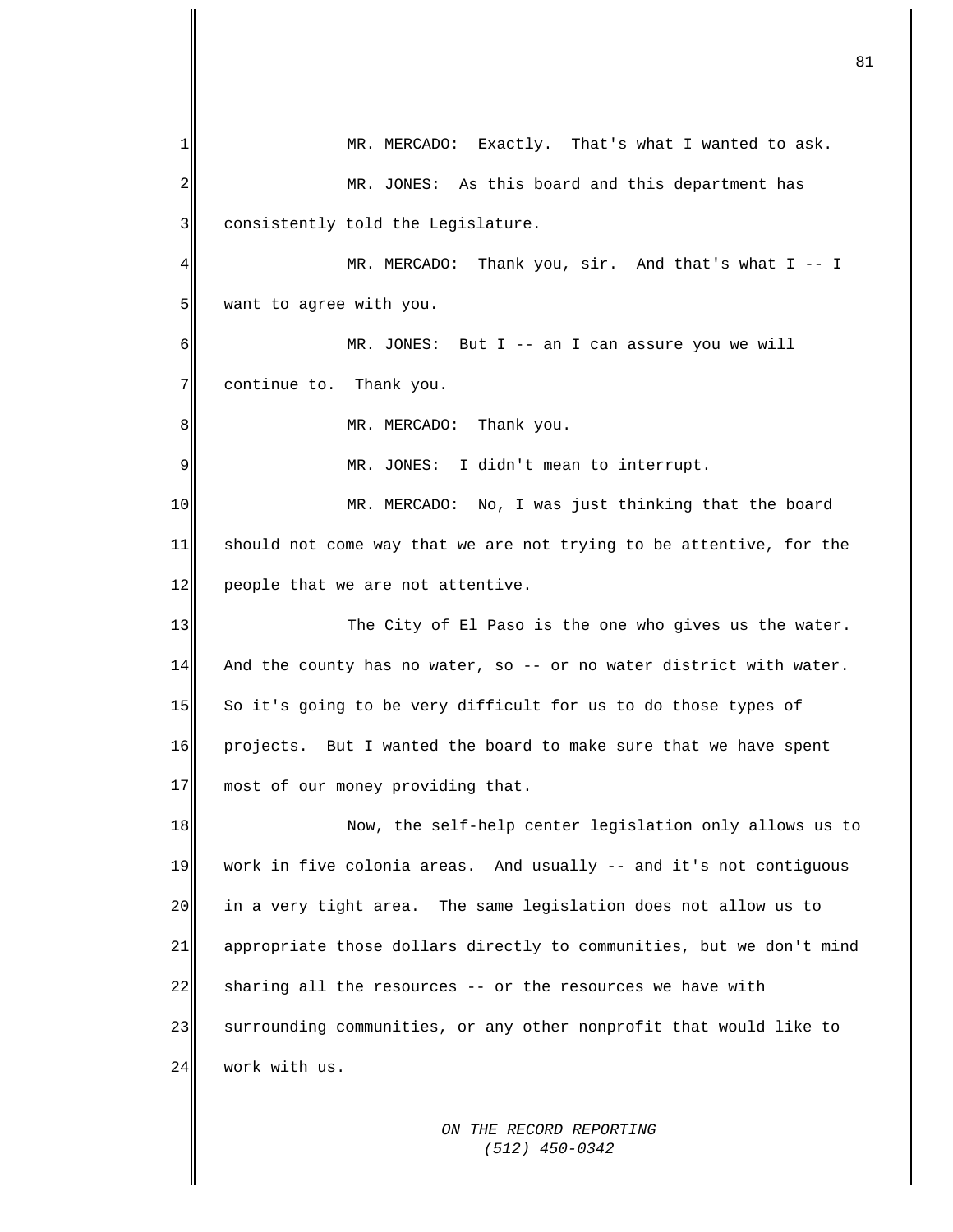*ON THE RECORD REPORTING*  1 2 3 4 5 6 7 8 9 10 11 12 13 14 15 16 17 18 19 20 21 22 23 24 So that's my basic comment. And if there are any questions, I would be glad to share those. MR. SALINAS: Are you -- get your funding through the urban county designation, or do you compete with the CDBG program. MR. MERCADO: We compete, sir. We're not an urban county. MR. SALINAS: You still haven't been an urban county, as big as this county is? MR. MERCADO: As big as this county is, we can't, and that's why we struggle sometimes. MR. SALINAS: That is a problem. MS. CEDILLO: Rod, the other clarification is that the funds cannot go directly to the nonprofits because they are CDBG funds, and it's required that they go to units of local government, so that's why they go to the county. And even though there was a lot of discussion during the Legislature, because of the Federal legislation, the department has been unable to provide those funds directly to the nonprofits. MR. MERCADO: You want to tell them in Spanish? MS. CEDILLO: [Speaking Spanish.] MR. MERCADO: One more thing. I would like to thank Daniel Solis for speaking up on behalf of the colonias. He also appeared in the children of the colonias and did a very good presentation there.

82

 *(512) 450-0342*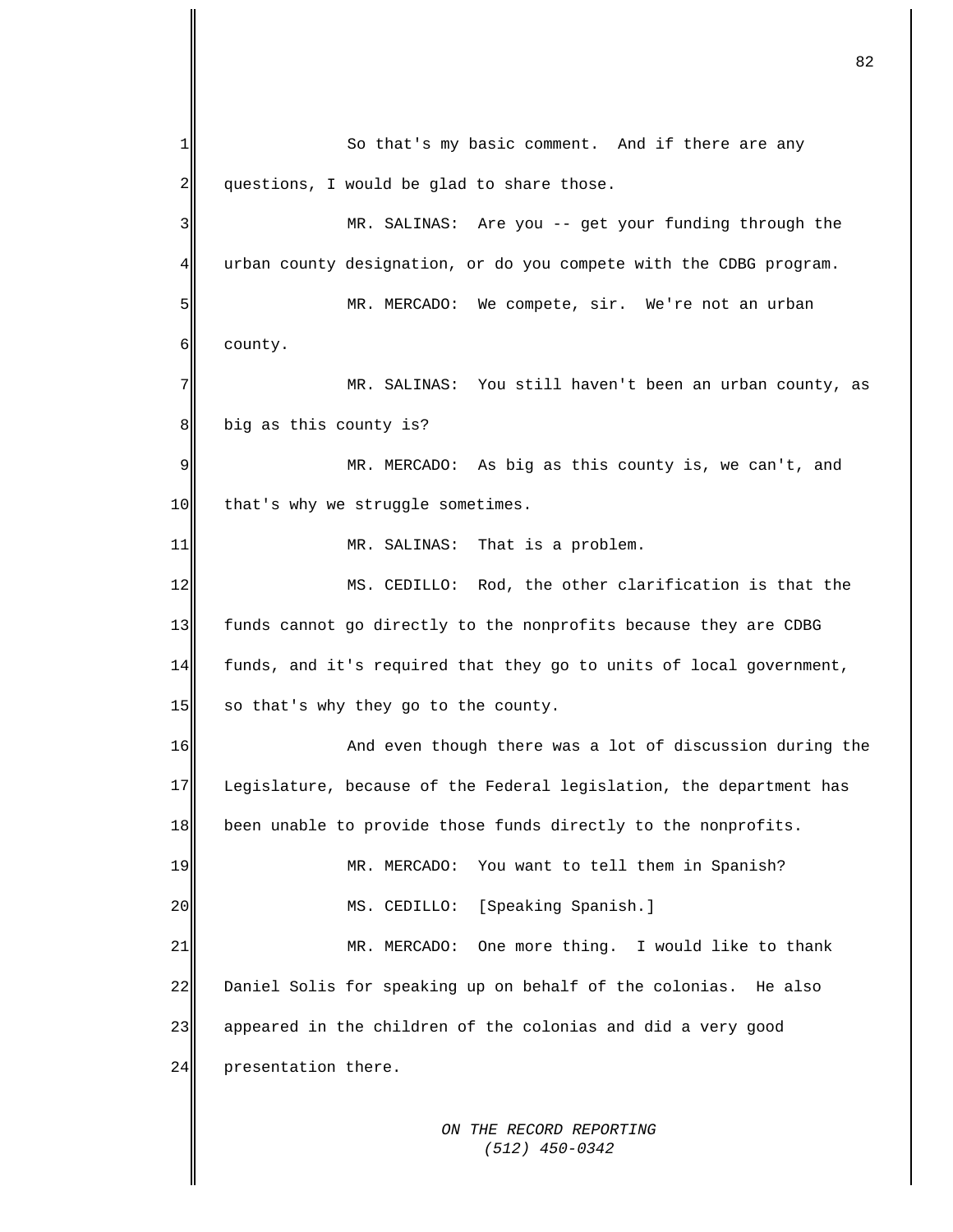| 1  | Mr. Solis understands our situation. He's -- he has                   |
|----|-----------------------------------------------------------------------|
| 2  | enough information and educational background and experience on this  |
| 3  | that he sees those obstacles not as obstacles, as a -- just as        |
| 4  | another step that we have to go through to get to where we need to    |
| 5  | be.                                                                   |
| 6  | And he's been following those steps. He gets impatient.               |
| 7  | So do we. But we're in this business to help, or else we'd get out    |
| 8  | of it. Thank you.                                                     |
| 9  | MR. SALINAS: I was going to tell you that I think the                 |
| 10 | first thing -- [speaking Spanish.]                                    |
| 11 | MR. MERCADO: [Speaking Spanish.]                                      |
| 12 | MR. SALINAS: We became county -- urban county                         |
| 13 | designation in 1988 by Senator Phil Gramm. [Speaking Spanish.]        |
| 14 | MR. MERCADO: [Speaking Spanish.] We have tried to get                 |
| 15 | the designation of an entitlement county or an urban county. But we   |
| 16 | have not been able to do so. Ever since I have started five years     |
| 17 | ago, we have tried, and we can't get, so it's going to possibly take  |
| 18 | legislation or --                                                     |
| 19 | MR. SALINAS: Well, we have some small cities like                     |
| 20 | Socorro that has population you can use. I think that there's not     |
| 21 | being an effort. I think the effort should be put there, and make     |
| 22 | the application again, and talk to Senator Phil Gramm and Senator     |
| 23 | Hutchison to be able to get these things through so they can get some |
| 24 | federal monies directly from Washington, through your El Paso County. |
|    | ON THE RECORD REPORTING<br>$(512)$ 450-0342                           |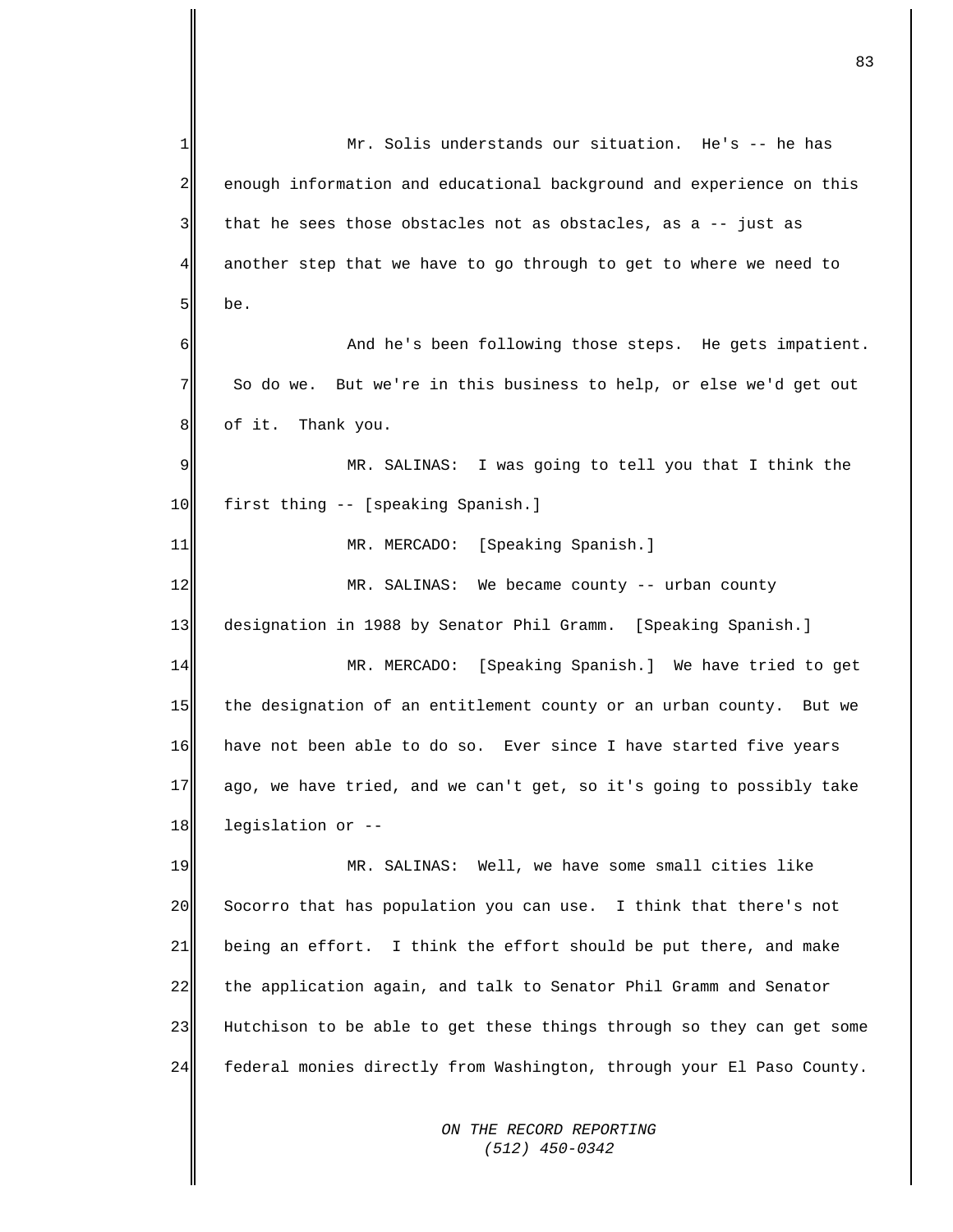*ON THE RECORD REPORTING (512) 450-0342* 1 2 3 4 5 6 7 8 9 10 11 12 13 14 15 16 17 18 19 20 21 22 23 24 MR. MERCADO: Commissioner's court [indiscernible]. Like I said, we have a  $-$ - and that's one of our agenda items, for  $-$ -MR. SALINAS: Maybe these people need to get together with the senators. I mean, that works. It worked in our county. You go around the elected officials. Apparently, they don't care. You know, I saw some stuff yesterday that developers are still building in the rural areas here. And we're trying to stop it. I think the counties should take the initiative as far as stopping those developers for those colonias without water. MR. MERCADO: On March 5, we are having a session on how to address that -- and that's sponsored by the County Attorney's office -- to prosecute or to go for some sort of a legislation. The problem with legislation, it doesn't allow for any administration. And we can't administer that much work at this time. MR. SALINAS: Well, the last lawsuit the Attorney General won was in Hidalgo County to a developer for not giving those people their warranty deeds. There were the title -- what is it? The warranty deeds, the -- MR. MERCADO: Contract-to-deed conversions? MR. SALINAS: Yes. MR. MERCADO: To warranty the -- MR. SALINAS: Those people did not give those people a warranty deeds And they failed to record that warranty deed in 30 days. And I don't know if -- I mean, we're in the same state. And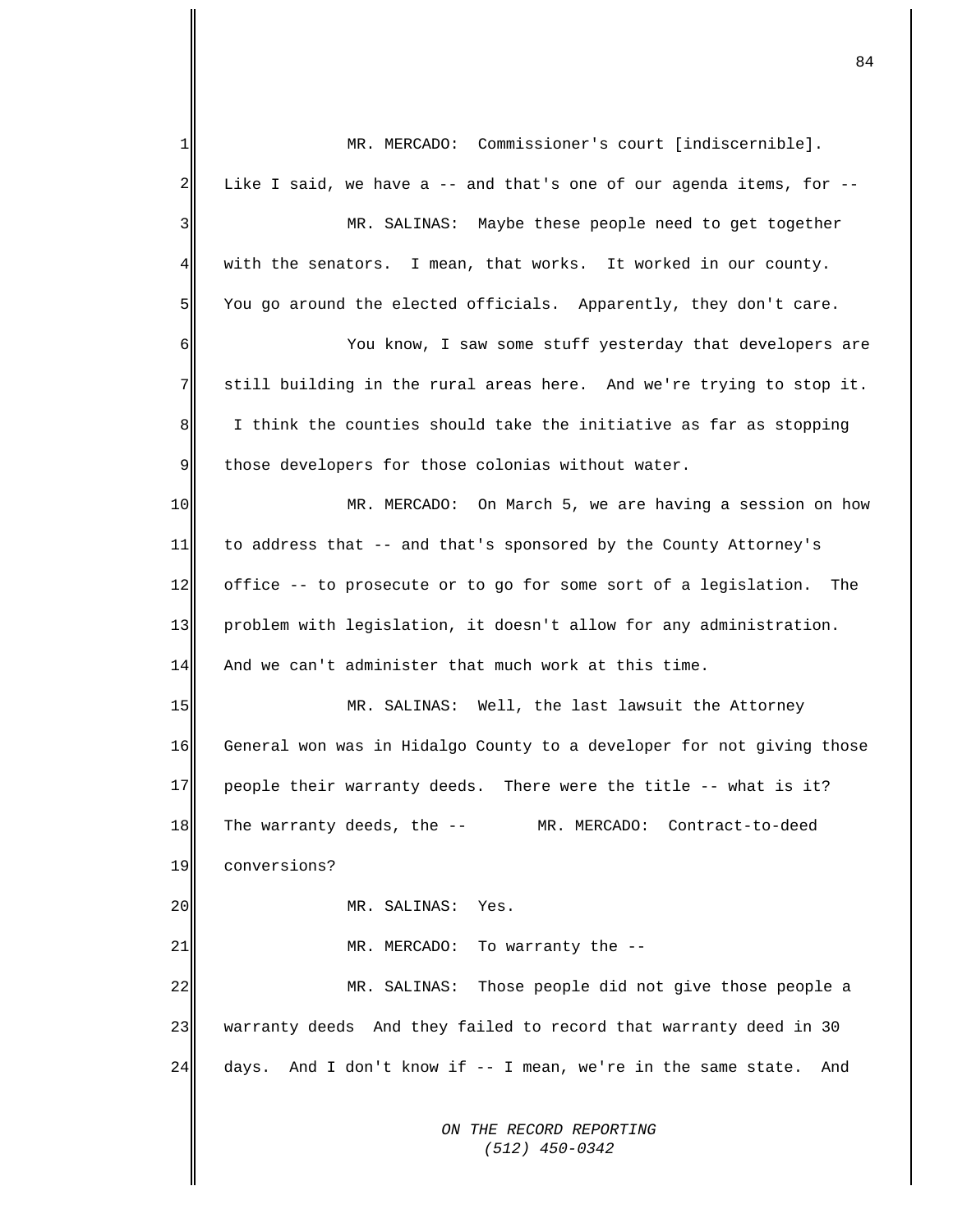*ON THE RECORD REPORTING (512) 450-0342* 1 2 3 4 5 6 7 8 9 10 11 12 13 14 15 16 17 18 19 20 21 22 23 24 the Attorney General won an awardance of \$137,000 that the developer had to pay in 30 days to be able to get out of the jam and be able to put all of those people on warranty deeds. so we're talking about the same state of Texas. And I think the elected officials that we have in South Texas have done that. I mean, that's their priority right now. Anybody that has a title that is not a warranty deed is -- all they have to do is go to the Attorney General's office and they get them prosecuted. I mean, that's the law that we have over there. I mean, I think it can work here, too, if you all have a way of funding a task force. MR. MERCADO: We have found when contracts of deed - contract conversion came in, that a lot of the developers started selling under a warranty deed, but at the same interest rate. So all we did was just change the name. MR. SALINAS: But they started -- MR. MERCADO: But the exploitation was the same. MR. SALINAS: They kept selling at the same rate -- MR. MERCADO: Yes. MR. SALINAS: -- but without water and without septic tanks, and without sewer. MR. MERCADO: Right. The colonia legislation allows right now people to sell five acres or ten acre tracts without water. And so that's where people move to.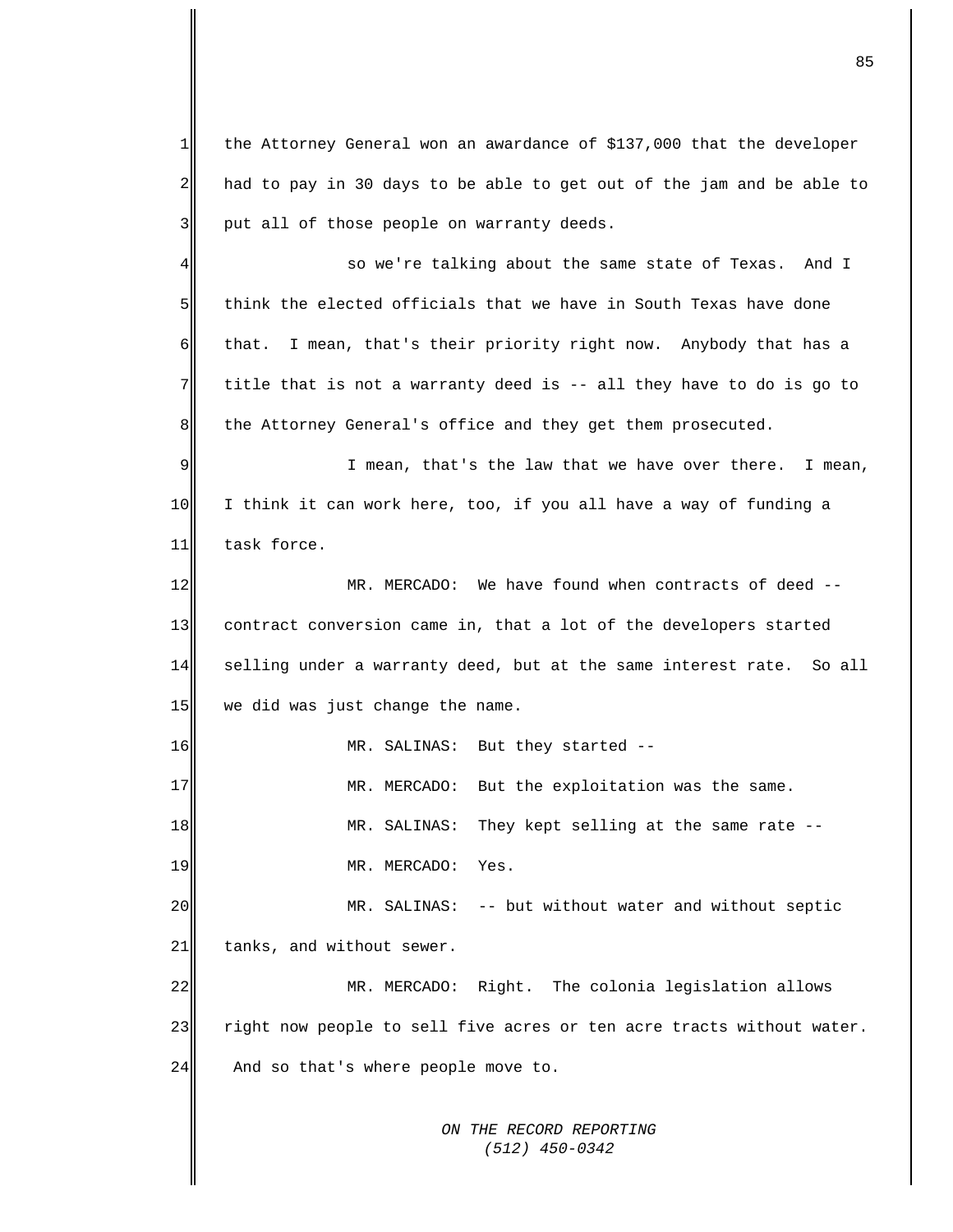*ON THE RECORD REPORTING*  1 2 3 4 5 6 7 8 9 10 11 12 13 14 15 16 17 18 19 20 21 22 23 24 MR. SALINAS: Well, I think the County of El Paso needs to pass an ordinance that they're not going to sell those five acres without water. I mean, why are they doing that? MR. MERCADO: It would be against state law for us to do so. MR. SALINAS: No, no. It's not against state law. We have it up there. Over there, it's one house to one dwelling, which is ten acres, five acres, 100 acres, or 1,000 acres. You can't have that anymore. One house to one dwelling, period. And I don't know why -- I think the Attorney General needs to come in and talk to some of these people here, because it is against the law to have two houses in half an acre if it's not recorded. MR. MERCADO: We found that many families are subdividing larger lots. Of 434 septic tank violations, 300 of them cannot be resolved because they are subdivisions of family subdivisions that colonias -- MR. SALINAS: Oh, yes. MR. MERCADO: -- or the developers are the families. MR. JONES: Thank you, sir. I appreciate it. All right. MS. CEDILLO: Thank you. MR. JONES: I think I've hit everybody. Yes, sir? MR. LOPEZ: I'm the mayor pro tem of the City of Socorro. I just spoke a while back.

 *(512) 450-0342*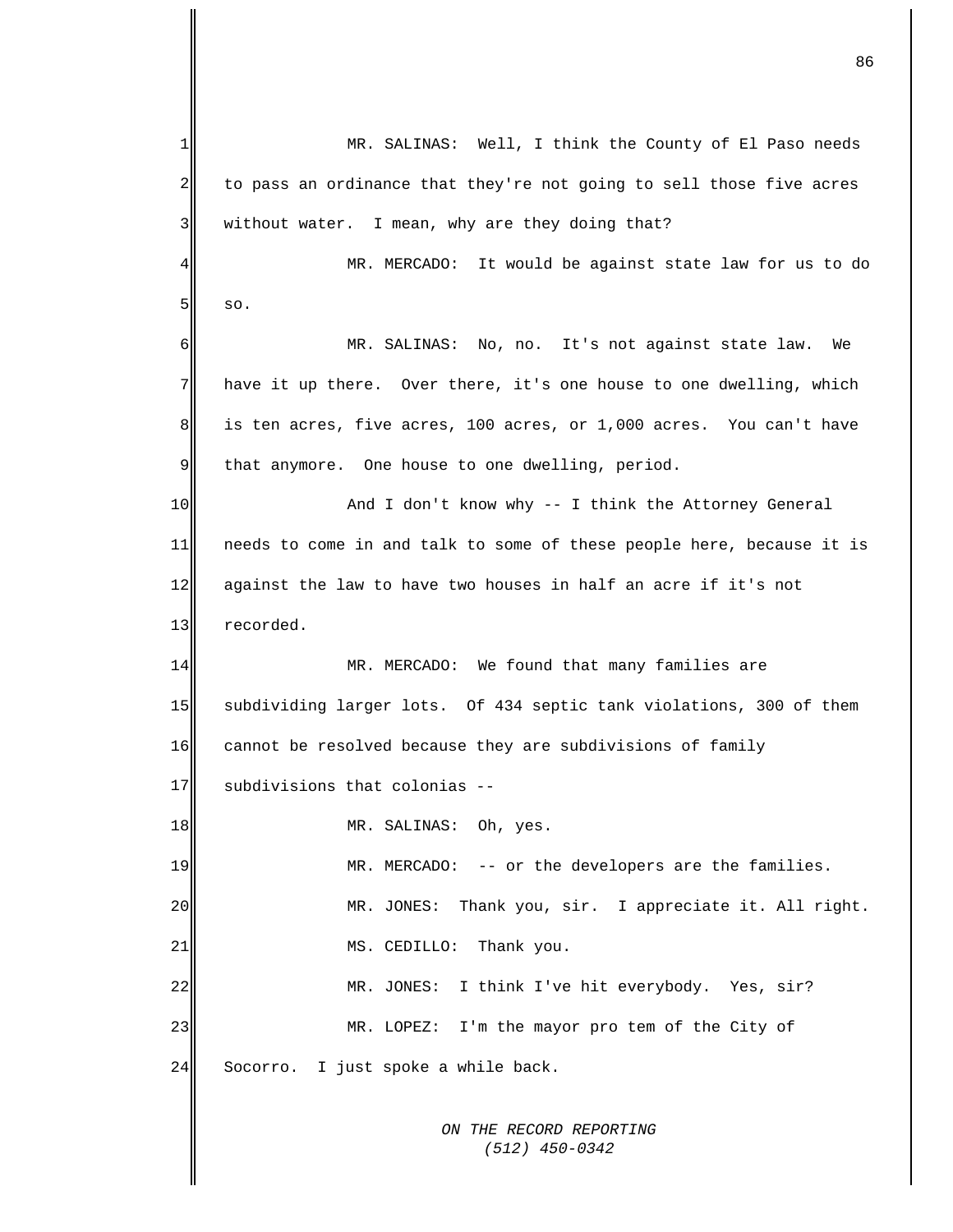MR. JONES: Yes.

1

| 2              | MR. LOPEZ: Just getting back -- going back to the                    |
|----------------|----------------------------------------------------------------------|
| 3              | In Socorro four years ago, I did stop the colonia<br>mayor.          |
| 4              | subdivisions that we had down there. Right now working together with |
| 5 <sub>l</sub> | the Chamber of Commerce here in El Paso County and you all, we're    |
| $6 \mid$       | going to be bringing 2,000 homes to Socorro.                         |
| 7              | Now, I have a sense that you, Mayor, are saying that the             |
| 8 <sup>8</sup> | politicians are not doing enough, but we are. We are doing -- and if |
| 9              | the county would go to this urban -- try to go and change it to an   |
| 10             | urban county, by all means, I'll be their number-one supporter; we   |
| 11             | can get those millions of dollars directly to the county.            |
| 12             | And yes, as a matter of fact, I just told                            |
| 13             | [indiscernible] -- we sent a letter to the Attorney General and to   |
| 14             | the county commissioners down there in Fort Hancock so we can try to |
| 15             | address and expedite this responsibility that we have toward these   |
| 16             | people down here.                                                    |
| 17             | I hope the other members that are here, that are closely             |
| 18             | related to the elected officials will do the same thing: Send those  |
| 19             | letters to the Attorney General so we can start getting those county |
| 20             | commissioners down there in Hudspeth County off their behinds and    |
| 21             | start working.                                                       |
| 22             | Again, thank you and welcome. And again, thank you for               |
| 23             | all -- everything you have done for the City of Socorro.             |
| 24             | MR. JONES:<br>Thank you. And that, I believe, closes our             |
|                | ON THE RECORD REPORTING<br>(512) 450-0342                            |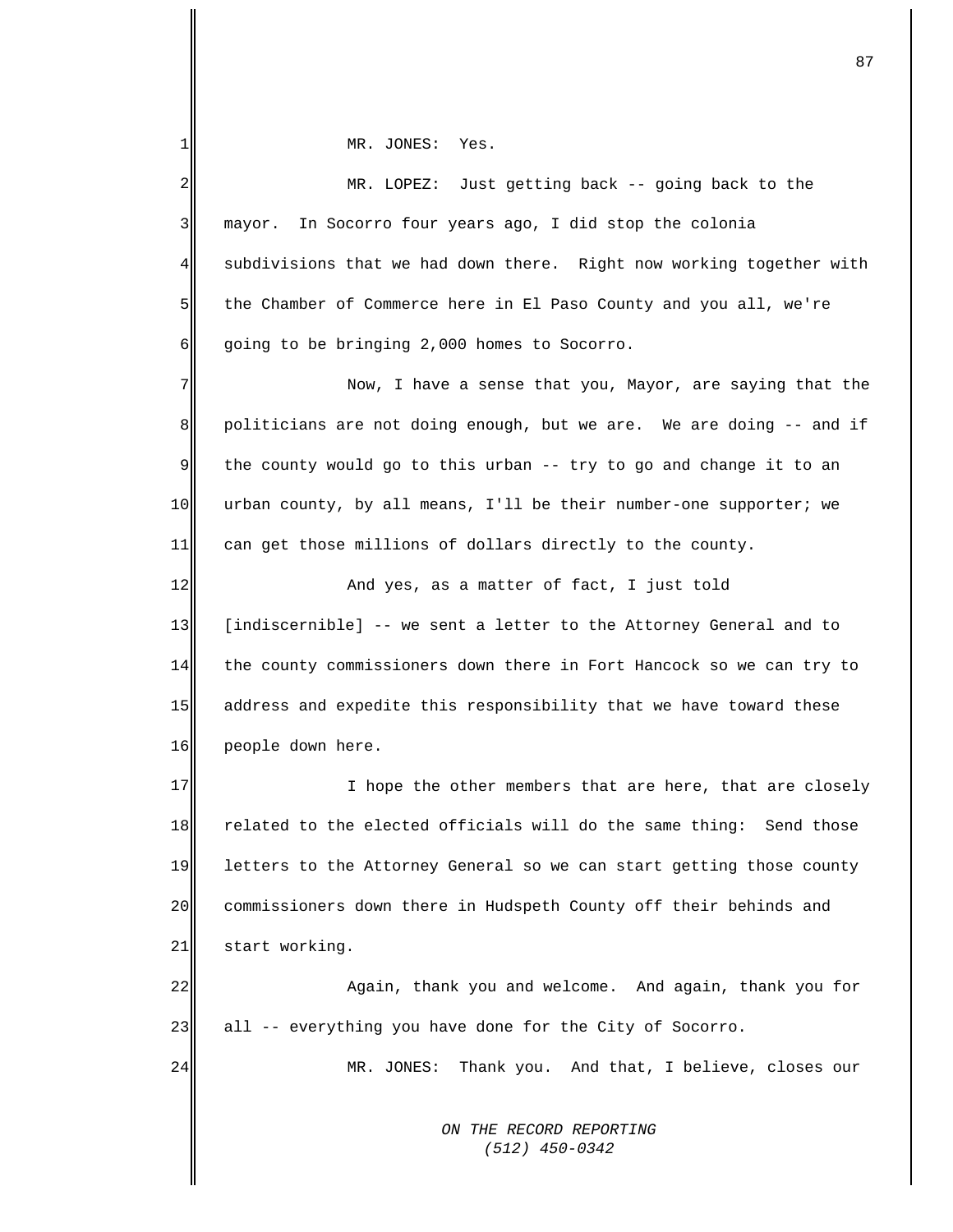$1$ public comment.

| 2  | Ruth, would you help me say one thing?                                |
|----|-----------------------------------------------------------------------|
| 3  | MS. CEDILLO: Sure.                                                    |
| 4  | MR. JONES: I would just like to thank Mr. Solis and all               |
| 5  | his friends that were here. Because of their involvement, they make   |
| 6  | this state a better place, and are making this state a better place.  |
| 7  | And I hope you all see this meeting as one step in the process.       |
| 8  | MR. SOLIS: I want to thank you. [Speaking Spanish.]                   |
| 9  | I would like to thank especially the Office of Colonia                |
| 10 | Initiatives, Mr. Romero Carillo, and his staff here, that without     |
| 11 | their help and the technical assistance that we have had from them,   |
| 12 | we would not be able to be here with you and even question your own   |
| 13 | programs, because they open themselves up, and they help us as much   |
| 14 | as they possibly can. Thank you very much for your assistance.        |
| 15 | (Applause.)                                                           |
| 16 | MS. CEDILLO: [Speaking Spanish.]                                      |
| 17 | MR. JONES: I think we've completed the items on our                   |
| 18 | Does anybody have anything else? Yes, oh, excuse me.<br>aqenda.       |
| 19 | Executive Director Report. Did I miss that?                           |
| 20 | MS. CEDILLO: On our agenda we have the Ex Parte                       |
| 21 | communication rule of -- I just want to mention that that will not be |
| 22 | handled at this meeting, but we will have it at the March meeting.    |
| 23 | MR. JONES:<br>Thank you.                                              |
| 24 | MS. CEDILLO:<br>Thank you.                                            |
|    |                                                                       |
|    | ON THE RECORD REPORTING<br>$(512)$ 450-0342                           |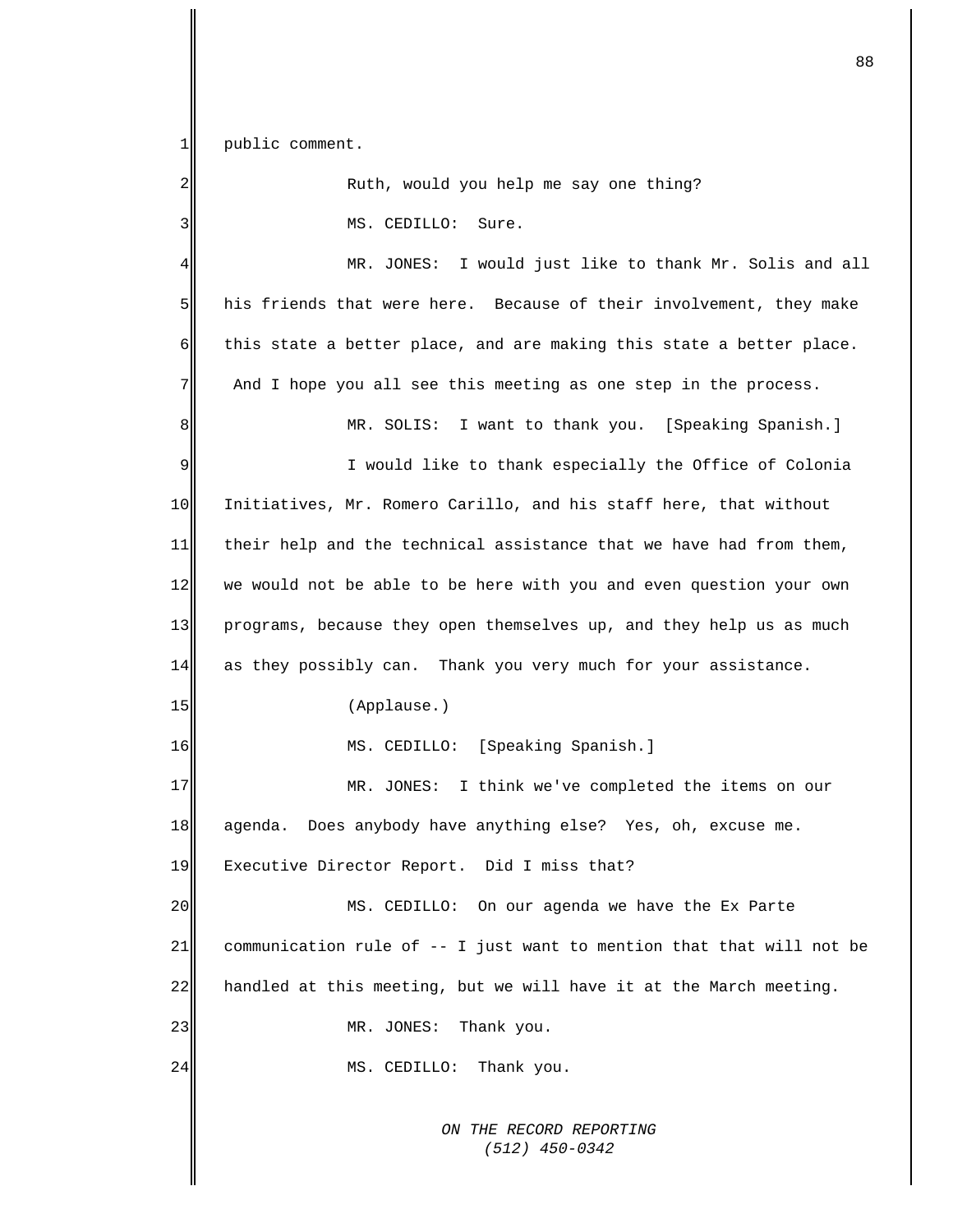*ON THE RECORD REPORTING (512) 450-0342* 1 2 3 4 5 6 7 8 9 10 11 12 13 14 15 16 17 18 19 20 21 22 23 24 MR. JONES: I'm sorry, we -- I apologize. I think you can't  $--$  any  $--$  yes? MS. ANDERSON: Mr. Chairman, I'm -- MR. JONES: Certainly. MS. ANDERSON: I want to add my thanks to all of yours, to the City of El Paso and the County of El Paso, and all of you all that are here, and the staff that came with us. We have really enjoyed our visit and our time in El Paso, and we've learned a lot from each of you this morning. And I appreciate that opportunity. MR. JONES: Thank you. MR. CONINE: One more thing, Mike. I'd like to tell the board that we're going to have a press conference tomorrow at two o'clock at the Governor's office at the Capitol, announcing Edwina Carrington as our new Executive Director, and hope that any of you that happen to be in Austin tomorrow are welcome to come by at two o'clock. I will be there. And we look forward again to her leadership. MR. JONES: Anything else? MS. ANDERSON: Mr. Chairman, I move we adjourn. MR. SALINAS: Second. MR. JONES: All in favor of the motion, please say aye. (Chorus of ayes.) MR. JONES: We're adjourned. (Whereupon, at 11:15 a.m., the meeting of the board was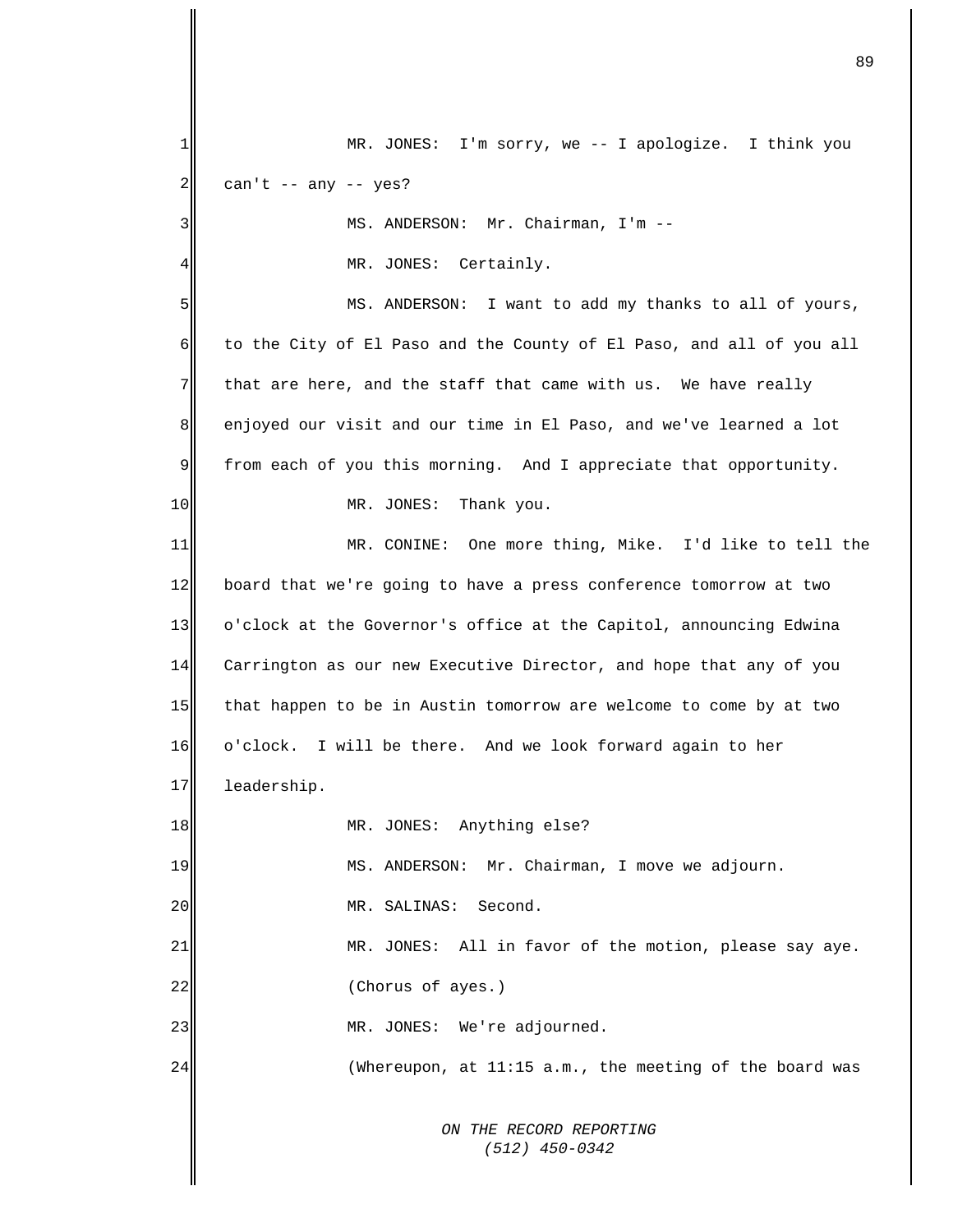1 concluded.)